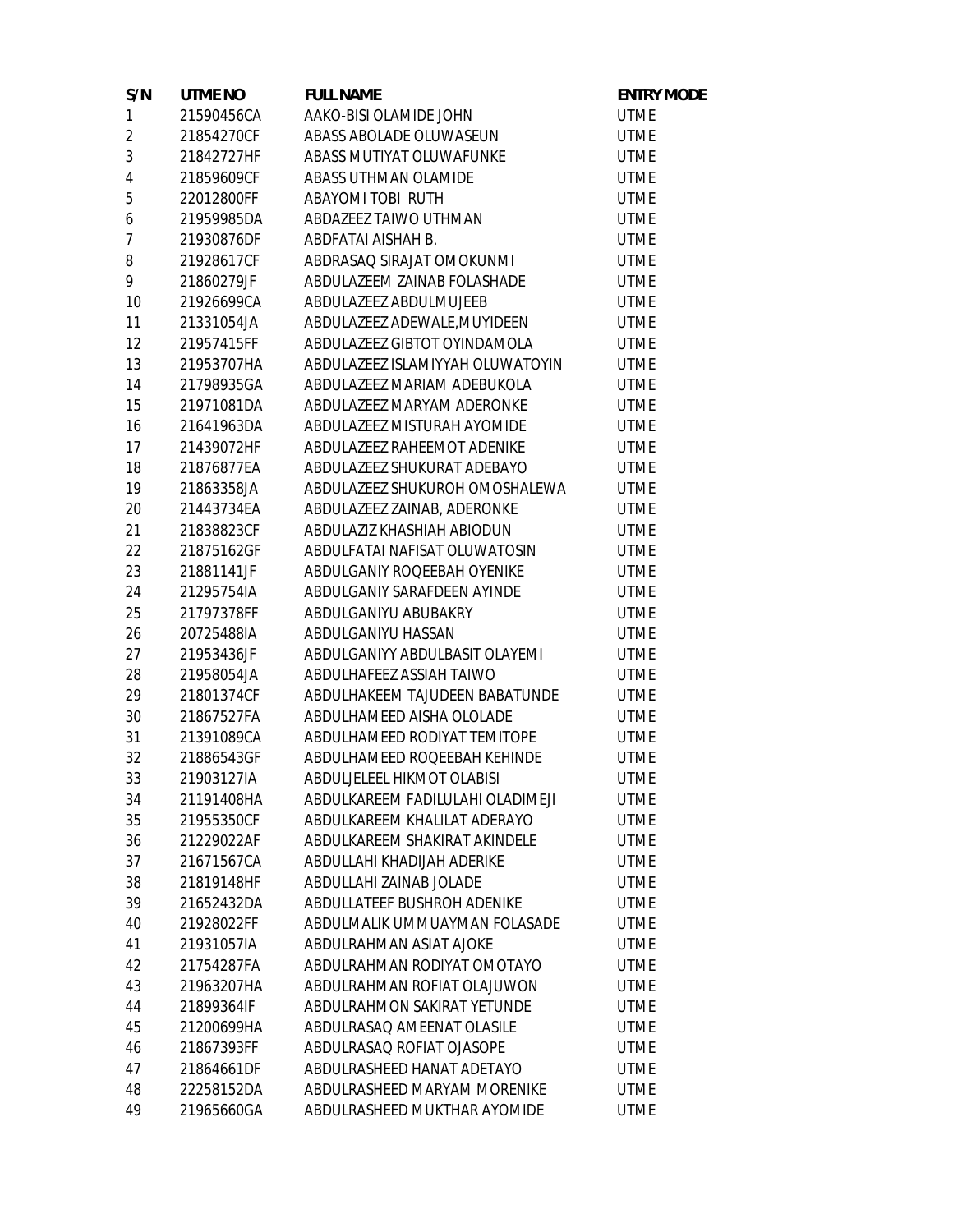| 50 | 21192284GA | ABDULROHEEM ABDULWARITH OPEYEMI  | <b>UTME</b> |
|----|------------|----------------------------------|-------------|
| 51 | 21899580FA | ABDULROSHEED RODIAH ABIKE        | <b>UTME</b> |
| 52 | 21807510DA | ABDULSALAM ABDULAFEEZ OPEYEMI    | <b>UTME</b> |
| 53 | 21955882CF | ABDULSALAM ABDULBASIT OPEYEMI    | <b>UTME</b> |
| 54 | 21954229CF | ABDULSALAM LATIFAT OMONIKE       | <b>UTME</b> |
| 55 | 21643432JF | ABDULSALAM RODIAH ABIMBOLA       | <b>UTME</b> |
| 56 | 21197419DF | ABDULSALAM SUKURAT BOLATITO      | <b>UTME</b> |
| 57 | 21836187JF | ABDULWAHAB MUTIAT BISOLA         | <b>UTME</b> |
| 58 | 21964962DF | ABDULWAHAB NURUDEEN ADEYEMI      | <b>UTME</b> |
| 59 | 21852979CA | ABDULWAHEED BALIKIS SALEWA       | <b>UTME</b> |
| 60 | 21953993GF | ABDULWAHHAB ZAYNAB MUHAMMAD      | <b>UTME</b> |
| 61 | 21933102CA | ABDUR-RAHEEM MURTADAH ALABI      | <b>UTME</b> |
| 62 | 21957222HA | ABDUSSALAM FODILAH ADEWUMI       | <b>UTME</b> |
| 63 | 21657159FA | ABE TOLUWANI ISRAEL              | <b>UTME</b> |
| 64 | 21063348HA | ABEEB JUMOKE SUKURAT             | <b>UTME</b> |
| 65 | 21580957BF | ABEGUNDE VICTOR SEGUN            | <b>UTME</b> |
| 66 | 29771867GA | ABEL ADERONKE COMFORT            | DE          |
| 67 | 21956903FA | ABIADE ABDULRAHEEM OLUWAGBEMIGA  | <b>UTME</b> |
| 68 | 21903037FF | ABIDEEN MARIAM ABIDEMI           | <b>UTME</b> |
| 69 | 21930575CA | ABIDIESIN IBRAHEEM ABIMBOLA      | <b>UTME</b> |
| 70 | 21958941CF | ABIDOGUN OMOYEMI JOSHUA          | <b>UTME</b> |
| 71 | 21889642FF | ABIDOYE DAMILOLA KAFILAT         | <b>UTME</b> |
| 72 | 21283128DF | ABIDOYE LEKAN GBENGA             | <b>UTME</b> |
| 73 | 21873430IA | ABIDOYE ZAINAB BOLUWATIFE        | <b>UTME</b> |
| 74 | 21953219EA | ABIDOYE-OLADEJO OLUSOLA FAVOUR   | DE          |
| 75 | 21933164JA | ABILAWON ABDULLAHI MAYOWA        | <b>UTME</b> |
| 76 | 21928986IA | ABILAWON COVENANT ADEKUNMI       | <b>UTME</b> |
| 77 | 21811355JA | ABIMBOLA OLUWADAMILOLA TEMITOPE  | <b>UTME</b> |
| 78 | 21848492DF | ABIMBOLA SAMUEL OLALERE          | <b>UTME</b> |
| 79 | 21759733IF | ABIODUN OLUWASEGUN               | <b>UTME</b> |
| 80 | 21899984CF | ABIODUN OYINDAMOLA OLUWADAMILOLA | <b>UTME</b> |
| 81 | 21861877IF | ABIODUN RACHAEL OLUWAFERANMI     | <b>UTME</b> |
| 82 | 21951846GF | ABIOJE IYANUOLUWA ADEDOLAPO      | <b>UTME</b> |
| 83 | 21201911JA | ABIOLA DORCAS OLUWASEUN          | UTME        |
| 84 | 21952274BF | ABIOLA ESTHER IFEOLUWA           | <b>UTME</b> |
| 85 | 21858737BF | ABIOLA KEHINDE AYOMIDEJI         | <b>UTME</b> |
| 86 | 21768838GF | ABIOLA PELUMI EMMANUEL           | <b>UTME</b> |
| 87 | 21900866IA | ABIOLA RUKAYAT OLAYEMI           | <b>UTME</b> |
| 88 | 21963585IA | ABIOYE BAMIDELE JOSHUA           | <b>UTME</b> |
| 89 | 21621512GF | ABIOYE ISEOLUWA ANUOLUWAPO       | <b>UTME</b> |
| 90 | 21852421FF | ABIOYE VICTORIA IYANUOLUWA       | <b>UTME</b> |
| 91 | 21867971BF | ABISOYE ABDULSALAM OLAYEMI       | <b>UTME</b> |
| 92 | 21455257JA | ABISOYE ESTHER ILERIOLUWA        | <b>UTME</b> |
| 93 | 21299912JF | ABISOYE MARYAM OLUWATOYIN        | <b>UTME</b> |
| 94 | 21931400HF | ABOBADE GLORIA OMOBOLADE         | <b>UTME</b> |
| 95 | 21969674DF | ABODERIN JOY PAMILERIN           | <b>UTME</b> |
| 96 | 21858707HA | ABODERIN JOY VICTORIA            | <b>UTME</b> |
| 97 | 21754319IA | ABOLADE BARAKAT OYINDAMOLA       | <b>UTME</b> |
| 98 | 21853742AF | ABOLANLE OYINLOLA FAREEDAT       | <b>UTME</b> |
| 99 | 21876299IA | ABOLANLE TIMILEYIN AYOMIDE       | <b>UTME</b> |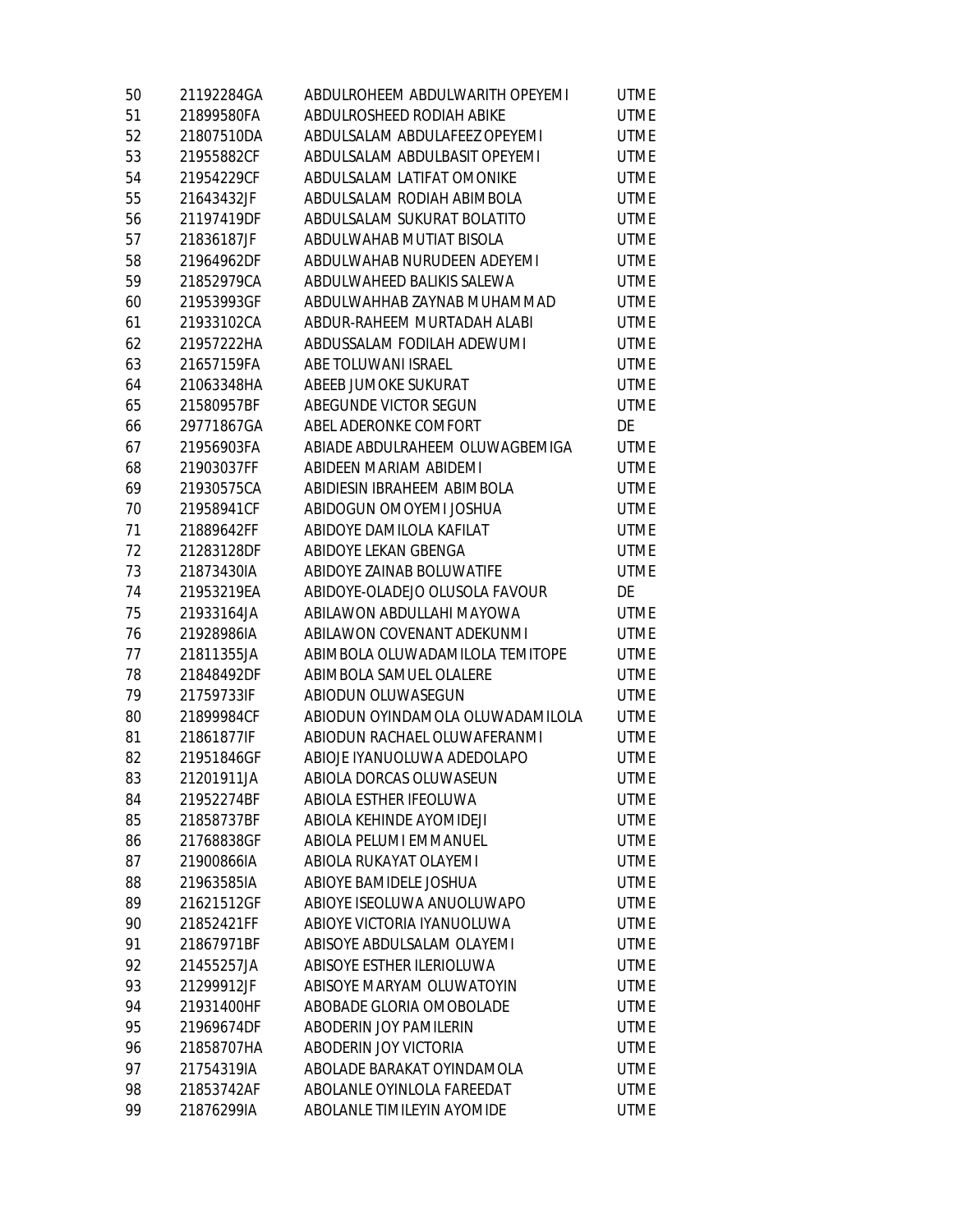| 100 | 21799612JF | ABOLUBODE NAFISAT OLUWATOYIN    | <b>UTME</b> |
|-----|------------|---------------------------------|-------------|
| 101 | 21777942FA | ABOYADE IDOWU KAMIL             | <b>UTME</b> |
| 102 | 21950573GF | ABUBAKAR ABDUL-LATEEF AREMU     | <b>UTME</b> |
| 103 | 21882041GA | ABUBAKAR ABIMBOLA SIMBIAT       | <b>UTME</b> |
| 104 | 21959324BA | ABUDULKAREEM MUBARAK AYINLA     | <b>UTME</b> |
| 105 | 21868450JA | ABULUDE ADERINSOLA FELICIA      | <b>UTME</b> |
| 106 | 21852708EF | ADABALE JUMOKE MARY             | <b>UTME</b> |
| 107 | 21962934BA | ADAM SAHEED AJIBOLA             | <b>UTME</b> |
| 108 | 21581607JA | ADAMS OLUWASEUN AYOMIDE         | <b>UTME</b> |
| 109 | 21958674DA | ADARAMOLA ABISOYE ALEX          | <b>UTME</b> |
| 110 | 21896748FF | ADEAGA TIMILEYIN DEBORAH        | <b>UTME</b> |
| 111 | 21882967IF | ADEAGBO CAROLINE OYENIKE        | <b>UTME</b> |
| 112 | 21954180IA | ADEAGBO CHARLES OLUWATOBI       | <b>UTME</b> |
| 113 | 21892432HA | ADEAGBO DAMOLA ESTHER           | <b>UTME</b> |
| 114 | 21868281IA | ADEAGBO IFEOLUWA MARY           | <b>UTME</b> |
| 115 | 21783933CA | ADEBAMIJO BLESSING AYOBAMI      | <b>UTME</b> |
| 116 | 21873613CA | ADEBAYO ABIMBOLA ALLBRIGHT      | <b>UTME</b> |
| 117 | 21957962HF | ADEBAYO ABOSEDE OYEPEJU         | <b>UTME</b> |
| 118 | 21845945EA | ADEBAYO AYODEJI DANIEL          | <b>UTME</b> |
| 119 | 21285288GF | ADEBAYO AYOMIDE KUDIRAT         | <b>UTME</b> |
| 120 | 21866160EF | ADEBAYO BABATUNDE JOSEPH        | <b>UTME</b> |
| 121 | 21339012BA | ADEBAYO BLESSING OLANSILE       | <b>UTME</b> |
| 122 | 21751008BA | ADEBAYO BOLAJI VICTOR           | <b>UTME</b> |
| 123 | 21209615EF | ADEBAYO DAMILARE BLESSING       | <b>UTME</b> |
| 124 | 21897904HA | ADEBAYO DANIEL OLADIMEJI        | <b>UTME</b> |
| 125 | 21800377HA | ADEBAYO FARIDAT ADENIKE         | <b>UTME</b> |
| 126 | 21828243BA | ADEBAYO FATIMAH OMOWUMI         | <b>UTME</b> |
| 127 | 21752758JF | ADEBAYO FAVOUR DAMILOLA         | <b>UTME</b> |
| 128 | 21839514IF | ADEBAYO FERANMI ADEDEJI         | <b>UTME</b> |
| 129 | 21341361EF | ADEBAYO GRACE OPEYEMI           | <b>UTME</b> |
| 130 | 21265971DF | ADEBAYO HANNAH OLUWATOSIN       | <b>UTME</b> |
| 131 | 21956466FA | ADEBAYO IDOWU VICTORIA          | <b>UTME</b> |
| 132 | 21960159BF | ADEBAYO ISRAEL OKIKI            | <b>UTME</b> |
| 133 | 21849338IA | ADEBAYO JANET OLUWAFUNMILAYO    | <b>UTME</b> |
| 134 | 21854548GA | ADEBAYO JOHN AYOMIDE            | <b>UTME</b> |
| 135 | 21107860JF | ADEBAYO JOSEPH                  | <b>UTME</b> |
| 136 | 21644394DF | ADEBAYO JUMOKE GRACE            | <b>UTME</b> |
| 137 | 21807216HF | ADEBAYO KAYODE OLAMIDE          | <b>UTME</b> |
| 138 | 21845098JF | ADEBAYO KUDIRAT FOLASHADE       | <b>UTME</b> |
| 139 | 21929834CA | ADEBAYO LATEEFAT OYINKANSOLA    | <b>UTME</b> |
| 140 | 21807195IF | ADEBAYO MARGARET GOODNESS       | <b>UTME</b> |
| 141 | 21895682GF | ADEBAYO MARIAM ADESEWA          | <b>UTME</b> |
| 142 | 21750644CF | ADEBAYO MARVELLOUS OLUWAFERANMI | <b>UTME</b> |
| 143 | 21927105IA | ADEBAYO MOSES AYOMIDE           | <b>UTME</b> |
| 144 | 21954807IA | ADEBAYO MOSES OLUWASHINA        | <b>UTME</b> |
| 145 | 21282454IA | ADEBAYO OLABISI OLUWABUKOLA     | <b>UTME</b> |
| 146 | 21652769FF | ADEBAYO OLUWATOBILOBA DORCAS    | <b>UTME</b> |
| 147 | 21844462EF | ADEBAYO SAMUEL AYOMIDE          | <b>UTME</b> |
| 148 | 21764924GF | ADEBAYO SAMUEL OLAMIDE          | <b>UTME</b> |
| 149 | 21852712CF | ADEBISI ADEWALE ABDULQUDUS      | <b>UTME</b> |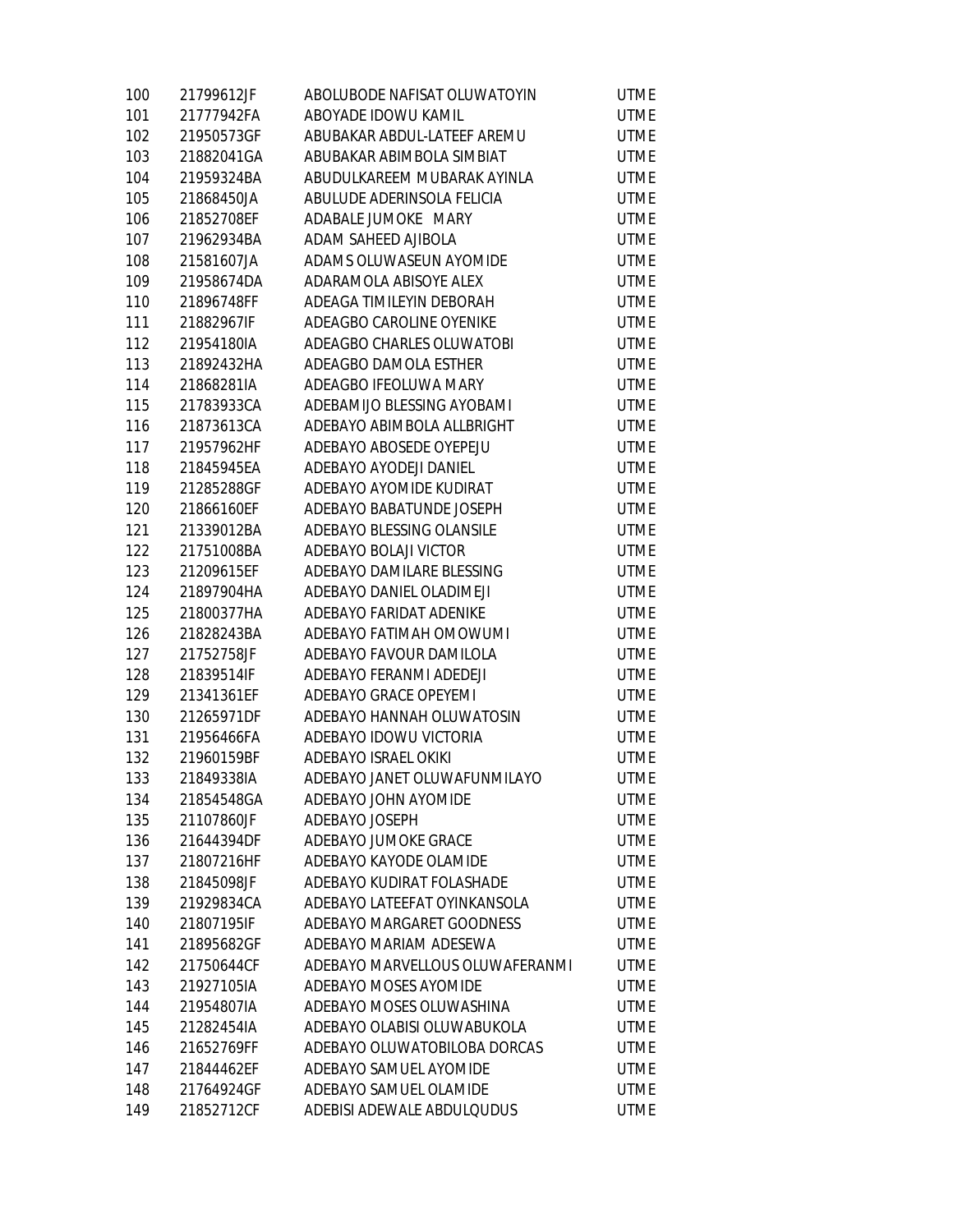| 150 | 21408497JF | ADEBISI AYOKA NOYIMOT                | <b>UTME</b> |
|-----|------------|--------------------------------------|-------------|
| 151 | 21844440GA | ADEBISI FAITHGLORIA ABIMBOLA         | <b>UTME</b> |
| 152 | 21894448GA | ADEBISI FAOZIYYAT ADEDAMOLA          | <b>UTME</b> |
| 153 | 21867742CA | ADEBISI FARUQ GBOLAHAN               | <b>UTME</b> |
| 154 | 21854771IF | ADEBISI IYANUOLUWA AYOKA             | <b>UTME</b> |
| 155 | 21872264CA | ADEBISI KEHINDE ADEMOLA              | <b>UTME</b> |
| 156 | 21582192BF | ADEBISI QUADRI OLANSHILE             | <b>UTME</b> |
| 157 | 21736732EF | ADEBIYI ABDULMUIZZ ADEBAYO           | <b>UTME</b> |
| 158 | 21780489EF | ADEBIYI ADEYINKA JOLAOLUWA           | <b>UTME</b> |
| 159 | 21652435BF | ADEBIYI AYODEJI ABDULRASAQ           | <b>UTME</b> |
| 160 | 21962015EF | ADEBIYI HIKMAT OLUWAKEMI             | <b>UTME</b> |
| 161 | 21715928EA | ADEBIYI OLUWANIFEMI EMMANUEL         | <b>UTME</b> |
| 162 | 21296331EF | ADEBIYI PRECIOUS AYOMIDIMEJI         | <b>UTME</b> |
| 163 | 21814682IA | ADEBODUN FUNBI EMMANUEL              | <b>UTME</b> |
| 164 | 20622976CA | ADEBOLA EMMANUEL OLUMIDE             | <b>UTME</b> |
| 165 | 21954533CF | ADEBOWALE FAVOUR TEMILADE            | <b>UTME</b> |
| 166 | 21755439IF | ADEBOYE HABEEB OLALEKAN              | <b>UTME</b> |
| 167 | 21750552BA | ADEBOYE MUTIYAT IYANUOLUWA           | <b>UTME</b> |
| 168 | 21315466DF | ADEDAPO ABDULAZEEZ ADEKUNLE          | <b>UTME</b> |
| 169 | 21871073IF | ADEDAPO ANJOLAOLUWA VICTORIA         | <b>UTME</b> |
| 170 | 21931229HF | ADEDEJI BAKIYAT OLATUNBOSUN          | <b>UTME</b> |
| 171 | 21896171JA | ADEDEJI MARYAM ADEDOYIN              | <b>UTME</b> |
| 172 | 21843205GA | ADEDEJI OLUWATIMILEHIN SAMSON        | <b>UTME</b> |
| 173 | 21927988DF | ADEDEJI SAMUEL ODODOOLUWA            | <b>UTME</b> |
| 174 | 21818019CA | ADEDEJI TIMILEYIN PROMISE            | <b>UTME</b> |
| 175 | 21849815HA | ADEDEJI ZEKINAT                      | <b>UTME</b> |
| 176 | 21844183BF | ADEDENI ESTHER MOROLAYO              | <b>UTME</b> |
| 177 | 21836422GA | ADEDIBU FAITH ADETOLA                | <b>UTME</b> |
| 178 | 21749664IA | ADEDIJI ABOSEDE TOMIWA               | <b>UTME</b> |
| 179 | 21728397BF | ADEDIJI DANIEL OREOLUWA              | <b>UTME</b> |
| 180 | 21806791BF | ADEDIJI FUNMILAYO ESTHER             | <b>UTME</b> |
| 181 | 21865626FF | ADEDIJI NATHANIEL AYOOLUWA           | <b>UTME</b> |
| 182 | 21282133HA | ADEDIJI-EDUNJOBI RAHMATULLAH ADEBOLA | <b>UTME</b> |
| 183 | 21851010IA | ADEDIMEJI EMMANUEL OLUWATOSIN        | <b>UTME</b> |
| 184 | 21756755GA | ADEDINNI ABAYOMI EMMANUEL            | <b>UTME</b> |
| 185 | 21959508EA | ADEDIRAN ESTHER IYANUOLUWA           | <b>UTME</b> |
| 186 | 21979734IF | ADEDIRAN FIYINFOLUWA OREOLUWA        | <b>UTME</b> |
| 187 | 21953199EF | ADEDIRAN INIOLUWA DORCAS             | <b>UTME</b> |
| 188 | 21862463AF | ADEDIRAN LATEEF BAYONLE              | <b>UTME</b> |
| 189 | 21742361CA | ADEDIRAN MARVELLOUS AYOBAMI          | <b>UTME</b> |
| 190 | 21860818GA | ADEDOJA DORCAS ADEOLA                | <b>UTME</b> |
| 191 | 21951301DF | ADEDOKUN ABDUL-SALAM ADEKUNLE        | <b>UTME</b> |
| 192 | 21903382EA | ADEDOKUN GLORIA ADESOLA              | <b>UTME</b> |
| 193 | 21965144HF | ADEDOKUN IDOWU ADEJOKE               | <b>UTME</b> |
| 194 | 21211248FA | ADEDOKUN JUSTINAH ADEPEJU            | <b>UTME</b> |
| 195 | 21344851HF | ADEDOKUN KIFAYAH OMOLABAKE           | <b>UTME</b> |
| 196 | 21965465IF | ADEDOKUN MARY ODUNAYO                | <b>UTME</b> |
| 197 | 21927563HA | ADEDOKUN VERONICA BOLUWATIFE         | <b>UTME</b> |
| 198 | 21812082GF | ADEDOKUN YUSUF ADEYEYE               | <b>UTME</b> |
| 199 | 21958964AF | ADEDOTUN AISHAT ADENIKE              | <b>UTME</b> |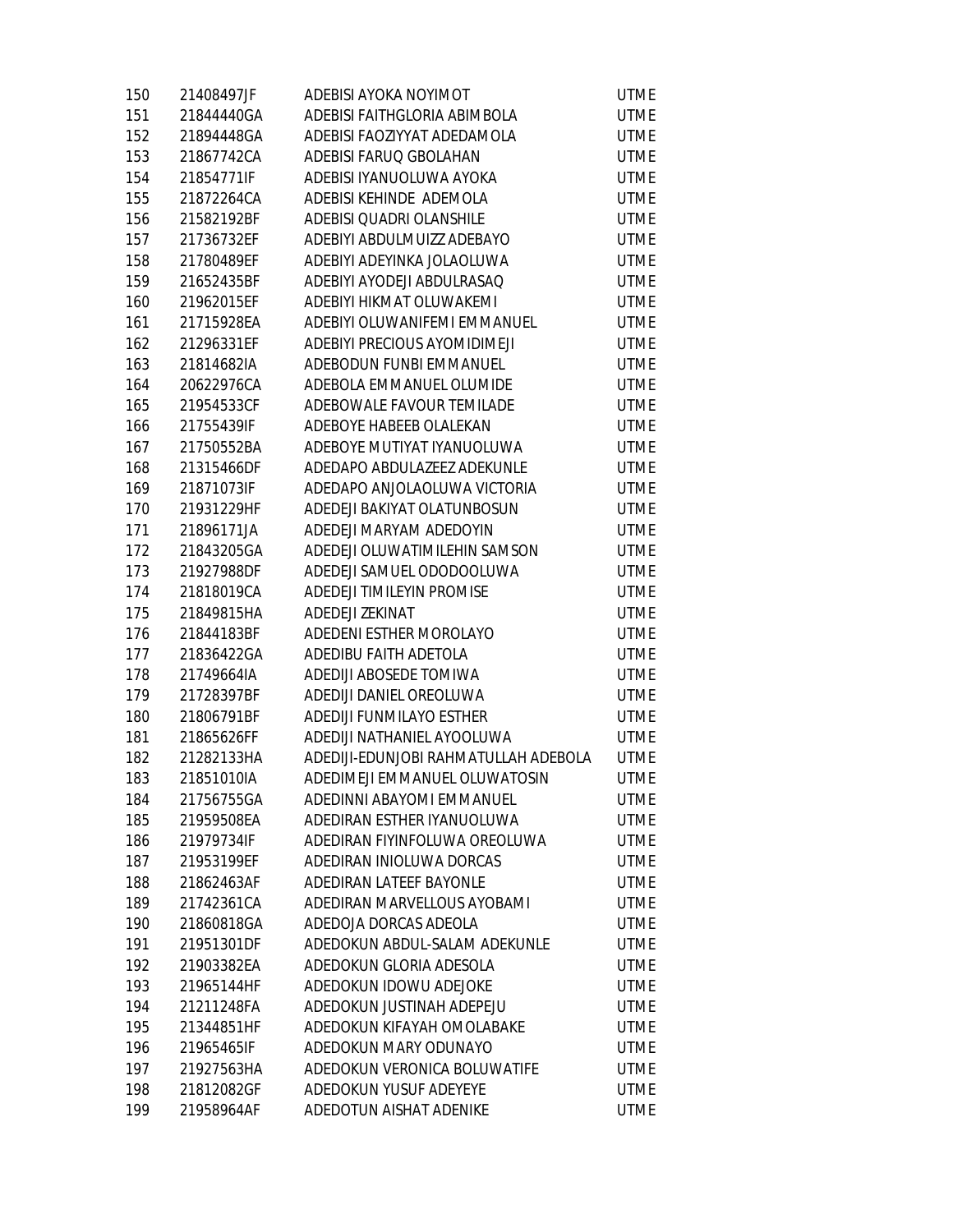| 200 | 21761913BF  | ADEDOYIN ABIOLA SAMSON             | <b>UTME</b> |
|-----|-------------|------------------------------------|-------------|
| 201 | 21877423GF  | ADEDOYIN ISAIAH BOLUWATIFE         | <b>UTME</b> |
| 202 | 21884872GA  | ADEDOYIN MARIAM ADENIKE            | <b>UTME</b> |
| 203 | 21951480JA  | ADEDOYIN PEACE BOLAJI              | <b>UTME</b> |
| 204 | 21952179BF  | ADEDOYIN RHODA MOFADEJUWON         | <b>UTME</b> |
| 205 | 21848223FA  | ADEDOYIN TAIWO ENIOLA              | <b>UTME</b> |
| 206 | 21907906DA  | ADEDOYIN VICTOR TEMILOLUWA         | <b>UTME</b> |
| 207 | 21857833HA  | ADEDUNTAN MARIAM ADEJOJU           | <b>UTME</b> |
| 208 | 21623166GA  | ADEFABI ABDUL-MALIK OLAMIDE        | <b>UTME</b> |
| 209 | 21838348CF  | ADEFISAN OLUWATOMISIN DEBORAH      | <b>UTME</b> |
| 210 | 29755766AF  | ADEGBAJU QUADRI ADEDOLAPO          | DE          |
| 211 | 22050837GA  | ADEGBENRO ISLAMIYAH GREEN          | <b>UTME</b> |
| 212 | 21966116GA  | ADEGBENRO MAYOWA ADEKOLA           | <b>UTME</b> |
| 213 | 21865034HA  | ADEGBENRO ZAINAB ADEBOLA           | <b>UTME</b> |
| 214 | 21613655CAU | ADEGBESAN OLUWATUNMISE EMMANUEL    | DE          |
| 215 | 21881323EA  | ADEGBIJI AMINAT TEMILADE           | <b>UTME</b> |
| 216 | 21951465HA  | ADEGBILE FAVOUR OKIKIOLA           | <b>UTME</b> |
| 217 | 21316500JA  | ADEGBITE BALIKIS YETUNDE           | <b>UTME</b> |
| 218 | 21959280EA  | ADEGBITE GLORY OLUWAKOLADE         | <b>UTME</b> |
| 219 | 21972436JF  | ADEGBITE PETER ADEPOJU             | <b>UTME</b> |
| 220 | 21576466FA  | ADEGBITE ROKEEBAT OMOLOLA          | <b>UTME</b> |
| 221 | 21965884IA  | ADEGBITE TAIWO ESTHER              | <b>UTME</b> |
| 222 | 21838486JF  | ADEGBOLA ANJOLAOLUWA PRECIOUS      | <b>UTME</b> |
| 223 | 21462579FF  | ADEGBOLA DANIEL IFEOLUWA           | <b>UTME</b> |
| 224 | 21957012HF  | ADEGBOLA ELIZABETH DAMILOLA        | <b>UTME</b> |
| 225 | 21856483HF  | ADEGBOLA ENIOLA OLUWAYEMISI        | <b>UTME</b> |
| 226 | 21874167AF  | ADEGBOLA KAYODE SAMSON             | <b>UTME</b> |
| 227 | 21847075JA  | ADEGBOLA KEHINDE VICTORIA          | <b>UTME</b> |
| 228 | 21882426DF  | ADEGBOSIN BOLUWATIFE SEGILOLA      | <b>UTME</b> |
| 229 | 21811820EF  | ADEGBOSIN PRAISE AYODEJI           | <b>UTME</b> |
| 230 | 21813550EA  | ADEGBOYE DAVID OLUWAKAYODE         | <b>UTME</b> |
| 231 | 21802971CA  | ADEGBOYE TOSIN DORCAS              | <b>UTME</b> |
| 232 | 21954138AF  | ADEGBOYEGA ABIGEAL                 | <b>UTME</b> |
| 233 | 21761239GA  | ADEGBOYEGA BUKOLA JOSEPH           | <b>UTME</b> |
| 234 | 21954923HA  | ADEGBOYEGA JEREMIAH OLUWATIMILEYIN | <b>UTME</b> |
| 235 | 21915324IF  | ADEGBOYEGA MICHAEL ODUNAYO         | <b>UTME</b> |
| 236 | 21916584FF  | ADEGBOYEGA VICTOR ADEBAYO          | <b>UTME</b> |
| 237 | 21860459FA  | ADEGOKE ADEDAYO GLADYS             | <b>UTME</b> |
| 238 | 21853271IA  | ADEGOKE AMINAT OPEYEMI             | <b>UTME</b> |
| 239 | 21835748BA  | ADEGOKE AYOMIDE ADEOLA             | <b>UTME</b> |
| 240 | 21956275FF  | ADEGOKE AYOMIDE ANN                | <b>UTME</b> |
| 241 | 21873233CA  | ADEGOKE OLUWATOBILOBA VICTORIA     | <b>UTME</b> |
| 242 | 21894626CF  | ADEGOKE TAIWO ADEJARE              | <b>UTME</b> |
| 243 | 21239186BA  | ADEGOKE TAIWO RUTH                 | <b>UTME</b> |
| 244 | 21876524JF  | ADEGOKE TEMILADE PRISCILLA         | <b>UTME</b> |
| 245 | 21389107FA  | ADEGOKE VICTORIA IFEOLUWA          | <b>UTME</b> |
| 246 | 21458785CF  | ADEGOKE YETUNDE IKIMAT             | <b>UTME</b> |
| 247 | 21947047CF  | ADEGUN ADEOLA RHODA                | <b>UTME</b> |
| 248 | 21326583CF  | ADEGUN KABIRAT OMOLABAKE           | <b>UTME</b> |
| 249 | 21814154GA  | ADEGUN SUKURAT ANUOLUWA            | <b>UTME</b> |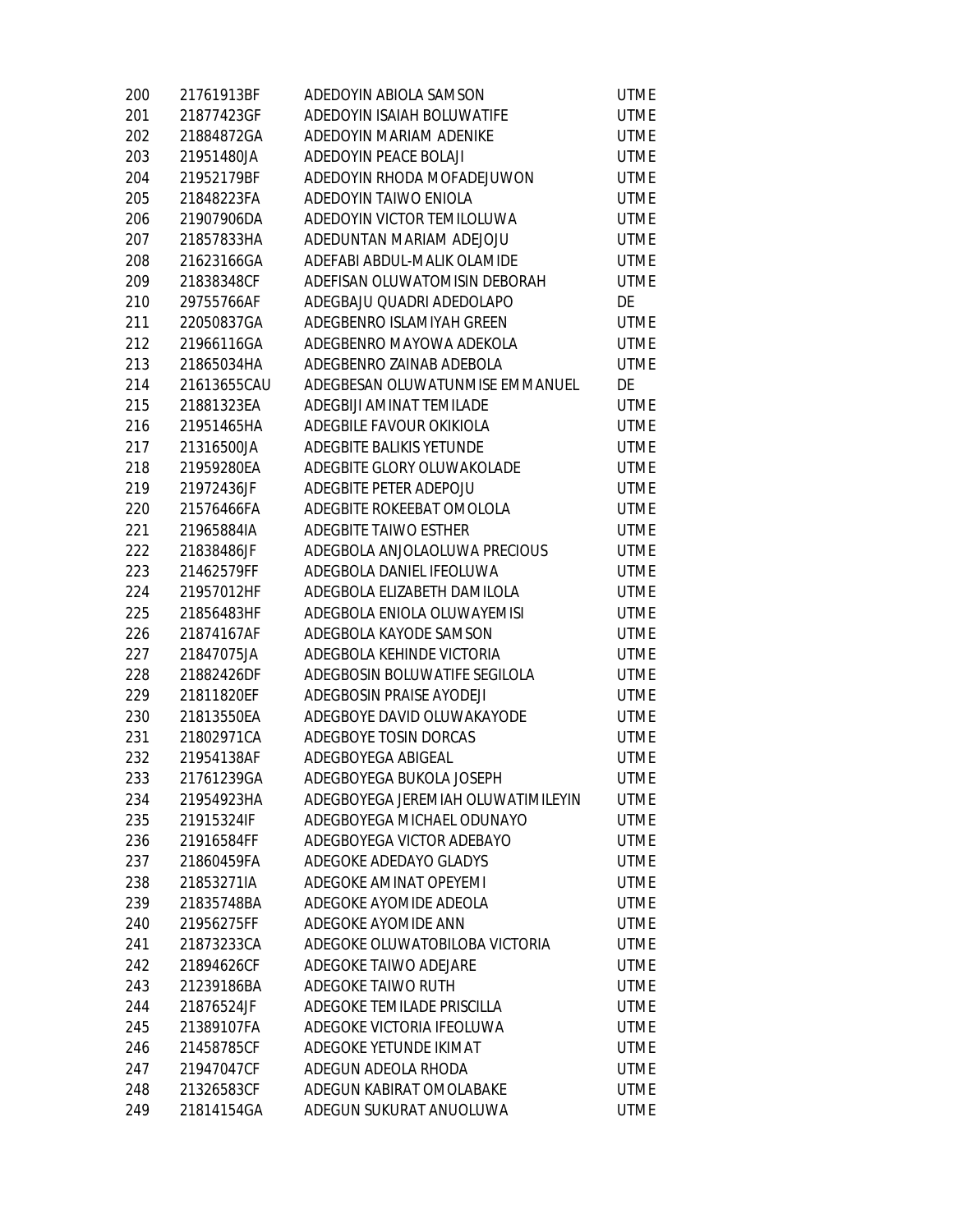| 250 | 21888190JF | ADEJARE MARIAM ADEWUNMI       | <b>UTME</b> |
|-----|------------|-------------------------------|-------------|
| 251 | 21639520IF | ADEJORIN FELICIA ADEWUNMI     | <b>UTME</b> |
| 252 | 21954997IA | ADEJUMO ADEKEMI DAMILOLA      | <b>UTME</b> |
| 253 | 21639165FF | ADEJUMO FAITH OLAYEMI         | <b>UTME</b> |
| 254 | 21965678GF | ADEJUMO FAVOUR PELUMI         | <b>UTME</b> |
| 255 | 21951315GA | ADEJUMO FERANMI DANIEL        | <b>UTME</b> |
| 256 | 21840877BF | ADEJUMO KARIMOT OPEYEMI       | <b>UTME</b> |
| 257 | 21952578BF | ADEJUMO MALEEK ADEDOLAPO      | <b>UTME</b> |
| 258 | 21655232JA | ADEJUMO MUHAMMED OLAYIWOLA    | <b>UTME</b> |
| 259 | 21576161FF | ADEJUMO OMOLADE DORCAS        | <b>UTME</b> |
| 260 | 21950317BF | ADEJUMO OYINLOLA ANUOLUWA     | <b>UTME</b> |
| 261 | 21213878BA | ADEJUMOBI FAVOUR SAMUEL       | <b>UTME</b> |
| 262 | 21963690DA | ADEJUMOBI IFEDAYO             | <b>UTME</b> |
| 263 | 21951442JA | ADEJUMOBI PEACE ADETAYO       | <b>UTME</b> |
| 264 | 21857066BA | ADEJUWON ZADOK TIMILEHIN      | <b>UTME</b> |
| 265 | 21883758CF | ADEJUYIGBE HERITAGE AYOMIDE   | <b>UTME</b> |
| 266 | 21961515HF | ADEKALE DAVID TAIWO           | <b>UTME</b> |
| 267 | 21981086HA | ADEKANBI RAIMOT MOPELOLA      | <b>UTME</b> |
| 268 | 21972261CA | ADEKANMBI LYDIA IBUKUNOLUWA   | <b>UTME</b> |
| 269 | 21957596AF | ADEKANMBI TOBAOLUWALASE HELEN | <b>UTME</b> |
| 270 | 20599775DA | ADEKANMI ADEOLA CHRISTIANAH   | <b>UTME</b> |
| 271 | 21769916JA | ADEKANMI YUSUF ADETOYESE      | <b>UTME</b> |
| 272 | 21282102DF | ADEKANOLA TENIOLA OLAJUMOKE   | <b>UTME</b> |
| 273 | 21777017CA | ADEKANYE AYOMIDE EMMANUEL     | <b>UTME</b> |
| 274 | 21826944EF | ADEKILEKUN ABDULLAHI BOLAJI   | <b>UTME</b> |
| 275 | 21953428EA | ADEKITAN MOTUNRAYO RACHEAL    | <b>UTME</b> |
| 276 | 21818904GA | ADEKITAN OLUWAGBEMISOLA MARY  | <b>UTME</b> |
| 277 | 21193714DF | ADEKOJO DAMILARE ADEREMI      | <b>UTME</b> |
| 278 | 21801463FF | ADEKOJO HAPPINESS JUMOKE      | <b>UTME</b> |
| 279 | 21047767HF | ADEKOJO NATHANIEL OLUWASEYI   | <b>UTME</b> |
| 280 | 21841488JF | ADEKOLA ALIU AKANFE           | <b>UTME</b> |
| 281 | 21684959DF | ADEKOLA BARAKAT TEMITOPE      | <b>UTME</b> |
| 282 | 21952705EF | ADEKOLA JOLADE ABIODUN        | <b>UTME</b> |
| 283 | 21887564JA | ADEKOLA MARIAM OMOSALEWA      | <b>UTME</b> |
| 284 | 29700578GF | ADEKOYA ADERONKE JOY          | DE          |
| 285 | 21850429EA | ADEKOYA GBEMISOLA IRADAH      | <b>UTME</b> |
| 286 | 21839339BA | ADEKOYA GODSPOWER QUADRI      | <b>UTME</b> |
| 287 | 21889724CF | ADEKOYA SAMUEL AYOMIDE        | <b>UTME</b> |
| 288 | 21882393BA | ADEKOYEJO MARIAM ADEOLA       | <b>UTME</b> |
| 289 | 21878381CF | ADEKUNLE ADEROJU ABIMBOLA     | <b>UTME</b> |
| 290 | 21922877DF | ADEKUNLE ADESEWA BLISS        | <b>UTME</b> |
| 291 | 21299819IF | ADEKUNLE AYOTOMIWA MARY       | <b>UTME</b> |
| 292 | 21582141IA | ADEKUNLE BABAWALE IBRAHIM     | <b>UTME</b> |
| 293 | 21900146HA | ADEKUNLE BLESSING ADEWUMI     | <b>UTME</b> |
| 294 | 21952754IF | ADEKUNLE DEBORAH ADEPEJU      | <b>UTME</b> |
| 295 | 21858523EA | ADEKUNLE FAITH DAMILARE       | <b>UTME</b> |
| 296 | 21953796AF | ADEKUNLE GOODNESS TOLULOPE    | <b>UTME</b> |
| 297 | 21847095IF | ADEKUNLE IYANUOLUWA MICHAEL   | <b>UTME</b> |
| 298 | 21979770JF | ADEKUNLE JOSHUA FERANMI       | <b>UTME</b> |
| 299 | 21855445EA | ADEKUNLE JOY OMOBOLANLE       | <b>UTME</b> |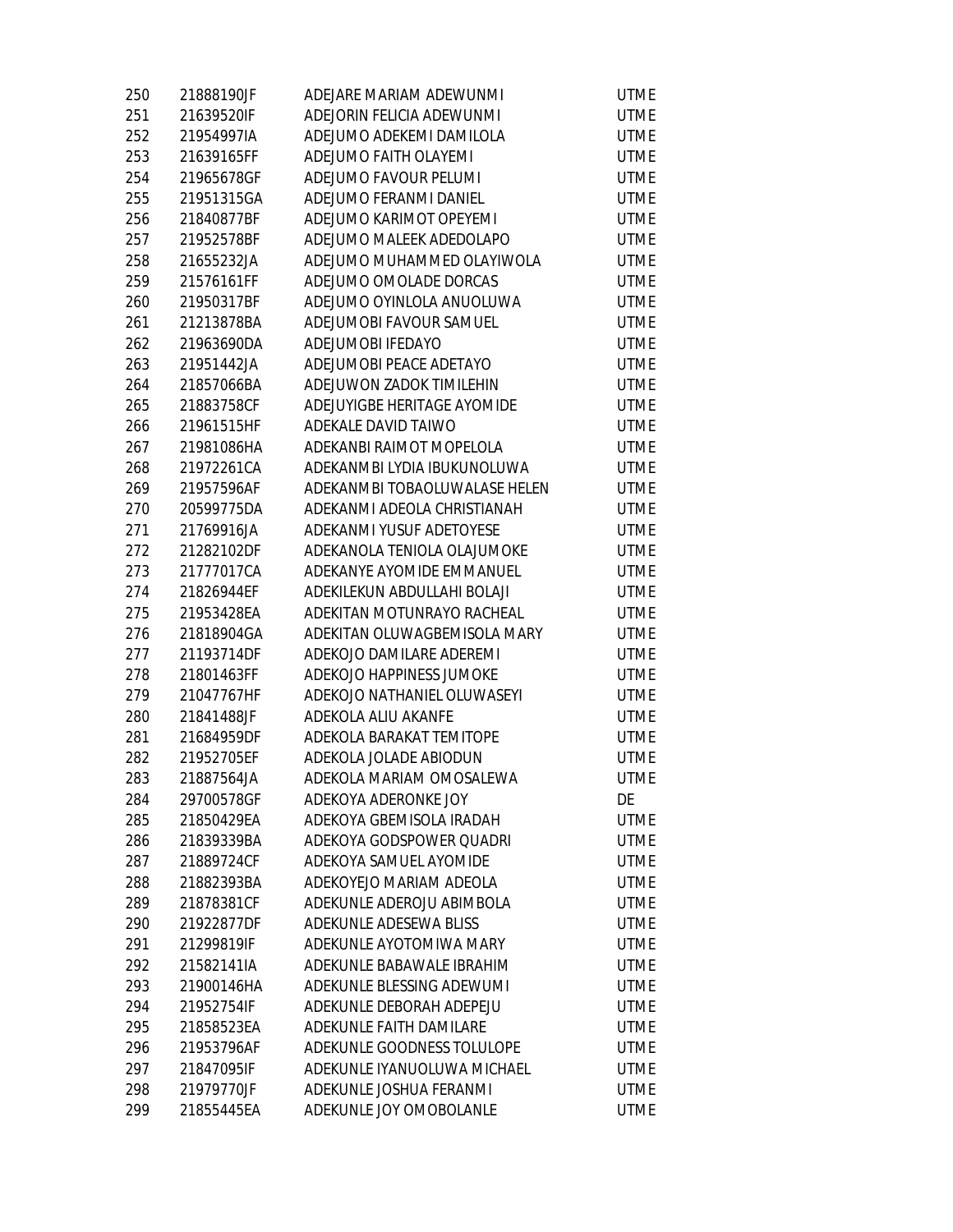| 300 | 21854420DF | ADEKUNLE KEHINDE KARIMAT         | <b>UTME</b> |
|-----|------------|----------------------------------|-------------|
| 301 | 21592778JF | ADEKUNLE LEAH OYINADE            | <b>UTME</b> |
| 302 | 21930500BF | ADEKUNLE MERCY IYANUOLUWA        | <b>UTME</b> |
| 303 | 21854465JF | ADEKUNLE OLUWAMAYOKUN BENJAMIN   | <b>UTME</b> |
| 304 | 21927549EF | ADEKUNLE OLUWASEUN ESTHER        | <b>UTME</b> |
| 305 | 21847981CF | ADEKUNLE OLUWASEUN JOHN          | <b>UTME</b> |
| 306 | 21933874FF | ADEKUNLE OMOLARA CHRISTIANA      | <b>UTME</b> |
| 307 | 21885241CA | ADEKUNLE OYINDAMOLA ISLAMIAT     | <b>UTME</b> |
| 308 | 21752214GA | ADEKUNLE SIMEON OLUSEGUN         | <b>UTME</b> |
| 309 | 21878287CA | ADEKUNLE SULIYAT OREOLUWA        | <b>UTME</b> |
| 310 | 21854293AF | ADEKUNLE TAIWO KABIRAT           | <b>UTME</b> |
| 311 | 21950322IF | ADEKUNLE TAIWO KAYODE            | <b>UTME</b> |
| 312 | 21826896JF | ADEKUNLEOKE PEACE PETER          | <b>UTME</b> |
| 313 | 21860535FA | ADEKUOROYE OLUWAFEMI ADEDOYIN    | <b>UTME</b> |
| 314 | 21723501IA | ADELABU IFEOLUWA CHRISTIANAH     | <b>UTME</b> |
| 315 | 21616591GF | ADELAJA ABDULGAFAR AYOMIDE       | <b>UTME</b> |
| 316 | 21610295AF | ADELAJA VICTOR OLUWASEUN         | <b>UTME</b> |
| 317 | 21958566JF | ADELAKUN AYOMIDE OLUWATOBI       | <b>UTME</b> |
| 318 | 21630797JF | ADELAKUN FAITH ENIOLA            | <b>UTME</b> |
| 319 | 21954808HF | ADELAKUN ISREAL IFEOLUWA         | <b>UTME</b> |
| 320 | 21952348CF | ADELAYO IFEOLUWA HANNAH          | <b>UTME</b> |
| 321 | 21843001DF | ADELAYO ZAINAB DOLAPO            | <b>UTME</b> |
| 322 | 21890599CA | ADELEKAN ELIZABETH MOYOSOREOLUWA | <b>UTME</b> |
| 323 | 21749106CA | ADELEKE ABDRASHEED ADEMOLA       | <b>UTME</b> |
| 324 | 21951699EA | ADELEKE ABDULQUDUS ADEWALE       | <b>UTME</b> |
| 325 | 21928240BA | ADELEKE AHMAD                    | <b>UTME</b> |
| 326 | 21810056DA | ADELEKE AMINAT ADESAYO           | <b>UTME</b> |
| 327 | 21759905IA | ADELEKE BARAKAT OLUWABUNMI       | <b>UTME</b> |
| 328 | 21572545IF | ADELEKE BLESSING KAMIYE          | <b>UTME</b> |
| 329 | 21753032FF | ADELEKE CALEB OLUWAFEMI          | <b>UTME</b> |
| 330 | 21862575BF | ADELEKE EMMANUEL ADEBOWALE       | <b>UTME</b> |
| 331 | 21352503AF | ADELEKE FATIAH TOLAMIKAWO        | <b>UTME</b> |
| 332 | 21961742IA | ADELEKE FERANMI JOHN             | <b>UTME</b> |
| 333 | 22347361BA | ADELEKE FIYINFOLUWA FAITH        | <b>UTME</b> |
| 334 | 21752168AF | ADELEKE GBOLAHAN TESTIMONY       | <b>UTME</b> |
| 335 | 21960108IA | ADELEKE HANNAH OLUWATOSIN        | <b>UTME</b> |
| 336 | 21952106JF | ADELEKE HELEN ADEBUKOLA          | <b>UTME</b> |
| 337 | 21751484AF | ADELEKE INIOLUWA SARAH           | <b>UTME</b> |
| 338 | 21814712CF | ADELEKE MUBARAK ADEKUNLE         | <b>UTME</b> |
| 339 | 21863302IF | ADELEKE NAFISAT MOJIRAYO         | <b>UTME</b> |
| 340 | 21963516EF | ADELEKE OLADIMEJI DAMILARE       | <b>UTME</b> |
| 341 | 21953173IA | ADELEKE OLUFUNKE RACHEAL         | <b>UTME</b> |
| 342 | 21573945CA | ADELEKE OLUWATISE PRECIOUS       | <b>UTME</b> |
| 343 | 21837317FA | ADELEKE OMOTOLANI OLABISI        | <b>UTME</b> |
| 344 | 21897271AF | ADELEKE OMOWUMI JULIANA          | <b>UTME</b> |
| 345 | 21810816DA | ADELEKE OYINDAMOLA RACHEAL       | <b>UTME</b> |
| 346 | 21954309AF | ADELEKE PRECIOUS OLUWAFERANMI    | <b>UTME</b> |
| 347 | 21739812DF | ADELEKE PROMISE SARAH            | <b>UTME</b> |
| 348 | 21804910BF | ADELEKE RODIAT ADESEWA           | <b>UTME</b> |
| 349 | 21749330EA | ADELEKE ROSELINE ABOSEDE         | <b>UTME</b> |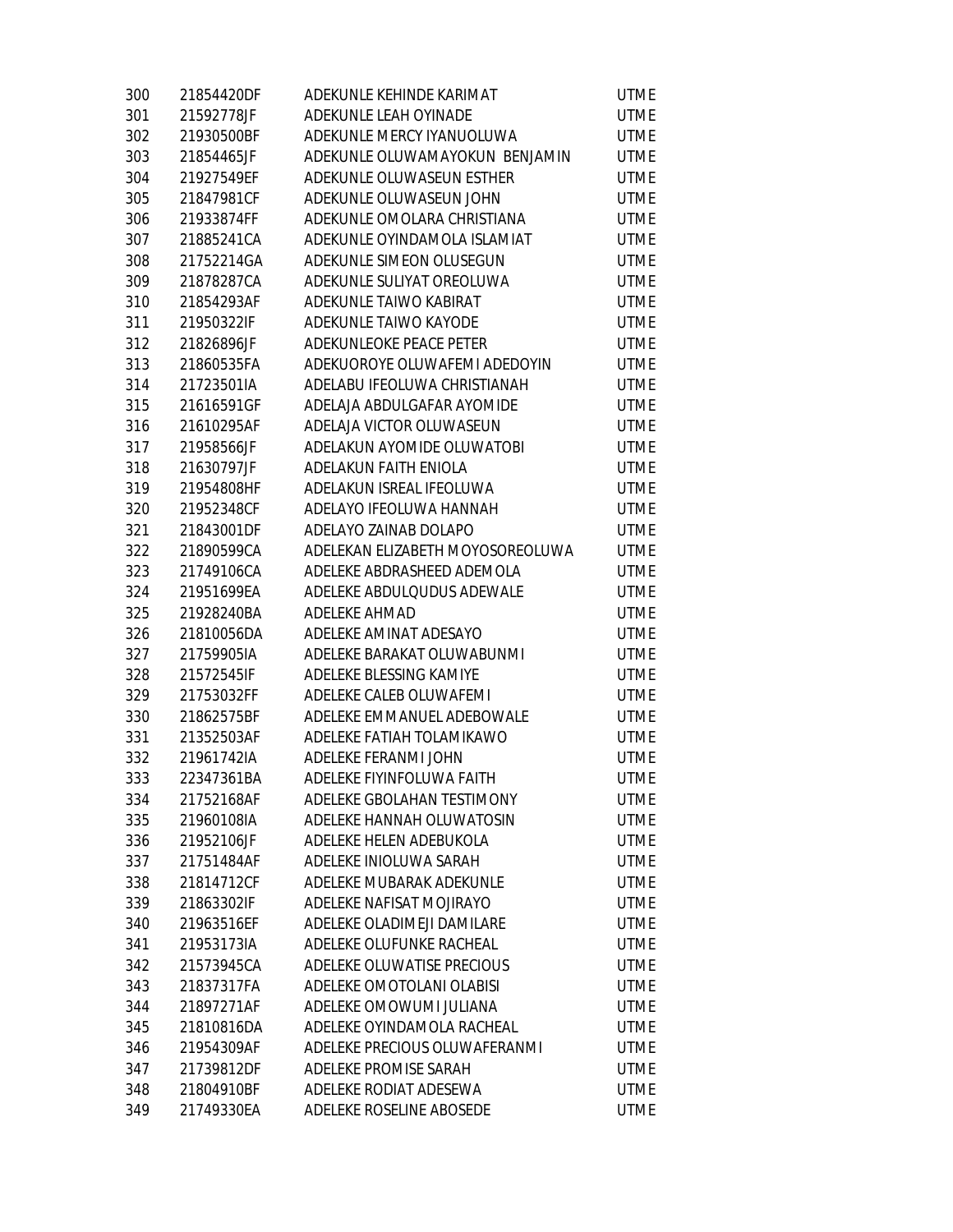| 350 | 21904493JA | ADELEKE RUKAYAT ADERIKE          | <b>UTME</b> |
|-----|------------|----------------------------------|-------------|
| 351 | 21859380DA | ADELEKE SUKURAT ADEWUMI          | <b>UTME</b> |
| 352 | 21904033BF | ADELEKE TEMITOPE AYOMIDE         | <b>UTME</b> |
| 353 | 21648116EF | ADELEKE TIJESUNIMI AYOMIDE       | <b>UTME</b> |
| 354 | 21872028GA | ADELEKE TOHEEBAT ABIDEMI         | <b>UTME</b> |
| 355 | 21877035BA | ADELEKE YANMIFE STEPHEN          | <b>UTME</b> |
| 356 | 21928355AF | ADELEKE ZAINAB ADEBOLA           | <b>UTME</b> |
| 357 | 21252920CF | ADELEKE ZAINAB ADENIKE           | <b>UTME</b> |
| 358 | 21851595AF | ADELERE MARVELLOUS SALOME        | <b>UTME</b> |
| 359 | 21956710GF | ADELEYE DAVID OLUWASEUN          | <b>UTME</b> |
| 360 | 21966141DA | ADELEYE ELIZABETH TAIWO          | <b>UTME</b> |
| 361 | 21878163HA | ADELOWO OPEYEMI JANET            | <b>UTME</b> |
| 362 | 21781668EA | ADELOYE FUNKE SHARON             | <b>UTME</b> |
| 363 | 21843461BF | ADELOYE STEPHEN OLUWATOFUNMI     | <b>UTME</b> |
| 364 | 21852439GA | ADELU ESTHER MOLOLUWA            | <b>UTME</b> |
| 365 | 21851770IA | ADELUGBA KUNLE SEGUN             | <b>UTME</b> |
| 366 | 21739110DA | ADEMETA LOVELEEN ABOSEDE         | <b>UTME</b> |
| 367 | 21751233CF | ADEMILUYI ADESEWA MONIOLUWA      | <b>UTME</b> |
| 368 | 21965424AF | ADEMOLA ABEEB DAMILOLA           | <b>UTME</b> |
| 369 | 21957302FA | ADEMOLA BARAKAT ADEWUMI          | DE          |
| 370 | 21954363CA | ADEMOLA CHRISTIANA OLUWADARASIMI | <b>UTME</b> |
| 371 | 21578046DF | ADEMOLA COVENANT ADENIYI         | <b>UTME</b> |
| 372 | 21952922AF | ADEMOLA DAMILOLA FLORENCE        | <b>UTME</b> |
| 373 | 21921667AF | ADEMOLA GBEMISOLA ESTHER         | <b>UTME</b> |
| 374 | 21782086EA | ADEMOLA MERCY ADEWUMI            | <b>UTME</b> |
| 375 | 21929596HA | ADEMOLA MERCY TIMILEYIN          | <b>UTME</b> |
| 376 | 21958423FA | ADEMOLA RACHEAL OLUWASETEMI      | <b>UTME</b> |
| 377 | 21804699CF | ADEMOLA SHERIFFDEEN OLUWATOBI    | <b>UTME</b> |
| 378 | 21962120JA | ADEMOLA TAOFEEK AKINRINOLA       | <b>UTME</b> |
| 379 | 21905111EA | ADEMUYIWA SAMUEL AYOMIDE         | <b>UTME</b> |
| 380 | 21966078GA | ADENEKAN TUNDE RASHEED           | <b>UTME</b> |
| 381 | 21360382DF | ADENIJI ADEDAMOLA MICHEAL        | <b>UTME</b> |
| 382 | 21677392GA | ADENIJI ADEJOKE ODUNAYO          | <b>UTME</b> |
| 383 | 21964390EF | <b>ADENIJI FIKAYO PHILIP</b>     | <b>UTME</b> |
| 384 | 21960663GA | ADENIJI JANET OLAYEMI            | <b>UTME</b> |
| 385 | 21885849CA | ADENIJI OLUWADAMILOLA CHRISTIANA | <b>UTME</b> |
| 386 | 21581543DA | ADENIJI TESTIMONY TMILEHIN       | <b>UTME</b> |
| 387 | 21782455JF | ADENIRAN ADEDAPO JOHN            | <b>UTME</b> |
| 388 | 21224157BA | ADENIRAN ALABA HEZEKIAH          | <b>UTME</b> |
| 389 | 21952308DF | ADENIRAN BRIGHT ADEOLA           | <b>UTME</b> |
| 390 | 21819336IF | ADENIRAN DAMILOLA PRECIOUS       | <b>UTME</b> |
| 391 | 21956601EA | ADENIRAN EMMANUEL GODDEY         | <b>UTME</b> |
| 392 | 21648532FF | ADENIRAN FAVOUR OPEMIPOSI        | <b>UTME</b> |
| 393 | 21578027DF | ADENIRAN FISAYO ORE-OFE          | <b>UTME</b> |
| 394 | 21858852BA | ADENIRAN GLORY AYOMIDE           | <b>UTME</b> |
| 395 | 21957087IA | ADENIRAN GRACE                   | <b>UTME</b> |
| 396 | 21208020EA | ADENIRAN KEHINDE EUNICE          | <b>UTME</b> |
| 397 | 21951752GA | ADENIRAN MOYOSORE                | <b>UTME</b> |
| 398 | 21368935CA | ADENIRAN MUSTAPHA OLAMILEKAN     | <b>UTME</b> |
| 399 | 21869579FA | ADENIRAN OLUSOLA ABIODUN         | <b>UTME</b> |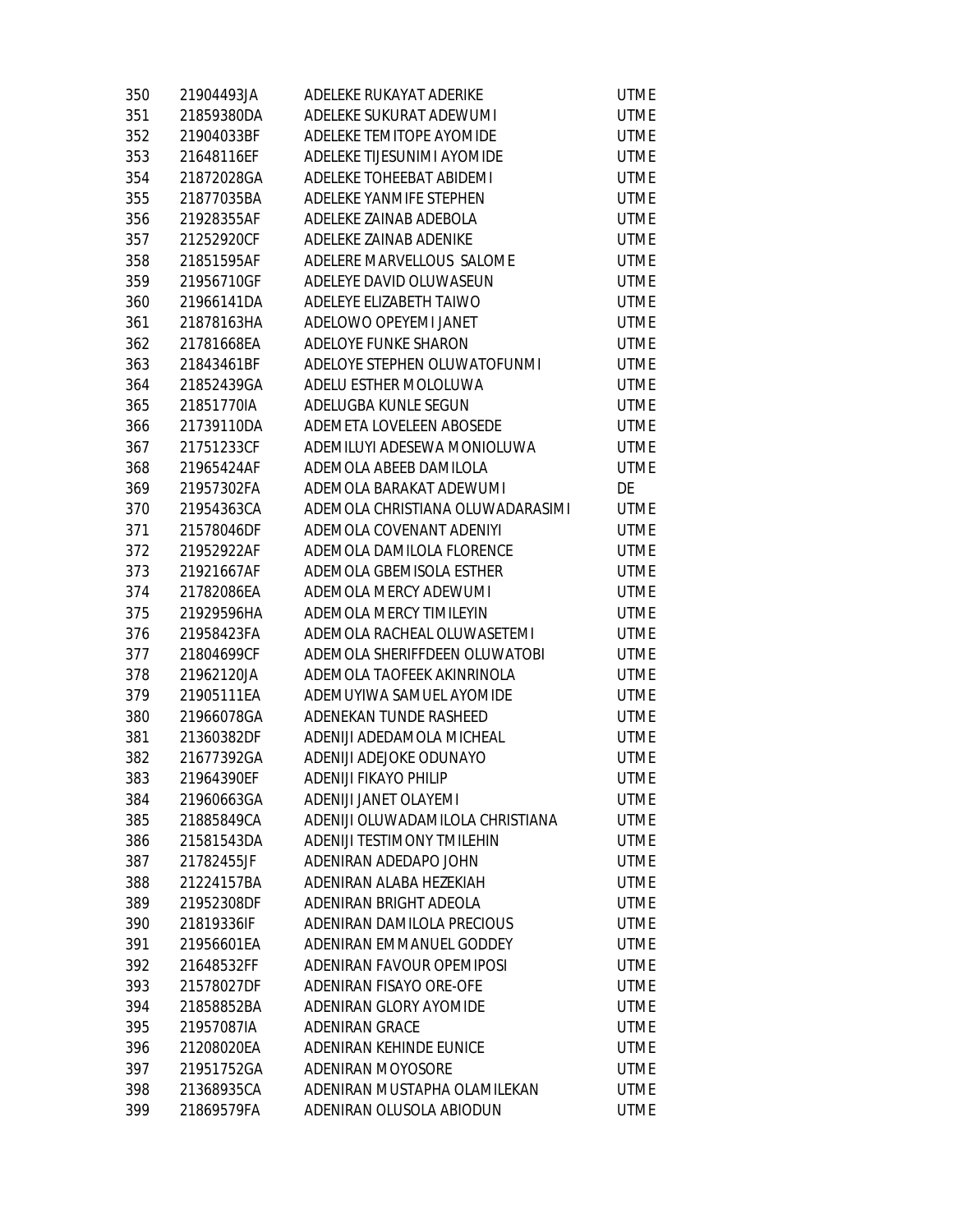| 400 | 21803466BF | ADENIRAN OMOBOLANLE VALENTINA    | <b>UTME</b> |
|-----|------------|----------------------------------|-------------|
| 401 | 21864821JA | ADENIRAN PRECIOUS ADEBOLA        | <b>UTME</b> |
| 402 | 21845620FA | ADENIRAN PRECIOUS OLUWATOSIN     | <b>UTME</b> |
| 403 | 21776908JA | ADENIRAN ROSEMARY ANUOLUWA       | <b>UTME</b> |
| 404 | 20601661AF | ADENIRAN TOBI ADETOMIWA          | <b>UTME</b> |
| 405 | 21841765EA | ADENIRAN TOMIWA OLUWAFEMI        | <b>UTME</b> |
| 406 | 21879217CF | ADENIYI ABDULSALAM OPEYEMI       | <b>UTME</b> |
| 407 | 21848583FF | ADENIYI ABDULSAMAD ADEKUNLE      | <b>UTME</b> |
| 408 | 21953370EF | ADENIYI ADEOLA DAMILOLA          | <b>UTME</b> |
| 409 | 21590903GF | ADENIYI AMINAT ADESEWA           | <b>UTME</b> |
| 410 | 21845792EF | ADENIYI FIYINFOLUWA JOSHUA       | <b>UTME</b> |
| 411 | 21346480AF | ADENIYI IBRAHIM BRIGHT           | <b>UTME</b> |
| 412 | 21652086FA | ADENIYI MARIA TOYOSI             | <b>UTME</b> |
| 413 | 21931832AF | ADENIYI OLUSOLA ADURAGBEMI       | <b>UTME</b> |
| 414 | 21914015HF | ADENIYI OLUWADARASIMI ELIZABETH  | <b>UTME</b> |
| 415 | 21842452CF | ADENIYI RACHAEL OREOLUWA         | <b>UTME</b> |
| 416 | 21781092HA | ADENIYI SUNDAY OMODARA           | <b>UTME</b> |
| 417 | 21854596BA | ADENIYI ZAINAB ABISOLA           | <b>UTME</b> |
| 418 | 21205017EF | ADENIYI-JACOB INIOLUWA FAVOUR    | <b>UTME</b> |
| 419 | 21849979BA | ADENLE VICTOR ADEMOLA            | <b>UTME</b> |
| 420 | 21782336CF | ADENODI AYOMIDE FEMI             | <b>UTME</b> |
| 421 | 21644687JA | ADENUGBA TEMITOPE ELIZABETH      | <b>UTME</b> |
| 422 | 21964570JF | ADEOBA PETER AYOOLUWA            | <b>UTME</b> |
| 423 | 21928660JF | ADEOLA MARY ADESEWA              | <b>UTME</b> |
| 424 | 21952937CF | ADEOLA SUNDAY DAMILARE           | <b>UTME</b> |
| 425 | 21899951JF | ADEOTI OLUWASAANU COMFORT        | <b>UTME</b> |
| 426 | 21329751FA | ADEOYE BALQEES OLAITAN           | <b>UTME</b> |
| 427 | 21838774IA | ADEOYE BLESSING TEMIDAYO         | <b>UTME</b> |
| 428 | 21894996HF | ADEOYE DEBORAH BOLUWATIFE        | <b>UTME</b> |
| 429 | 21860212FA | ADEOYE EREOLUWA OLUWAYOYINSOLAMI | <b>UTME</b> |
| 430 | 21901369DF | ADEOYE ESTHER INIOLUWA           | <b>UTME</b> |
| 431 | 21957186GA | ADEOYE JOHNSON GBENGA            | <b>UTME</b> |
| 432 | 21953105EA | ADEOYE JUDE TOSIN                | <b>UTME</b> |
| 433 | 21956118IA | ADEOYE KEHINDE IYANUOLUWA        | <b>UTME</b> |
| 434 | 21958130JA | ADEOYE MUHAMMAD-BASHIR ADEWALE   | <b>UTME</b> |
| 435 | 21839218EF | ADEOYE OREOLUWA ADEMOLA          | <b>UTME</b> |
| 436 | 21885790DA | ADEOYE RHODA ADEDOLAPO           | <b>UTME</b> |
| 437 | 21841444DA | ADEOYE SUKURAT BOLANLE           | <b>UTME</b> |
| 438 | 21894107FF | ADEOYE TAIWO OLUWASEYI           | <b>UTME</b> |
| 439 | 21812254GA | ADEOYE TIWALADE DEBORAH          | <b>UTME</b> |
| 440 | 21635982BA | ADEPOJU AJIBOLA AYODEJI          | <b>UTME</b> |
| 441 | 21891923FA | ADEPOJU BABATUNDE SODEEQ         | <b>UTME</b> |
| 442 | 21338892EA | ADEPOJU ELIZARBETH               | <b>UTME</b> |
| 443 | 21195664HA | ADEPOJU ESTHER AYOMIDE           | <b>UTME</b> |
| 444 | 21429166BF | ADEPOJU GLORY OMOLEWA            | <b>UTME</b> |
| 445 | 21227377GA | ADEPOJU MATHEW ADEWUYI           | <b>UTME</b> |
| 446 | 21956123FF | ADEPOJU MOSES ADEOLU             | <b>UTME</b> |
| 447 | 21588861BF | ADEPOJU NAFISAT OLAWUMI          | <b>UTME</b> |
| 448 | 21965400DA | ADEPOJU PETER AYOMIDE            | <b>UTME</b> |
| 449 | 21899094BA | ADEPOJU PRECIOUS ISRAEL          | <b>UTME</b> |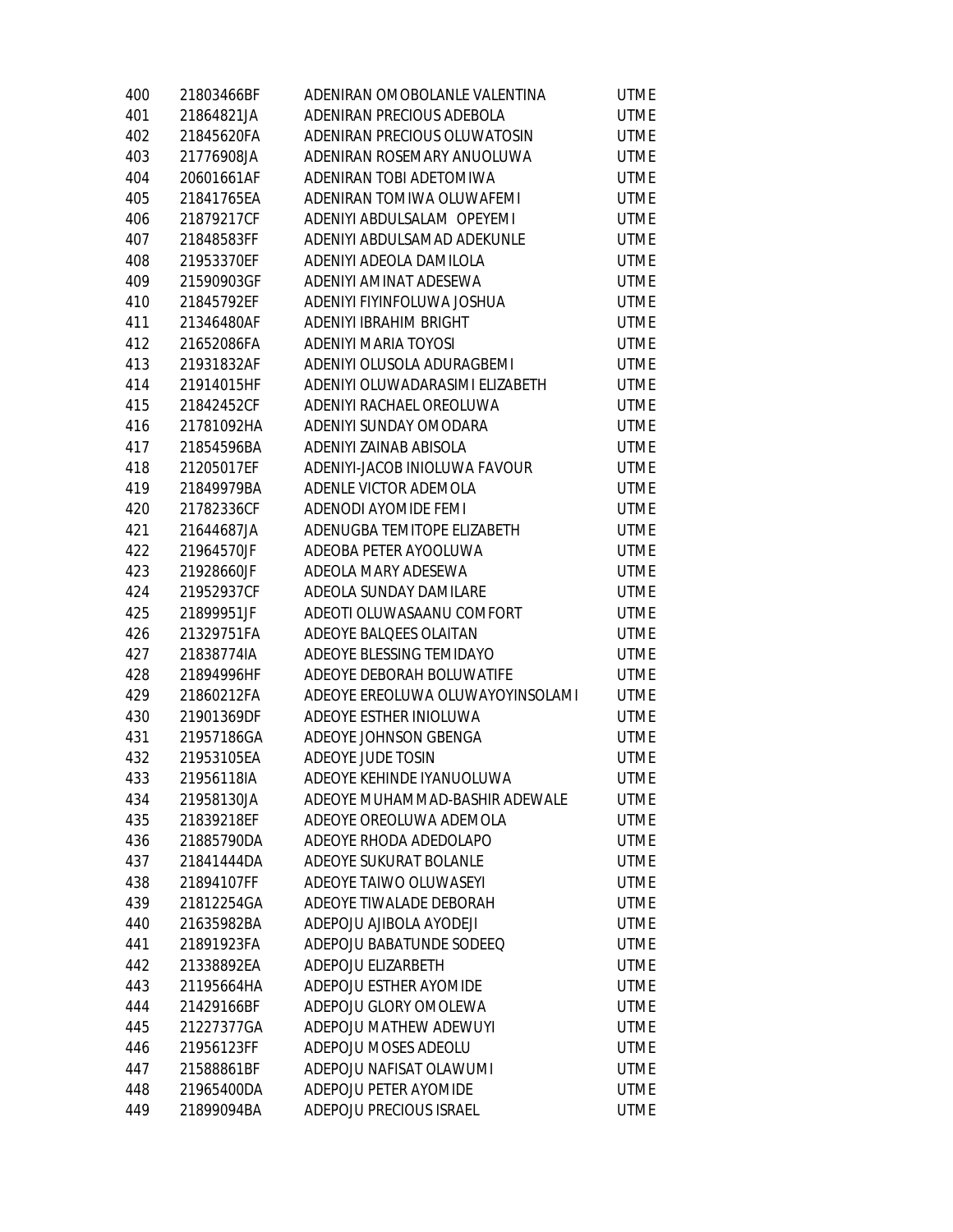| 450 | 21955486BA | ADEPOJU STEPHEN DAMILARE     | <b>UTME</b>                   |  |
|-----|------------|------------------------------|-------------------------------|--|
| 451 | 21765301IA | ADEREMI DANIEL OLANREWAJU    | <b>UTME</b>                   |  |
| 452 | 21781985HA | ADEREMI IYANUOLUWA GRACE     | <b>UTME</b>                   |  |
| 453 | 21955492HF | ADEREMI RUQOYAT YETUNDE      | <b>UTME</b>                   |  |
| 454 | 21801678CF | ADERIBIGBE AKINWALE FELIX    | <b>UTME</b>                   |  |
| 455 | 21372647IA | ADERINOYE RAHEEMAH AYOMIDE   | <b>UTME</b>                   |  |
| 456 | 21847784GA | ADERINTO DANIEL ADEDOTUN     | <b>UTME</b>                   |  |
| 457 | 21928639BA | ADEROGBA MARYAM ADENIKE      | <b>UTME</b>                   |  |
| 458 | 21890638BF | ADEROJU FATIMAH BOLANLE      | <b>UTME</b>                   |  |
| 459 | 21927742DA | ADEROJU MUHAMMED OLALEKAN    | <b>UTME</b>                   |  |
| 460 | 21885994FF | ADERONMU BARAKAT OLANSILE    | <b>UTME</b>                   |  |
| 461 | 21887369CA | ADERONMU ESTHER ABISOLA      | <b>UTME</b>                   |  |
| 462 | 21952388BF | ADERONMU FESTUS ADEWALE      | <b>UTME</b>                   |  |
| 463 | 21703361IA | ADEROUNMU OLUSOLA ADURA      | <b>UTME</b>                   |  |
| 464 | 21931776JF | ADEROUNMU VICTORIA ADERONKE  | <b>UTME</b>                   |  |
| 465 | 21718787JA | ADESANMI ADEKANMI            | <b>UTME</b>                   |  |
| 466 | 21762918CF | ADESANYA MIRACLE OLUWADOTUN  | <b>UTME</b>                   |  |
| 467 | 21741229HF | ADESHIDA SELIMOT ASAKE       | <b>UTME</b><br>$\blacksquare$ |  |
|     | 21964577GA | ADESHINA ESTHER OLUWATOYIN   | <b>UTME</b>                   |  |
| 468 |            |                              |                               |  |
| 469 | 20616125HF | ADESIDA FOLASAYO MARY        | <b>UTME</b>                   |  |
| 470 | 21955871IA | ADESINA DASOLA HANNAH        | <b>UTME</b>                   |  |
| 471 | 21965041CA | ADESINA DORCAS OLUWASEMILORE | <b>UTME</b>                   |  |
| 472 | 21931439HA | ADESINA KAMALDEEN ADEKUNLE   | <b>UTME</b>                   |  |
| 473 | 21947032AF | ADESINA MARYAM ADEWUMI       | <b>UTME</b>                   |  |
| 474 | 21970934AF | ADESINA MERCY OYEDOLAPO      | <b>UTME</b>                   |  |
| 475 | 21848984EF | ADESINA QUAYUM ADEYEMI       | <b>UTME</b>                   |  |
| 476 | 21928295CA | ADESIYAN FATAI ADEBAYO       | <b>UTME</b>                   |  |
| 477 | 20611466JF | ADESOJI GBOTOLUWA PRECIOUS   | <b>UTME</b>                   |  |
| 478 | 21749432AF | ADESOJI WILLIAMS OLAMIDE     | <b>UTME</b>                   |  |
| 479 | 21953218EF | ADESOKAN CHRISTIANAH ADEOLA  | <b>UTME</b>                   |  |
| 480 | 21927191DA | ADESOKAN GRACE WISDOM        | <b>UTME</b>                   |  |
| 481 | 21309502CF | ADESOKAN QUASIM ABOLARINWA   | <b>UTME</b>                   |  |
| 482 | 21860622JA | ADESOKAN USMAN OJO           | <b>UTME</b>                   |  |
| 483 | 21863346FF | ADESOLA ABRAHAM ADESOJI      | <b>UTME</b>                   |  |
| 484 | 21846080DA | ADESOLA BISOLA AYOMIDE       | <b>UTME</b>                   |  |
| 485 | 21850480HA | ADESOLA JOY OLUWAKEMI        | <b>UTME</b>                   |  |
| 486 | 21209447DA | ADESOLA MOYOSORE ESTHER      | <b>UTME</b>                   |  |
| 487 | 21903019FA | ADESOLA OLOLADE HUMU-ANNI    | <b>UTME</b>                   |  |
| 488 | 21886084IA | ADESOPE OYINDAMOLA MARY      | <b>UTME</b>                   |  |
| 489 | 21861810EA | ADESORO ESTHER ITUNU         | <b>UTME</b>                   |  |
| 490 | 21810532CF | ADESOYE TOHEEB ADERIBIGBE    | <b>UTME</b>                   |  |
| 491 | 21926972IA | ADESUPO SERAH OORE-OFE       | <b>UTME</b>                   |  |
| 492 | 21847858HA | ADETAYO TIMILEYIN GLORIA     | <b>UTME</b>                   |  |
| 493 | 21746464CF | ADETOKUNBO ADEKUNLE SAMSON   | <b>UTME</b>                   |  |
| 494 | 21306924JA | ADETONA MARISSA ISEOLUWA     | <b>UTME</b>                   |  |
| 495 | 21327157AF | ADETOYINBO QUADRI OLUWASEGUN | <b>UTME</b>                   |  |
| 496 | 21979834GA | ADETUNDE BERNICE ADEDAMOLA   | <b>UTME</b>                   |  |
| 497 | 21845801JF | ADETUNJI ABIDEEN ADENIYI     | <b>UTME</b>                   |  |
| 498 | 21954380DA | ADETUNJI ADEKEMI PRUDENCE    | <b>UTME</b>                   |  |
| 499 | 21639181HA | ADETUNJI ADENIKE DEBORAH     | <b>UTME</b>                   |  |
|     |            |                              |                               |  |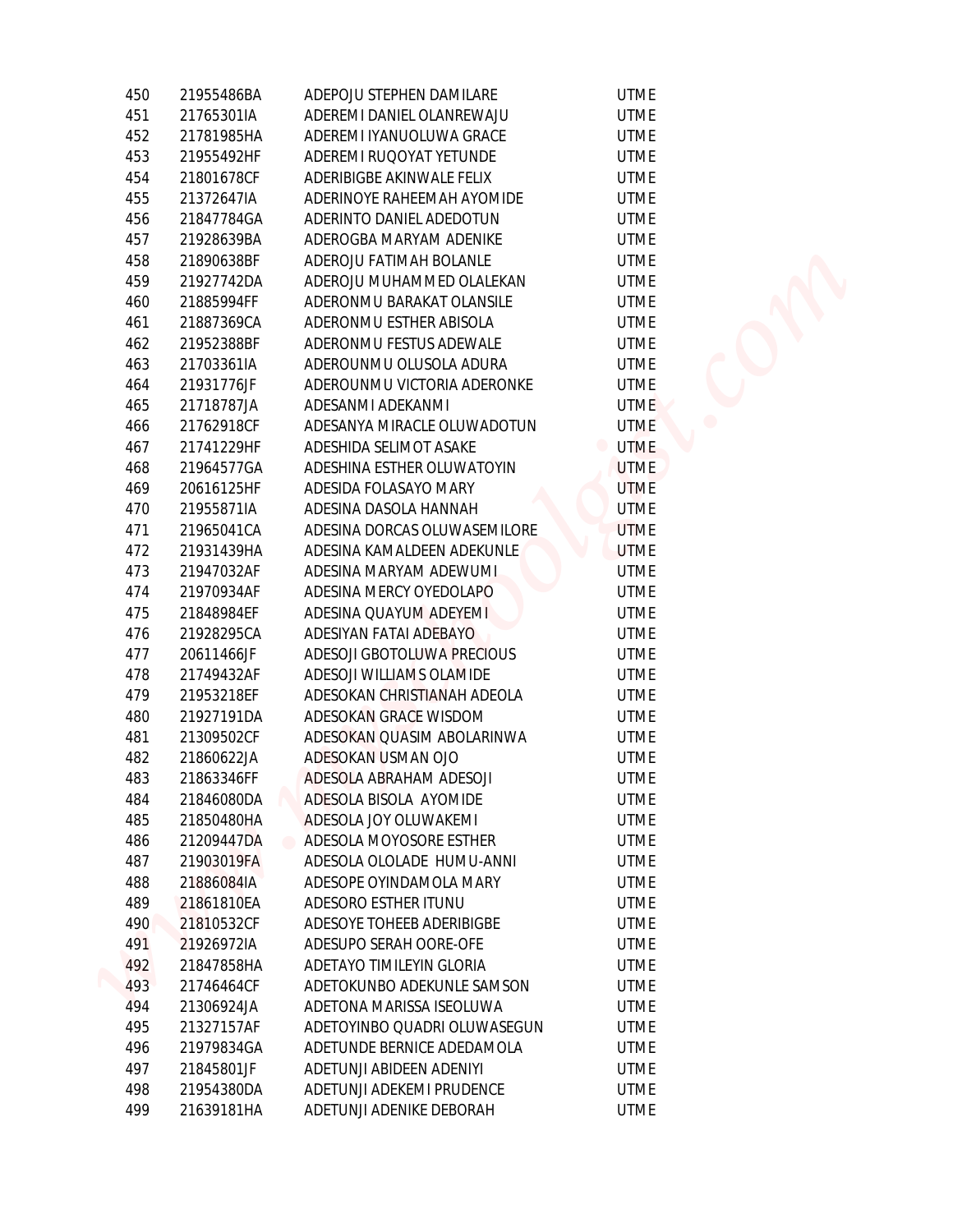| 500 | 21957669CA | ADETUNJI JANET OMOWUMI                     | <b>UTME</b> |
|-----|------------|--------------------------------------------|-------------|
| 501 | 21380089BF | ADETUNJI OYINKANSOLA ADEOLA                | <b>UTME</b> |
| 502 | 21950900EF | ADEWALE ABDUS-SAMAD ADETOMIWA              | <b>UTME</b> |
| 503 | 21895424CF | ADEWALE BASHIT ABOLAJI                     | <b>UTME</b> |
| 504 | 21954321EA | ADEWALE DAVID ADEYEMI                      | <b>UTME</b> |
| 505 | 21876389BA | ADEWALE ESTHER OLUWANIFEMI                 | <b>UTME</b> |
| 506 | 20598882DA | ADEWALE HELLEN ADERONKE                    | <b>UTME</b> |
| 507 | 21252877FA | ADEWALE JOSHUA ADEBOYE                     | <b>UTME</b> |
| 508 | 21850652GF | ADEWALE OREOLUWA HALLELUYAH                | <b>UTME</b> |
| 509 | 21799672IA | ADEWALE SAMSON OLUWABUKUNMI                | <b>UTME</b> |
| 510 | 21870953CA | ADEWALE TINUADE MONISOLA                   | <b>UTME</b> |
| 511 | 21634960IF | ADEWALE VICTOR MICHEAL                     | <b>UTME</b> |
| 512 | 21750244DA | ADEWOLE ABIODUN SOOLIU                     | <b>UTME</b> |
| 513 | 21951220GA | ADEWOLE ADEDOYIN RUTH                      | <b>UTME</b> |
| 514 | 21955336JF | ADEWOLE ELIJAH ROTIMI                      | <b>UTME</b> |
| 515 | 21952785CF | ADEWOLE FERANMI OMOLOLA                    | <b>UTME</b> |
| 516 | 21951191BF | ADEWOLE PRECIOUS FADEKEMI                  | <b>UTME</b> |
| 517 | 21768799HA | ADEWOLE VICTOR ADEDAMOLA                   | <b>UTME</b> |
| 518 | 21882830BA | ADEWOPO ADEFAYO AYOMIKUN                   | <b>UTME</b> |
| 519 | 21870321EF | ADEWOYE ELIZABETH ADEOLA                   | <b>UTME</b> |
| 520 | 21782666IF | ADEWOYE IFEOLUWA                           | <b>UTME</b> |
| 521 | 21755606BA | ADEWOYIN EMMANUEL OLUWATOBI                | <b>UTME</b> |
| 522 | 21804333FA | ADEWOYIN PRAISE OBANIJESU                  | <b>UTME</b> |
| 523 | 21231041HF | ADEWUMI OKIKIJESU FAITH                    | <b>UTME</b> |
| 524 | 21425284EF | ADEWUNI ADENIKE GRACE                      | <b>UTME</b> |
| 525 | 21840838CA | ADEWUNI BLESSING MARY                      | <b>UTME</b> |
| 526 | 21964496IF | ADEWUSI SAMUEL DAYO                        | <b>UTME</b> |
| 527 | 21950772CA | ADEWUYI IFEOLUWA GRACE                     | <b>UTME</b> |
| 528 | 21964047FA | ADEWUYI OLUWAMUMIYO PRECIOUS               | <b>UTME</b> |
| 529 | 21866651GA | ADEWUYI VICTORIA ITUNUOLUWA                | <b>UTME</b> |
| 530 | 21972341JF | ADEYANJU ABDULBASHIR ADEBAYO               | <b>UTME</b> |
| 531 | 21929858JA | ADEYANJU ABIGEAL ADEJUMOKE                 | <b>UTME</b> |
| 532 | 21959167DF | ADEYANJU ADEDAMOLA OLUWAPELUMI             | <b>UTME</b> |
| 533 | 21959135AF | ADEYANJU AISHAT OYELADUN                   | <b>UTME</b> |
| 534 | 21471193CA | ADEYANJU KEHINDE OYERONKE                  | <b>UTME</b> |
| 535 | 21753047HF | ADEYANJU OLAKUNLE ABDUL-MALIK              | <b>UTME</b> |
| 536 | 21969670FF | ADEYANJU SAMUEL INIOLUWA<br>$\blacksquare$ | <b>UTME</b> |
| 537 | 21201754CA | ADEYANJU TOLUWANIMI ADETAYO                | <b>UTME</b> |
| 538 | 21749113IA | ADEYEKUN ALABA KAREEM                      | <b>UTME</b> |
| 539 | 21871530IA | ADEYEMI ABDULLAHI ADEGOKE                  | <b>UTME</b> |
| 540 | 21807860IF | ADEYEMI ADENIKE AJOKE                      | <b>UTME</b> |
| 541 | 21610283GF | ADEYEMI DANIEL OLUWAPELUMI                 | <b>UTME</b> |
| 542 | 21953181EA | ADEYEMI FATIMAH ENIOLA                     | <b>UTME</b> |
| 543 | 20614432IF | ADEYEMI FELIX AKINPELUMI                   | <b>UTME</b> |
| 544 | 21199296FF | ADEYEMI GBEMISOLA TOLANI                   | <b>UTME</b> |
| 545 | 21798767EF | ADEYEMI IDRIS ADESHILE                     | <b>UTME</b> |
| 546 | 21868240JF | ADEYEMI QUADRI IYANDA                      | <b>UTME</b> |
| 547 | 21927722DF | ADEYEMI TOMIWA ABRAHAM                     | <b>UTME</b> |
| 548 | 21839031DA | ADEYEMI YUSRAT OYINDAMOLA                  | <b>UTME</b> |
| 549 | 21799555JF | ADEYEMO ADEMOLA JAMES                      | <b>UTME</b> |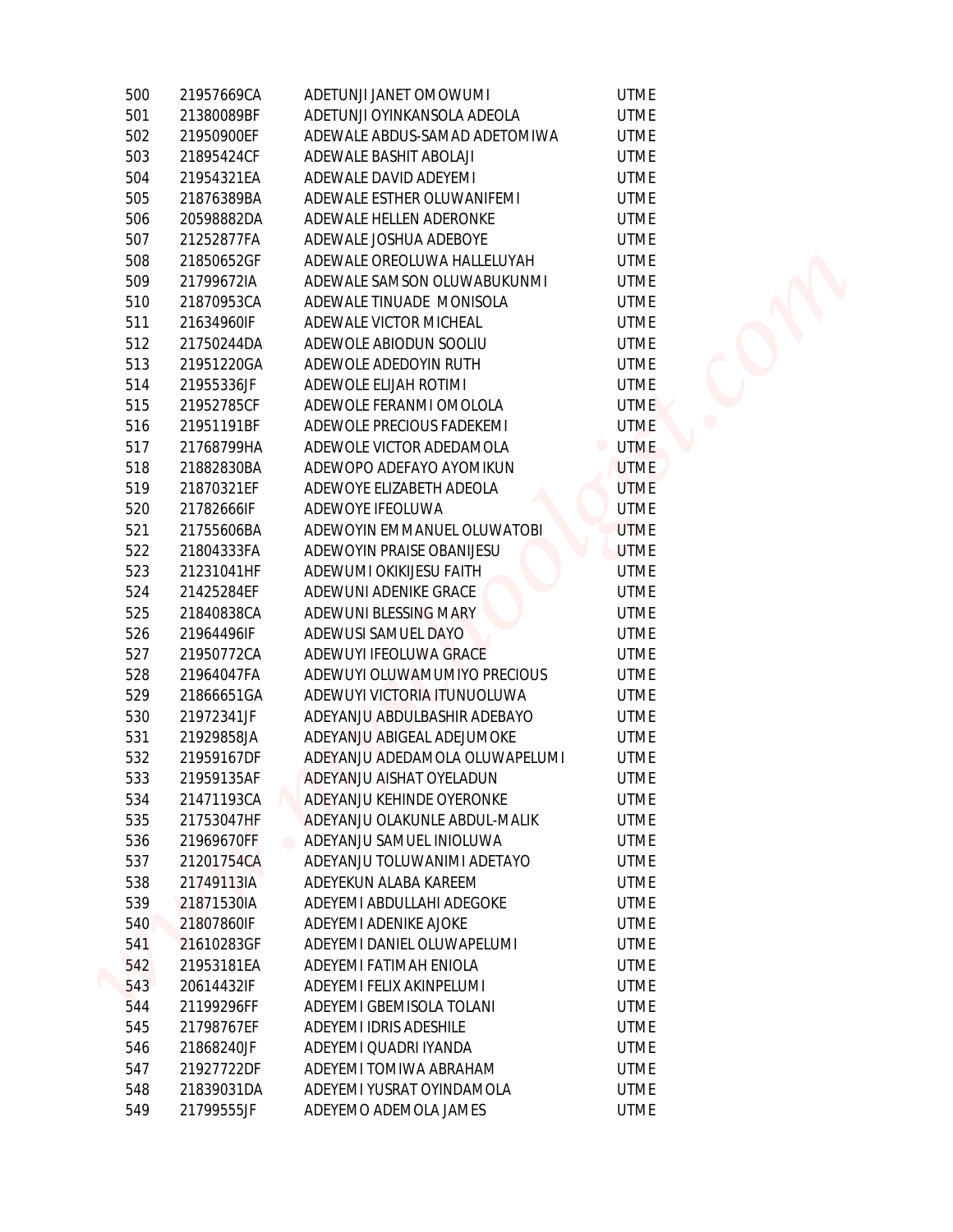| 550        | 21870913DA               | ADEYEMO AISHAT ADESHEWA                               | <b>UTME</b>                   |
|------------|--------------------------|-------------------------------------------------------|-------------------------------|
| 551        | 21954555BA               | ADEYEMO DAMILARE DANIEL                               | <b>UTME</b>                   |
| 552        | 21760988IA               | ADEYEMO DEBORAH ADERINOLA                             | <b>UTME</b>                   |
| 553        | 21956505EF               | ADEYEMO DOLAPO DANIEL                                 | <b>UTME</b>                   |
| 554        | 21962827HA               | ADEYEMO FAVOUR OLUWAMODUPE                            | <b>UTME</b>                   |
| 555        | 21755071CF               | ADEYEMO GLADYS ENIOLA                                 | <b>UTME</b>                   |
| 556        | 21953930JF               | ADEYEMO IFEOLUWA TIKRISTI                             | <b>UTME</b>                   |
| 557        | 21611889BF               | ADEYEMO MARIAM AYOMIDE                                | <b>UTME</b>                   |
| 558        | 21862488HA               | ADEYEMO PRECIOUS OLUWATOBI                            | <b>UTME</b>                   |
| 559        | 21344923JF               | ADEYEMO RONKE ADEDOYIN                                | <b>UTME</b>                   |
| 560        | 22253392IA               | ADEYEMO TEMILOLUWA PRECIOUS                           | <b>UTME</b>                   |
|            | 21951849FA               | ADEYEMO WISDOM OLANREWAJU                             | <b>UTME</b>                   |
| 561<br>562 | 21779991GF               | ADEYEYE JOHNSON AYOMIDE                               | <b>UTME</b>                   |
| 563        | 21783275IA               | ADEYEYE SAYO OPEYEMI                                  | <b>UTME</b>                   |
| 564        | 21954710JA               | ADEYI ADEDOLAPO FLORA                                 | <b>UTME</b>                   |
| 565        | 21904966AF               | ADEYINKA LATIFAT ADEWUNMI                             | <b>UTME</b>                   |
| 566        | 20617292DF               | ADEYINKA PRISCILLA OPEYEMI                            | <b>UTME</b>                   |
| 567        | 21422264EA               | ADEYINKA VICTORIA TITILAYO                            | <b>UTME</b><br>$\blacksquare$ |
| 568        | 21853082HF               | ADEYOOLA MARY OMOLARA                                 | <b>UTME</b>                   |
| 569        | 21858786FF               | ADIGUN ABDULSAMAD OKIKIADE                            | <b>UTME</b>                   |
| 570        | 21950698BA               | ADIGUN ABIMBOLA HAIRAT                                | <b>UTME</b>                   |
| 571        | 21854119CA               | ADIGUN AFSOH TITILOPE                                 | <b>UTME</b>                   |
| 572        | 21952483BF               | ADIGUN IBRAHIM ADESHINA                               | <b>UTME</b>                   |
| 573        | 21955158DF               | ADIGUN IDOWU OLUWAKEMI                                | <b>UTME</b>                   |
| 574        | 21853081IA               | ADIGUN TIMILEYIN TEMITOPE                             | <b>UTME</b>                   |
| 575        | 21956826FFU              | Adio Oluwabukunmi Ayomide                             | DE                            |
| 576        | 21896367GA               | ADIO TAWAKALIT OMOLAYO                                | <b>UTME</b>                   |
| 577        | 21972413CA               | ADISA AYOBAMI LEKAN                                   | <b>UTME</b>                   |
| 578        |                          | ADISA MARVELLOUS AKINTUNDE                            | <b>UTME</b>                   |
| 579        | 21886214JF<br>21804941FA | ADISA MUJIDAT ADEDOYIN                                | <b>UTME</b>                   |
| 580        |                          | ADISA SAMUEL AYOMIDE                                  | <b>UTME</b>                   |
| 581        | 21843277IA<br>21845993IF | ADISA SUNDAY OLUBUKOLA                                | <b>UTME</b>                   |
| 582        | 21652343JF               | ADOYI BLESSING ABIDEMI                                | <b>UTME</b>                   |
| 583        | 21953890BA               | AFOLABI ADEDAMOLA ESTHER                              | <b>UTME</b>                   |
|            |                          | AFOLABI ALEX OLUWADAMILARE                            | <b>UTME</b>                   |
| 584<br>585 | 21887506JF<br>21838012JA | AFOLABI BASHIR OLAMIDE                                | <b>UTME</b>                   |
| 586        | 22256775HF               | AFOLABI BENITA OLUWAPELUMI                            | <b>UTME</b>                   |
| 587        | 21801128CA               | AFOLABI DAMILOLA MOTUNRAYO                            | <b>UTME</b>                   |
| 588        | 21933663GF               | AFOLABI EDITH TOLULOPE                                | <b>UTME</b>                   |
| 589        | 21470446FA               | AFOLABI ENIOLA                                        | <b>UTME</b>                   |
| 590        | 21904045FA               | AFOLABI ESTHER FOYEKE                                 | <b>UTME</b>                   |
|            |                          | AFOLABI FOLAMI FATHIA                                 | <b>UTME</b>                   |
| 591        | 21370988BF               |                                                       | <b>UTME</b>                   |
| 592<br>593 | 21883240FA               | AFOLABI FUNMILOLA RUTH<br>AFOLABI HABEEDAT IDOWU      | <b>UTME</b>                   |
| 594        | 21810371HA               | AFOLABI IFEOLUWA ODUNAYO                              | <b>UTME</b>                   |
|            | 21755648IF               |                                                       |                               |
| 595<br>596 | 21858767FF               | AFOLABI JOSEPH OLUWADAMILARE<br>AFOLABI LATIFAT ARIKE | UTME<br><b>UTME</b>           |
| 597        | 21400972AF<br>21928594EF | AFOLABI MAHMOOD OLALEKAN                              | <b>UTME</b>                   |
| 598        | 21197810HF               | AFOLABI MUBARAK EYITAYO                               | <b>UTME</b>                   |
| 599        | 20714213CF               | AFOLABI OLABISI OLAMIDE                               | <b>UTME</b>                   |
|            |                          |                                                       |                               |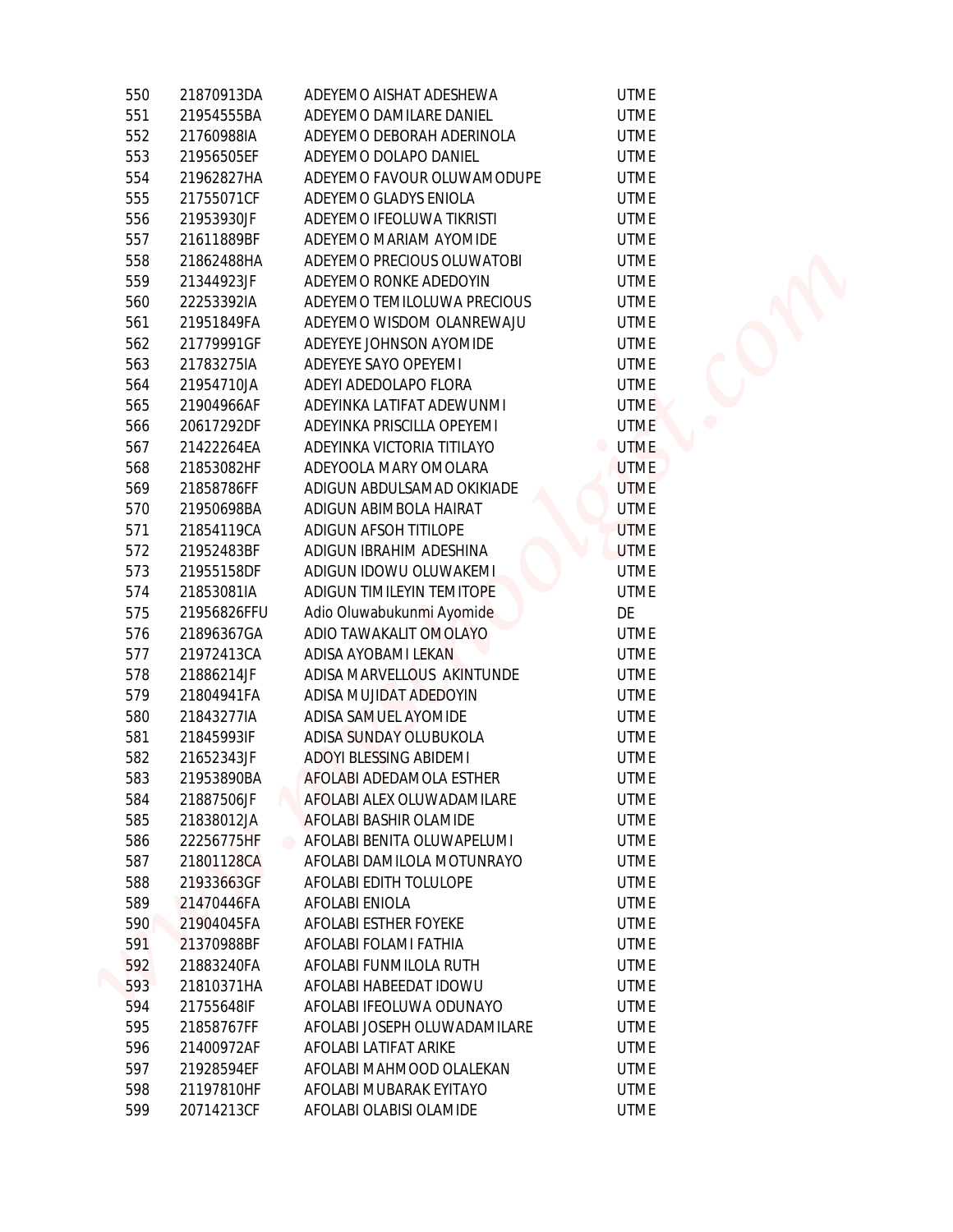| 600 | 21928683HF  | AFOLABI OLUWAFERANMI ISAAC               | <b>UTME</b> |
|-----|-------------|------------------------------------------|-------------|
| 601 | 21841997CA  | AFOLABI SALEWA                           | <b>UTME</b> |
| 602 | 21881451GF  | AFOLABI VICTOR OLUWATOBI                 | <b>UTME</b> |
| 603 | 21952251DF  | AFOLABI VICTORIA ABOSEDE                 | <b>UTME</b> |
| 604 | 21934602CF  | AFOLABI ZAINAB OLABISI                   | <b>UTME</b> |
| 605 | 21840900JA  | AFOLARIN HABEEB OPEYEMI                  | <b>UTME</b> |
| 606 | 21819712BA  | AFOLARIN ROKIBAT OMOWUMI                 | <b>UTME</b> |
| 607 | 21953411DA  | AFOLAYAN ADENIKE ADEOLA                  | <b>UTME</b> |
| 608 | 21199324BA  | AFOLAYAN ADEWUMI ABIGEAL                 | <b>UTME</b> |
| 609 | 21000278CA  | AFON TOLUWALASE FAITH                    | <b>UTME</b> |
| 610 | 21957967FA  | AFONJA FAITH MODUPEOLA                   | <b>UTME</b> |
| 611 | 21804207BF  | AFUNSHO TAIWO OLUWASEUN                  | <b>UTME</b> |
| 612 | 21633635GA  | <b>AGBEDE SHARON</b>                     | <b>UTME</b> |
| 613 | 21863786EA  | AGBEJIMI OLATEJU OLUWATIMILEHIN          | <b>UTME</b> |
| 614 | 20604580EA  | AGBELEYE TIMILEHIN AYOMIDE               | <b>UTME</b> |
| 615 | 21814378IA  | AGBENIYI AYOMIDE BOLUWATIFE              | <b>UTME</b> |
| 616 | 21758803IA  | AGBOOLA DANIEL OLUWASEUN                 | <b>UTME</b> |
| 617 | 21572205HF  | AGBOOLA FAVOUR TITILAYO                  | <b>UTME</b> |
| 618 | 21838141BF  | AGBOOLA HENRY EMMANUEL                   | <b>UTME</b> |
| 619 | 21957509GA  | AGBOOLA KEHINDE OPEYEFA                  | <b>UTME</b> |
| 620 | 21280328HA  | AGBOOLA MICHAEL OLUWAJUWONLO             | <b>UTME</b> |
| 621 | 21776731CF  | AGBOOLA MICHAEL OLUWADAMILARE            | <b>UTME</b> |
| 622 | 21809275EA  | AGBOOLA OGOOLUWA JOSHUA                  | <b>UTME</b> |
| 623 | 21261624BFU | AGBOOLA OLUMIDE SOLOMON                  | DE          |
| 624 | 21972198FA  | AGBOOLA OMOLADE ROSELINE                 | <b>UTME</b> |
| 625 | 21879891HF  | AGBOOLA OYINDAMOLA AMIRA                 | <b>UTME</b> |
| 626 | 21438993JA  | AGBOOLA ROFIAT OPEYEMI                   | <b>UTME</b> |
| 627 | 21397358CF  | AGBOOLA UTHMAN                           | <b>UTME</b> |
| 628 | 21776943BA  | <b>AGBOR SOLOMON MIRACLE</b>             | <b>UTME</b> |
| 629 | 21895487JA  | AGODICHI CHIKADIBIA WILLIAMS             | <b>UTME</b> |
| 630 | 21781542AF  | AGUNSOYE AMOS OLUWAPELUMI                | <b>UTME</b> |
| 631 | 21959288JF  | AHMAD ABDULMALIK LAWAL                   | <b>UTME</b> |
| 632 | 21374652DA  | AHMAD OSHUNNUGA OLAMIDE                  | <b>UTME</b> |
| 633 | 21574853EA  | AJADI FERANMI VICTOR                     | <b>UTME</b> |
| 634 | 21965103JA  | AJADI HANNAH ABOSEDE                     | <b>UTME</b> |
| 635 | 21201015BA  | AJADI IYANUOLUWA SIMEON                  | <b>UTME</b> |
| 636 | 21858864EF  | AJADI OBALOLUWA PRAISE<br>$\blacksquare$ | <b>UTME</b> |
| 637 | 21960832HA  | <b>AJADI PROMISE SILAS</b>               | <b>UTME</b> |
| 638 | 21964285JF  | AJADI TAIWO OPEYEMI                      | <b>UTME</b> |
| 639 | 21956441IA  | AJAGBE FAITH AYOMIDE                     | <b>UTME</b> |
| 640 | 21903523JF  | AJAGBE KOLADE JOHN                       | <b>UTME</b> |
| 641 | 21191043JA  | AJAGBE SURPRISE DAMILOLA                 | <b>UTME</b> |
| 642 | 21454587CA  | AJALA HAWAWU ANIKE                       | <b>UTME</b> |
| 643 | 21924118AF  | AJALA KABIR OYENIYI                      | <b>UTME</b> |
| 644 | 21902967CF  | AJALA MARVELOUS OPEYEMI                  | <b>UTME</b> |
| 645 | 21952932FA  | AJALA OBALOLUWA JOSEPH                   | <b>UTME</b> |
| 646 | 21954254JA  | AJALA OLUWAFERANMI SUNDAY                | <b>UTME</b> |
| 647 | 21952921BA  | AJALA PRECIOUS OLUWAPELUMI               | <b>UTME</b> |
| 648 | 21955823DF  | AJAMU AYOMIPOSI BUKUNMI                  | <b>UTME</b> |
| 649 | 21961913IA  | AJAMU ESTHER FOLASADE                    | <b>UTME</b> |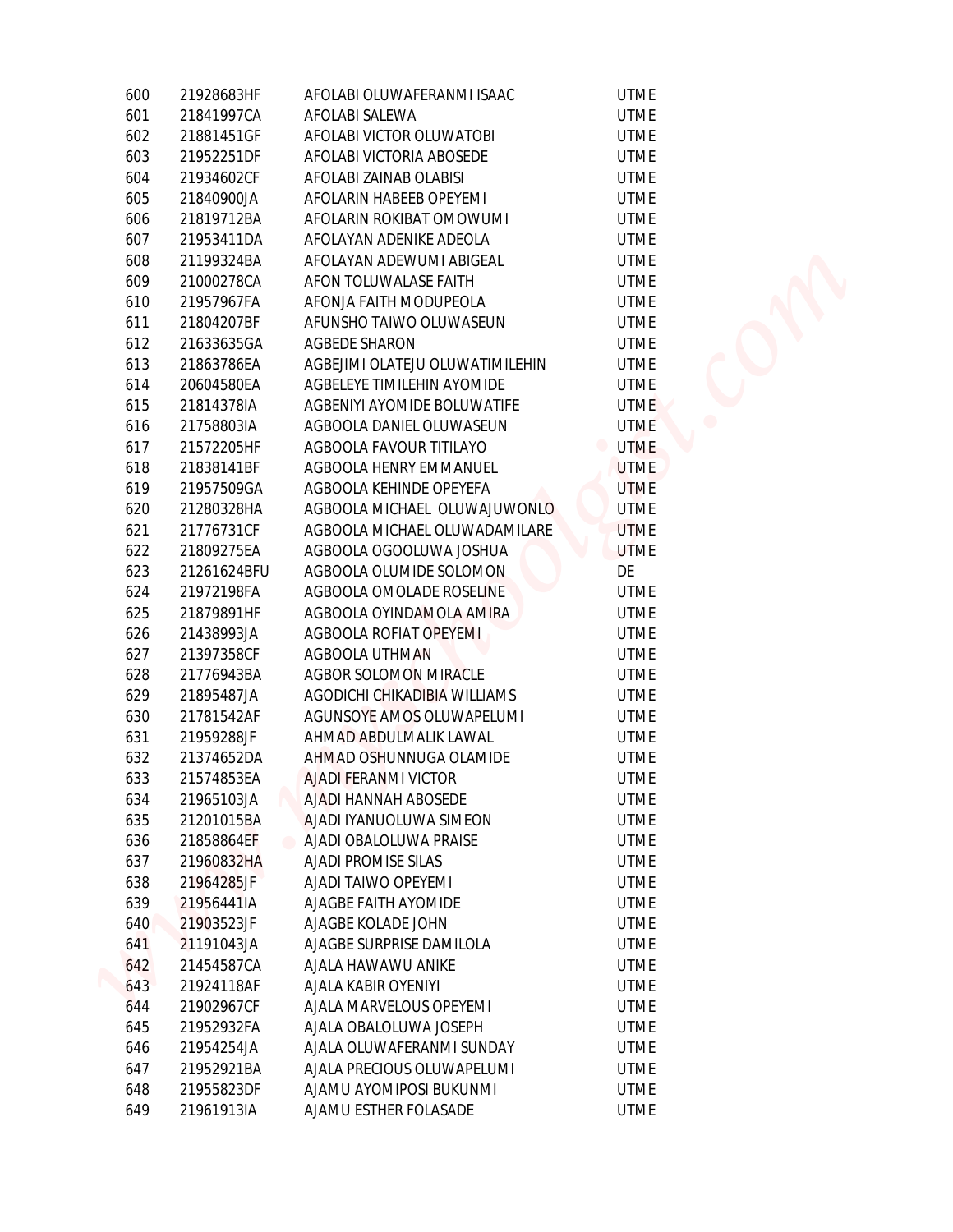| 650 | 21204206BF | AJAMU STEPHEN OLALERE           | <b>UTME</b> |
|-----|------------|---------------------------------|-------------|
| 651 | 21952997BA | AJANAKU TEMILOLUWA SAMUEL       | <b>UTME</b> |
| 652 | 21955135FF | AJANI GRACE ADEOLA              | <b>UTME</b> |
| 653 | 21955184JF | AJANI JULIANAH ADEWUMI          | UTME        |
| 654 | 21955458FF | AJAO GLADYS ODUNAYO             | <b>UTME</b> |
| 655 | 21969629HA | AJAO HASSAN CACHITOR            | <b>UTME</b> |
| 656 | 21850691GA | AJAO INIOLUWA ENIOLA            | <b>UTME</b> |
| 657 | 21755332FA | AJAO KHADIJAT OPEYEMI           | <b>UTME</b> |
| 658 | 21919106IA | AJAO MUTIYAT MOJISADE           | <b>UTME</b> |
| 659 | 21289925GA | AJAO OLUWASEGUN ANTHONY         | <b>UTME</b> |
| 660 | 21887484BF | AJAO PEACE BABALEKE             | <b>UTME</b> |
| 661 | 21805248DF | AJAO TAIWO OLUSHOLA             | <b>UTME</b> |
| 662 | 21871654DA | AJAO YETUNDE MUTIAT             | <b>UTME</b> |
| 663 | 21890553GA | AJAYI ABIOLA OLADELE            | <b>UTME</b> |
| 664 | 21874775AF | AJAYI ABISOYE OREOLUWA          | <b>UTME</b> |
| 665 | 21861500HA | AJAYI AL-HADID OLAWALE          | <b>UTME</b> |
| 666 | 21955590GA | AJAYI DAMISI MARY               | <b>UTME</b> |
| 667 | 21836241BF | AJAYI DAVID OBALOLUWA           | <b>UTME</b> |
| 668 | 21960830IA | AJAYI EMMANUELLA OLUWARANMILOWO | <b>UTME</b> |
| 669 | 21341299HA | AJAYI ENIOLA PRECIOUS           | <b>UTME</b> |
| 670 | 20957695EA | <b>AJAYI ENOCK</b>              | <b>UTME</b> |
| 671 | 21916606EA | AJAYI IYANUOLUWA STEPHEN        | <b>UTME</b> |
| 672 | 21955659JF | AJAYI JENNIFER OLUWATOMILAYO    | <b>UTME</b> |
| 673 | 21240326BA | AJAYI KEHINDE TOYOSI            | <b>UTME</b> |
| 674 | 21779958EA | AJAYI MOTUNRAYO MABEL           | <b>UTME</b> |
| 675 | 21877436JF | AJAYI OLUWATOBI ESTHER          | <b>UTME</b> |
| 676 | 21875573AF | AJAYI OLUWATOBI OLAWALE         | <b>UTME</b> |
| 677 | 21904199EA | AJAYI OYINDAMOLA ELIZABETH      | <b>UTME</b> |
| 678 | 21950416JA | AJAYI PEACE AYOMIDE             | <b>UTME</b> |
| 679 | 21843949EF | AJAYI SHALOM OLUWAPELUMI        | <b>UTME</b> |
| 680 | 21965059CF | AJAYI STELLA AYOMIDE            | UTME        |
| 681 | 21817694DA | AJAYI TAYO ADELEKE              | <b>UTME</b> |
| 682 | 21962420BF | AJAYI TIMILEHIN OLUWASEUN       | <b>UTME</b> |
| 683 | 21957377FF | <b>AJAYI TITILAYOMI RUTH</b>    | UTME        |
| 684 | 21814041FF | AJAYI VICTOR ADEMOLA            | <b>UTME</b> |
| 685 | 21807120IA | AJAYI WINNER OLUWATIMILEYIN     | <b>UTME</b> |
| 686 | 21880099IA | AJEKIIGBE ROSELINE TOLUWANIMI   | <b>UTME</b> |
| 687 | 21781286FA | AJEWOLE OMOLOLA OLUWABUKUNMI    | <b>UTME</b> |
| 688 | 21848425IF | AJIBADE AISHAT ADETOLA          | <b>UTME</b> |
| 689 | 21226174JA | AJIBADE AJIBOLA PETER           | UTME        |
| 690 | 21958274DF | AJIBADE DIAMOND ADEDOYIN        | <b>UTME</b> |
| 691 | 21807521HA | AJIBADE DOLAPO IKEOLUWA         | <b>UTME</b> |
| 692 | 21809482FA | AJIBADE JIDE JAMES              | <b>UTME</b> |
| 693 | 21877148BF | AJIBADE KHADIJAT ADERONKE       | <b>UTME</b> |
| 694 | 21838492GF | AJIBADE MUSTAPHA BOLAJI         | <b>UTME</b> |
| 695 | 21866103EF | AJIBADE OLADIRAN SAMSON         | <b>UTME</b> |
| 696 | 21429703IF | AJIBADE OLUWABUNMI OREOLUWA     | <b>UTME</b> |
| 697 | 21906954EA | AJIBADE OLUWAFERANMI GABRIEL    | <b>UTME</b> |
| 698 | 20607542FA | AJIBADE RERELOLUWA ESTHER       | <b>UTME</b> |
| 699 | 21838106JF | AJIBIKE HAMDALAT OYERONKE       | <b>UTME</b> |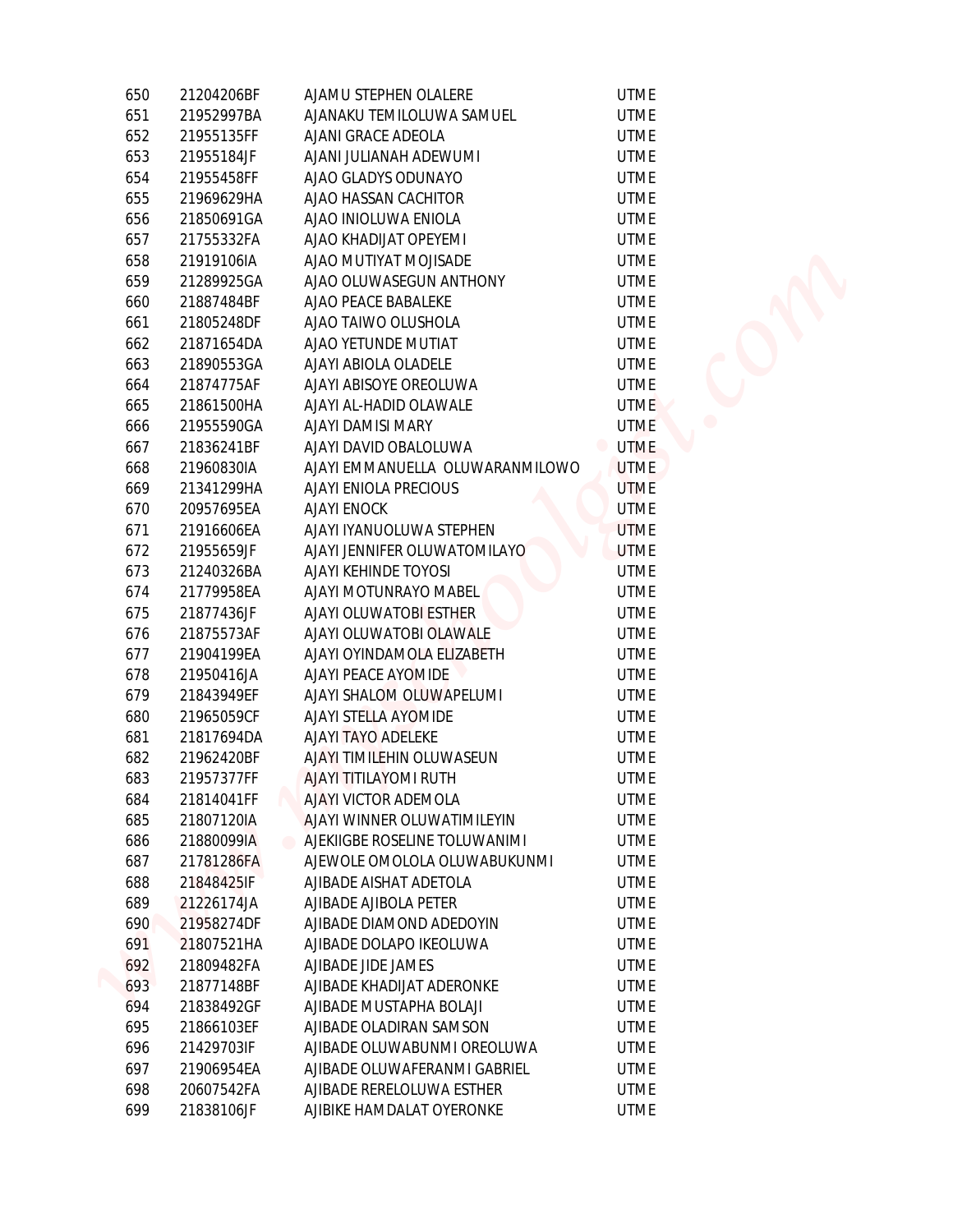| 700 | 21851011HF | AJIBODE TOLANI ABOSEDE            | <b>UTME</b> |
|-----|------------|-----------------------------------|-------------|
| 701 | 21781717IA | AJIBOLA ABDULATEEF SHINA          | <b>UTME</b> |
| 702 | 21957424BA | AJIBOLA OSOOLUWA ESTHER           | <b>UTME</b> |
| 703 | 21284865JA | AJIBOLA PAUL BOLAJI               | <b>UTME</b> |
| 704 | 21379712JF | AJIBOLA QUADRI AKOREDE            | <b>UTME</b> |
| 705 | 21931635EA | AJIBOLA TAWAKALITU ADERONKE       | <b>UTME</b> |
| 706 | 21950759IF | AJIBOYE AISHAH OLAJUMOKE          | <b>UTME</b> |
| 707 | 21979765CF | AJIBOYE AYOMIDE OLUWAFERANMI      | <b>UTME</b> |
| 708 | 21926611IA | AJIBOYE ELIZABETH OLAJUMOKE       | <b>UTME</b> |
| 709 | 21862557BA | AJILORE MARVELLOUS OLIWAPAMILERIN | <b>UTME</b> |
| 710 | 21855623AF | AJIMOTI FADHLULLAH ADEDAYO        | <b>UTME</b> |
| 711 | 21810593AF | AJISOLA SARAFINA ADEJOKE          | <b>UTME</b> |
| 712 | 21970942GA | AJISOPE ABIGAIL FUNMI             | <b>UTME</b> |
| 713 | 29806708IF | AJITADIDUN ATINUKE TAIWO          | DE          |
| 714 | 21879680IF | AJOSE IFEOLUWA SAMSON             | <b>UTME</b> |
| 715 | 21570283JA | AKANBI ABIGAIL OLUWABUKOLA        | <b>UTME</b> |
| 716 | 21241402EF | AKANBI AHMED OLANREWAJU           | <b>UTME</b> |
| 717 | 21951320DF | AKANBI AYOMIDE BIBITAYO           | <b>UTME</b> |
| 718 | 21953877HF | AKANBI ELIZABETH OLUWATUNMISE     | <b>UTME</b> |
| 719 | 21952551FF | AKANBI PEACE OLUWABUNMI           | <b>UTME</b> |
| 720 | 21842445GA | AKANBI ROFIAT OLABISI             | <b>UTME</b> |
| 721 | 20754610BA | AKANBI SAMUEL OLUWASEYI           | <b>UTME</b> |
| 722 | 21918001JF | AKANDE ETOOLUWA SAMUEL            | <b>UTME</b> |
| 723 | 21926562EA | AKANDE ISAIAH OLAMIDE             | <b>UTME</b> |
| 724 | 21964099HF | AKANDE JULIANAH AYOMIDE           | <b>UTME</b> |
| 725 | 20742812AF | AKANDE KAYODE TAIWO               | <b>UTME</b> |
| 726 | 21885385GA | AKANDE OLUWATIMILEYIN FAITH       | <b>UTME</b> |
| 727 | 21953308HA | AKANDE TEMITOPE RAHMAT            | <b>UTME</b> |
| 728 | 21866554HA | AKANDE WASILAH WURAOLA            | <b>UTME</b> |
| 729 | 21877380JA | AKANJI AISHAH ODUNAYO             | <b>UTME</b> |
| 730 | 21950743HA | AKANJI COMFORT FOLASHADE          | <b>UTME</b> |
| 731 | 21882869AF | AKANMU MARIAM OYINDAMOLA          | <b>UTME</b> |
| 732 | 21858288HF | AKANMU TEMITOPE ELIZABETH         | <b>UTME</b> |
| 733 | 21954966EF | AKANMU WALIYAT KEHINDE            | <b>UTME</b> |
| 734 | 21953079HF | AKANNI IFEOLUWA TEMITOPE          | <b>UTME</b> |
| 735 | 21920489AF | AKANNI ISAAC OLASUNKANMI          | <b>UTME</b> |
| 736 | 21224971CF | AKANO ABOSEDE GRACE<br>$\bullet$  | <b>UTME</b> |
| 737 | 21960509HA | AKANO ASIATA OLUWATOYIN           | <b>UTME</b> |
| 738 | 21576422IA | AKANO IYIOLA OLUWADAMILARE        | <b>UTME</b> |
| 739 | 21907848DF | AKANO PRECIOUS BOLUWATIFE         | <b>UTME</b> |
| 740 | 21661122JA | AKANO SAOBAN AYOMIDIMEJI          | <b>UTME</b> |
| 741 | 21916709JF | AKEEB FAROUK OLAYEMI              | <b>UTME</b> |
| 742 | 21723662DF | AKEEM MOSHOOD OPEYEMI             | <b>UTME</b> |
| 743 | 21758360BF | AKERE OLAJUMOKE OMOWONUOLA        | <b>UTME</b> |
| 744 | 21964498HF | AKERELE ESTHER OLUWAFERANMI       | <b>UTME</b> |
| 745 | 21848312IA | AKERELE OYINDAMOLA TOLULOPE       | <b>UTME</b> |
| 746 | 21887324FF | AKERELE YANMIFE JOAN              | <b>UTME</b> |
| 747 | 21955388CF | AKEUSOLA ABIBAT ABIODUN           | <b>UTME</b> |
| 748 | 21858693EF | AKEWUSOLA AISHAT TITILOPE         | <b>UTME</b> |
| 749 | 21852553GA | AKILAPA DOLAPO RACHEAL            | <b>UTME</b> |
|     |            |                                   |             |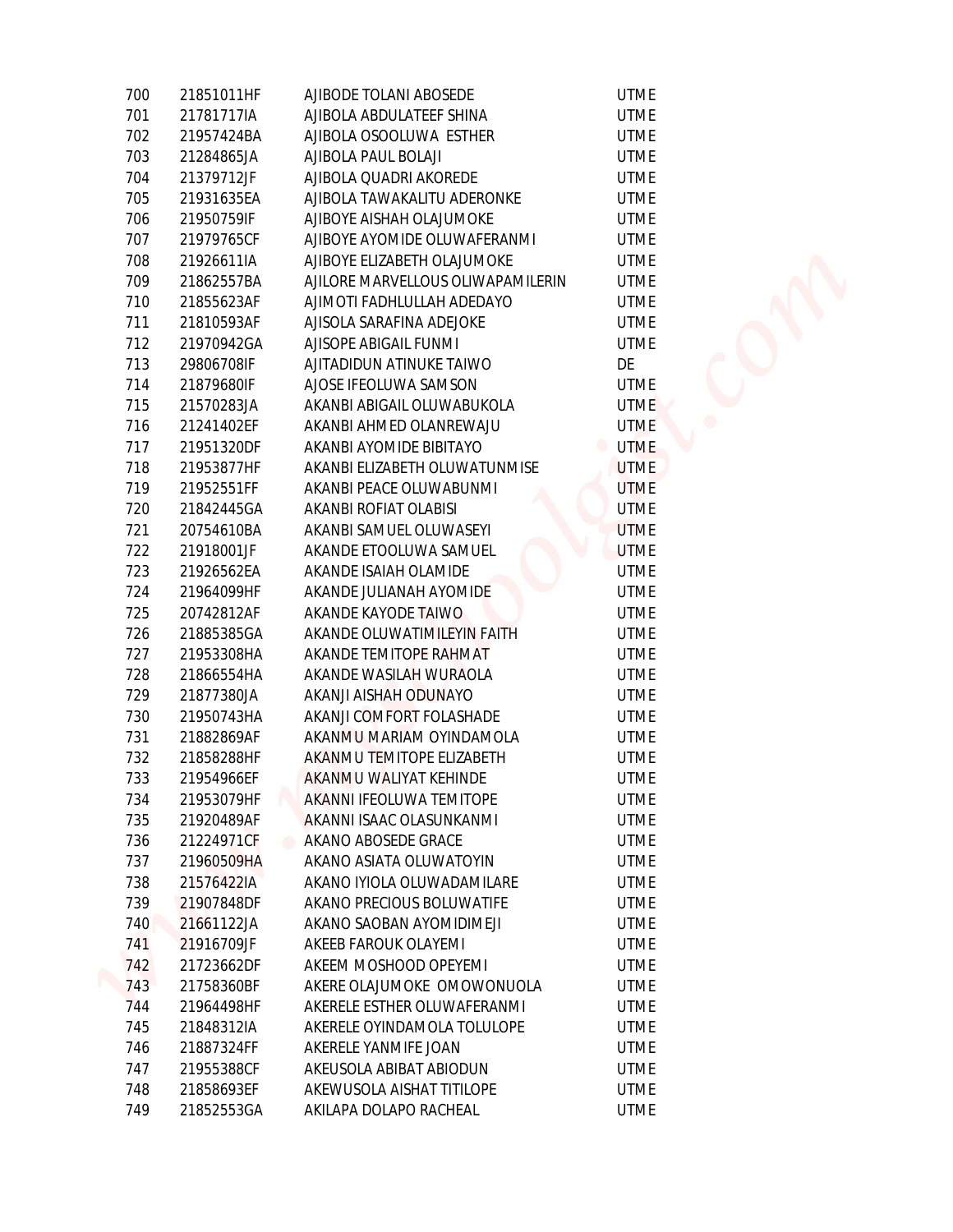| 750 | 21885430CF | AKINADE AJIBOLA IYANU                     | <b>UTME</b> |
|-----|------------|-------------------------------------------|-------------|
| 751 | 21782357BF | AKINADE FAVOUR ENIOLA                     | <b>UTME</b> |
| 752 | 21853629JF | AKINADE IDRIS ABIODUN                     | <b>UTME</b> |
| 753 | 21850024HA | AKINADE JOHN SUNDAY                       | <b>UTME</b> |
| 754 | 21882268GF | AKINBILE AYOMIDE EMMANUEL                 | <b>UTME</b> |
| 755 | 21952423DA | AKINBIYI ADEBUKOLA BOLUWATIFE             | <b>UTME</b> |
| 756 | 21637033HF | AKINBODE OREOLUWA REBECCA                 | <b>UTME</b> |
| 757 | 21836246IF | AKINBOLA AYOMIDE NATHANIEL                | <b>UTME</b> |
| 758 | 21864505FF | AKINBOLA KABIRAT BISOLA                   | <b>UTME</b> |
| 759 | 21880123FF | AKINBOLA OLUMIDE SOLOMON                  | <b>UTME</b> |
| 760 | 21646823FA | AKINDE ISAIAH ADENIYI                     | <b>UTME</b> |
| 761 | 21956915IF | AKINDUYILE MERCY OLUWAPAMILERIN           | <b>UTME</b> |
| 762 | 21954006JF | AKIN-FATOKI ENOCH AKINLEYE                | <b>UTME</b> |
| 763 | 21972190JA | AKINFENWA ALIMAT                          | <b>UTME</b> |
| 764 | 21290272DF | AKINFOLARIN JOSHUA OLUWASEUN              | <b>UTME</b> |
| 765 | 21720971JF | AKINFOLATIMI BLESSING OYINDAMOLA          | <b>UTME</b> |
| 766 | 21888413CF | AKINGBALA MARIAM TITILOPE                 | <b>UTME</b> |
| 767 | 21848978HF | AKINJEDE ZION ITANNAOGO                   | <b>UTME</b> |
| 768 | 21844846CF | AKINKUNLE FRIDAUS OMOLOLA                 | <b>UTME</b> |
| 769 | 21957034GA | AKINKUNMI TAIWO ADEBOLA                   | <b>UTME</b> |
| 770 | 21839171JA | AKINLABI ENIOLA BARAKAT                   | <b>UTME</b> |
| 771 | 21840709JF | AKINLABI FATIHAT OLASUBOMI                | <b>UTME</b> |
| 772 | 21631647CF | AKINLABI GRACE TEMILOLUWA                 | <b>UTME</b> |
| 773 | 21952959BA | AKINLABI PRECIOUS INIOLUWA                | <b>UTME</b> |
| 774 | 21971019FF | AKINLABI RUTH OLUWASEUN                   | <b>UTME</b> |
| 775 | 21877998EA | AKINLADE BUKOLA ABIGEAL                   | <b>UTME</b> |
| 776 | 21871857GA | AKINLADE HABIBAT ADENIKE                  | <b>UTME</b> |
| 777 | 21842621DF | AKINLADE UBAIDAT ATINUKE                  | <b>UTME</b> |
| 778 | 21880630IF | AKINLEYE MARIAM OPEYEMI                   | <b>UTME</b> |
| 779 | 21853033DF | AKINLEYE ZULAIKOH OJASOPE                 | <b>UTME</b> |
| 780 | 21289697GA | AKINLOLU USMAN OLATUNBOSUN                | <b>UTME</b> |
| 781 | 21749354BF | AKINLOYE ELIZABETH OLUWASEUN              | <b>UTME</b> |
| 782 | 21893547AF | AKINMOLAYAN BOLUWATIFE AKINOLA            | <b>UTME</b> |
| 783 | 21684477HA | AKINMULEYA SEUN EMMANUEL                  | <b>UTME</b> |
| 784 | 21932425IA | AKINNIYI BLESSING MUYIWA                  | <b>UTME</b> |
| 785 | 21850158GF | AKINOLA BALIKIS OPEYEMI                   | <b>UTME</b> |
| 786 | 21837853DA | AKINOLA CHRISTIANAH OLANIKE<br>$\bigcirc$ | <b>UTME</b> |
| 787 | 21783324CF | AKINOLA EZEKIEL OLAMIPOSI                 | <b>UTME</b> |
| 788 | 21963795HF | AKINOLA HELLEN OLUWAFERANMI               | <b>UTME</b> |
| 789 | 21471894DA | AKINOLA IFEKRISTI FAVOUR                  | <b>UTME</b> |
| 790 | 21867380CF | AKINOLA JESUJUWONLO OLAYIWOLA             | <b>UTME</b> |
| 791 | 21870803BA | AKINOLA PRAISE EWAOLUWA                   | <b>UTME</b> |
| 792 | 21953710FF | AKINOLA PRECIOUS ENIOLA                   | <b>UTME</b> |
| 793 | 21838503BA | AKINOLA RUTH OLUWATOBI                    | <b>UTME</b> |
| 794 | 21953150AF | AKINOLA SHERIFF OSUOLALE                  | <b>UTME</b> |
| 795 | 21859880JF | AKINOLA SUSAN OLAMIDE                     | <b>UTME</b> |
| 796 | 21959558HF | AKINOLA TOLUWALOPE OLUWATUNMISE           | <b>UTME</b> |
| 797 | 21960696IF | AKINOLA VICTORIA ADERONKE                 | <b>UTME</b> |
| 798 | 21844820GA | AKINOLA VICTORIA BOLUWATIFE               | <b>UTME</b> |
| 799 | 21804154JA | AKINOLA VICTORIA OLUWAKEMI                | <b>UTME</b> |
|     |            |                                           |             |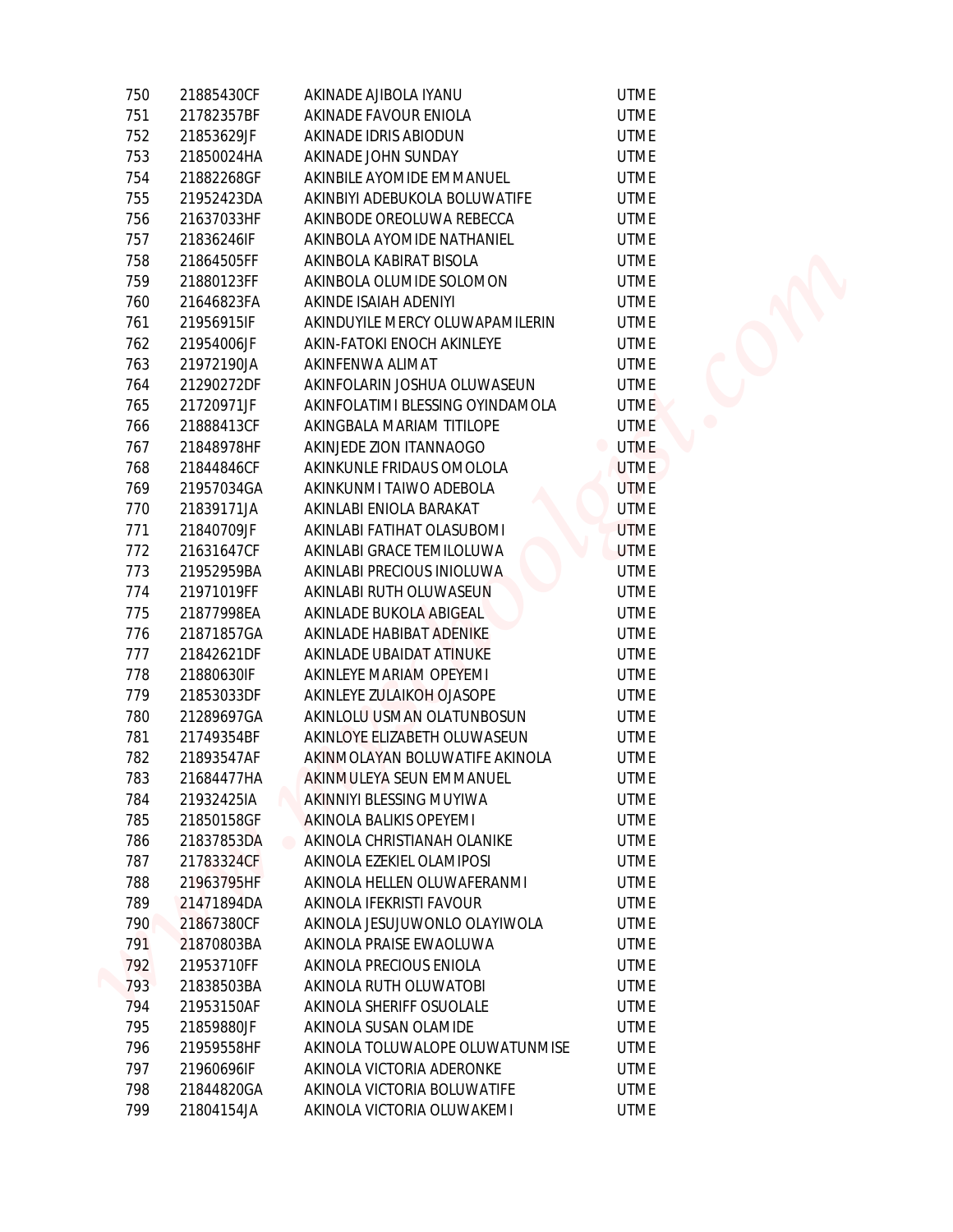| 800 | 21920473IF                   | AKINOLA WURAOLA GRACE             | <b>UTME</b> |
|-----|------------------------------|-----------------------------------|-------------|
| 801 | 21853468EF                   | AKINOSUN OLUWATOBILOBA CHRISTIANA | <b>UTME</b> |
| 802 | 21840210CF                   | AKINOSUN ZACCHAEUS OLUWAFERANMI   | <b>UTME</b> |
| 803 | 21960594CF                   | AKINPELU DANIEL AYODEJI           | <b>UTME</b> |
| 804 | 21858486DF                   | AKINPELU JOSHUA ANJOLAOLUWA       | <b>UTME</b> |
| 805 | 21312960CF                   | AKINPELU PEACE OLUWATISE          | <b>UTME</b> |
| 806 | 21887035HF                   | AKINPELU TAIWO JOSEPHINE          | <b>UTME</b> |
| 807 | 21950430CA                   | AKINPELU TAYO VICTOR              | <b>UTME</b> |
| 808 | 21956531BA                   | AKINPELU ZION OREOLUWA            | <b>UTME</b> |
| 809 | 21838673BF                   | AKINPELUMI PRECIOUS SAMUEL        | <b>UTME</b> |
| 810 | 21837737EA                   | AKINRINOLA CHERISH OLUWASEMILOORE | <b>UTME</b> |
| 811 | 21293618CF                   | AKINRINOLA ROBIU BABATUNDE        | <b>UTME</b> |
| 812 | 21906428BA                   | AKINSANYA ADEWALE OLUWASEYI       | <b>UTME</b> |
| 813 | 21589431BF                   | AKINSANYA NOFISAH ADEBOLA         | <b>UTME</b> |
| 814 | 21838057FF                   | AKINSIPE ISRAEL TOBILOBA          | <b>UTME</b> |
| 815 | 21987276JA                   | AKINSOLA EMMANUEL PETER           | <b>UTME</b> |
| 816 | 21359781JF                   | AKINSOLA FAITH FOLAKEMI           | <b>UTME</b> |
| 817 | 21917933FF                   | AKINSOLA SHALOM ENIOLA            | <b>UTME</b> |
| 818 | 21900358FF                   | AKINSULIRE ALEXANDER AKINTOMIWA   | <b>UTME</b> |
| 819 | 21846737HA                   | AKINTAYO FIYINFOLUWA EUNICE       | <b>UTME</b> |
| 820 | 21928627HA                   | AKINTAYO RIDWAN BOLAJI            | <b>UTME</b> |
| 821 | 21365853EA                   | AKINTIBUBO ABIODUN EMMANUEL       | <b>UTME</b> |
| 822 | 21577482AF                   | AKINTOLA ABDULWADUD AKINBOBOLA    | <b>UTME</b> |
| 823 | 22230735DA                   | AKINTOLA ADENIKE TOSIN            | <b>UTME</b> |
| 824 | 20776986EA                   | AKINTOLA BOLUWATIFE DORCAS        | <b>UTME</b> |
| 825 | 21809544CF                   | AKINTOLA ELIZABETH AYOMIDE        | <b>UTME</b> |
| 826 | 21879900DA                   | AKINTOLA OLABISI OLUWASEUN        | <b>UTME</b> |
| 827 | 21875258GA                   | AKINTOLA OYINKANSOLA FATIMAH      | <b>UTME</b> |
| 828 | 21251820BF                   | AKINTONDE TEMILOLUWA PRISCILLA    | <b>UTME</b> |
| 829 | 21950927AF                   | AKINTOYE EMMANUEL AKINTOSO        | <b>UTME</b> |
| 830 | 21750597HA                   | AKINTOYE SAODAT ABIDEMI           | <b>UTME</b> |
| 831 | 21573664JF                   | AKINTUNDE CHRISTIANAH BRIGHT      | <b>UTME</b> |
| 832 | 21810449GA                   | AKINTUNDE FARIDAH GOLD            | <b>UTME</b> |
| 833 | 21864349HF                   | AKINTUNDE UMAR IFEOLUWA           | <b>UTME</b> |
| 834 | 21868225HF                   | AKINWALE AYOMIPOSI OLUWAGBOTEMI   | <b>UTME</b> |
| 835 | 21896066EF                   | AKINWALE AZEEZAT ABIODUN          | <b>UTME</b> |
| 836 | 21877286IF<br>$\blacksquare$ | AKINWALE AZEEZAT OLUWAPELUMI      | <b>UTME</b> |
| 837 | 21924136BA                   | AKINWALE FAVOUR FOLASADE          | <b>UTME</b> |
| 838 | 21837289JF                   | AKINWALE FERANMI AYOMIDE          | <b>UTME</b> |
| 839 | 21953030DF                   | AKINWALE JOHN OLUWATOBI           | <b>UTME</b> |
| 840 | 21844882DF                   | AKINWALE REGINA, AYOMIDE          | <b>UTME</b> |
| 841 | 21156409HF                   | AKINWANDE FAITH OLUWADAMILARE     | <b>UTME</b> |
| 842 | 21950436IF                   | AKINWANDE MARVELOUS AYOBAMI       | <b>UTME</b> |
| 843 | 21321754EA                   | AKINWANDE MUIDEEN ISHOLA          | <b>UTME</b> |
| 844 | 21951717EF                   | AKINWOLE IYANUOLUWA DORCAS        | <b>UTME</b> |
| 845 | 21711012BF                   | AKINWOLEMIWA OLAJUMOKE FUNMILAYO  | <b>UTME</b> |
| 846 | 21963949GF                   | AKINWOYE MATTHEW ABAYOMI          | <b>UTME</b> |
| 847 | 21960241IA                   | AKINWUMI ITUNU CHRISTIANAH        | <b>UTME</b> |
| 848 | 21890569HF                   | AKINWUMI OLAJUMOKE GRACE          | <b>UTME</b> |
| 849 | 21954172CF                   | AKINYELE JAMES OLUWATOBI          | <b>UTME</b> |
|     |                              |                                   |             |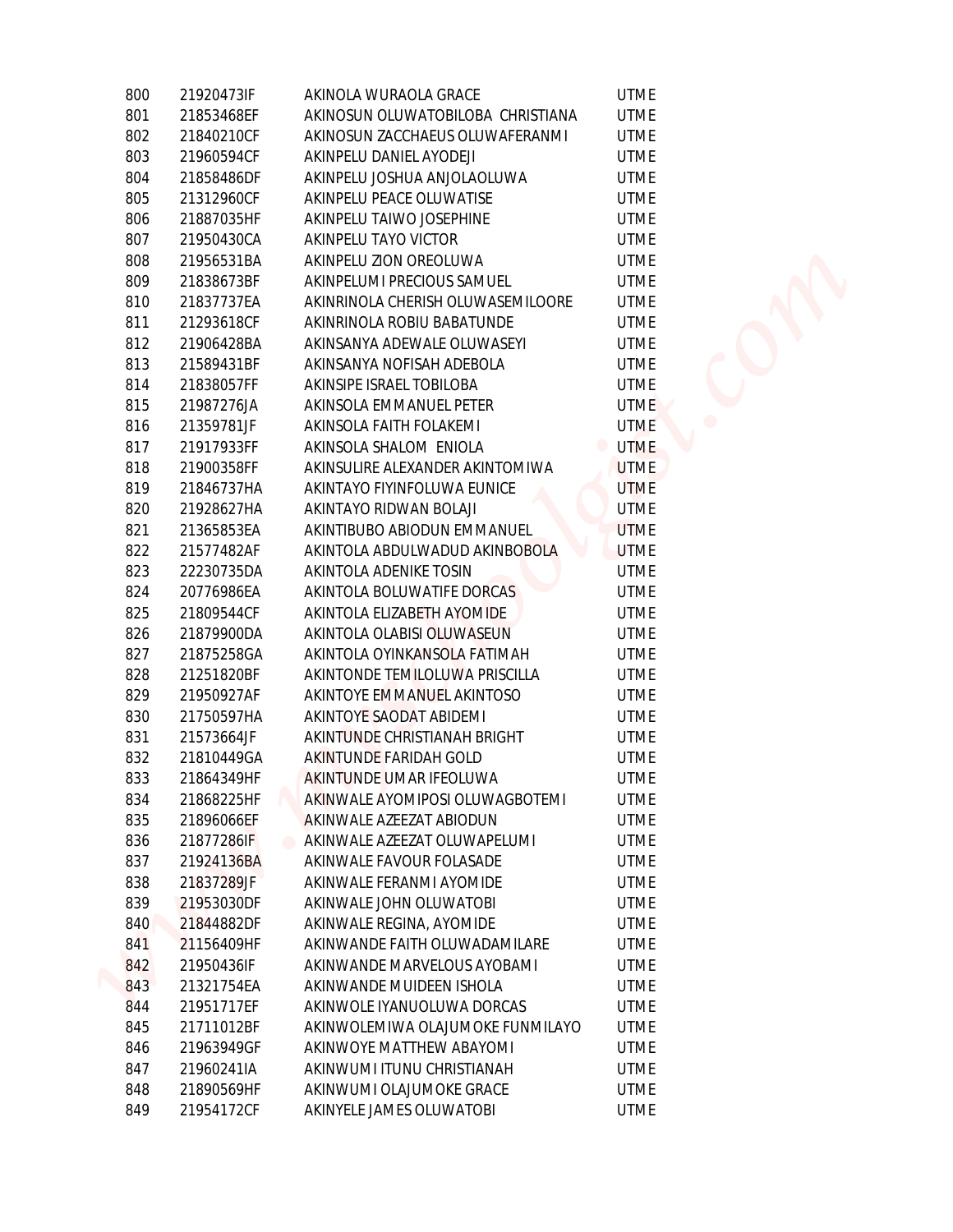| 850 | 21869831CF | AKINYEMI MICHAEL FERANMI         | <b>UTME</b>      |
|-----|------------|----------------------------------|------------------|
| 851 | 21860062EA | AKINYEMI MODUPEOLUWA BOLUWATIFE  | <b>UTME</b>      |
| 852 | 29853834FF | AKINYEMI OLADAPO TUNJI           | DE               |
| 853 | 21865915DF | AKINYODE CHRISTIANA AKINTEJU     | <b>UTME</b>      |
| 854 | 21377509JA | AKINYOOLA MARIAM SHALEWA         | <b>UTME</b>      |
| 855 | 21900136CF | AKINYOOLA OYINDAMOLA GLORY       | <b>UTME</b>      |
| 856 | 21758915JA | AKINYOSOYE PRAISE OLUWAFERANMI   | <b>UTME</b>      |
| 857 | 21958598DA | AKOLADE IKIMOT ABISOLA           | <b>UTME</b>      |
| 858 | 21902486FF | AKOMOLAFE SAMUEL BOBOLA          | <b>UTME</b>      |
| 859 | 21853853CA | AKOREDE AZEEZAT ADEBOLA          | <b>UTME</b>      |
| 860 | 21782228JA | AKOREDE JAMIU ADEYEMI            | <b>UTME</b>      |
| 861 | 21929000BA | AKOREDE KARIMOT OLUWABUSAYO      | <b>UTME</b>      |
| 862 | 21901808CF | AKOREDE SHUKURAT OLUWAPONMILE    | <b>UTME</b>      |
| 863 | 21444396FF | AKPAN KINGSLEY JAMES             | <b>UTME</b>      |
| 864 | 21465620FA | ALABA TOLUWALOPE DEBORAH         | <b>UTME</b>      |
| 865 | 21733276DF | ALABI ABIGEAL OLUWAFUNMILAYO     | <b>UTME</b>      |
| 866 | 29758937BF | ALABI ABIODUN VICTORIA           | DE               |
| 867 | 21815234HF | ALABI AZEEZAT OMOLADE            | <b>UTME</b><br>۰ |
| 868 | 21928677BA | ALABI CHRISTIANAH BAYODE         | <b>UTME</b>      |
| 869 | 21964699CA | ALABI ELIZABETH OLUWASEUN        | <b>UTME</b>      |
| 870 | 21812558GA | ALABI ESTHER OLUWAFUNMIKE        | <b>UTME</b>      |
| 871 | 21802785JF | ALABI FARUQ OLADIPUPO            | <b>UTME</b>      |
| 872 | 29758914DF | <b>ALABI FOLASADE TOSIN</b>      | DE               |
| 873 | 21838743EF | ALABI GLORIA AYOMIDE             | <b>UTME</b>      |
| 874 | 21873902JF | ALABI IMOLEAYO OMOLARA           | <b>UTME</b>      |
| 875 | 21271095GF | ALABI JENNIFER IFEOLUWA          | <b>UTME</b>      |
| 876 | 21953504EA | ALABI MATTHEW AYOMIDE            | <b>UTME</b>      |
| 877 | 21636749HA | ALABI OLAMIDE MORENIKEJI         | <b>UTME</b>      |
| 878 | 21955292DA | ALABI OYEBISI OLUWABAMISE        | <b>UTME</b>      |
| 879 | 21201834JF | ALABI SUKURAT ODUNAYO            | <b>UTME</b>      |
| 880 | 21845536JA | ALABI TAIWO DEBORAH              | <b>UTME</b>      |
| 881 | 21624307FF | ALADE ABUDLMAALIQ FIGBAYEMIOLUWA | <b>UTME</b>      |
| 882 | 21634695IA | ALADE FAITH OLUWATOMIWA          | <b>UTME</b>      |
| 883 | 21799792FA | <b>ALADE FAVOUR BOLUWATIFE</b>   | <b>UTME</b>      |
| 884 | 21817824EF | <b>ALADE GLORY DAMILOLA</b>      | <b>UTME</b>      |
| 885 | 21954892DF | ALADE GRACEMERCY TOLULOPE        | <b>UTME</b>      |
| 886 | 21780418CA | ALADE HENRY OLUWASEYI            | <b>UTME</b>      |
| 887 | 21360649DA | ALADE MUKTAR AKINOLA             | <b>UTME</b>      |
| 888 | 21893685HF | ALADE OLUWAFUNMILAYO DEBORAH     | <b>UTME</b>      |
| 889 | 21960156DA | ALADE TIMILEYIN SUNDAY           | <b>UTME</b>      |
| 890 | 21962984EF | ALADEJUYIGBE ROSELINE ENIOLA     | <b>UTME</b>      |
| 891 | 21543663JF | ALADEMOMI TINA OPEYEMI           | <b>UTME</b>      |
| 892 | 21950453JF | ALAGBE ESTHER AYOMIDE            | <b>UTME</b>      |
| 893 | 21963974DF | ALAGBE ISREAL TOLULOPE           | <b>UTME</b>      |
| 894 | 21963914FA | ALAGBE ODUNOLA ALICE             | <b>UTME</b>      |
| 895 | 21963688EA | ALAGBE OLUWASEYI EMMANUEL        | <b>UTME</b>      |
| 896 | 21951425IA | <b>ALAGBE STEPHEN</b>            | <b>UTME</b>      |
| 897 | 21806780HA | ALALADE JOEL TOCHUKWU            | <b>UTME</b>      |
| 898 | 21877519GA | ALALADE MARIAM OYINDAMOLA        | <b>UTME</b>      |
| 899 | 21328967HF | ALAMU AISHAT ADEOLA              | <b>UTME</b>      |
|     |            |                                  |                  |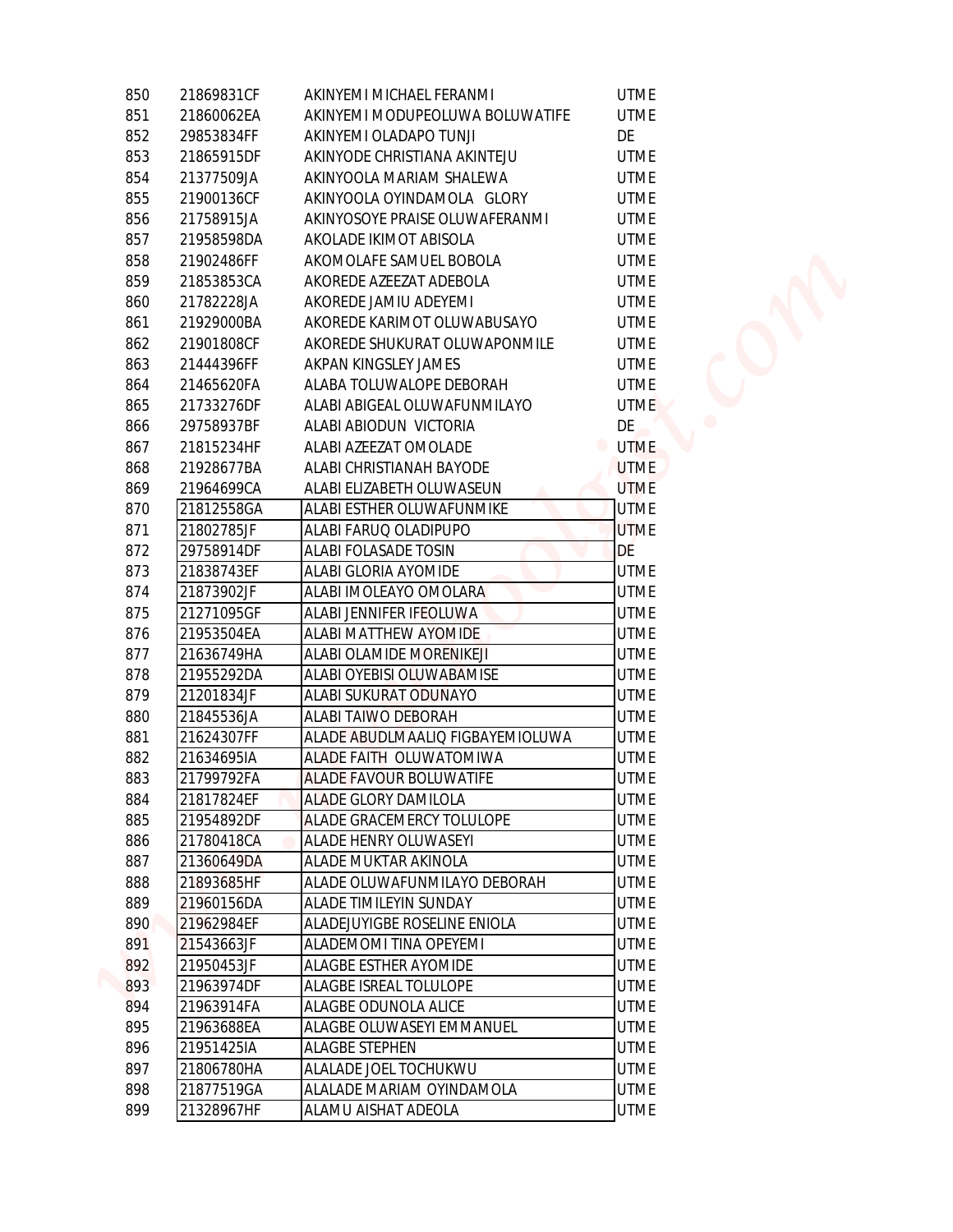| 900 | 21876541BA | ALAMU ENIOLA OLUWAJOMILOJU        | <b>UTME</b>       |
|-----|------------|-----------------------------------|-------------------|
| 901 | 21191253IF | ALAMU ESTHER ADEBOLA              | <b>UTME</b>       |
| 902 | 21838269EA | ALAMU FATIHA OYINKANSOLA          | <b>UTME</b>       |
| 903 | 21958036IF | ALAMU YETUNDE ODUNOLA             | <b>UTME</b>       |
| 904 | 21899566CF | ALAO ABDULQOYUM AYOBAMI           | <b>UTME</b>       |
| 905 | 29758116DF | ALAO OLABIMPE CECILIA             | DE                |
| 906 | 21961836IF | ALAO OLAYIDE OLAMIDE              | <b>UTME</b>       |
| 907 | 21960811IA | ALAO PRECIOUS DORCAS              | <b>UTME</b>       |
| 908 | 21850965CA | ALAO QUADRI OLAWALE               | <b>UTME</b>       |
| 909 | 21958190HF | ALAO RACHEAL FIYINFOLUWA          | <b>UTME</b>       |
| 910 | 21799772FF | ALAO RAHMATALLAH BOLUWATIFE       | <b>UTME</b>       |
| 911 | 21355862CF | ALAO SAMAD ADEGBOYEGA             | <b>UTME</b>       |
| 912 | 21321978GA | ALAO VICTOR ABOLAJI               | <b>UTME</b>       |
| 913 | 21931110AF | ALARAPE KHADIJAT FOLASADE         | <b>UTME</b>       |
| 914 | 21454798BA | ALARAPE-IREYEMI DIVINE TEMILOLUWA | <b>UTME</b>       |
| 915 | 21715832EF | ALASE INIOLUWA FAVOUR             | UTME <sup>1</sup> |
| 916 | 21907812CF | ALATISE ABDULMUIZ ADEDOLAPO       | <b>UTME</b>       |
| 917 | 21848824IF | ALAWODE DEBORAH OLUWABUSOLA       | <b>UTME</b>       |
| 918 | 22215465JF | ALAWODE ESTHER OLUWATONILOBA      | <b>UTME</b>       |
| 919 | 21853240EF | ALAWODE FAVOUR DAMOLA             | <b>UTME</b>       |
| 920 | 21841552GA | ALAYANDE FAVOUR TEMILOLUWA        | <b>UTME</b>       |
| 921 | 21849793IF | ALAYANDE MARIAM BOLUWATIFE        | <b>UTME</b>       |
| 922 | 21957780DF | ALAYANDE PETER AYANTOYE           | <b>UTME</b>       |
| 923 | 21648824CA | ALAYANDE SODIQ KOFOWOROLA         | <b>UTME</b>       |
| 924 | 21711058HA | ALEBURU GLORIA RUTH               | <b>UTME</b>       |
| 925 | 21962174BA | ALEEM ABDULMUHEEZ AYOMIDE         | <b>UTME</b>       |
| 926 | 21952185IA | ALEEM RAHAMAT ADETAYO             | <b>UTME</b>       |
| 927 | 21951796DA | ALEJI DORCAS TEMITOPE             | <b>UTME</b>       |
| 928 | 21837819BA | ALESE OLUWAFOLAJIMI AYOMIDE       | <b>UTME</b>       |
| 929 | 21360621HF | ALI ZARIAT IRETIOLUWA             | <b>UTME</b>       |
| 930 | 21871064DF | <b>ALIM AKINLABI</b>              | <b>UTME</b>       |
| 931 | 21270088GF | <b>ALIMI AYOMIDE ZAINAB</b>       | <b>UTME</b>       |
| 932 | 21854284FA | <b>ALIMI SULAIMON ADEMOLA</b>     | <b>UTME</b>       |
| 933 | 21957960IF | <b>ALIMI SULIAT GIFT</b>          | <b>UTME</b>       |
| 934 | 21812646JF | ALIYU FUHAD OLAYINKA              | <b>UTME</b>       |
| 935 | 21278225EA | ALIYU ZAINAB OPEYEMI              | <b>UTME</b>       |
| 936 | 21836562CF | ALLI HANAT ENIOLA                 | <b>UTME</b>       |
| 937 | 21865364DF | ALLI KOREDE GEORGE                | <b>UTME</b>       |
| 938 | 21785094BA | ALUKO AJOKE OYINKANSOLA           | <b>UTME</b>       |
| 939 | 29747939JF | ALUKO FOLASADE                    | DE                |
| 940 | 22240869JA | AMAO EUNICE ADERONKE              | <b>UTME</b>       |
| 941 | 21960428JF | AMAO OLUJIDE TIMILEHIN            | <b>UTME</b>       |
| 942 | 21218473CF | AMAO ROFIAH GBEMISOLA             | <b>UTME</b>       |
| 943 | 21866917GA | AMEEN RAMAT YETUNDE               | <b>UTME</b>       |
| 944 | 21887239AF | AMINU EMMANUEL IKOOJO             | <b>UTME</b>       |
| 945 | 21819121CA | AMOLE FOLASADE HALIMAT            | <b>UTME</b>       |
| 946 | 21845192AF | AMOLE MALIK AYOMIDE               | <b>UTME</b>       |
| 947 | 21929604DA | AMOLE UTHMAN OLUWASEUN            | <b>UTME</b>       |
| 948 | 21803900DA | AMOO DORCAS GIFT                  | <b>UTME</b>       |
| 949 | 21865643GF | AMOO KARIMAT ABIMBOLA             | <b>UTME</b>       |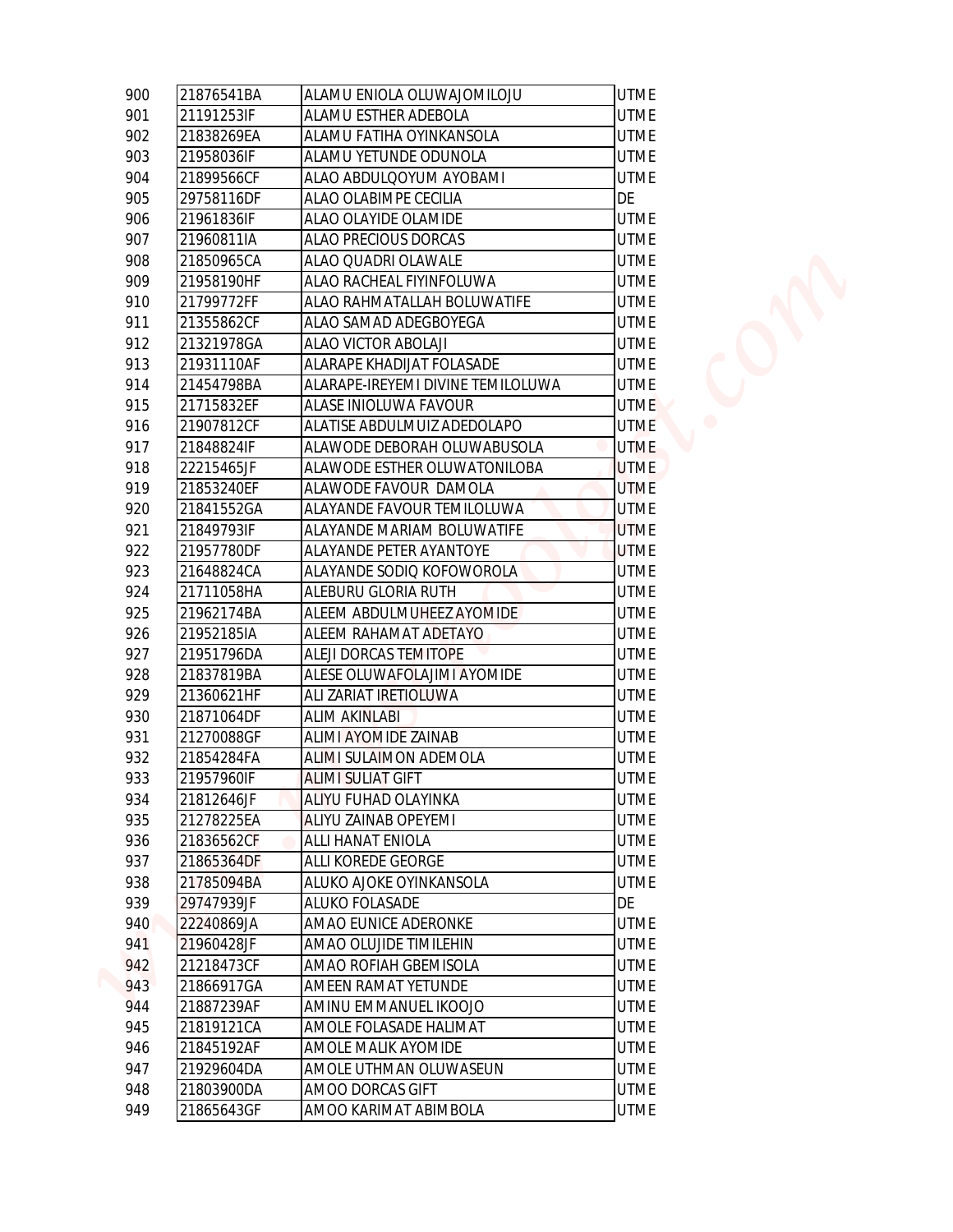| 950 | 21880977GA | AMOO OLABISI KAFILAT          | <b>UTME</b>      |
|-----|------------|-------------------------------|------------------|
| 951 | 21956358CA | AMOO OREOLUWA MERCY           | <b>UTME</b>      |
| 952 | 21858849CF | AMOO TIMILEYIN EMMANUEL       | <b>UTME</b>      |
| 953 | 21650526GA | AMOS GABRIEL AYOMIDE          | <b>UTME</b>      |
| 954 | 21926504EF | AMOS PRISCILLA WURAOLUWA      | <b>UTME</b>      |
| 955 | 21926623CA | AMOSA PRECIOUS ADURAGBEMI     | <b>UTME</b>      |
| 956 | 21952554EA | AMUDA OLUWAFUNMILOLA ADEWUMI  | <b>UTME</b>      |
| 957 | 21869607AF | AMUSAN ISAAC BOLUWATIFE       | <b>UTME</b>      |
| 958 | 21458132GA | AMUSAT BASIT ABIOLA           | <b>UTME</b>      |
| 959 | 21928433JA | AMUSAT FATHIA OPEYEMI         | <b>UTME</b>      |
| 960 | 21726458CA | AMUWA AYOMIDE DANIEL          | <b>UTME</b>      |
| 961 | 21837973JF | AMUZAT BALIQIS IBIDUN         | <b>UTME</b>      |
| 962 | 21817402GF | AMZAT BARAKAT OLABISI         | <b>UTME</b>      |
| 963 | 21167638HF | ANATE EMMANUEL DAMILARE       | <b>UTME</b>      |
| 964 | 21875014EF | ANAZODO CLAUDIO ONYEDIKACHI   | <b>UTME</b>      |
| 965 | 21819143AF | ANIFOWOSE ABDULMALIK BAYONLE  | UTME <sup></sup> |
| 966 | 21964606BA | ANIFOWOSE EBENEZER            | <b>UTME</b>      |
| 967 | 21906288EF | ANIFOWOSE TIMOTHY OLUWATOMIWA | <b>UTME</b>      |
| 968 | 21762907IA | ANJOLAIYA IFEOLUWA ANTHONIA   | UTME             |
| 969 | 21926812CF | ANJORIN PRECIOUS ENIOLA       | <b>UTME</b>      |
| 970 | 21859626DF | APATA CHRISTIANAH BUKUNMI     | <b>UTME</b>      |
| 971 | 21368030IA | ARABA FEYIKEMI FUNMILAYO      | <b>UTME</b>      |
| 972 | 21806705GF | ARAOYE KEHINDE MERCY          | <b>UTME</b>      |
| 973 | 21951380CA | ARAROMI ABDULLAHI OLANNREWAJU | <b>UTME</b>      |
| 974 | 21752133IF | ARAYINKA OLUWASEYI TOSIN      | <b>UTME</b>      |
| 975 | 21316298FF | AREGBE ALIU OLAKUNLE          | <b>UTME</b>      |
| 976 | 21958710EA | AREMU CHRISTIANAH PELUMI      | <b>UTME</b>      |
| 977 | 21934237EF | AREMU DORCAS OLUWASIKEMI      | <b>UTME</b>      |
| 978 | 21970974JA | AREMU ENOCH ADEYEMI           | <b>UTME</b>      |
| 979 | 21929180GA | AREMU EUNICE ABIODUN          | <b>UTME</b>      |
| 980 | 21897832FA | AREMU LOVE TOMILOBA           | <b>UTME</b>      |
| 981 | 21853850DF | AREMU MARY OLUWAYINKA         | <b>UTME</b>      |
| 982 | 21960318HF | AREMU OLUWATOSIN OMAYOZA      | <b>UTME</b>      |
| 983 | 21477374IF | AREMU QUAZEEM OLAYINKA        | <b>UTME</b>      |
| 984 | 21962026IF | AREO AARON OLABODE            | <b>UTME</b>      |
| 985 | 21841555EF | AREO DORCAS BABARA            | <b>UTME</b>      |
| 986 | 21514479JF | AREO EMMANUEL OLAYINKA        | <b>UTME</b>      |
| 987 | 21422890EF | AREO OREOLUWA SAMUEL          | <b>UTME</b>      |
| 988 | 21778384CF | ARIBILOLA GBEMISOLA ELIZABETH | <b>UTME</b>      |
| 989 | 21760140EF | ARIMORO COMFORT LOUIS         | <b>UTME</b>      |
| 990 | 21760440GF | ARINOLA OLAWALE SIMON         | <b>UTME</b>      |
| 991 | 21867300EF | ARIORI FATHIA OMOLABAKE       | <b>UTME</b>      |
| 992 | 21859122IF | ARIYO DORCAS OYINDAMOLA       | <b>UTME</b>      |
| 993 | 20923957BA | ARIYO OLUWADARASIMI DANIEL    | <b>UTME</b>      |
| 994 | 21300533DA | ARO FEYISARA OLAGBOYEGA       | <b>UTME</b>      |
| 995 | 21795232FA | AROJOJOYE ADEWALE JOSHUA      | <b>UTME</b>      |
| 996 | 21848313HF | AROMOKUN OLUWABUKOLAMI RUTH   | <b>UTME</b>      |
| 997 | 21895966HA | AROWOLO AYOMIDE IDOWU         | <b>UTME</b>      |
| 998 | 21881500BA | AROWOLO OPEYEMI FAISAT        | <b>UTME</b>      |
| 999 | 21962044JA | AROWOLO PRECIOUS BOSE         | <b>UTME</b>      |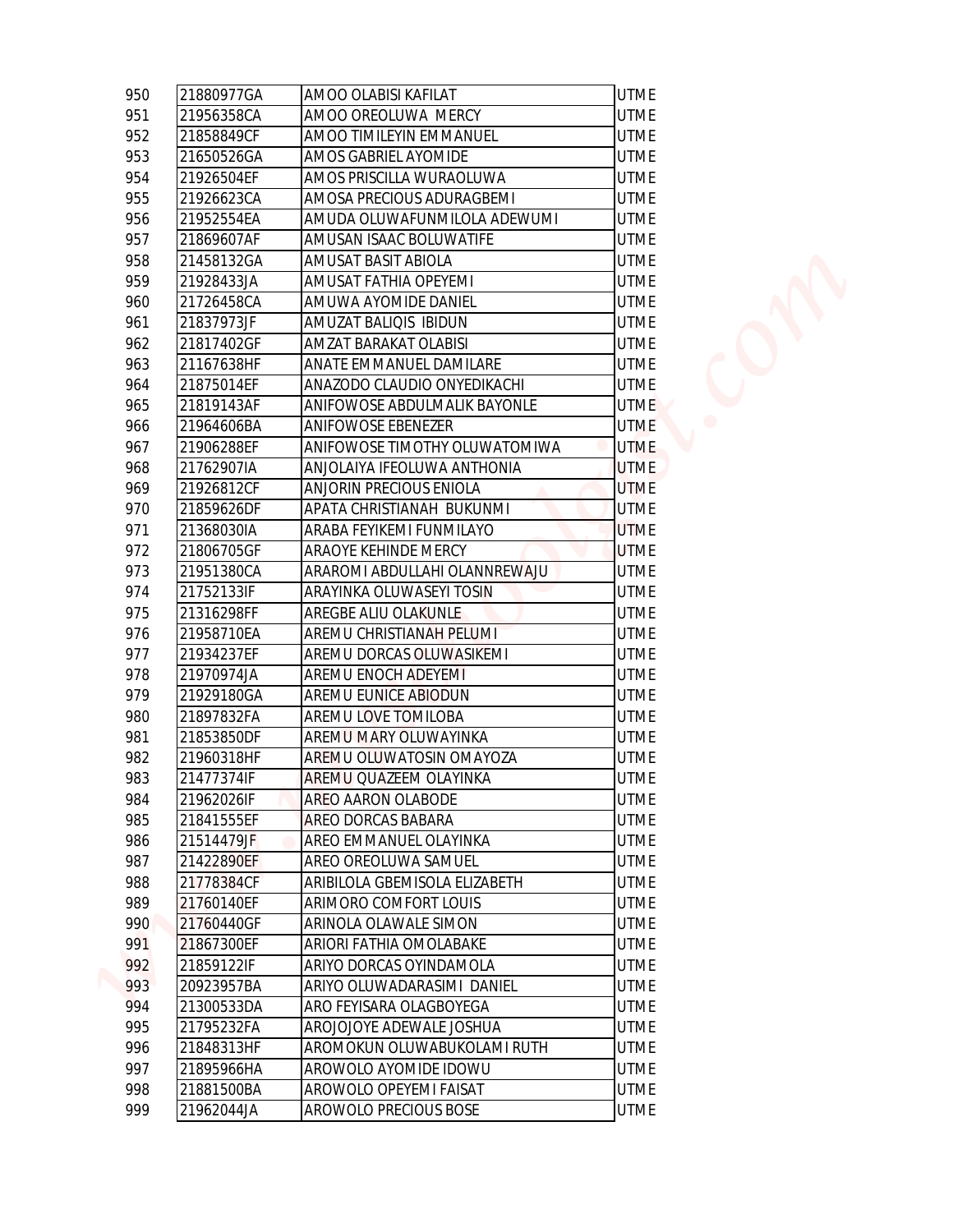| 1000 | 21962886GA | AROWOLO SOLIUDEEN ADEKUNLE      | <b>UTME</b> |
|------|------------|---------------------------------|-------------|
| 1001 | 21290407CF | AROWOLO TOPE MOSES              | <b>UTME</b> |
| 1002 | 21875525FF | ASAMU RUTH IYANUOLUWA           | <b>UTME</b> |
| 1003 | 20784048HA | ASHAYE SAMUEL AYOMIKUN          | <b>UTME</b> |
| 1004 | 21950510JF | ASHIRU ABDULSAMAD OLAWALE       | <b>UTME</b> |
| 1005 | 21855980CF | ASHIRU FARIDAT OYINKANSOLA      | <b>UTME</b> |
| 1006 | 21951476BF | ASHONIBARE FAVOUR AYOBAMI       | <b>UTME</b> |
| 1007 | 21813523IA | ASIMI KAREEM OLAIDE             | <b>UTME</b> |
| 1008 | 21847218EA | ASIMIYU AJOKE AMINAT            | <b>UTME</b> |
| 1009 | 21930170FA | ASIRU ABASS ADEMOLA             | <b>UTME</b> |
| 1010 | 21958253EF | ASIRU BARAKAT OLUWAKEMI         | <b>UTME</b> |
| 1011 | 21752871AF | ASIYANBOLA FUNMILOLA ANTHONIA   | <b>UTME</b> |
| 1012 | 21951072EA | ATANDA DAVID OLOLADE            | <b>UTME</b> |
| 1013 | 21953059IA | ATANDA HERITAGE OLAYANJU        | <b>UTME</b> |
| 1014 | 21865230EA | ATOYEBI AYODEJI VICTOR          | <b>UTME</b> |
| 1015 | 20922274GF | ATOYEBI LIFTED DOLAPO           | <b>UTME</b> |
| 1016 | 21950388EA | ATTAH NATHANIEL OLUWAFEMI       | <b>UTME</b> |
| 1017 | 21954849GA | ATUNLESE OREOLUWA FELIX         | <b>UTME</b> |
| 1018 | 21755459IA | AWE PRECIOUS AYOMIDE            | <b>UTME</b> |
| 1019 | 21870140JF | AWEDA AYOMIDE MARY              |             |
| 1020 | 21736367GF | AWEH PRECIOUS AANUOLUWAPO       | <b>UTME</b> |
| 1021 | 21849005DF | AWELEWA GEORGE ADEMOLA          | <b>UTME</b> |
| 1022 | 21670486BA | AWELEWA OMOWUNMI DEBORAH        | <b>UTME</b> |
| 1023 | 21849036HA | AWODELE KHADIJAT ADEOLA         | <b>UTME</b> |
| 1024 | 21805446JA | AWODIRAN AJIBOLA ELIZABETH      | <b>UTME</b> |
| 1025 | 21656633CA | AWODIRE OLUWASEYI JOHN          | <b>UTME</b> |
| 1026 | 21763858HF | AWOJIDE DAVID OLADIPUPO         | <b>UTME</b> |
| 1027 | 21863349EA | AWOKUNLE MICHEAL OLUSEGUN       | <b>UTME</b> |
| 1028 | 21961557FF | AWOLADE MICHEAL OLADIMEJI       | <b>UTME</b> |
| 1029 | 21951112DA | AWOLEKE CHRISTIANAH OLUWATOBI   | <b>UTME</b> |
| 1030 | 21954656HF | AWOLOLA STELLA OYINDAMOLA       | <b>UTME</b> |
| 1031 | 21803088AF | AWONIYI AMINAH ADESOLA          | <b>UTME</b> |
| 1032 | 21208951EA | AWONIYI MERCY OLUWAPAMILERIN    | <b>UTME</b> |
| 1033 | 21756910EF | AWOOLA AYOMIDE OLUWATOBILOBA    | <b>UTME</b> |
| 1034 | 21810366JF | AWORINDE RIDWAN AYOMIDE         | <b>UTME</b> |
| 1035 | 21965404BA | AWORINDE SUNDAY KAYODE          | <b>UTME</b> |
| 1036 | 21955891HF | AWOTUNDE BUKOLU TOBI            | <b>UTME</b> |
| 1037 | 21890014JF | AWOYEMI DANIEL ISHOLA           | <b>UTME</b> |
| 1038 | 21638742IA | AWOYEMI FESTUS OLUWASEUN        | <b>UTME</b> |
| 1039 | 22248813IA | AWOYINFA VICTORY FAVOUR         | <b>UTME</b> |
| 1040 | 21950687GF | AWOYINKA GRACE TEMITOPE         | <b>UTME</b> |
| 1041 | 21951138JA | AWUJOOLA RAMAT TAIWO            | <b>UTME</b> |
| 1042 | 20996465IF | AWUJOOLA RIDWANLLAH KOLADE      | <b>UTME</b> |
| 1043 | 21886682DF | AYANBIYI IFEOLUWA PRECIOUS      | <b>UTME</b> |
| 1044 | 21818880IF | AYANBODE ADESOLA OLUWAKEMI      | <b>UTME</b> |
| 1045 | 21958600CA | AYANBUKOLA PHEBE BISADE         | <b>UTME</b> |
| 1046 | 21581487CF | AYANDEJI FOLAKE RAMOT           | <b>UTME</b> |
| 1047 | 21632087BA | AYANDELE GRACE OLUWABUNMI       | <b>UTME</b> |
| 1048 | 21299739BA | AYANDELE JOSEPH OLUWASEYI       | <b>UTME</b> |
| 1049 | 21962436DA | AYANDELE OLUWADAMILOLA PRECIOUS | <b>UTME</b> |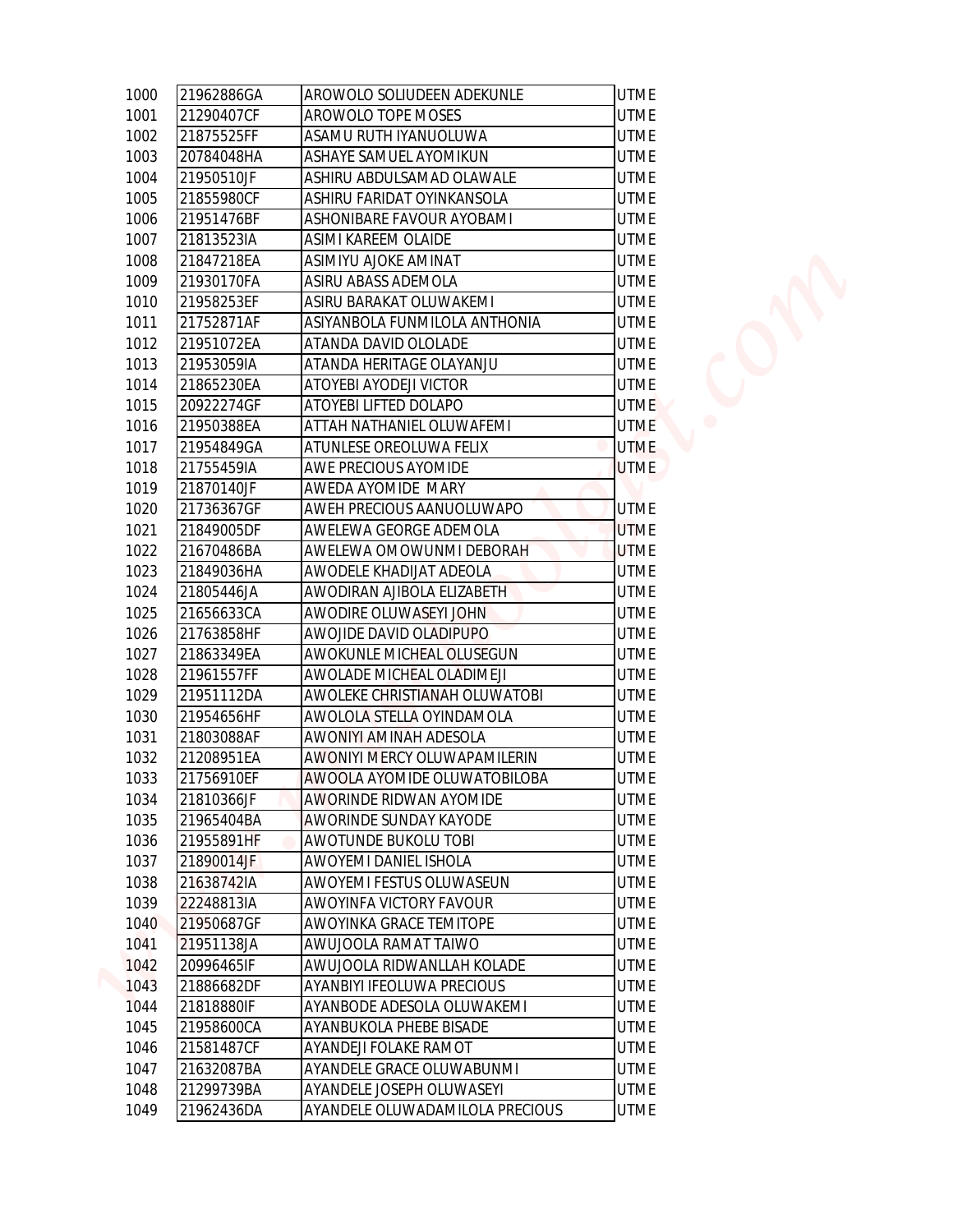| 1050<br>21309962AF         | AYANDOKUN BLESSING OLUWATIMILEHIN | <b>UTME</b> |
|----------------------------|-----------------------------------|-------------|
| 1051<br>21971127IF         | AYANDOKUN IBUKUNOLUWA RUTH        | <b>UTME</b> |
| 1052<br>21934702JF         | AYANGBADE JUSTINA AYOMIDE         | <b>UTME</b> |
| 21841200BF<br>1053         | AYANGBAYI DELIGHT SAMSON          | <b>UTME</b> |
| 21801420IA                 | AYANLOLA DEBORAH ENIOLA           | <b>UTME</b> |
| 21956522FF                 | AYANLUDE BLESSING BOLUWATIFE      | <b>UTME</b> |
| 21840341DF                 | AYANNIYI OLUWADAMILOLA MARY       | <b>UTME</b> |
| 21909038HA                 | AYANNUSI PRECIOUS OMOLARA         | <b>UTME</b> |
| 21370647BA                 | AYANRONBI FAITH AYOOLUWA          | <b>UTME</b> |
| 21955506AF                 | AYANSINA ABDULLAHI ABAYOMI        | <b>UTME</b> |
| 21631637HF                 | AYANSINA BEULAH ABISOLA           | <b>UTME</b> |
| 1060<br>21893042GA         | AYANTADE OLALEKAN QUYUM           | <b>UTME</b> |
| 20990167DF<br>1062         | AYANTOYE SULIAT ADEOLA            | <b>UTME</b> |
| 21358313CF<br>1063         | AYANTUNJI DANIEL OREOFEOLUWALEYI  | <b>UTME</b> |
| 21962086HA                 | AYANWALE BOLUWATIFE AYANWUMI      | <b>UTME</b> |
| 1064<br>21959374EF         | AYANWALE FAVOUR KAYODE            | <b>UTME</b> |
| 1065<br>21226404IA<br>1066 | AYANWOLA GLORIA TOLUWALOPE        | <b>UTME</b> |
| 1067<br>21931557FA         | AYANWOLA ROFIAT AYOBAMIDELE       | <b>UTME</b> |
| 21927877CA<br>1068         | <b>AYANWOLE ADEOLU ISAIAH</b>     | <b>UTME</b> |
| 1069<br>21858822GF         | AYEDUN OLUWAJUWONLO ADEDAYO       | <b>UTME</b> |
| 1070<br>21810339EA         | AYEGBOYIN SAMUEL OLUWADAMILARE    | <b>UTME</b> |
| 21889204GA<br>1071         | <b>AYENI ADENIYI TITUS</b>        | <b>UTME</b> |
| 21495216IA<br>1072         | <b>AYENI MERCY FOLASHADE</b>      | <b>UTME</b> |
| 21873517CF                 | <b>AYENI OLASUBOMI</b>            | <b>UTME</b> |
| 1073<br>1074<br>21197588EF | <b>AYINDE FAITH OYEYEMI</b>       | <b>UTME</b> |
| 1075<br>21966012BA         | AYINDE ILERIOLUWA JOHN            | <b>UTME</b> |
| 21852922CA                 | <b>AYINDE JOSEPHINE VICTORIA</b>  | <b>UTME</b> |
| 1076<br>21955763FA<br>1077 | <b>AYINDE LOIS OLUWASEUN</b>      | UTME        |
| 21388030CA                 | AYINDE MUNIRAT OKIKIOLA           | <b>UTME</b> |
| 1078<br>1079<br>21889091FF | <b>AYINDE TOSIN ISHOLA</b>        | <b>UTME</b> |
|                            |                                   |             |
| 1080<br>21860219BF<br>1081 | AYOADE DORCAS OLABISI             | <b>UTME</b> |
| 20609098GA<br>1082         | AYOADE FAVOUR PEACE               | <b>UTME</b> |
| 21953110BF                 | AYODEJI HENRY OLUWAPELUMI         | <b>UTME</b> |
| 21866924CF                 | <b>AYODEJI OLUWATOBI DEBORAH</b>  | <b>UTME</b> |
| 1084<br>21921756DF         | AYODELE ADURAGBEMI HEZEKIAH       | <b>UTME</b> |
| 1085<br>21848651JF<br>1086 | <b>AYODELE AYOMIKUNLE DANIEL</b>  | <b>UTME</b> |
| 21847944CA                 | AYODELE AYOWUNMI ESTHER           | <b>UTME</b> |
| 1087<br>21278750HF         | <b>AYODELE FAVOUR OLANIYI</b>     | <b>UTME</b> |
| 1088<br>21278231BA         | AYODELE MAYOWA ELIZABETH          | <b>UTME</b> |
| 1089<br>21841248GA         | AYODELE OLUWADAMILOLA DEBORAH     | <b>UTME</b> |
| 1090<br>21748586FF         | AYODELE OMOWUMI OLUWABUKOLAMI     | <b>UTME</b> |
| 21816428JA<br>1091         | AYODELE TOPE ANUOLUWA             | <b>UTME</b> |
| 1092<br>21932478AF         | AYOOLA BLESSING FERANMI           | <b>UTME</b> |
| 1093<br>21957253BA         | AYOOLA BOLUWATIFE GRACE           | <b>UTME</b> |
| 1094<br>21904725HA         | AYOOLA ESTHER OLUWATIMILEHIN      | <b>UTME</b> |
| 1095<br>21951257GF         | AYOOLA FUNMILAYO CHRISTIANAH      | <b>UTME</b> |
| 21731439AF<br>1096         | AYOOLA OLAFUNMIKE OLUWATIMILEYIN  | <b>UTME</b> |
| 1097<br>21890947IF         | AYOOLA OLUWAYEMISI MARY           | <b>UTME</b> |
| 21972268IA<br>1098         | AYOOLA PRECIOUS AYODEJI           | <b>UTME</b> |
| 1099<br>21760900EF         | AYOOLA ROSELINE OYINDAMOLA        | <b>UTME</b> |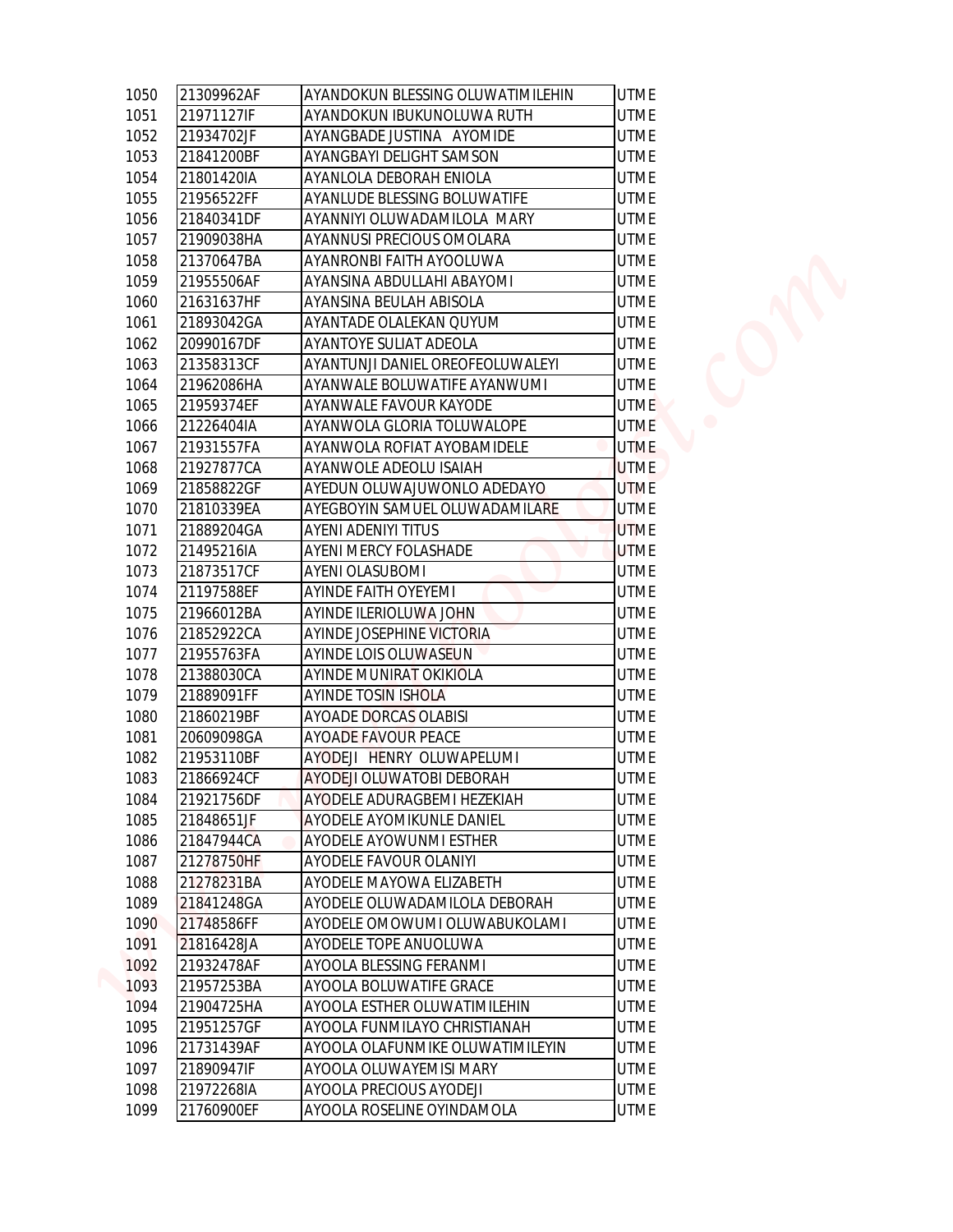| 21751238JF               | AYORINDE BOLUWATIFE CHRISTIANAH                                  | <b>UTME</b> |
|--------------------------|------------------------------------------------------------------|-------------|
| 21342494IA               | AYORINDE DAMILOLA AYOMIDE                                        | <b>UTME</b> |
| 21803549HF               | AYORINDE PRAISE OGO-OLUWA                                        | <b>UTME</b> |
| 21801460HA               | AZEEZ AFEEZ GBOLAHAN                                             | <b>UTME</b> |
| 21963286FF               | AZEEZ BARAKAT FOLASHADE                                          | <b>UTME</b> |
| 21957016FF               | AZEEZ BASHEET OLAWALE                                            | <b>UTME</b> |
| 21954845IA               | AZEEZ BUSHIRAH MORENIKEJI                                        | <b>UTME</b> |
| 21753335GA               | AZEEZ HAMMED OKIKIOLA                                            | <b>UTME</b> |
| 21928798HA               | AZEEZ HAWAU IFEOLUWA                                             | <b>UTME</b> |
| 21966001GF               | AZEEZ HIKMAT DAMILOLA                                            | <b>UTME</b> |
| 21850996FF               | AZEEZ ISLAMIAT ODUNAYO                                           | <b>UTME</b> |
| 21862347BF               | AZEEZ ISLAMIYAH OMOTOYOSI                                        | <b>UTME</b> |
| 21897413FF               | AZEEZ KEHINDE FRANCISCA                                          | <b>UTME</b> |
| 21952817FF               | AZEEZ KHADIJAT OLABISI                                           | <b>UTME</b> |
| 21869418JF               | AZEEZ MALIK OLALEKAN                                             | <b>UTME</b> |
| 21879459FA               | AZEEZ MARIAM IYABODE                                             | <b>UTME</b> |
| 21883275GF               | AZEEZ MODUPE BALKIS                                              | <b>UTME</b> |
| 21816914DF               | AZEEZ OLUWATOSIN AYODEJI                                         | <b>UTME</b> |
| 29752824IF               | AZEEZ RAIMOT MONISOLA                                            | DE          |
| 21750911CA               | <b>AZEEZ ROSELINE ABISOYE</b>                                    | <b>UTME</b> |
| 21802321EA               | AZEEZ RUKAYAT OMOLABAKE                                          | <b>UTME</b> |
| 21900075EF               | AZEEZ SUKURAT OPEYEMI                                            | <b>UTME</b> |
| 21897424JF               | <b>AZEEZ TAIWO FRANCIS</b>                                       | <b>UTME</b> |
| 21927637IA               | AZEEZ TOHEEB OLAMILEKAN                                          | <b>UTME</b> |
| 21961171IF               | AZEEZ ZAEDAT OLAITAN                                             | <b>UTME</b> |
| 21300473EF               | <b>AZUBUIKE FAITH CHINONSO</b>                                   | <b>UTME</b> |
| 21897395FA               | <b>BABALOLA ABISOLA</b>                                          | <b>UTME</b> |
| 21294235HF               | <b>BABALOLA AYOBAMI EMMANUEL</b>                                 | <b>UTME</b> |
| 21964296EA               | BABALOLA CHRISTIANA OLUWASEUN                                    | <b>UTME</b> |
| 21835612CF               | <b>BABALOLA CHRISTIANAH FUNMILADE</b>                            | <b>UTME</b> |
| 21673411BF               | <b>BABALOLA DORCAS DAMILOLA</b>                                  | <b>UTME</b> |
| 21879138EA               | BABALOLA ELIJAH OLUWAFERANMI                                     | <b>UTME</b> |
| 21882445DF               | <b>BABALOLA FARIDAT OYINKANSOLA</b>                              | <b>UTME</b> |
| 21577808IF               | <b>BABALOLA JAMES AJIBOLA</b>                                    | <b>UTME</b> |
| 21932666BF               | <b>BABALOLA MICHAEL BABALOLA</b>                                 | <b>UTME</b> |
| 21960599JF               | <b>BABALOLA MUJIB ADESINA</b>                                    | <b>UTME</b> |
| 21614057AF               | <b>BABALOLA QUADRI OLUWASEGUN</b>                                | <b>UTME</b> |
|                          |                                                                  | <b>UTME</b> |
| 21813028IF<br>20618208BF | BABARINDE OLADAYO REBECCA<br><b>BABARINDE REBECCA TEMINIJESU</b> | <b>UTME</b> |
|                          |                                                                  |             |
| 21667781EF               | <b>BABATUNDE ADEDOYIN VICTORIA</b>                               | <b>UTME</b> |
| 21594142CA               | <b>BABATUNDE ADELEKE DAMILARE</b>                                | <b>UTME</b> |
| 21192722FF               | <b>BABATUNDE ADEOLA IBUKUN</b>                                   | <b>UTME</b> |
| 21645362EA               | <b>BABATUNDE AYOMIDE BLESSING</b>                                | <b>UTME</b> |
| 21952504AF               | <b>BABATUNDE BLESSING BOSE</b>                                   | <b>UTME</b> |
| 21303832GF               | <b>BABATUNDE DAMILOLA MICHEAL</b>                                | <b>UTME</b> |
| 21971089IF               | <b>BABATUNDE FERANMI RACHEAL</b>                                 | <b>UTME</b> |
| 21959217HA               | <b>BABATUNDE GIDEON OLUWATIMILEYIN</b>                           | <b>UTME</b> |
| 21849002FA               | <b>BABATUNDE JUMOKE ELIZABETH</b>                                | <b>UTME</b> |
| 21776925AF               | BABATUNDE OLUWAPELUMI HANNAH                                     | <b>UTME</b> |
| 21223470CF               | <b>BABATUNDE SHUKURAT AYOMIDE</b>                                | <b>UTME</b> |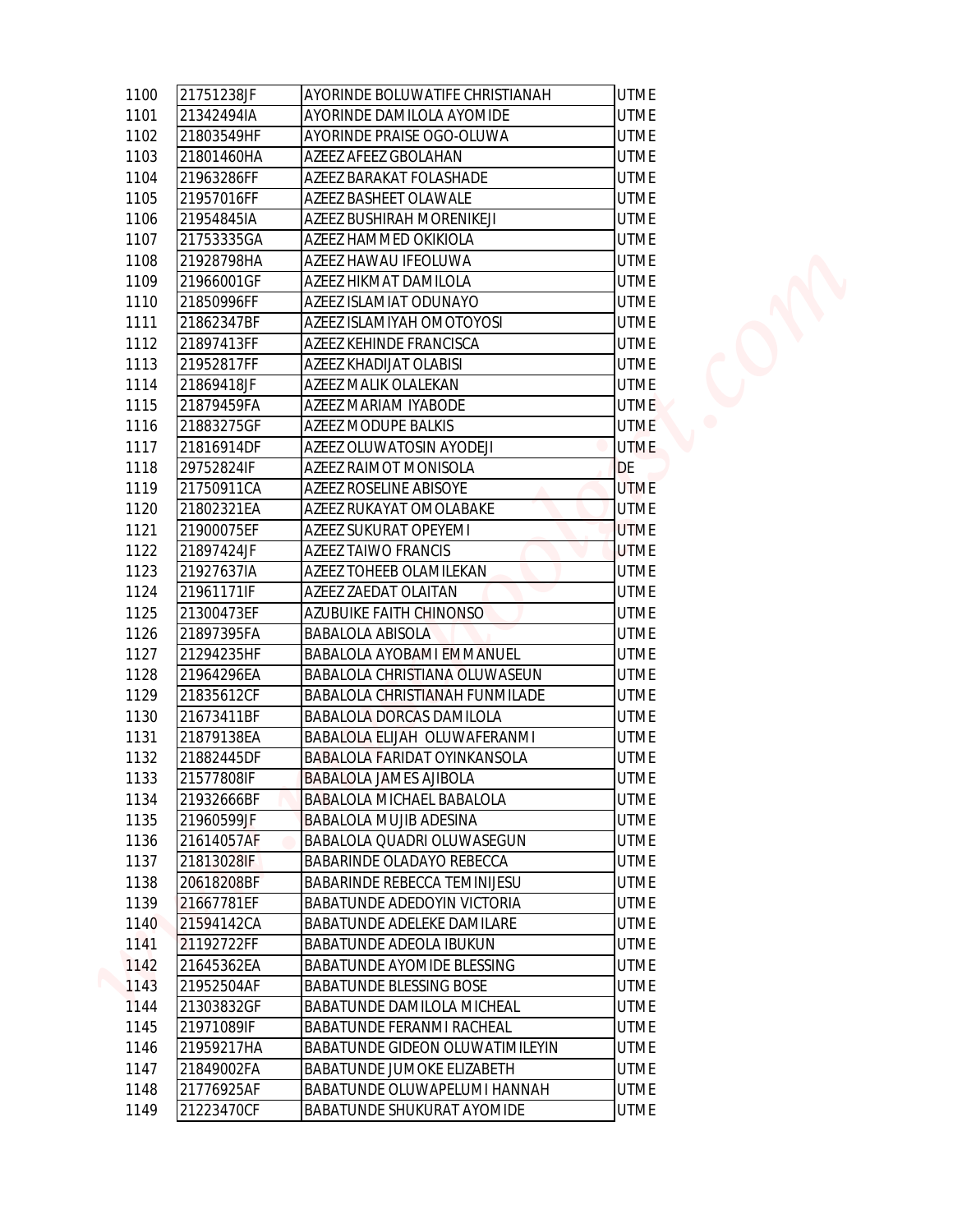| 1150         | 21768826DA | <b>BABAWALE PHILEMON SUNDAY</b>      | <b>UTME</b> |  |
|--------------|------------|--------------------------------------|-------------|--|
|              | 21194193BF | <b>BABAYANJU IFEOLUWA GRACE</b>      | <b>UTME</b> |  |
|              | 21954439CA | <b>BABTUNDE ESTHER OLUWAPELUMI</b>   | <b>UTME</b> |  |
|              | 21929520HA | <b>BADMOS MUIZ OLARIBIGBE</b>        | <b>UTME</b> |  |
|              | 21953058IF | <b>BADMOS QODRI AKANDE</b>           | <b>UTME</b> |  |
|              | 21862033GF | <b>BADMUS ABIDEEN ABIOLA</b>         | <b>UTME</b> |  |
|              | 21955427CA | <b>BADMUS AKIMAT OLAYEMI</b>         | <b>UTME</b> |  |
|              | 21803667FF | <b>BADMUS ENIOLA ESTHER</b>          | <b>UTME</b> |  |
|              | 21260490IA | <b>BADMUS IBRAHIM OLAYINKA</b>       | <b>UTME</b> |  |
|              | 21957309BF | <b>BADMUS IDOWU LATIFAT</b>          | <b>UTME</b> |  |
|              | 21963526JA | <b>BADMUS JOSHUA VICTOR</b>          | <b>UTME</b> |  |
|              | 21928776IF | <b>BADMUS SEKINAT OLAWUMI</b>        | <b>UTME</b> |  |
|              | 21963870IA | <b>BADMUS TOBILOBA FERANMI</b>       | <b>UTME</b> |  |
|              | 21288322JF | <b>BAJO ELIZABETH TEMITOPE</b>       | <b>UTME</b> |  |
|              | 21864789GA | <b>BAKARE COLLINS FEMI</b>           | <b>UTME</b> |  |
|              | 21869534IF | <b>BALA NICHOLAS B</b>               | <b>UTME</b> |  |
|              | 21339473IA | <b>BALOGUN AFEEZ TUNDE</b>           | <b>UTME</b> |  |
|              | 21971166IA | <b>BALOGUN ALAMEEN OMOGBOLAHAN</b>   | <b>UTME</b> |  |
|              | 21932771GA | <b>BALOGUN ALEX OLANREWAJU</b>       | <b>UTME</b> |  |
|              | 21842076AF | <b>BALOGUN AYOMIDE ELIZABETH</b>     | <b>UTME</b> |  |
| 1169<br>1170 | 21956423HF | <b>BALOGUN BOLUWATIFE SAHEED</b>     | <b>UTME</b> |  |
| 1171         | 21954799CF | <b>BALOGUN HAMEEDAT OYETAYO</b>      | <b>UTME</b> |  |
| 1172         | 21633066FF | <b>BALOGUN HANNAH OLUWAKEMI</b>      | <b>UTME</b> |  |
| 1173         | 21495252JA | <b>BALOGUN KHALID OPEYEMI</b>        | <b>UTME</b> |  |
|              | 21837134BF | <b>BALOGUN MARIAM ABIMBOLA</b>       | <b>UTME</b> |  |
|              | 21329642CF | <b>BALOGUN OLUWASEYI MODUPE</b>      | <b>UTME</b> |  |
|              | 21928220BF | <b>BALOGUN PHEBE PRECIOUS</b>        | <b>UTME</b> |  |
| 1176<br>1177 | 21613505BA | <b>BALOGUN SUKURAT DAMILOLA</b>      | <b>UTME</b> |  |
|              | 21839001IF | <b>BALOGUN TOHEEB BABATUNDE</b>      | <b>UTME</b> |  |
|              | 21463311AF | <b>BAMGBOSE ROSEMARY TITILAYO</b>    | <b>UTME</b> |  |
|              | 21908001DA | BAMIDELE ABDULHAMEED OLUWAFERANMI    | <b>UTME</b> |  |
| 1180<br>1181 | 21639369IA | <b>BAMIDELE ISRAEL TOMIWA</b>        | <b>UTME</b> |  |
|              | 21971063CF | <b>BAMIDELE OLUWATIMILEYIN GRACE</b> | <b>UTME</b> |  |
|              | 21653928FF | <b>BAMIDELE TOLULOPE SAMSON</b>      | <b>UTME</b> |  |
|              | 21818390GF | <b>BAMIDELE TOYEEB OPEYEMI</b>       | <b>UTME</b> |  |
|              | 21749116GF | <b>BAMIDELE USMAN TOLULOPE</b>       | <b>UTME</b> |  |
|              | 21853400AF | <b>BAMIDURO IFEOLUWA ELIZABETH</b>   | <b>UTME</b> |  |
|              | 21753429GF | <b>BAMIGBADE GRACE ADEDUNMOLA</b>    | <b>UTME</b> |  |
|              | 21814946JA | <b>BAMIGBOYE ADESEWA VICTORIA</b>    | <b>UTME</b> |  |
| 1188         | 21955152GF | <b>BAMIGBOYE JOSEPH FIKAYO</b>       | <b>UTME</b> |  |
| 1189<br>1190 | 21965187FA | <b>BAMIGBOYE KUNLE PAUL</b>          | <b>UTME</b> |  |
|              | 21954635IF | <b>BAMIMORE RODIAT MONISOLA</b>      | <b>UTME</b> |  |
| 1191         | 21930793HA | BAMIMORE VICTORIA IFEOLUWA           | <b>UTME</b> |  |
| 1192<br>1193 | 21894446HA | <b>BANKOLE DAVID BOLUWATIFE</b>      | <b>UTME</b> |  |
| 1194         |            |                                      | <b>UTME</b> |  |
| 1195         | 21573126DA | <b>BANKOLE SEGUN EMMANUEL</b>        |             |  |
|              | 21882593FF | <b>BANKOLE SHAMSUDEEN ADEDAPO</b>    | <b>UTME</b> |  |
| 1196<br>1197 | 21673760HF | <b>BASHIR IBRAHIM BOLAJI</b>         | <b>UTME</b> |  |
|              | 21611749FA | BELLO ABASS OLUWAFEYISOLA            | <b>UTME</b> |  |
| 1198<br>1199 | 21756905HA | <b>BELLO ADERONKE KARIMAT</b>        | <b>UTME</b> |  |
|              | 21956120HA | BELLO BARAKAT YISOLA                 | <b>UTME</b> |  |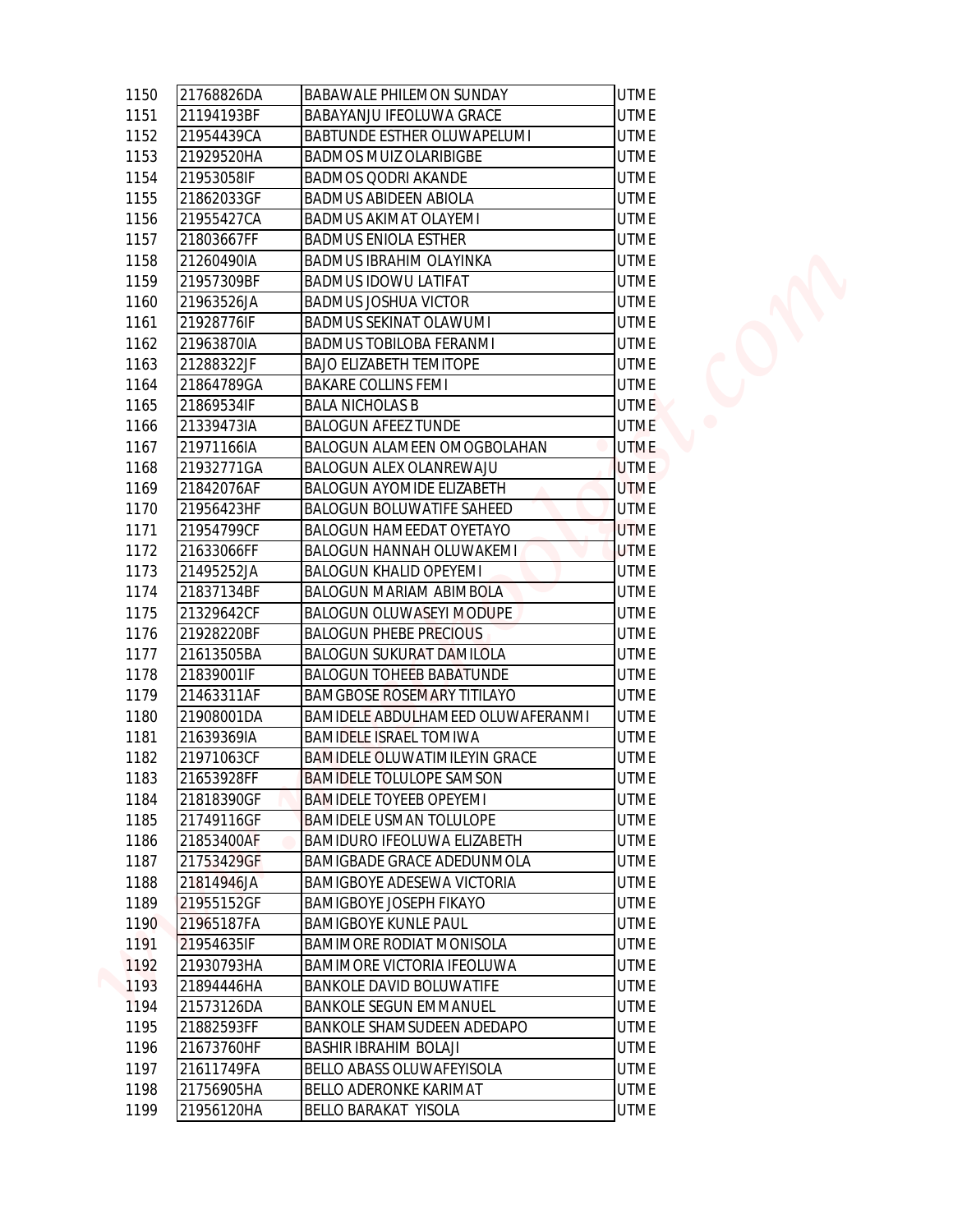| 21856552BF  | <b>BELLO DAMOLA OMOLABAKE</b>        | <b>UTME</b> |
|-------------|--------------------------------------|-------------|
| 21797671BF  | <b>BELLO GENESIS BLESSING</b>        | <b>UTME</b> |
| 21956756CF  | <b>BELLO KAOSARAT OYERONKE</b>       | <b>UTME</b> |
| 21674257GA  | <b>BELLO MAHROOF ADEMOLA</b>         | <b>UTME</b> |
| 21355218BF  | <b>BELLO MONSUROH AYOMIDE</b>        | <b>UTME</b> |
| 21953506DA  | <b>BELLO NURAT OLAMIDE</b>           | <b>UTME</b> |
| 21964957GA  | <b>BELLO RICHARD DADA</b>            | <b>UTME</b> |
| 21238477EA  | <b>BELLO ROFIHAT OLUWAKEMI</b>       | <b>UTME</b> |
| 21853109DF  | <b>BELLO ROIMOT OYINKANSOLA</b>      | <b>UTME</b> |
| 21666194JF  | BELLO SAMAD OLAMIDE                  | <b>UTME</b> |
| 21970953AFU | <b>Bello Seun James</b>              | DE          |
| 21929328IA  | <b>BELLO SHUKURAT</b>                | <b>UTME</b> |
| 21884453GF  | <b>BELLO TAWAKALIT OMOTAYO</b>       | <b>UTME</b> |
| 21296913IA  | BENJAMIN FRANKLIN TOCHUKWU           | <b>UTME</b> |
| 21724775HF  | <b>BENSON DESMOND OLUWASHINA</b>     | <b>UTME</b> |
| 21857475FF  | <b>BHADMUS YUSUF KOLAPO</b>          | <b>UTME</b> |
| 21922911FF  | <b>BILLIAMINU MUBARAK PELUMI</b>     | <b>UTME</b> |
| 21729359FA  | <b>BOBADOYE PRECIOUS OLUWAFEMI</b>   | <b>UTME</b> |
| 21783287CA  | <b>BOJESOMO VICTOR ADEGUNWA</b>      | <b>UTME</b> |
| 21931287HA  | <b>BOJURO FAVOUR ABIODUN</b>         | <b>UTME</b> |
| 21950325HA  | <b>BOLADALE BOLATITO ADEOTI</b>      | <b>UTME</b> |
| 21959068FF  | <b>BOLADE JANET ADEKEMI</b>          | <b>UTME</b> |
| 21836143DA  | BOLAJI OLUWAPELUMI OYEYINKA          | <b>UTME</b> |
| 21777974IA  | BOLARINWA EMMANUEL TOMIWA            | <b>UTME</b> |
| 21382656AF  | <b>BOLARINWA FATIAH AJOKE</b>        | <b>UTME</b> |
| 21950518FF  | <b>BOLARINWA GIFT IBUKUNOLUWA</b>    | <b>UTME</b> |
| 22079422BF  | <b>BOLARINWA GREATNESS FUNMILAYO</b> | <b>UTME</b> |
| 21840801BF  | <b>BOLARINWA IFEOLUWA ENIOLA</b>     | <b>UTME</b> |
| 21955440FA  | BOLARINWA IYANUOLUWA GRACE           | <b>UTME</b> |
| 21951001BF  | <b>BOLATIRI TABITHA OPEPEJU</b>      | <b>UTME</b> |
| 21851919JF  | <b>BOLODEOKU FAITH MOSUNMOLA</b>     | <b>UTME</b> |
| 21799839AF  | <b>BUHARI SULAIYAT, ODUNOLA</b>      | <b>UTME</b> |
| 21950517GA  | <b>BUKOLA FAVOUR OLAOLUWA</b>        | <b>UTME</b> |
| 21920435IF  | <b>BUKOLA RHODIYAT OPEYEMI</b>       | <b>UTME</b> |
| 21972337CA  | <b>BUSARI ABDUL-SOBUR OYEKUNLE</b>   | <b>UTME</b> |
| 21919180JA  | <b>BUSARI AFUSAT</b>                 | <b>UTME</b> |
| 21955246HA  | <b>BUSARI AISHAT OLUWATOYIN</b>      | <b>UTME</b> |
| 21573676DF  | <b>BUSARI FLORENCE OREOLUWA</b>      | <b>UTME</b> |
| 21887067BA  | <b>BUSARI HAFIZ OLAWALE</b>          | <b>UTME</b> |
| 21951222FA  | <b>BUSARI NURUDEEN ADEKUNLE</b>      | <b>UTME</b> |
| 21664578AF  | <b>BUSARI TOHEEBAT AJOKE</b>         | <b>UTME</b> |
| 21283669IF  | CAMPUS TIMILEYIN RIDWAN              | <b>UTME</b> |
| 21907697DA  | DADEOWO OLUWAFERANMI PRECIOUS        | <b>UTME</b> |
| 21779894HF  | DAGUNDURO OJO OLAMIDE                | <b>UTME</b> |
| 21278900IF  | DAHUNSI DANIEL BOLUWATIFE            | <b>UTME</b> |
| 21835930FA  | DAIRO BOLUWATIFE RACHAEL             | <b>UTME</b> |
| 21951025IF  | DAIRO DANIEL OLUWAMAYOKUN            | <b>UTME</b> |
| 21799751GF  | DAIRO EMMANUEL OLUWABUKUNMI          | <b>UTME</b> |
| 29805199DA  | DAIRO PAUL TIMILEYIN                 | DE          |
| 21766119HF  |                                      | <b>UTME</b> |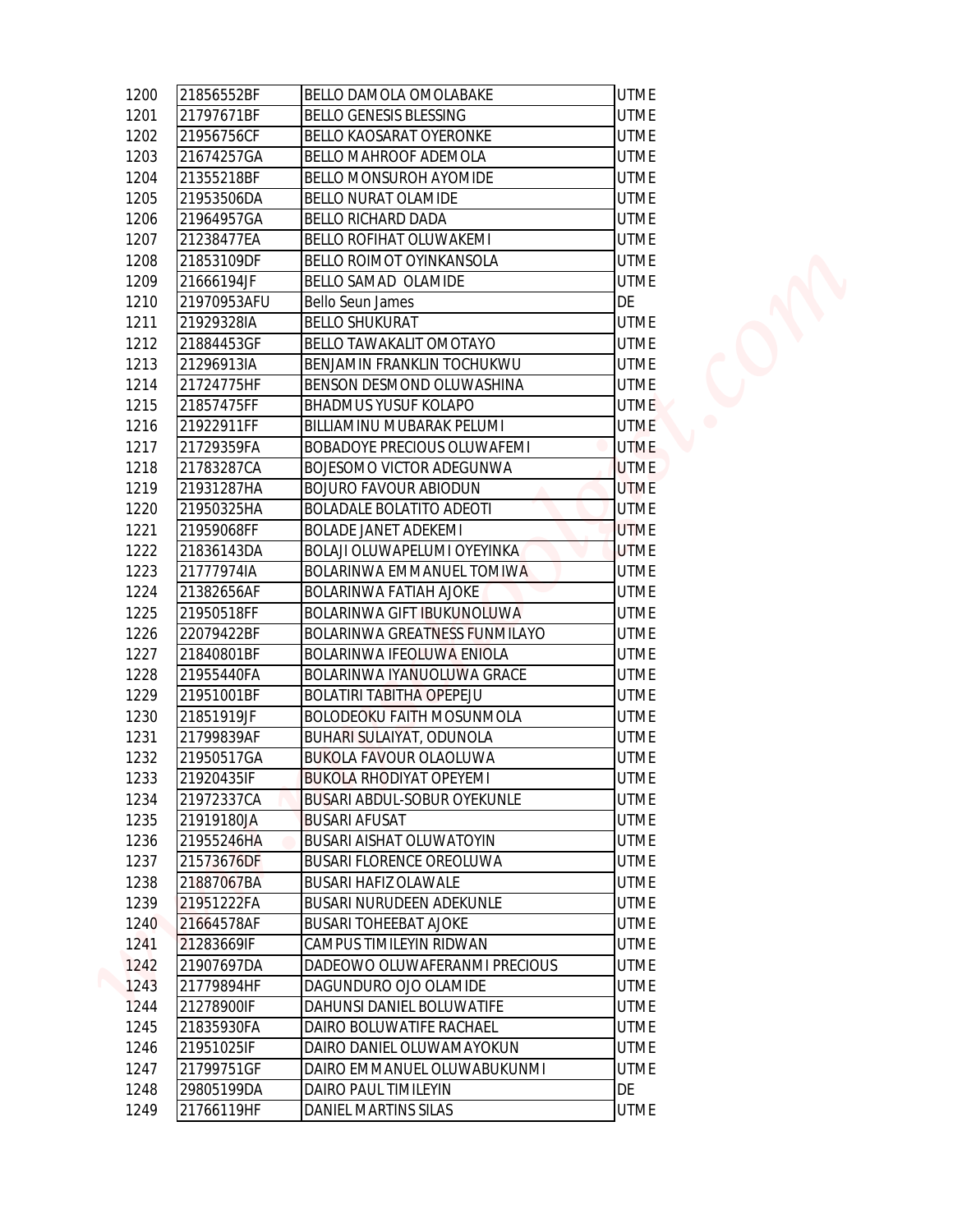| 21486934HA<br>DARAMOLA JOHN OPEYEMI<br><b>UTME</b><br>21954724CA<br><b>UTME</b><br>DARE MIRACLE OPEYEMI<br>21950410CF<br>DARE PRAISE OLUWAFERANMI<br><b>UTME</b><br>DAUD IDRIS ADEBAYO<br><b>UTME</b><br>21360400EA<br>21971190FF<br>DAUD SAHEEDAT TITILOPE<br><b>UTME</b><br>21960866JA<br>DAUDA AISHAT OMOLARA<br><b>UTME</b><br>21920453JA<br>DAUDA YETUNDE MARVELLOUS<br><b>UTME</b><br>21893680AF<br>DAUDU FUNMILAYO MARY<br><b>UTME</b><br>21901512IA<br>DAVID KEHINDE ESTHER<br><b>UTME</b><br>21861023IA<br>DAVID OLUWATOMIWA ISRAEL<br><b>UTME</b><br>21901529JA<br>DAVID TAIWO MARY<br><b>UTME</b><br>21599911FF<br>DAVIES AYOMIDE AZIZAT<br><b>UTME</b><br>21863431BA<br>DAWODU RERELOLUWA ESTHER<br><b>UTME</b><br>21244086CA<br>DAWOOD MUHYYIDEEN ADISA<br><b>UTME</b><br>20789887EA<br>DHIKIRULLAH UBAYDAT OMOLARA<br><b>UTME</b><br>21596663FA<br><b>DICKSON FAVOUR VICTORIA</b><br><b>UTME</b><br>21335399CF<br>DISU KAFAYAT OMOWUMI<br><b>UTME</b><br>21849114GA<br>DOSUNMU RACHAEL OLUWANIFEMI<br><b>UTME</b><br>21661541IF<br>EBENEZER RICHARD OLUWAFEMI<br><b>UTME</b><br><b>UTME</b><br>21583459EF<br>EDUN FOLASHAYO LUCILIA |
|---------------------------------------------------------------------------------------------------------------------------------------------------------------------------------------------------------------------------------------------------------------------------------------------------------------------------------------------------------------------------------------------------------------------------------------------------------------------------------------------------------------------------------------------------------------------------------------------------------------------------------------------------------------------------------------------------------------------------------------------------------------------------------------------------------------------------------------------------------------------------------------------------------------------------------------------------------------------------------------------------------------------------------------------------------------------------------------------------------------------------------------------------|
|                                                                                                                                                                                                                                                                                                                                                                                                                                                                                                                                                                                                                                                                                                                                                                                                                                                                                                                                                                                                                                                                                                                                                   |
|                                                                                                                                                                                                                                                                                                                                                                                                                                                                                                                                                                                                                                                                                                                                                                                                                                                                                                                                                                                                                                                                                                                                                   |
|                                                                                                                                                                                                                                                                                                                                                                                                                                                                                                                                                                                                                                                                                                                                                                                                                                                                                                                                                                                                                                                                                                                                                   |
|                                                                                                                                                                                                                                                                                                                                                                                                                                                                                                                                                                                                                                                                                                                                                                                                                                                                                                                                                                                                                                                                                                                                                   |
|                                                                                                                                                                                                                                                                                                                                                                                                                                                                                                                                                                                                                                                                                                                                                                                                                                                                                                                                                                                                                                                                                                                                                   |
|                                                                                                                                                                                                                                                                                                                                                                                                                                                                                                                                                                                                                                                                                                                                                                                                                                                                                                                                                                                                                                                                                                                                                   |
|                                                                                                                                                                                                                                                                                                                                                                                                                                                                                                                                                                                                                                                                                                                                                                                                                                                                                                                                                                                                                                                                                                                                                   |
|                                                                                                                                                                                                                                                                                                                                                                                                                                                                                                                                                                                                                                                                                                                                                                                                                                                                                                                                                                                                                                                                                                                                                   |
|                                                                                                                                                                                                                                                                                                                                                                                                                                                                                                                                                                                                                                                                                                                                                                                                                                                                                                                                                                                                                                                                                                                                                   |
|                                                                                                                                                                                                                                                                                                                                                                                                                                                                                                                                                                                                                                                                                                                                                                                                                                                                                                                                                                                                                                                                                                                                                   |
|                                                                                                                                                                                                                                                                                                                                                                                                                                                                                                                                                                                                                                                                                                                                                                                                                                                                                                                                                                                                                                                                                                                                                   |
|                                                                                                                                                                                                                                                                                                                                                                                                                                                                                                                                                                                                                                                                                                                                                                                                                                                                                                                                                                                                                                                                                                                                                   |
|                                                                                                                                                                                                                                                                                                                                                                                                                                                                                                                                                                                                                                                                                                                                                                                                                                                                                                                                                                                                                                                                                                                                                   |
|                                                                                                                                                                                                                                                                                                                                                                                                                                                                                                                                                                                                                                                                                                                                                                                                                                                                                                                                                                                                                                                                                                                                                   |
|                                                                                                                                                                                                                                                                                                                                                                                                                                                                                                                                                                                                                                                                                                                                                                                                                                                                                                                                                                                                                                                                                                                                                   |
|                                                                                                                                                                                                                                                                                                                                                                                                                                                                                                                                                                                                                                                                                                                                                                                                                                                                                                                                                                                                                                                                                                                                                   |
|                                                                                                                                                                                                                                                                                                                                                                                                                                                                                                                                                                                                                                                                                                                                                                                                                                                                                                                                                                                                                                                                                                                                                   |
|                                                                                                                                                                                                                                                                                                                                                                                                                                                                                                                                                                                                                                                                                                                                                                                                                                                                                                                                                                                                                                                                                                                                                   |
|                                                                                                                                                                                                                                                                                                                                                                                                                                                                                                                                                                                                                                                                                                                                                                                                                                                                                                                                                                                                                                                                                                                                                   |
|                                                                                                                                                                                                                                                                                                                                                                                                                                                                                                                                                                                                                                                                                                                                                                                                                                                                                                                                                                                                                                                                                                                                                   |
|                                                                                                                                                                                                                                                                                                                                                                                                                                                                                                                                                                                                                                                                                                                                                                                                                                                                                                                                                                                                                                                                                                                                                   |
|                                                                                                                                                                                                                                                                                                                                                                                                                                                                                                                                                                                                                                                                                                                                                                                                                                                                                                                                                                                                                                                                                                                                                   |
| 21956166DA<br>EDUNJOBI IBUKUN DAMILARE<br><b>UTME</b>                                                                                                                                                                                                                                                                                                                                                                                                                                                                                                                                                                                                                                                                                                                                                                                                                                                                                                                                                                                                                                                                                             |
| 21848270AF<br>EESUOLA AISHAT CYNTHIA<br><b>UTME</b>                                                                                                                                                                                                                                                                                                                                                                                                                                                                                                                                                                                                                                                                                                                                                                                                                                                                                                                                                                                                                                                                                               |
| EFUNSHILE BUSAYO AMOKE<br>21888243CA<br><b>UTME</b>                                                                                                                                                                                                                                                                                                                                                                                                                                                                                                                                                                                                                                                                                                                                                                                                                                                                                                                                                                                                                                                                                               |
| EGBEBI ROFIAT OLUWAKEMI<br>21837730HF<br><b>UTME</b>                                                                                                                                                                                                                                                                                                                                                                                                                                                                                                                                                                                                                                                                                                                                                                                                                                                                                                                                                                                                                                                                                              |
| 21274658BF<br>EGBINOLA FOLASHADE JUMOKE<br><b>UTME</b>                                                                                                                                                                                                                                                                                                                                                                                                                                                                                                                                                                                                                                                                                                                                                                                                                                                                                                                                                                                                                                                                                            |
| 21902444HF<br>EGBINOLA MUBARAK ADEMOLA<br><b>UTME</b>                                                                                                                                                                                                                                                                                                                                                                                                                                                                                                                                                                                                                                                                                                                                                                                                                                                                                                                                                                                                                                                                                             |
| <b>EJIGBO KEHINDE PETER</b><br>21260403EA<br><b>UTME</b>                                                                                                                                                                                                                                                                                                                                                                                                                                                                                                                                                                                                                                                                                                                                                                                                                                                                                                                                                                                                                                                                                          |
| 21596941IF<br>EJIOFOR RICHARD TIMILEHIN<br>UTME                                                                                                                                                                                                                                                                                                                                                                                                                                                                                                                                                                                                                                                                                                                                                                                                                                                                                                                                                                                                                                                                                                   |
| 21852122DA<br><b>UTME</b><br>EJITOYE OLUWATOMISIN                                                                                                                                                                                                                                                                                                                                                                                                                                                                                                                                                                                                                                                                                                                                                                                                                                                                                                                                                                                                                                                                                                 |
| 21905283DF<br><b>EKHATOR JOSHUA OSA'S</b><br><b>UTME</b>                                                                                                                                                                                                                                                                                                                                                                                                                                                                                                                                                                                                                                                                                                                                                                                                                                                                                                                                                                                                                                                                                          |
| 21959429FF<br>EKUNDAYO EUNICE OLUWATAMILORE<br><b>UTME</b>                                                                                                                                                                                                                                                                                                                                                                                                                                                                                                                                                                                                                                                                                                                                                                                                                                                                                                                                                                                                                                                                                        |
| <b>UTME</b><br>21801307HF<br>ELASORU OYINDAMOLA GABRIEL                                                                                                                                                                                                                                                                                                                                                                                                                                                                                                                                                                                                                                                                                                                                                                                                                                                                                                                                                                                                                                                                                           |
| <b>UTME</b><br>21634031HF<br>ELEGBEDE BABATUNDE DANIEL                                                                                                                                                                                                                                                                                                                                                                                                                                                                                                                                                                                                                                                                                                                                                                                                                                                                                                                                                                                                                                                                                            |
| <b>UTME</b><br>21804875JF<br>ELEYELE MOJISOLA RACHEAL                                                                                                                                                                                                                                                                                                                                                                                                                                                                                                                                                                                                                                                                                                                                                                                                                                                                                                                                                                                                                                                                                             |
| <b>UTME</b><br>21922846JF<br>ELUGBAJU OMOLOLA MARY                                                                                                                                                                                                                                                                                                                                                                                                                                                                                                                                                                                                                                                                                                                                                                                                                                                                                                                                                                                                                                                                                                |
| <b>UTME</b><br>21752274EF<br>ELUYEBA ADENIKE IFEOLUWA                                                                                                                                                                                                                                                                                                                                                                                                                                                                                                                                                                                                                                                                                                                                                                                                                                                                                                                                                                                                                                                                                             |
| <b>UTME</b><br>21730089BA<br>ELUYEFA AANUOLUWAPO RACHAEL                                                                                                                                                                                                                                                                                                                                                                                                                                                                                                                                                                                                                                                                                                                                                                                                                                                                                                                                                                                                                                                                                          |
| <b>UTME</b><br>21900164HF<br>EMIOLA ABDULBAASIT ADISA                                                                                                                                                                                                                                                                                                                                                                                                                                                                                                                                                                                                                                                                                                                                                                                                                                                                                                                                                                                                                                                                                             |
| 21853908DA<br>EMIOLA ROFIAT FOLASHADE<br><b>UTME</b>                                                                                                                                                                                                                                                                                                                                                                                                                                                                                                                                                                                                                                                                                                                                                                                                                                                                                                                                                                                                                                                                                              |
| 22248562AF<br><b>EMMANUEL BOLUWATIFE PHEBE</b><br><b>UTME</b>                                                                                                                                                                                                                                                                                                                                                                                                                                                                                                                                                                                                                                                                                                                                                                                                                                                                                                                                                                                                                                                                                     |
| <b>UTME</b><br>21799687AF<br><b>EMMANUEL DEBORAH FOLASHADE</b>                                                                                                                                                                                                                                                                                                                                                                                                                                                                                                                                                                                                                                                                                                                                                                                                                                                                                                                                                                                                                                                                                    |
| 21865836FA<br><b>UTME</b><br>EMMANUEL MARTINS OLUFERANMI                                                                                                                                                                                                                                                                                                                                                                                                                                                                                                                                                                                                                                                                                                                                                                                                                                                                                                                                                                                                                                                                                          |
| <b>UTME</b><br>21549971JF<br><b>EMMANUEL SAMUEL</b>                                                                                                                                                                                                                                                                                                                                                                                                                                                                                                                                                                                                                                                                                                                                                                                                                                                                                                                                                                                                                                                                                               |
| <b>UTME</b><br>21753074DF<br><b>EMMANUEL TAIWO MICHEAL</b>                                                                                                                                                                                                                                                                                                                                                                                                                                                                                                                                                                                                                                                                                                                                                                                                                                                                                                                                                                                                                                                                                        |
| <b>UTME</b><br>21313485GA<br><b>EMMANUEL TENIOLA DELIGHT</b>                                                                                                                                                                                                                                                                                                                                                                                                                                                                                                                                                                                                                                                                                                                                                                                                                                                                                                                                                                                                                                                                                      |
|                                                                                                                                                                                                                                                                                                                                                                                                                                                                                                                                                                                                                                                                                                                                                                                                                                                                                                                                                                                                                                                                                                                                                   |
| 21954908FA<br><b>EMOSU FAVOUR ADEJOKE</b><br><b>UTME</b>                                                                                                                                                                                                                                                                                                                                                                                                                                                                                                                                                                                                                                                                                                                                                                                                                                                                                                                                                                                                                                                                                          |
| 21960451HF<br><b>UTME</b><br>ENIAYEWU STEPHEN OPEMIPOSI                                                                                                                                                                                                                                                                                                                                                                                                                                                                                                                                                                                                                                                                                                                                                                                                                                                                                                                                                                                                                                                                                           |
|                                                                                                                                                                                                                                                                                                                                                                                                                                                                                                                                                                                                                                                                                                                                                                                                                                                                                                                                                                                                                                                                                                                                                   |
| 21755253GF<br>ENIOLA BISOLA IDOWU<br><b>UTME</b><br>21320879EF<br>ERINFOLAMI OLADIMEJI MUBASHIRU<br><b>UTME</b>                                                                                                                                                                                                                                                                                                                                                                                                                                                                                                                                                                                                                                                                                                                                                                                                                                                                                                                                                                                                                                   |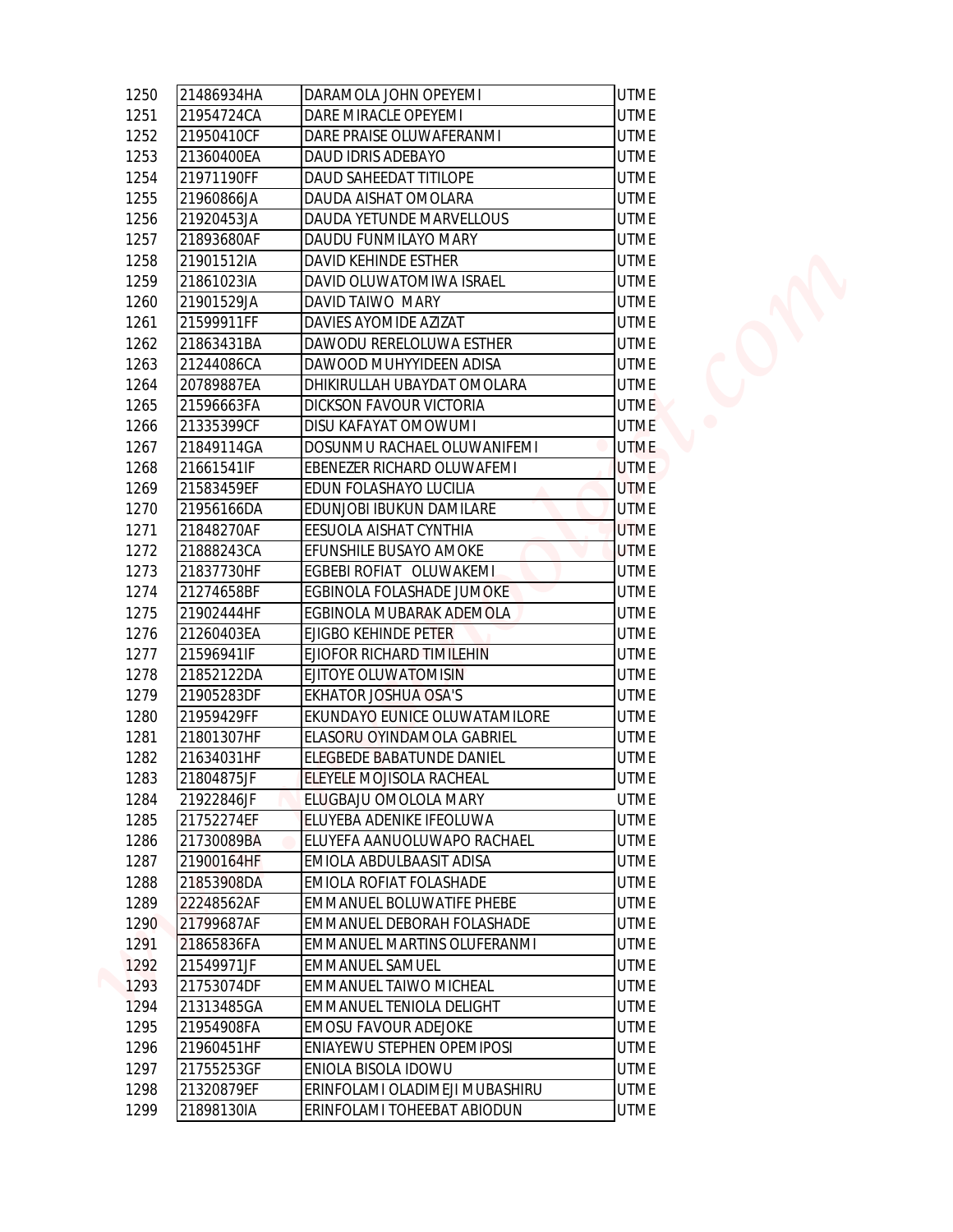| 1300 | 21904866DA  | ESEZOBOR NELSON OLASUBOMI         | <b>UTME</b> |
|------|-------------|-----------------------------------|-------------|
| 1301 | 21871006EA  | ESHO VICTOR AKOREDE               | <b>UTME</b> |
| 1302 | 21840916BA  | EWENIYI HELEN OLAJESU             | <b>UTME</b> |
| 1303 | 21957049IA  | EZADHE RUTH AJIRI                 | <b>UTME</b> |
| 1304 | 21900482AF  | EZEAGU MATTHEW ANAEZI             | <b>UTME</b> |
| 1305 | 21971189GA  | EZEKIEL ENIOLA OLAYEMI            | <b>UTME</b> |
| 1306 | 21855216EF  | EZEONU PRECIOUS OLUCHI            | <b>UTME</b> |
| 1307 | 21199959GF  | FABIYI OREOLUWA HAMINAT           | <b>UTME</b> |
| 1308 | 21264541GA  | FADAHUNSI OLUWAFUNMILAYO MARY     | <b>UTME</b> |
| 1309 | 21853728HF  | FADAIRO PRECIOUS IYANUOLUWA       | <b>UTME</b> |
| 1310 | 21883024IF  | FADAIYA FADEBOLA OLAYINKA         | <b>UTME</b> |
| 1311 | 21917960BF  | FADARE NATHANIEL TIMILEYIN        | <b>UTME</b> |
| 1312 | 21960930FF  | FADEYI DEBORAH FUNMILOLA          | <b>UTME</b> |
| 1313 | 21598414DF  | FADEYI MARY OLUWAFUNMILAYO        | <b>UTME</b> |
| 1314 | 21854315IF  | FADEYI OLUWATOYIN JOSEPH          | <b>UTME</b> |
| 1315 | 21840944GA  | FADEYI SHARON AYOBAMI             | <b>UTME</b> |
| 1316 | 21951342CA  | FADIPE OLUWATUNMISE OLAMIDE       | <b>UTME</b> |
| 1317 | 21953708GF  | FADIPE PRECIOUSGIFT OPEMIPO       | <b>UTME</b> |
| 1318 | 21836747FA  | FADIPE WILLIAMS AYOMIDE           | <b>UTME</b> |
| 1319 | 21951783JF  | FADOKUN EUNICE ADEBUKOLA          | <b>UTME</b> |
| 1320 | 21842092CA  | FAFOWORA OLUWAFIKUNAYOMI ABIMBOLA | <b>UTME</b> |
| 1321 | 21861837JF  | FAGADE OLUWATOBILOBA MARVELLOUS   | <b>UTME</b> |
| 1322 | 21883140HF  | FAGBAMILA OLUWATOMI RUTH          | <b>UTME</b> |
| 1323 | 21927410HF  | FAGBEMI GLORY OLARINDE            | <b>UTME</b> |
| 1324 | 21845058BA  | FAGBEMI PRECIOUS AYOMIDE          | <b>UTME</b> |
| 1325 | 21756070GF  | FAGBO REBECCA OGOOLUWA            | <b>UTME</b> |
| 1326 | 21764654IF  | FAJEMIYO PROMISE DAMILARE         | <b>UTME</b> |
| 1327 | 21799301DF  | FAJINMI PAUL OLUWADAMILARE        | <b>UTME</b> |
| 1328 | 20708718EF  | FAJOYE ADEWUMI MOFIYINFOLUWA      | <b>UTME</b> |
| 1329 | 22152931CF  | FAKANKUN CHRISTOPHER KOLADE       | <b>UTME</b> |
| 1330 | 29738531BF  | FAKAYODE EMMANUEL OLUWADAMILOLA   | DE          |
| 1331 | 21190518FF  | FALADE ABIGAIL ADEDAMOLA          | <b>UTME</b> |
| 1332 | 21952477EF  | FALANA ERIOLUWA DEBORAH           | <b>UTME</b> |
| 1333 | 21936798GF  | FALANA VICTOR INIOLUWA            | <b>UTME</b> |
| 1334 | 21962209CF  | FALEYE GLADYS TEMITOPE            | UTME        |
| 1335 | 21751860CF  | <b>FALOHUN PRECIOUS VICTORIA</b>  | <b>UTME</b> |
| 1336 | 21202585EF  | <b>FALOPE STANLEY FOLARIN</b>     | <b>UTME</b> |
| 1337 | 21961738AF  | FALOYE MARY OLAJUMOKE             | <b>UTME</b> |
| 1338 | 21951133CAU | Falusi Opeoluwa Adebimpe          | DE          |
| 1339 | 20539843GA  | FARAMADE PIUS AYODEJI             | <b>UTME</b> |
| 1340 | 29837932FA  | FARAMADE STELLA LEAH              | DE          |
| 1341 | 21755307IA  | FARINTO SOMIDIPUPO                | <b>UTME</b> |
| 1342 | 29766325DA  | FAROTIMI CALEB OLAMILEKAN         | DE          |
| 1343 | 21853146EA  | FASASI MARIAM BOLUWATIFE          | <b>UTME</b> |
| 1344 | 21801104EF  | FASASI ZAINAB OLAMIDE             | <b>UTME</b> |
| 1345 | 21838783DF  | FASHANU TOLANI OLUWABUSAYO        | <b>UTME</b> |
| 1346 | 20514254EA  | FASHOLA ATINUKE FATHIA            | <b>UTME</b> |
| 1347 | 21980997EA  | FASINA AYODEJI ADESILE            | <b>UTME</b> |
| 1348 | 21952720GF  | FASOLA JOY TESTIMONY              | <b>UTME</b> |
| 1349 | 21926961EA  | FASOLA KEHINDE RHODA              | <b>UTME</b> |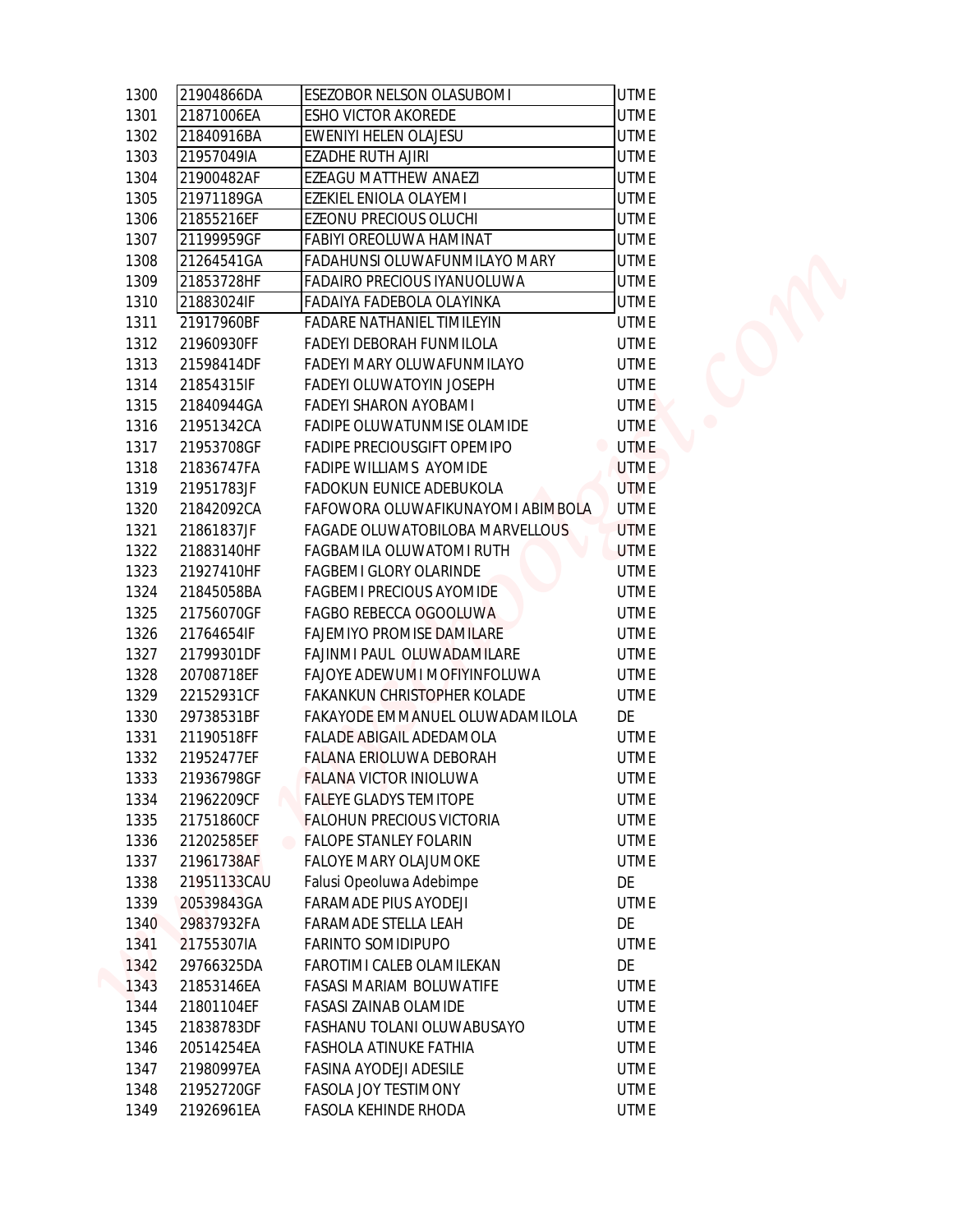| 1350         | 21861752EF               | FASOLA REBECCA ADERIYIKE                                                 | <b>UTME</b>                   |
|--------------|--------------------------|--------------------------------------------------------------------------|-------------------------------|
| 1351         | 21872409FF               | <b>FATADE JAMES OLUWASEYI</b>                                            | <b>UTME</b>                   |
| 1352         | 21392636HF               | FATAI AFEEZ AYOMIDE                                                      | <b>UTME</b>                   |
| 1353         | 21929351GA               | FATAI ZAINAB ADEWUMI                                                     | <b>UTME</b>                   |
| 1354         | 21235504IF               | <b>FATEGBE EUNICE</b>                                                    | <b>UTME</b>                   |
| 1355         | 21952461DA               | FATOKUN GRACE TOLUWANI                                                   | <b>UTME</b>                   |
| 1356         | 21958409CF               | FATOKUN SAMUEL KEHINDE                                                   | <b>UTME</b>                   |
| 1357         | 21854297IA               | FATOLA MARY OLUWASEYE                                                    | <b>UTME</b>                   |
| 1358         | 21590821JF               | FATOYINBO TOBI PELUMI                                                    | <b>UTME</b>                   |
| 1359         | 21820058IF               | FAWOLE AYOMIDE BABATUNDE                                                 | <b>UTME</b>                   |
| 1360         | 21776225IF               | FAYANJU DEBORAH ADEWUMI                                                  | <b>UTME</b>                   |
| 1361         | 21845289JA               | FAYEMI KOLAWOLE PETER                                                    | <b>UTME</b>                   |
| 1362         | 21840738EF               | FAYEMI MOYOSORE LYDIA                                                    | <b>UTME</b>                   |
| 1363         | 21857606GF               | FAYINKA OMOTUNDE ABDULMOJEED                                             | <b>UTME</b>                   |
| 1364         | 21972314EA               | FEYISETAN JOSHUA IYANUOLUWA                                              | <b>UTME</b>                   |
| 1365         | 21868659JA               | FOLAHANMI FATHIA ABISOLA                                                 | <b>UTME</b>                   |
| 1366         | 21648780FA               | FOLARIN PELUMI NOFISAT                                                   | <b>UTME</b>                   |
| 1367         | 21919264FA               | FOLARIN PRAISE OLUWAKEMI                                                 | <b>UTME</b><br>$\blacksquare$ |
| 1368         | 21863605JA               | FOLORUNSHO MICHEAL BABAJIDE                                              | <b>UTME</b>                   |
| 1369         | 21580091HA               | FOLORUNSHO OLUFEMI PETER                                                 | <b>UTME</b>                   |
| 1370         | 21956875JF               | FOLORUNSO DEBORAH PRECIOUS                                               | <b>UTME</b>                   |
| 1371         | 21855506CA               | FOLORUNSO JOSEPH PRECIOUS                                                | <b>UTME</b>                   |
| 1372         | 21869628JA               | <b>GABRIEL MARY ODUNAYO</b>                                              | <b>UTME</b>                   |
| 1373         | 21656474FF               | <b>GABRIEL SESEDE ANTHONY</b>                                            | <b>UTME</b>                   |
| 1374         | 21804964DA               | GANIYU IKIMAT ADESHEWA                                                   | <b>UTME</b>                   |
| 1375         | 21880034CF               | <b>GANIYU KAMIL OLAFISOYE</b>                                            | <b>UTME</b>                   |
| 1376         | 21770053HA               | <b>GANIYU MUTIYAT DAMILOLA</b>                                           | <b>UTME</b>                   |
| 1377         | 21870381DA               | GANIYU OMOLABAKE AMINAT                                                  | <b>UTME</b>                   |
|              |                          |                                                                          | <b>UTME</b>                   |
| 1378<br>1379 | 21964142FA               | <b>GANIYU RAHIMOT AJOKE</b>                                              | <b>UTME</b>                   |
|              | 21577867HF               | GARUBA AKRAM ABOLORE                                                     |                               |
| 1380<br>1381 | 21950670FF<br>21961060HA | <b>GBADAMOSI FARIDAH ADENIKE</b><br><b>GBADAMOSI ISRAEL OLAYEMI</b>      | <b>UTME</b><br><b>UTME</b>    |
|              |                          |                                                                          |                               |
| 1382         | 21293158EF               | <b>GBADAMOSI SAMIAT OLUWATUMININU</b>                                    | <b>UTME</b>                   |
| 1383         | 21836344HA               | <b>GBADAMOSI SAMUEL OLUWATOBI</b><br><b>GBADAMOSI TITILAYO ELIZABETH</b> | <b>UTME</b>                   |
| 1384         | 21756541IF               |                                                                          | <b>UTME</b>                   |
| 1385         | 21951208CF               | <b>GBADE VICTORIA IFEOLUWA</b><br><b>GBADEGESIN BARNABAS JESUJOBA</b>    | <b>UTME</b>                   |
| 1386         | 21837238GF               |                                                                          | <b>UTME</b>                   |
| 1387         | 21638233GA               | <b>GBADEGESIN IBRAHIM ADEYINKA</b>                                       | <b>UTME</b>                   |
| 1388         | 21932301DF               | GBADEGESIN MARIDIYAH OMOLOLA                                             | <b>UTME</b>                   |
| 1389         | 21956434CA               | <b>GBADERO KEHINDE PAUL</b>                                              | <b>UTME</b>                   |
| 1390         | 21953270HA               | <b>GBADERO TESTIMONY TOLUWALADE</b>                                      | <b>UTME</b>                   |
| 1391         | 21958907AF               | <b>GBADEWOLE DEBORAH AYOMIDE</b>                                         | <b>UTME</b>                   |
| 1392         | 21841780GA               | <b>GBENLE MARIAM AYOMIDE</b>                                             | <b>UTME</b>                   |
| 1393         | 21811761FF               | GBOLAGADE ADEYINKA MUHAMMED                                              | <b>UTME</b>                   |
| 1394         | 21888384HF               | <b>GBOLAGADE SUKURAT OLAITAN</b>                                         | <b>UTME</b>                   |
| 1395         | 21852339IF               | <b>GBOLAHAN CAROLINE OLUWADAMILOLA</b>                                   | UTME                          |
| 1396         | 21929158HF               | GBOLASERE DEBORAH ADEDAMOLA                                              | <b>UTME</b>                   |
| 1397         | 21250133JA               | GIWA ISRAEL IFEOLUWA                                                     | UTME                          |
| 1398         | 22231122JA               | GODWIN GIDEON GREAT                                                      | <b>UTME</b>                   |
| 1399         | 21371125JA               | GODWIN-WHITE PRECIOUS OGHENETEGA                                         | <b>UTME</b>                   |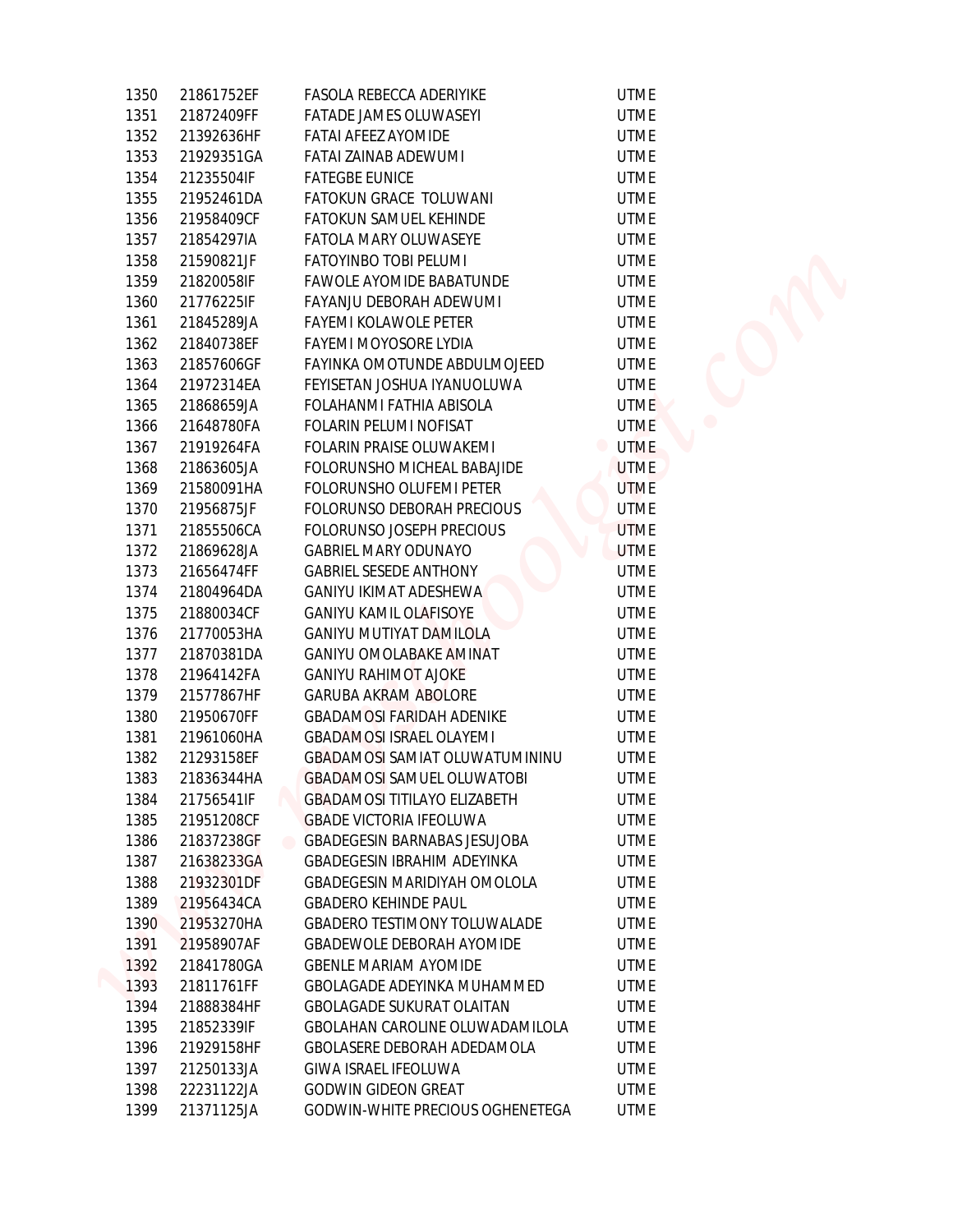| 1400         | 21817357AF | HAMMED ABDULLAHI OLALEKAN         | <b>UTME</b>                   |
|--------------|------------|-----------------------------------|-------------------------------|
| 1401         | 21865450IA | HAMMED ADEOLA AYOMIDE             | <b>UTME</b>                   |
| 1402         | 21756943HA | HAMMED AZEEZ IYANU                | <b>UTME</b>                   |
| 1403         | 21753928EA | HAMMED HAJARA                     | <b>UTME</b>                   |
| 1404         | 29708710GF | HAMMED HALIMAT ADETOLA            | DE                            |
| 1405         | 21955533GA | HAMMED MARIAM OMOLOLA             | <b>UTME</b>                   |
| 1406         | 21228022GF | HAMMED MUYIDEEN GBEMIGA           | <b>UTME</b>                   |
| 1407         | 21241431JA | HAMMED YUSROT OYINDAMOLA          | <b>UTME</b>                   |
| 1408         | 21892725DA | HAMMED ZAINAB OMODASOLA           | <b>UTME</b>                   |
| 1409         | 21860079FA | HAMZAT ABDULAZEEZ GBOLAHAN        | <b>UTME</b>                   |
| 1410         | 21852153GF | HAMZAT FATHIA OLUWAKEMI           | <b>UTME</b>                   |
| 1411         | 21954313IA | HAMZAT HABIBAH IFEOLUWA           | <b>UTME</b>                   |
| 1412         | 21952848JA | HAMZAT HAKEEM ADEBUKOLA           | <b>UTME</b>                   |
|              | 21916647CF | HAMZAT MARIAM OLABISI             |                               |
| 1413<br>1414 | 21358163BF | HAMZAT MARIAM OLAMIDE             | <b>UTME</b><br><b>UTME</b>    |
| 1415         | 21865072HA | HAMZAT NIIMOT DAMOLA              | <b>UTME</b>                   |
|              | 21271010BF | HAMZAT SUKURAT OPEYEMI            | <b>UTME</b>                   |
| 1416         |            |                                   |                               |
| 1417         | 21809017JF | HARUN AISHAT OPEYEMI              | <b>UTME</b><br>$\blacksquare$ |
| 1418         | 21750308JA | HASSAN ABOSEDE FARIDAT            | <b>UTME</b>                   |
| 1419         | 21838469IF | HASSAN HABEEB ADEBAYO             | <b>UTME</b>                   |
| 1420         | 21797394HA | HASSAN JAFAR ABIMBOLA             | <b>UTME</b>                   |
| 1421         | 21893344HA | HASSAN TOHEEB ADETOYESE           | <b>UTME</b>                   |
| 1422         | 21840275IA | HAZEEM ABDULWARITH                | <b>UTME</b>                   |
| 1423         | 21320264IA | HEZEKIAH DAMILOLA, OLUWABUNMI     | <b>UTME</b>                   |
| 1424         | 21764083JA | IBIKUNLE DORCAS OLAOLUWA          | <b>UTME</b>                   |
| 1425         | 21934434BA | <b>IBIKUNLE SUNDAY ADEMOLA</b>    | <b>UTME</b>                   |
| 1426         | 21813305DA | IBILOYE BARAKAT CRYSTABEL         | <b>UTME</b>                   |
| 1427         | 21296233GA | IBILOYE MICHEAL OLUWATOBI         | <b>UTME</b>                   |
| 1428         | 21781948GF | <b>IBITAYO PHILIP OBALOLUWA</b>   | <b>UTME</b>                   |
| 1429         | 21893325HA | IBITOYE KAFILAT OMOLARA           | <b>UTME</b>                   |
| 1430         | 21799634IA | <b>IBIYEMI MARYAM IBIDUN</b>      | <b>UTME</b>                   |
| 1431         | 21415806DA | IBRAHEEM MOSHOOD OLAKUNLE         | <b>UTME</b>                   |
| 1432         | 21809916GF | <b>IBRAHEEM NURUDEEN ALOWONLE</b> | <b>UTME</b>                   |
| 1433         | 21618648EA | <b>IBRAHEEM TIMILEYIN FAITH</b>   | <b>UTME</b>                   |
| 1434         | 21928667GA | <b>IBRAHEEM ZAINAB</b>            | <b>UTME</b>                   |
| 1435         | 21359754EA | <b>IBRAHIM ABDULLAH AYOMIDE</b>   | <b>UTME</b>                   |
| 1436         | 21924128FA | <b>IBRAHIM AISHAT TITILAYO</b>    | <b>UTME</b>                   |
| 1437         | 21797658IA | IBRAHIM ASHIRAF OWASANJO          | <b>UTME</b>                   |
| 1438         | 21798610HA | <b>IBRAHIM BASIT AYOMIDE</b>      | <b>UTME</b>                   |
| 1439         | 21849071IF | IBRAHIM FATHIA OLAMIDE            | <b>UTME</b>                   |
| 1440         | 21811936DF | <b>IBRAHIM PELUMI TOYIBAT</b>     | <b>UTME</b>                   |
| 1441         | 21759458DF | <b>IBRAHIM SODIQ OPEYEMI</b>      | <b>UTME</b>                   |
| 1442         | 21931783GA | <b>IBRAHIM YASIR</b>              | <b>UTME</b>                   |
| 1443         | 21861569BA | <b>IDOGUN EMMANUEL BIGWINNER</b>  | <b>UTME</b>                   |
| 1444         | 21849825CA | IDOWU ADEDOYIN TOLULOPE           | <b>UTME</b>                   |
| 1445         | 21859012GF | <b>IDOWU AYOOLA MARY</b>          | <b>UTME</b>                   |
|              | 21862774GF | IDOWU CHRISTIANAH OLAMIDE         | <b>UTME</b>                   |
| 1446         |            |                                   |                               |
| 1447         | 21862869GF | <b>IDOWU EMMANUEL OLUWATOBI</b>   | <b>UTME</b>                   |
| 1448         | 21755532JF | <b>IDOWU ENOCH OLOLADE</b>        | <b>UTME</b>                   |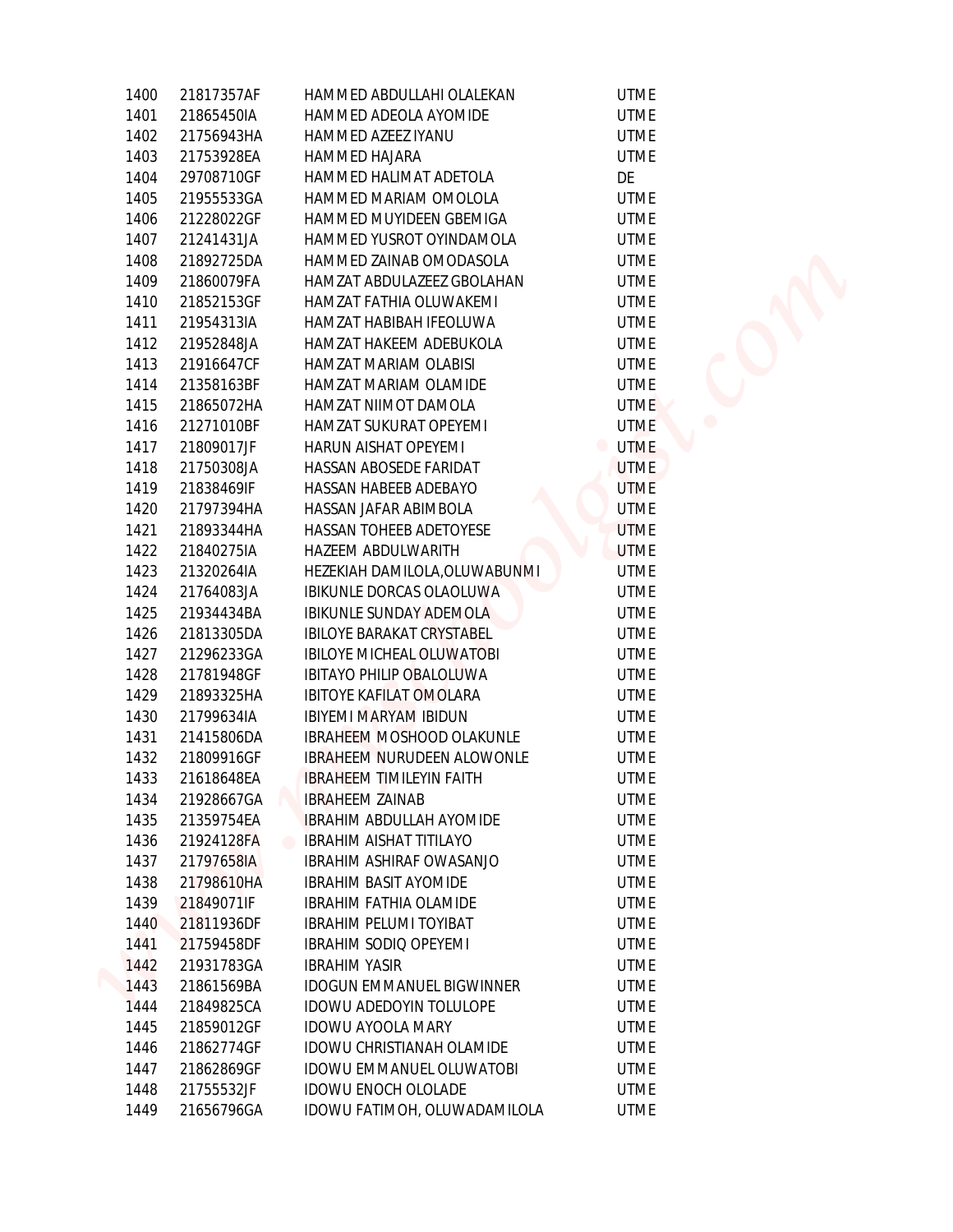| 1450 | 21749619CA | IDOWU FELIX OLUWATOBILOBA           | <b>UTME</b>                   |
|------|------------|-------------------------------------|-------------------------------|
| 1451 | 21839488CF | <b>IDOWU FERANMI MARY</b>           | <b>UTME</b>                   |
| 1452 | 21574144HA | IDOWU LYDIA OLADELE                 | <b>UTME</b>                   |
| 1453 | 21678904AF | IDOWU OLUWATOMISIN IFEOLUWA         | <b>UTME</b>                   |
| 1454 | 21963744EF | IDOWU OLUWATUNMISE SAMUEL           | DE                            |
| 1455 | 21956702BA | IDOWU OMOLARA ELIZABETH             | <b>UTME</b>                   |
| 1456 | 21141764FF | IDOWU OYINDAMOLA COMFORT            | <b>UTME</b>                   |
| 1457 | 21926980EA | <b>IDOWU PEACE GLORIA</b>           | <b>UTME</b>                   |
| 1458 | 21959182FF | <b>IDOWU REBECCA MERCY</b>          | <b>UTME</b>                   |
| 1459 | 21952241IF | IDOWU TEMILADE EBUNOLUWA            | <b>UTME</b>                   |
| 1460 | 21970935JF | IDRIS ABDUL-HAMMED OPEYEMI          | <b>UTME</b>                   |
| 1461 | 21932634IA | <b>IDRIS FARUK SABI</b>             | <b>UTME</b>                   |
| 1462 | 21746522CA | IDRIS ZAINAB BOLUWATIFE             | <b>UTME</b>                   |
| 1463 | 21956448EF | IGE CHRISTIANAH BOLUWATIFE          | <b>UTME</b>                   |
| 1464 | 21848565FA | <b>IGE IKIMOT OLAJUMOKE</b>         | <b>UTME</b>                   |
| 1465 | 21954239HA | IGE OLUWABOMI JUSTINA               | <b>UTME</b>                   |
| 1466 | 21950579DF | <b>IGE PETER ADEYEMI</b>            | <b>UTME</b>                   |
| 1467 | 21209088CA | <b>IGONI IBOH PRECIOUS</b>          | $\blacksquare$<br><b>UTME</b> |
| 1468 | 20610239FF | IJISAKIN AYOMIDE MICHEAL            | UTME                          |
| 1469 | 21887740GF | IKIODA AUGUSTINE DAVID              | <b>UTME</b>                   |
| 1470 | 21904049DA | IKOTUN ADEDAMOLA EMMANUEL           | <b>UTME</b>                   |
| 1471 | 21883769GF | <b>IKUDAISI KEHINDE VICTORIA</b>    | <b>UTME</b>                   |
| 1472 | 21648582JA | IKUOMOLA LYDIA MOJOLAOLUWA          | <b>UTME</b>                   |
| 1473 | 21859694HF | ILELABOYE KEHINDE TAWAKALITU        | <b>UTME</b>                   |
| 1474 | 21164803JF | ILESANMI BENJAMIN ONA-ARA           | <b>UTME</b>                   |
| 1475 | 21782528BF | ILESANMI MARY AYOWALE               | <b>UTME</b>                   |
| 1476 | 21777528DA | ILESANMI OLUWATOBILOBA JOSHUA       | <b>UTME</b>                   |
| 1477 | 21950454JA | ILESANMI PRECIOUS PAUL              | <b>UTME</b>                   |
| 1478 | 21835522JF | ILORI ABOLADE TIMILEYIN             | <b>UTME</b>                   |
| 1479 | 21930164IA | ILORI ELIZABETH ONAOLAPO            | <b>UTME</b>                   |
| 1480 | 21957290BF | ILORI JOSIAH OLUWAPELUMI            | <b>UTME</b>                   |
| 1481 | 21869560FA | ILORI RUKAYAT OYINDAMOLA            | <b>UTME</b>                   |
| 1482 | 21951415DF | ILUOBE GODSTIME EMMANUEL            | <b>UTME</b>                   |
| 1483 | 21930684EF | ILUTADE ESTHERSHARON OLUWAKEMI      | <b>UTME</b>                   |
| 1484 | 21841742GA | IMRAN ABDULWADUD ONAOPEPO           | <b>UTME</b>                   |
| 1485 | 21875642EA | INNOCENT DANIEL OGAR                | <b>UTME</b>                   |
| 1486 | 21950559EA | IPADEOLA BASHEET OLANREWAJU         | <b>UTME</b>                   |
| 1487 | 20720765EA | IPADEOLA KHAIRAT ENIOLA             | <b>UTME</b>                   |
| 1488 | 21951899IF | IROKO TEMITOPE OLATUNBOSUN          | <b>UTME</b>                   |
| 1489 | 21958698AF | <b>ISAAC RHODA</b>                  | <b>UTME</b>                   |
| 1490 | 21893880FA | <b>ISAAC SURPRISE OLAITAN</b>       | <b>UTME</b>                   |
| 1491 | 21754457FF | <b>ISAMAKINDE TEMITOPE ROSELINE</b> | <b>UTME</b>                   |
| 1492 | 21886610BF | ISAMOTU SEFIYAT OLAMIDE             | <b>UTME</b>                   |
| 1493 | 21675868IA | <b>ISE OSASOBA GOLD</b>             | <b>UTME</b>                   |
| 1494 | 21972460HA | ISHOLA AMINAT MOSUNMOLUWA           | <b>UTME</b>                   |
| 1495 | 21864835CA | ISHOLA BARAKAT ASABI                | <b>UTME</b>                   |
| 1496 | 21893119FF | ISHOLA JUBREEL ADEWALE              | <b>UTME</b>                   |
| 1497 | 21872444HA | ISHOLA OLAMIDE ESTHER               | <b>UTME</b>                   |
| 1498 | 21951536JF | ISHOLA OLUWADARASIMI MARY           | <b>UTME</b>                   |
| 1499 | 21432930AF | ISIAKA AYOMIDE SUKURAT              | <b>UTME</b>                   |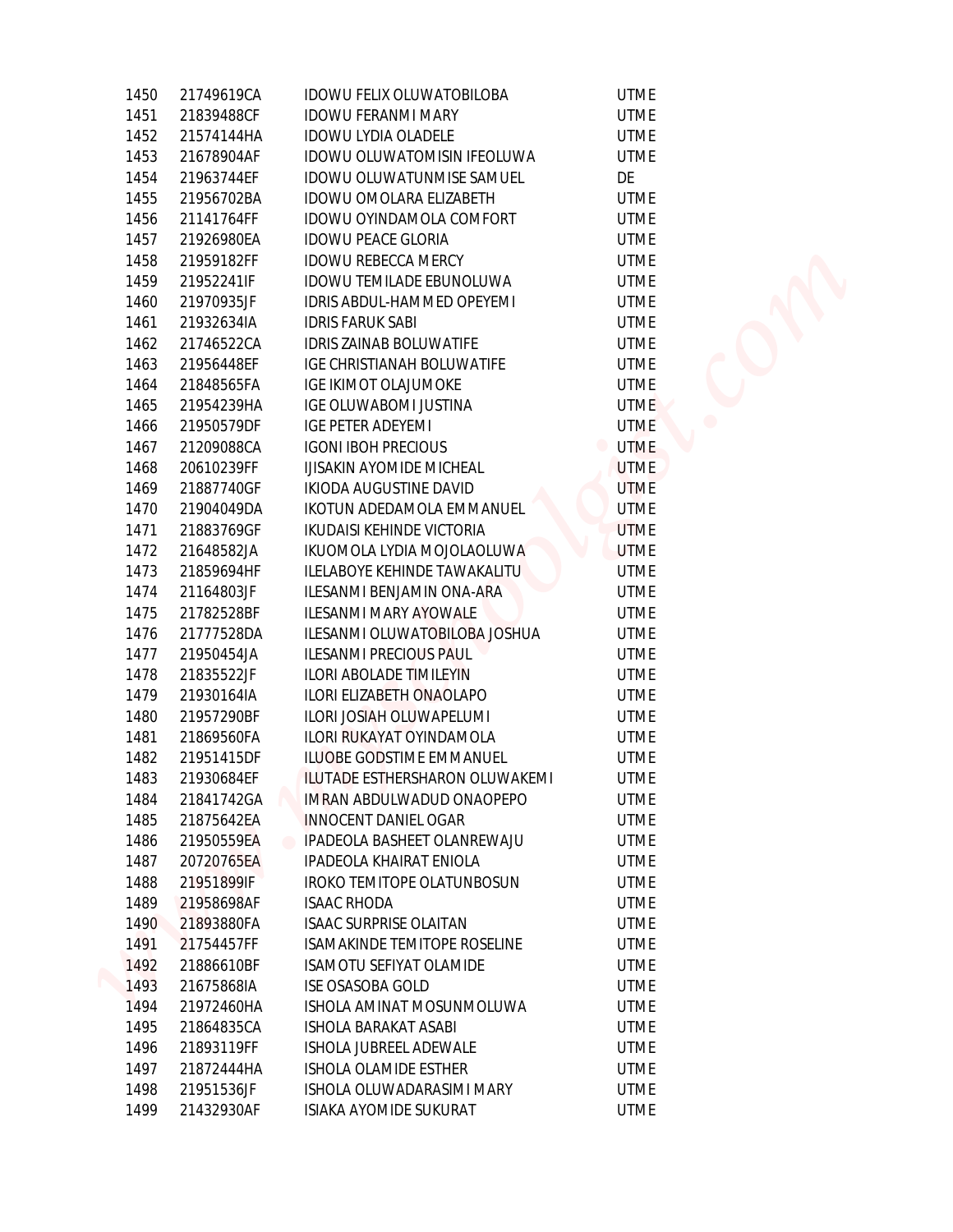| 1500 | 21808270DA | ISIAQ HABEEB ABIODUN                   | <b>UTME</b> |
|------|------------|----------------------------------------|-------------|
| 1501 | 21950785FA | ISMAHEEL ABDURAHMAN ISHOLA             | <b>UTME</b> |
| 1502 | 21213686CA | ISMAIL FRIDAUS OPEYEMI                 | <b>UTME</b> |
| 1503 | 21952508IA | <b>ISRAEL PEACE MARY</b>               | <b>UTME</b> |
| 1504 | 21268772JA | ISSA KOFOWOROLA FOLASHADE              | <b>UTME</b> |
| 1505 | 21928699JA | <b>ISSAU ROFIAT TITILOPE</b>           | <b>UTME</b> |
| 1506 | 21802014FF | ITIADE ADEBUKOLA VICTORIA              | <b>UTME</b> |
| 1507 | 21797771IF | IYIOLA DAVID OLUWASEGUN                | <b>UTME</b> |
| 1508 | 21868455GF | IYIOLA FAITH MOTUNRAYO                 | <b>UTME</b> |
| 1509 | 21799443IF | <b>IYIOLA IFE ZAINAB</b>               | <b>UTME</b> |
| 1510 | 21182691FA | IYIOLA MARY OLUWABUKUNMI               | <b>UTME</b> |
| 1511 | 21951506FF | <b>IYIOLA MERCY OLUWATOSIN</b>         | <b>UTME</b> |
| 1512 | 21954591CA | IYIOLA OLAYODE PEACE                   | UTME        |
| 1513 | 21760019IA | IYIOLA ZAINAB JOLAADE                  | <b>UTME</b> |
| 1514 | 21900123JA | IZQEEL RIZIQIYAH MOTUNRAYO             | <b>UTME</b> |
| 1515 | 21801415BA | <b>JACOB TAIWO ESTHER</b>              | <b>UTME</b> |
| 1516 | 21951430FF | <b>JAMES DEBORAH ABIODUN</b>           | <b>UTME</b> |
| 1517 | 21837480JA | JAMES NIFEMI ADERINSOLA                | <b>UTME</b> |
| 1518 | 21958203BA | JAMES SAMUEL OGBAJI                    | <b>UTME</b> |
| 1519 | 21545145JF | JAMIU SEMIAT OYEKEMI                   | <b>UTME</b> |
| 1520 | 21760488BF | JEGEDE GBENGA SOLA                     | <b>UTME</b> |
| 1521 | 21845709IA | JESUJE MARVELLOUS TEMINIJESU           | <b>UTME</b> |
| 1522 | 21959395DF | JEWOOLA OLAMIDE OLADELE                | <b>UTME</b> |
| 1523 | 21964624BF | JIMOH ABDULROSHEED OLUWAFEMI           | <b>UTME</b> |
| 1524 | 21955682HF | JIMOH AISHAT ADERONKE                  | <b>UTME</b> |
| 1525 | 21877582DA | JIMOH BOLA ISLAMIAT                    | <b>UTME</b> |
| 1526 | 21614878IA | JIMOH KAUSARAT FOLASHADE               | <b>UTME</b> |
| 1527 | 21808955CF | JIMOH MUBARAK AKINKUNMI                | <b>UTME</b> |
| 1528 | 21958230GF | JIMOH NURUDEEN OJO                     | <b>UTME</b> |
| 1529 | 21837848FF | JINADU MARIAM TAIWO                    | <b>UTME</b> |
| 1530 | 21708994DF | JINADU VICTOR OLAREWAJU                | <b>UTME</b> |
| 1531 | 21894586DF | <b>JOB FAVOUR GRACE</b>                | <b>UTME</b> |
| 1532 | 21301638BF | JOHN DIVINE ONYEKACHI                  | <b>UTME</b> |
| 1533 | 21544534BF | JOHN ELIZABETH                         | <b>UTME</b> |
| 1534 | 21039431FA | JOHN SHARON OMOTOLA                    | <b>UTME</b> |
| 1535 | 21870508GA | <b>JOHN TOYIN AYO</b>                  | <b>UTME</b> |
| 1536 | 21805370JA | JOHNSON BLESSING OLAYINKA<br>$\bullet$ | <b>UTME</b> |
| 1537 | 21836767EF | JOHNSON FAVOUR NGOZI                   | <b>UTME</b> |
| 1538 | 21764963GA | JOHNSON HOPE ERIRE                     | <b>UTME</b> |
| 1539 | 21190508BA | JOKOTOYE CHRISTIANAH NIFEMI            | <b>UTME</b> |
| 1540 | 21971180BA | JOLAADE RODIYAH OLHUNKEMI              | <b>UTME</b> |
| 1541 | 21594117FA | JOSEPH CAINIUS BENJAMIN                | <b>UTME</b> |
| 1542 | 21847206AF | JOSEPH JOHN OKPOTO                     | <b>UTME</b> |
| 1543 | 21867281EF | JOSEPH PRECILIA ABIOLA                 | <b>UTME</b> |
| 1544 | 21864667AF | JOSHUA GIFT AMENAWON                   | <b>UTME</b> |
| 1545 | 21954691JA | JOSHUA PHILIP ADEYEMI                  | <b>UTME</b> |
| 1546 | 21865198BA | JULIUS OLUWAFUNMISII JULIET            | <b>UTME</b> |
| 1547 | 21571305BF | JUNAID RODIAT AYOMIDE                  | <b>UTME</b> |
| 1548 | 21966089AF | <b>JUSTUS DANIEL FAVOUR</b>            | <b>UTME</b> |
| 1549 | 21848516BA | KAMIYO JAFAR OLADUNJOYE                | <b>UTME</b> |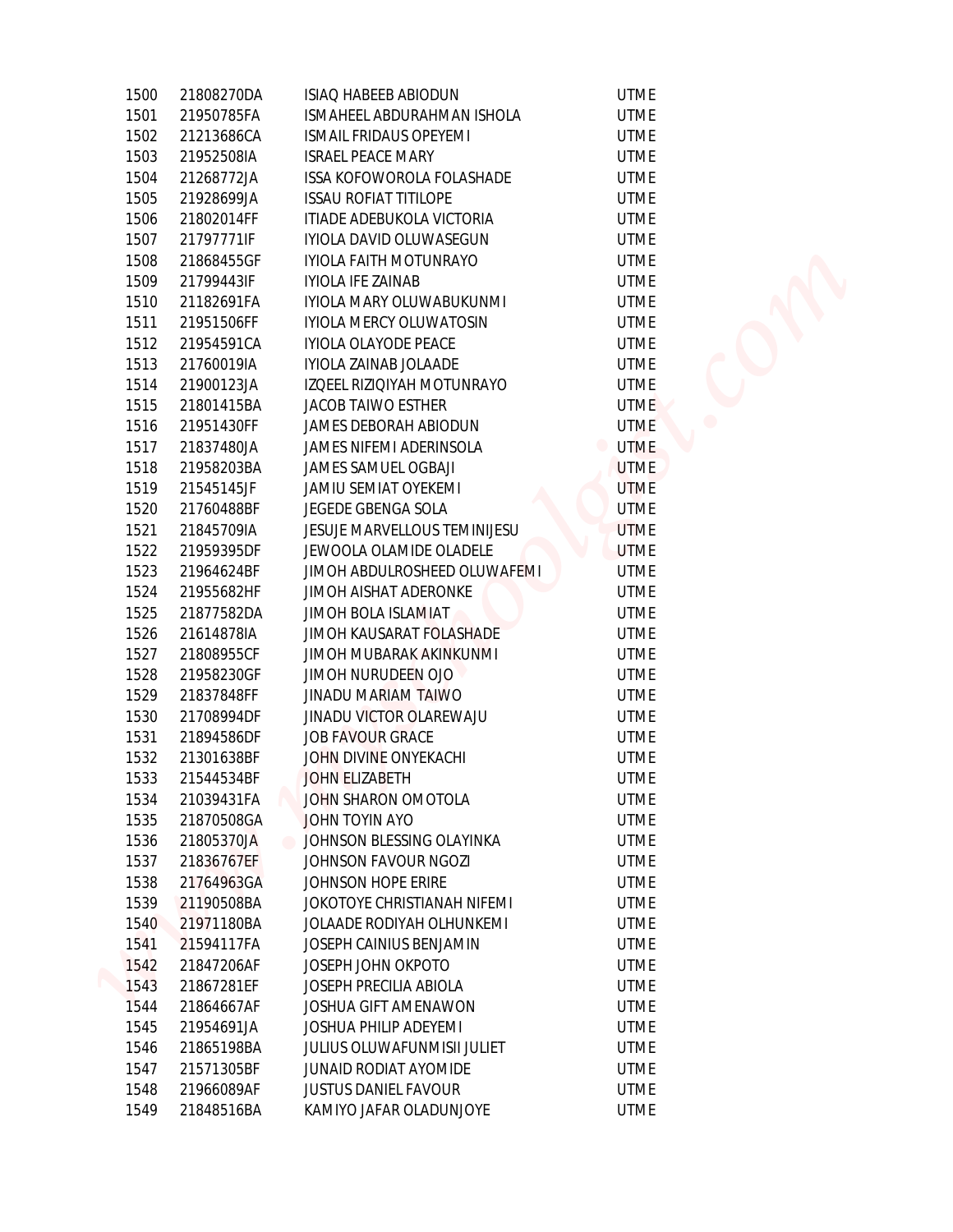| 1550 | 21855052BA | KAMORUDEEN FATIMAH OMOBOLANLE  | <b>UTME</b>                   |  |
|------|------------|--------------------------------|-------------------------------|--|
| 1551 | 21344006CF | KAMORUDEEN ZAINAB ADEWUNMI     | <b>UTME</b>                   |  |
| 1552 | 22133487GA | KAREEM BARAKAT OLAJUMOKE       | <b>UTME</b>                   |  |
| 1553 | 21849391AF | KAREEM IBRAHIM SEUN            | <b>UTME</b>                   |  |
| 1554 | 21872083HA | KAREEM ODUNAYO IKMAT           | <b>UTME</b>                   |  |
| 1555 | 21859978IA | KASALI SHOLIAT ENIOLA          | <b>UTME</b>                   |  |
| 1556 | 21380589IA | KASIM WAHIDAT OLAMIDE          | <b>UTME</b>                   |  |
| 1557 | 21801167BF | KATAYEYANJUE DAMILOLA DEBORAH  | <b>UTME</b>                   |  |
| 1558 | 21840273JA | KAYODE BEATRICE AYOMIDE        | <b>UTME</b>                   |  |
| 1559 | 21920325GF | KAYODE GIDEON AYOMIDE          | <b>UTME</b>                   |  |
| 1560 | 20628576EF | KAYODE OYINKANSOLA OSEYEMI     | <b>UTME</b>                   |  |
| 1561 | 21655186DF | KAZEEM MOYOSORE TAIWO          | <b>UTME</b>                   |  |
| 1562 | 21963644HA | KAZEEM NAFIU AREMU             | <b>UTME</b>                   |  |
| 1563 | 21837981FF | KAZEEM OLUWATIMILEHIN JOSEPH   | <b>UTME</b>                   |  |
| 1564 | 21956944DF | KAZEEM ROKIBAT OLAWUMI         | <b>UTME</b>                   |  |
| 1565 | 21953760JA | KEHINDE CHRISTIANAH TEMITOPE   | <b>UTME</b>                   |  |
|      |            |                                |                               |  |
| 1566 | 21962924GA | KEHINDE JANET FOLUSHO          | <b>UTME</b>                   |  |
| 1567 | 21840313IA | KEHINDE JOSHUA ADEYEMI         | <b>UTME</b><br>$\blacksquare$ |  |
| 1568 | 21898780GA | KEHINDE MARY TEMITOPE          | <b>UTME</b>                   |  |
| 1569 | 21319425JF | KEHINDE OLUWAPELUMI FAVOUR     | <b>UTME</b>                   |  |
| 1570 | 21964729GA | KEHINDE PHILLIP OLORUNWA       | <b>UTME</b>                   |  |
| 1571 | 21819714JF | KEHINDE SEGUN                  | <b>UTME</b>                   |  |
| 1572 | 21908985FA | KEHINDE TOLUWANIMI AYOMIDE     | <b>UTME</b>                   |  |
| 1573 | 21953028EF | KING PRECIOUS OLAMIPOSI        | <b>UTME</b>                   |  |
| 1574 | 21858764HA | KOKOBILI INIOLUWA OMOBOLANLE   | <b>UTME</b>                   |  |
| 1575 | 21846251DA | KOLADE ABUBAKR ADEFOLARIN      | <b>UTME</b>                   |  |
| 1576 | 21645548GA | KOLADE BABAJIDE OLUFISAYO      | <b>UTME</b>                   |  |
| 1577 | 21776688FA | KOLADE GLADNESS OLUWAKEMI      | <b>UTME</b>                   |  |
| 1578 | 21849010BA | KOLAPO ADEOLA RACHAEL          | <b>UTME</b>                   |  |
| 1579 | 21754161BF | KOLAPO BUNMI MARY              | <b>UTME</b>                   |  |
| 1580 | 21200453GF | KOLAPO ESTHER OLUWAFUNBI       | <b>UTME</b>                   |  |
| 1581 | 20526158IF | KOLAPO PELUMI EMMANUEL         | <b>UTME</b>                   |  |
| 1582 | 21951089FA | KOLAWOLE ABDUL-HAFEEZ BOLANLE  | <b>UTME</b>                   |  |
| 1583 | 21721683FA | KOLAWOLE BABAFEMI BENJAMIN     | <b>UTME</b>                   |  |
| 1584 | 21958221BF | KOLAWOLE FAITH OLAYEMI         | <b>UTME</b>                   |  |
| 1585 | 21752171IF | KOLAWOLE FATIMOH ABAYOMI       | <b>UTME</b>                   |  |
| 1586 | 21176757IA | KOLAWOLE HABEEB OLAMIDE        | <b>UTME</b>                   |  |
| 1587 | 21950644JA | KOLAWOLE HANNAT AYOMIDE        | <b>UTME</b>                   |  |
| 1588 | 21762838EF | KOLAWOLE OLUWAKEMI BEATRICE    | <b>UTME</b>                   |  |
| 1589 | 21892763DA | KOLAWOLE TEMITOPE NOAH         | <b>UTME</b>                   |  |
| 1590 | 21859290AF | KOLAWOLE TIMILEHIN OLUWATOBI   | <b>UTME</b>                   |  |
| 1591 | 21861906DF | KOLAWOLE WALIYAT AJIBOLA       | <b>UTME</b>                   |  |
| 1592 | 21889193CA | KOLEOSO WARITH ADEBAYO         | <b>UTME</b>                   |  |
| 1593 | 21222718IA | KOMOLAFE LOIS EYITOPE          | <b>UTME</b>                   |  |
| 1594 | 21278753GA | KOMOLAFE OLAMIDE OLALEYE       | <b>UTME</b>                   |  |
| 1595 | 21840193BF | KONGI YETUNDE ESTHER           |                               |  |
|      |            |                                | UTME                          |  |
| 1596 | 21892693JF | KOREDE EMMANUEL OKIKI          | <b>UTME</b>                   |  |
| 1597 | 21778944HF | KOREDE OLUWABUKOLA CHRISTIANAH | <b>UTME</b>                   |  |
| 1598 | 21423255CF | KUJORE GRACE TAIWO             | <b>UTME</b><br><b>UTME</b>    |  |
| 1599 | 21190526BF | KUMUYI PRECIOUS TEMILOLA       |                               |  |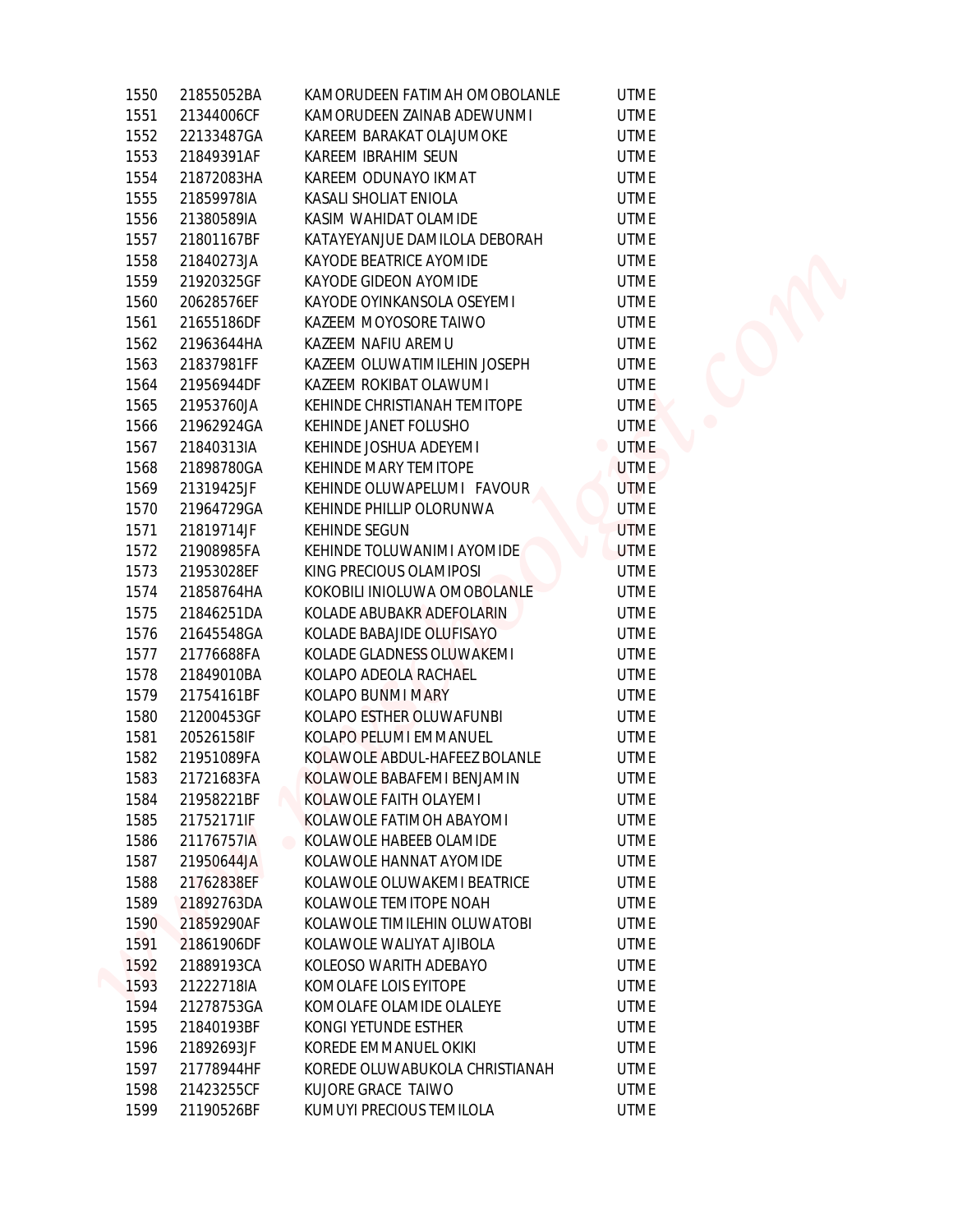| 1600         | 21877612HA               | LADITI PETER TAIWO                               | <b>UTME</b>                   |
|--------------|--------------------------|--------------------------------------------------|-------------------------------|
| 1601         | 21953946BF               | LADOYE OLUWAPELUMI OYEKALE                       | <b>UTME</b>                   |
| 1602         | 21906575DF               | <b>LAMIDI ISSA ALONGE</b>                        | <b>UTME</b>                   |
| 1603         | 21828192HF               | LAMIDI OWOLABI AJAGBE                            | <b>UTME</b>                   |
| 1604         | 21864594IF               | LANA OLUWATOMIWA DAVID                           | <b>UTME</b>                   |
| 1605         | 21908217JA               | LAOYE IYANUOLUWA ISAAC                           | <b>UTME</b>                   |
| 1606         | 21970959HA               | LASISI ADENIKE TEMITOPE                          | <b>UTME</b>                   |
| 1607         | 21883250JF               | LAWAL AISHAT ADEDUNTAN                           | <b>UTME</b>                   |
| 1608         | 21908020DA               | LAWAL AISHAT ADEOLA                              | <b>UTME</b>                   |
| 1609         | 22258136BF               | LAWAL BASEET OLALEKAN                            | <b>UTME</b>                   |
| 1610         | 21438105GF               | LAWAL ESTHER TESTIMONY                           | <b>UTME</b>                   |
| 1611         |                          | LAWAL HIKMAT OPEYEMI                             | <b>UTME</b>                   |
|              | 21228153HF               |                                                  |                               |
| 1612<br>1613 | 21908341EA<br>21893907BA | LAWAL LATEEFAT YETUNDE<br>LAWAL MARY OLUWATOMIWA | <b>UTME</b><br><b>UTME</b>    |
| 1614         |                          | LAWAL OLAMIDE DEBORAH                            | <b>UTME</b>                   |
| 1615         | 21838323FF<br>21743420EF | LAWAL PEACE OLUWASEUN                            | <b>UTME</b>                   |
|              |                          | LAWAL SIJUADE AJIBOLA                            |                               |
| 1616         | 21597756JF               |                                                  | <b>UTME</b>                   |
| 1617         | 21896156HA               | LAWAL SUKURAT ATINUKE                            | <b>UTME</b><br>$\blacksquare$ |
| 1618         | 21812844FF               | LAWAL TAIWO ABDULLAHI                            | <b>UTME</b>                   |
| 1619         | 21861536IA               | LAWAL TAOFEEK OLUWASEGUN                         | <b>UTME</b>                   |
| 1620         | 21571645CF               | LEKE GODWIN AYOBAMI                              | <b>UTME</b>                   |
| 1621         | 21961502EF               | LIADI SODIQ OLAMIDE                              | <b>UTME</b>                   |
| 1622         | 21574481JF               | LIYIDE RHODA OMOWONUOLA                          | <b>UTME</b>                   |
| 1623         | 21852926JF               | LUKMAN OMOWUMI OLABISI                           | <b>UTME</b>                   |
| 1624         | 21979778FF               | LUQMAN ABDUL-SAMAD OLATUNJI                      | <b>UTME</b>                   |
| 1625         | 21963589GA               | MABOR OLAMILEKAN BASIT                           | <b>UTME</b>                   |
| 1626         | 21336641IF               | MACAULAY TENIOLA LYDIA                           | <b>UTME</b>                   |
| 1627         | 22349154HA               | MAIGARMA EMMANUEL OLUWASEUN                      | <b>UTME</b>                   |
| 1628         | 21748513EA               | MAJOFODUNMI ADEDOYIN KOLADE                      | <b>UTME</b>                   |
| 1629         | 21972345HF               | MAKANJUOLA DANIEL AYOMIDE                        | <b>UTME</b>                   |
| 1630         | 21764424JF               | MAKINDE ADESEWA BLESSING                         | <b>UTME</b>                   |
| 1631         | 21613161CA               | MAKINDE AKINJIDE ISRAEL                          | <b>UTME</b>                   |
| 1632         | 21950319AF               | MAKINDE AYOMIDE ADEDAMOLA                        | <b>UTME</b>                   |
| 1633         | 21873827JA               | MAKINDE BOLUWATIFE MARY                          | <b>UTME</b>                   |
| 1634         | 20799154GF               | MAKINDE EMMANUEL OLUWAFEMI                       | <b>UTME</b>                   |
| 1635         | 21954552CF               | MAKINDE KEHINDE FUNMILADE                        | <b>UTME</b>                   |
| 1636         | 21357394GA               | MAKINDE MOJISOLA AWAWU                           | <b>UTME</b>                   |
| 1637         | 21954646DA               | MAKINDE TAIWO FUNMILAYO                          | <b>UTME</b>                   |
| 1638         | 21964601DF               | MAKINDE TUNMISE RICHARD                          | <b>UTME</b>                   |
| 1639         | 21578234EF               | MAMOYELO EUNICE ADEWUMI                          | <b>UTME</b>                   |
| 1640         | 21721950EF               | MAMUKUYOMI KEHINDE VICTOR                        | <b>UTME</b>                   |
| 1641         | 21573809DF               | MARADESA RODIAT ADENIKE                          | <b>UTME</b>                   |
| 1642         | 21313571BA               | MARCUS ESTHER ITOFAOGHENA                        | <b>UTME</b>                   |
| 1643         | 21370501HF               | MAROOF RAHMAT OMOTOLANI                          | <b>UTME</b>                   |
| 1644         | 21854320GA               | MARTINS GLORIA ABOLAJI                           | <b>UTME</b>                   |
| 1645         | 21952342FF               | MARUF MARYAM OMOLARA                             | <b>UTME</b>                   |
| 1646         | 21770033HF               | MATANMI ADEBAYO ABDULWAJUD                       | <b>UTME</b>                   |
| 1647         | 21370085GF               | MATTI ADIJAT TEMITOPE                            | <b>UTME</b>                   |
|              |                          |                                                  |                               |
| 1648         | 21454453CF               | MATTY MUHAMMEDFAWAS BAMIDELE                     | <b>UTME</b>                   |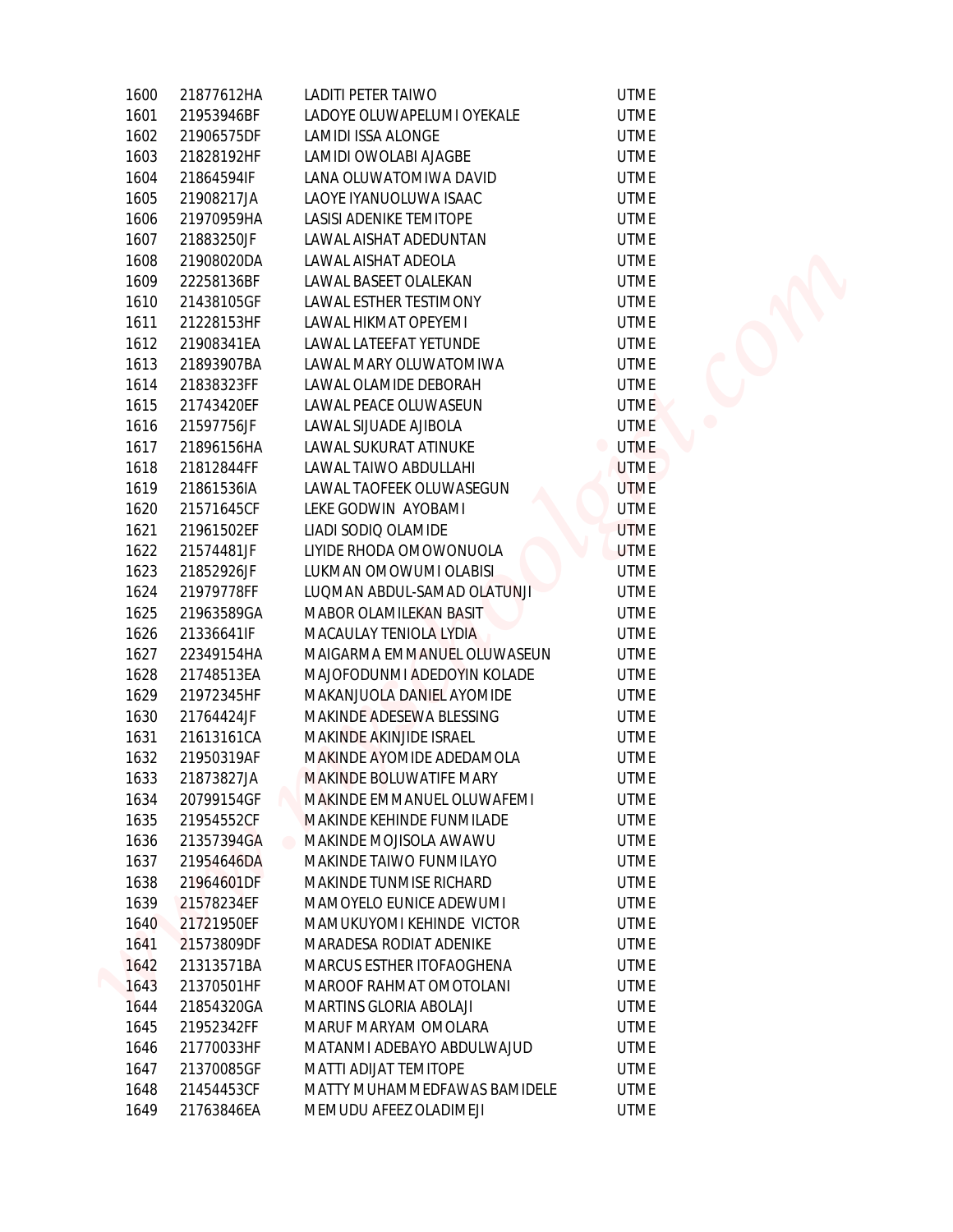| 1650 | 21800373JA | MICHAEL OREOLUWA SARAH             | <b>UTME</b>                   |
|------|------------|------------------------------------|-------------------------------|
| 1651 | 21959632IF | MOBOLAJI GLORY REBECCA             | <b>UTME</b>                   |
| 1652 | 21467779IF | MOGAJI ELIZABETH IYABODE           | <b>UTME</b>                   |
| 1653 | 21926939FF | MOHAMMED ABAS HABIODUN             | <b>UTME</b>                   |
| 1654 | 21803725FA | MOHAMMED ABDULBASIT BAYONLE        | <b>UTME</b>                   |
| 1655 | 20606534FF | MOHAMMED IDOWU DICKSON             | <b>UTME</b>                   |
| 1656 | 21844738JA | MOJEED TAIWO ADEWUMI               | <b>UTME</b>                   |
| 1657 | 21844603AF | MORADEYO AYOMIDE ANUOLUWAPO        | <b>UTME</b>                   |
| 1658 | 21874370DF | MORADEYO ESTHER ADESOLA            | <b>UTME</b>                   |
| 1659 | 21760150JA | MORAKINYO GOODNESS ENIOLA          | <b>UTME</b>                   |
| 1660 | 21238617AF | MORAKINYO ISLAMIYAT OLABISI        | <b>UTME</b>                   |
|      |            |                                    |                               |
| 1661 | 21892227FA | MORAKINYO OLUWAPELUMI JOSHUA       | <b>UTME</b>                   |
| 1662 | 21893406EF | MORAKINYO SAMUEL ADEOYE            | <b>UTME</b>                   |
| 1663 | 21249889HF | MORENIKEJI OLUWAFERANMI BOLUWATIFE | <b>UTME</b>                   |
| 1664 | 21849081DF | MORUF-OKE MARYAM OLAADE            | <b>UTME</b>                   |
| 1665 | 21800485AF | MOSHOOD DHIKRULLAHI AKANJI         | <b>UTME</b>                   |
| 1666 | 21803534FF | MOSHOOD HALIMAH OLUWADAMILOLA      | <b>UTME</b>                   |
| 1667 | 21880818JF | MOSHOOD SULIAT OLAITAN             | <b>UTME</b><br>$\blacksquare$ |
| 1668 | 21577347BF | MOTUNOLASE FLORENCE OMOLARA        | <b>UTME</b>                   |
| 1669 | 21864020BA | MOYOSORE KARIMOT OLAYINKA          | <b>UTME</b>                   |
| 1670 | 21951670JA | MUDASHIR ZAINAB AYOMIDE            | <b>UTME</b>                   |
| 1671 | 21810361CF | MUFUTAU HAMMED ADEKUNLE            | <b>UTME</b>                   |
| 1672 | 21828045FA | MUHAMMAD BELLO BUSHROH             | <b>UTME</b>                   |
| 1673 | 21872197HA | MUHYIDEEN ABIDAT TOYIN             | <b>UTME</b>                   |
| 1674 | 21661270BF | MUIBI KABIRAT JUMOKE               | <b>UTME</b>                   |
| 1675 | 21893584BA | MUIBI SAHEEDAT DOLAPO              | <b>UTME</b>                   |
| 1676 | 21776916FA | MUKAIL TESLEEM GBOLAHAN            | <b>UTME</b>                   |
| 1677 | 21903485JF | MUNIRU SUKURAT OPEYEMI             | <b>UTME</b>                   |
| 1678 | 21807666BA | MUNIRUDEEN MUTIYAT JUMOKE          | <b>UTME</b>                   |
| 1679 | 21951576IF | MURAINA OPEYEMI MARIAM             | <b>UTME</b>                   |
| 1680 | 21808079DF | MURITALA BALIKIS ODUNOLA           | <b>UTME</b>                   |
| 1681 | 21839720AF | MURITALA FATHIA OMOTOLA            | <b>UTME</b>                   |
| 1682 | 21849381FF | MURITALA HAMDALAT MOJIRADE         | <b>UTME</b>                   |
| 1683 | 21646309FF | MUSA ELIZABETH BUSOLAMI            | <b>UTME</b>                   |
| 1684 | 21845330HF | MUSA MAYMUNAH ADENIKE              | UTME                          |
| 1685 | 21906742FF | MUSTAPHA AJIBOLA TOHEEB            | <b>UTME</b>                   |
| 1686 | 21463009JA | MUSTAPHA FAIDAT OMOBOLANLE         | UTME                          |
| 1687 | 21651485BF | MUSTAPHA FARUQ OLURANTI            | <b>UTME</b>                   |
| 1688 | 21551725GF | MUSTAPHA FODLULLAHI ADESINA        | <b>UTME</b>                   |
| 1689 | 21952568GF | MUSTAPHA HAWAAL MAYOWA             | <b>UTME</b>                   |
| 1690 | 21894646CA | MUSTAPHA MOTUNRAYO OPEYEMI         | <b>UTME</b>                   |
| 1691 | 21965779DF | MUSTAPHA OLUWAMAYOMIKUN ADESEUN    | <b>UTME</b>                   |
| 1692 | 21951998GF | MUSTAPHA RAMOTALAHI OMOLOLA        | <b>UTME</b>                   |
| 1693 | 21901067CF | MUSTAPHA TOHEEB DAMILARE           | <b>UTME</b>                   |
| 1694 | 20618004IF | MUTIU AMINAT MODUPE                | <b>UTME</b>                   |
| 1695 | 21860315BA | MUTIU LATIFAT OLAPEJU              | UTME                          |
| 1696 | 21860214EA | MWELLE GIFT MIRACLE                | <b>UTME</b>                   |
| 1697 | 21305639FF | NAFIU KHALID USMAN                 | UTME                          |
| 1698 | 21607227FA | NAJOMO OGHENERUKEVWE               | <b>UTME</b>                   |
| 1699 | 21964906DA | NATHANIEL ADEWUMI GRACE            |                               |
|      |            |                                    | <b>UTME</b>                   |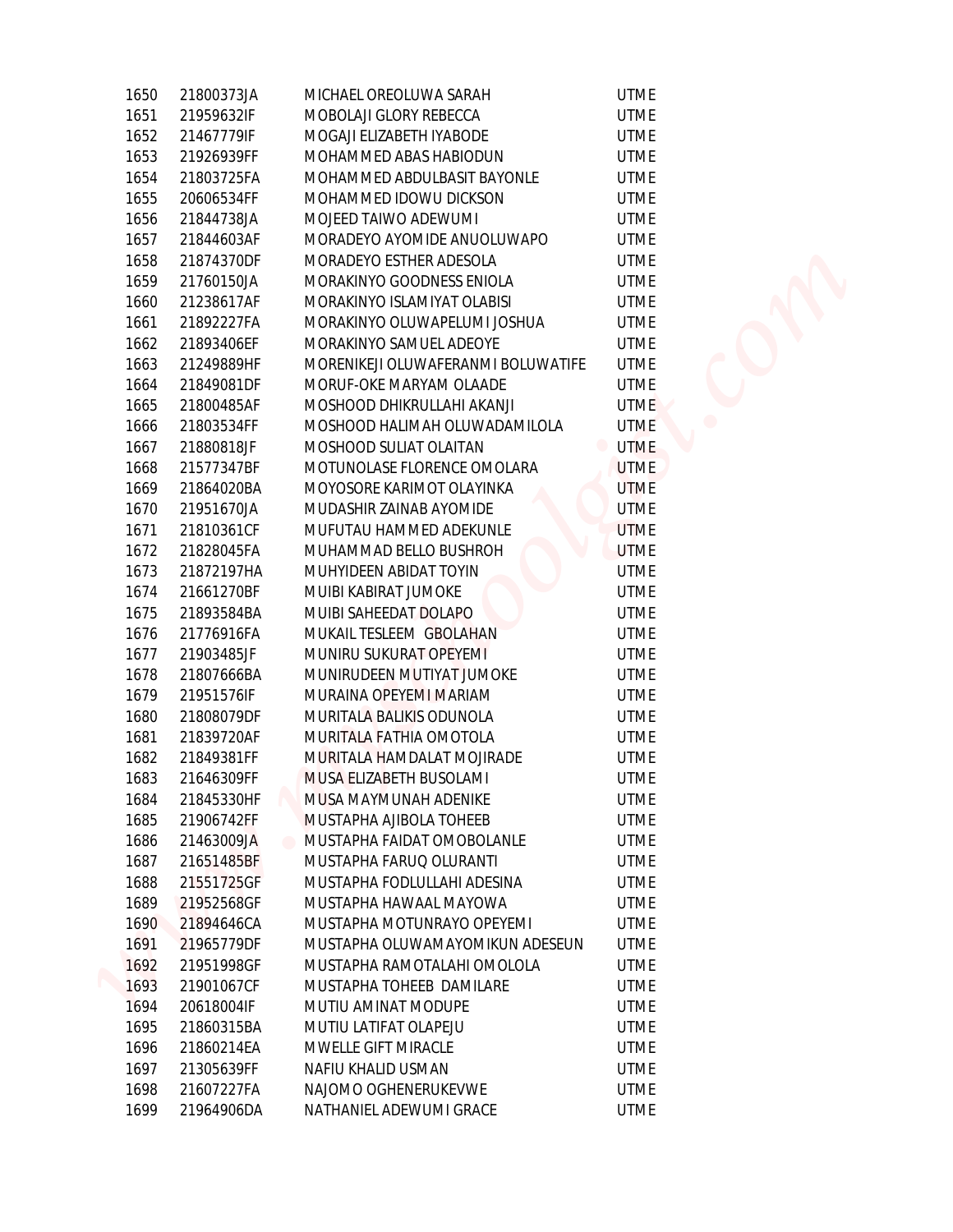| 1700 | 21798380IA  | NATHANIEL PRAISE KAYODE              | <b>UTME</b> |
|------|-------------|--------------------------------------|-------------|
| 1701 | 21680554CA  | NDUKA THOMPSON CHUKWUNIKE SAMUEL     | <b>UTME</b> |
| 1702 | 21420439EF  | NIYI-ONIFADE MAYOWA COMFORT          | <b>UTME</b> |
| 1703 | 21874225JF  | NURUDEEN ABEEB BOLAJI                | <b>UTME</b> |
| 1704 | 21885080GF  | NURUDEEN BASIT OLAMILEKAN            | <b>UTME</b> |
| 1705 | 21900133EA  | NURUDEEN ZUMMAYYAH AYOMIDE           | <b>UTME</b> |
| 1706 | 21862283FA  | NWEKE MARY JOY                       | <b>UTME</b> |
| 1707 | 21757538EA  | NWOBA JULIANNAH UZOOMA               | <b>UTME</b> |
| 1708 | 21633836AF  | OBABUNMI OPEYEMI ELIJAH              | <b>UTME</b> |
| 1709 | 21954027IF  | OBADARA BLESSING OBAKUNMI            | <b>UTME</b> |
| 1710 | 21677215JA  | OBAGUNLE ENIOLA DEBORAH              | <b>UTME</b> |
| 1711 | 21419006IF  | OBANLA OLUWADEMILADE TEMILOLUWA      | <b>UTME</b> |
| 1712 | 21814663IA  | OBAPARATI JUWERAT OLAIDE             | <b>UTME</b> |
| 1713 | 21798436IF  | OBASUYI KEHINDE OLUWATOBILOBA        | <b>UTME</b> |
| 1714 | 21961326HA  | OBI JEREMIAH CHUKWUEBUKA             | <b>UTME</b> |
| 1715 | 21971119DA  | OBIDOYIN PEACE TEMILOLUWA            | <b>UTME</b> |
| 1716 | 21887764EA  | OBILADE SAMUEL OMOKOLADE             | <b>UTME</b> |
| 1717 | 21950343HF  | OBIMAKINDE SAMSON TIMILEYIN          | <b>UTME</b> |
| 1718 | 21779335CA  | OBISESAN OLUWATOBI EZEKIEL           | <b>UTME</b> |
| 1719 | 21812086EF  | OBIYEMI TOLULOPE ANTHONIA            | <b>UTME</b> |
| 1720 | 21971951BFU | OBOH, MARY PATIENCE                  | DE          |
| 1721 | 21927823AF  | ODEDARA JOB ADETUNJI                 | <b>UTME</b> |
| 1722 | 21954506GF  | ODEDELE BUKOLA BEATRICE              | <b>UTME</b> |
| 1723 | 21839793CA  | ODEDELE DOLAPO ELIZABETH             | <b>UTME</b> |
| 1724 | 21950513IA  | ODEDELE FAITH OLAMILEKAN             | <b>UTME</b> |
| 1725 | 21803242JA  | ODEDEYI ABDULMALIK AKANNI            | <b>UTME</b> |
| 1726 | 21887657AF  | ODEDIPE DAMILOLA OLAMIDE             | <b>UTME</b> |
| 1727 | 21364979EA  | ODEDIYA ABIGEAL OLUWASANUMI          | <b>UTME</b> |
| 1728 | 21951228CA  | ODEJINMI PRAISE ADEPEJU              | <b>UTME</b> |
| 1729 | 21745555BA  | ODEKUNBI TOSIN TOLA                  | <b>UTME</b> |
| 1730 | 21573812CA  | ODEKUNLE GLORY ADEOLA                | <b>UTME</b> |
| 1731 | 21816867IA  | ODEKUNLE OREOLUWA EMMANUEL           | <b>UTME</b> |
| 1732 | 21859312IF  | <b>ODELETI MICHAEL AYOMIDE</b>       | <b>UTME</b> |
| 1733 | 21758278EF  | <b>ODEMAKIN OLAWOYIN PETER</b>       | <b>UTME</b> |
| 1734 | 21318110CA  | ODERINDE AYOOLA EMMANUEL             | <b>UTME</b> |
| 1735 | 21286275HA  | ODERINDE WALIYAT OMORINSOLA          | <b>UTME</b> |
| 1736 | 21972382IA  | ODESINA JOY ADEBOLANLE<br>$\bigcirc$ | <b>UTME</b> |
| 1737 | 21952061DF  | ODESOLA OLUWABAMISE PROMISE          | <b>UTME</b> |
| 1738 | 21777928CF  | ODETOLA OLUMIDE PETER                | <b>UTME</b> |
| 1739 | 21951201GA  | ODEWUMI FAITH OLUWABUKUNMI           | <b>UTME</b> |
| 1740 | 21389649JF  | ODEWUNMI JUMOKE YETUNDE              | <b>UTME</b> |
| 1741 | 21849771AF  | ODEYEMI AJIBOLA AYOMIDE              | <b>UTME</b> |
| 1742 | 21869553IF  | ODEYEMI BOLUWATIFE OMOLADUN          | <b>UTME</b> |
| 1743 | 21573628IF  | ODOGUN PRECIOUS OREOLUWA             | <b>UTME</b> |
| 1744 | 21901360IA  | ODUBIYI IBUKUNOLUWA VICTORIA         | <b>UTME</b> |
| 1745 | 21880945DA  | ODUKOYA KEHINDE FAVOUR               | <b>UTME</b> |
| 1746 | 21963801EF  | ODULEYE AYOMIDE TIMOTHY              | <b>UTME</b> |
| 1747 | 21962516BA  | ODULEYE BAMISE MOSES                 | <b>UTME</b> |
| 1748 | 21599946HA  | ODUNBAKU AISHAT DAMILOLA             | <b>UTME</b> |
| 1749 | 21891370GA  | ODUNFA PEACE IFEOLUWA                | <b>UTME</b> |
|      |             |                                      |             |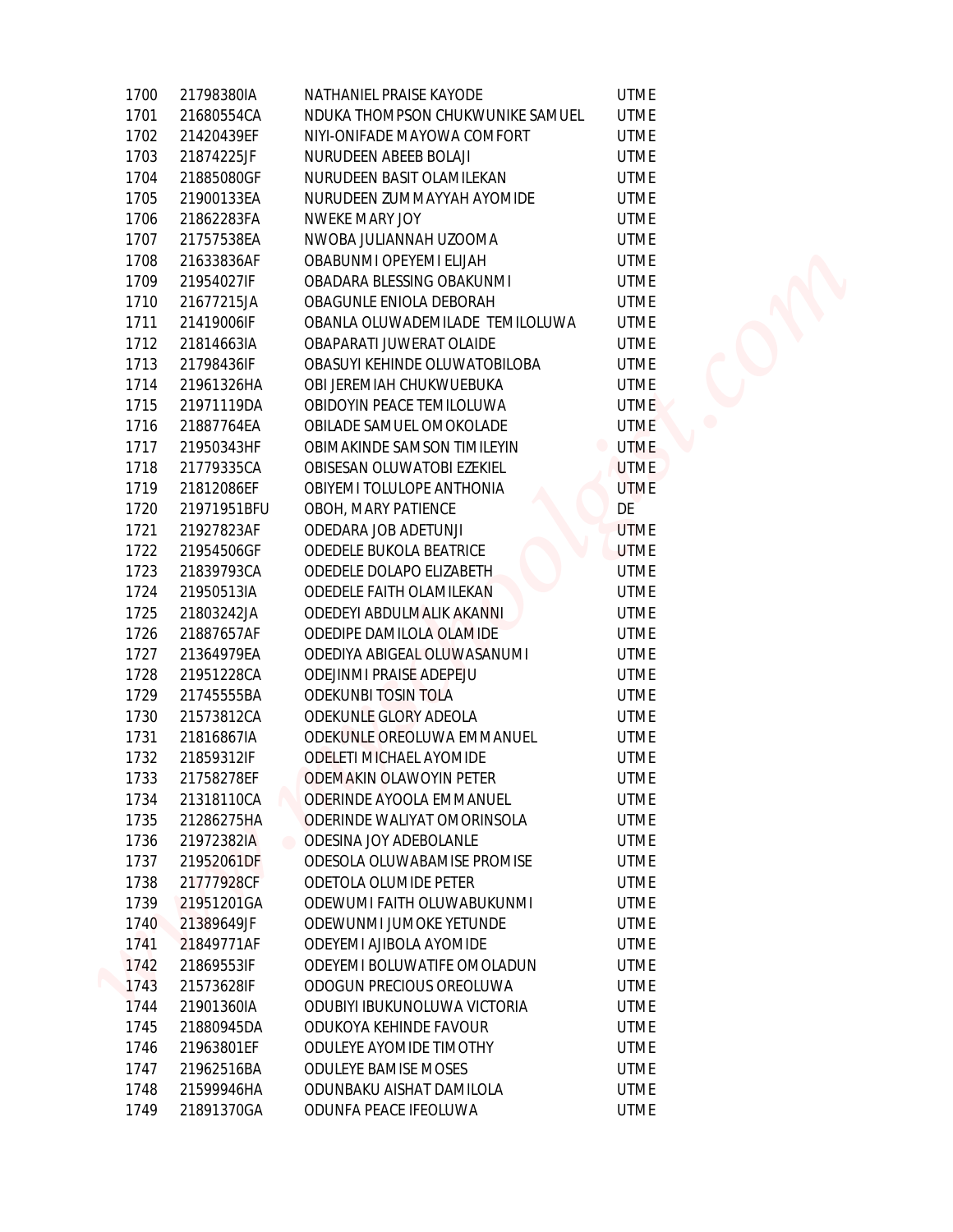| 1750 | 21961761IA | ODUNFA PRAISE OLUWATOMILAYO        | <b>UTME</b>                   |
|------|------------|------------------------------------|-------------------------------|
| 1751 | 21780718EA | ODUNLADE OLUWASEUN JOSEPH          | <b>UTME</b>                   |
| 1752 | 21579767HF | ODUOLA AYOMIDE CHRISTIANAH         | <b>UTME</b>                   |
| 1753 | 21891153AF | ODUOLA ELIZABETH AYOMIDE           | <b>UTME</b>                   |
| 1754 | 21853944EA | ODUOLA MUBARAK AKOREDE             | <b>UTME</b>                   |
| 1755 | 21748975BA | ODUOLA OLAYEMI VICTORIA            | <b>UTME</b>                   |
| 1756 | 21850768FF | ODUOLA RACHEL KEHINDE              | <b>UTME</b>                   |
| 1757 | 21607997JF | ODUSINA AMINAT AMOKE               | <b>UTME</b>                   |
| 1758 | 29702144CF | ODUWOLE GRACE OLUWATOSIN           | DE                            |
| 1759 | 21298787CA | ODUWOLE TEMITOPE OLUWASEGUN        | <b>UTME</b>                   |
|      |            |                                    |                               |
| 1760 | 21340272HF | ODUYOMI MICHAEL OLORUNJUWON        | <b>UTME</b>                   |
| 1761 | 21651283HF | OGBARA MARY FUNMILOLA              | <b>UTME</b>                   |
| 1762 | 21957644FA | OGIDAN GLORIA TOLULOPE             | <b>UTME</b>                   |
| 1763 | 21890415IF | OGIDAN SUSAN OLUWADAMILOLA         | <b>UTME</b>                   |
| 1764 | 21798513IA | OGOKUNLE PAUL AYOKUNLE             | <b>UTME</b>                   |
| 1765 | 21798528AF | OGOKUNLE PETER AYODEJI             | <b>UTME</b>                   |
| 1766 | 21638829CF | OGU PRINCE JUDE                    | <b>UTME</b>                   |
| 1767 | 21876217BF | OGUNBOWALE PEACE ADEOLU            | <b>UTME</b><br>$\blacksquare$ |
| 1768 | 21746638BA | OGUNBUSUA DORCAS TITILAYO          | <b>UTME</b>                   |
| 1769 | 21782770EA | OGUNDARE AYOBAMI STEPHEN           | <b>UTME</b>                   |
| 1770 | 21843097DA | OGUNDARE BLOSSOM ELIZABETH         | <b>UTME</b>                   |
| 1771 | 21847470BF | OGUNDARE JUMOKE VICTORIA           | <b>UTME</b>                   |
| 1772 | 21207115AF | OGUNDARE REJOICE OLAYEMI           | <b>UTME</b>                   |
| 1773 | 21205105IA | <b>OGUNDARE TAYE TOBI</b>          | <b>UTME</b>                   |
| 1774 | 21960894EF | OGUNDEJI EMMANUEL OLUWAFUNSO       | <b>UTME</b>                   |
| 1775 | 21964933IF | OGUNDEJI EZEKIEL PAMILERIN         | <b>UTME</b>                   |
| 1776 | 21934525DA | OGUNDEJI MUIZ ABIODUN              | <b>UTME</b>                   |
| 1777 | 21928876GA | OGUNDEJI PHILIP OLUWATIMILEHIN     | <b>UTME</b>                   |
| 1778 | 21929995HA | OGUNDEJI RITA DAMILOLA             | <b>UTME</b>                   |
| 1779 | 21928879EF | OGUNDEJI TOLULOPE ESTHER           | <b>UTME</b>                   |
| 1780 | 21849238BA | OGUNDEJI VICTORIA OLUWADAMILOLA    | <b>UTME</b>                   |
| 1781 | 21951662DF | OGUNDELE MARVELLOUS LOLA           | <b>UTME</b>                   |
| 1782 | 21954124HF | OGUNDIJI WONUOLA ISAAC             | <b>UTME</b>                   |
| 1783 | 21931853JA | OGUNDIJO NOAH OLAOLUWA             | <b>UTME</b>                   |
| 1784 | 21752899FF | OGUNDIJO OLUWAJOBA PETER           | <b>UTME</b>                   |
| 1785 | 21889312JA | OGUNDIPE ADEDOTUN AYOMIDE          | <b>UTME</b>                   |
| 1786 | 21846558BF | OGUNDIPE SAMUEL OLUWASEGUN         | UTME                          |
| 1787 | 21843898BF | OGUNDIRAN ELIJAH OKIKI             | <b>UTME</b>                   |
| 1788 | 21866094JA | OGUNDIRAN JANET OLUWATOBI          | <b>UTME</b>                   |
| 1789 | 21761372GA | OGUNDIRAN OLUWAFERANMI FIYINFOLUWA | <b>UTME</b>                   |
| 1790 | 21934407FA | OGUNDIRAN RIDWAN OLAMILEKAN        | <b>UTME</b>                   |
| 1791 | 21965879BA | OGUNDIWIN GABRIEL ADEDEJI          | <b>UTME</b>                   |
| 1792 | 21845441JA | OGUNDIWIN OLUWABUSOLA BLESSING     | <b>UTME</b>                   |
| 1793 | 21922953DF | OGUNDIYA GABRIEL DICKSON           | <b>UTME</b>                   |
| 1794 | 21805287DA | OGUNGBAMIGBE JOSEPH OLUWASEYI      | <b>UTME</b>                   |
| 1795 | 21964176HA | OGUNGBAYIBI FOLASADE FLORENCE      | UTME                          |
| 1796 | 21383642BF | OGUNGBE FISAYO SIMISOLA            | <b>UTME</b>                   |
| 1797 | 21194636IA | OGUNGBEMIRO IFEOLUWA EMMANUEL      | <b>UTME</b>                   |
| 1798 | 21346941HF | OGUNGBOLA JOY AYOMIKUN             | <b>UTME</b>                   |
| 1799 | 21797019EF | OGUNGBOYE OPEYEMI PHILIP           | <b>UTME</b>                   |
|      |            |                                    |                               |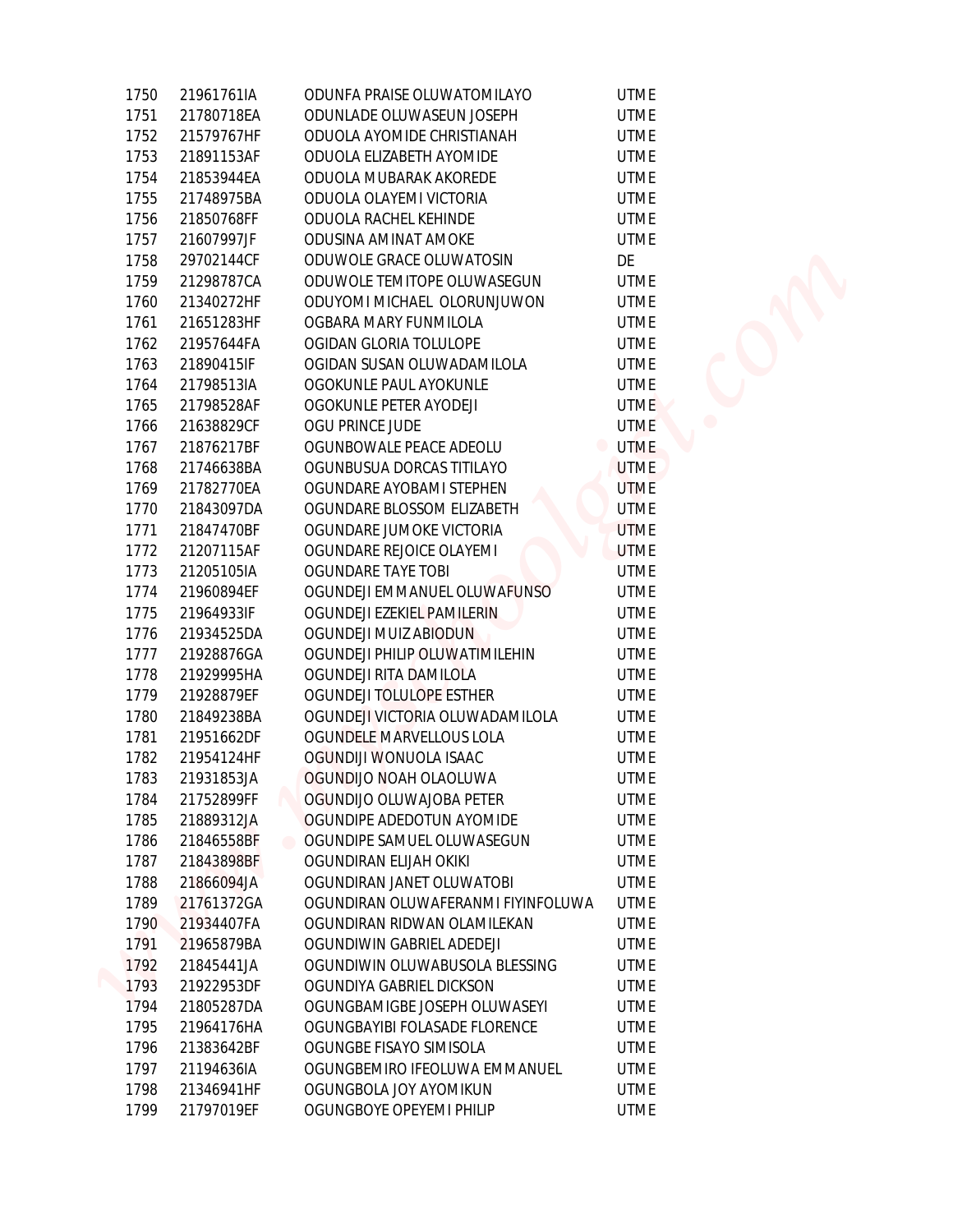| 1800 | 21808897DA | OGUNJENYO TOLUWALOPE EMMANUEL   | <b>UTME</b>                   |
|------|------------|---------------------------------|-------------------------------|
| 1801 | 21953696DA | OGUNJIDE EBUNOLUWA TUNMISE      | <b>UTME</b>                   |
| 1802 | 21934747GA | OGUNJIMI THOMAS OLANREWAJU      | <b>UTME</b>                   |
| 1803 | 21950353CF | OGUNJOBI EUNICE GBEMISOLA       | <b>UTME</b>                   |
| 1804 | 21960293BA | OGUNJOBI MARY                   | <b>UTME</b>                   |
| 1805 | 21887937DA | OGUNKUNLE ELIZABETH FUNMILAYO   | <b>UTME</b>                   |
| 1806 | 21850629IF | OGUNKUNLE JANET TEMITOPE        | <b>UTME</b>                   |
| 1807 | 21757394JF | OGUNLADE EBENEZER               | <b>UTME</b>                   |
| 1808 | 21981024JF | OGUNLADE SINMILOLUWA MOSES      | <b>UTME</b>                   |
| 1809 | 21377519EA | OGUNLAKIN EBUNOLUWA OLUWAPELUMI | <b>UTME</b>                   |
| 1810 | 21848230BF | OGUNLANA BLESSING AYOMIDE       | <b>UTME</b>                   |
| 1811 | 21753496BF | OGUNLEKE OMOBOLANLE, ESTHER     | <b>UTME</b>                   |
| 1812 | 21957410IA | OGUNLEKE SAMUEL AYOMIDE         | <b>UTME</b>                   |
| 1813 | 21845812EA | OGUNLEYE DOLAPO PRECIOUS        | <b>UTME</b>                   |
| 1814 | 21334560EA | OGUNLEYE JAMES OLAMILEKAN       | <b>UTME</b>                   |
| 1815 | 21844102EA | OGUNLEYE MARVELOUS TOLUWANISE   | <b>UTME</b>                   |
| 1816 | 21836360IF | OGUNLEYE OLUWASEYI OLUWATOMIWA  | <b>UTME</b>                   |
| 1817 | 21929277FA | OGUNLEYE PEACE ENIOLA           | <b>UTME</b><br>$\blacksquare$ |
| 1818 | 21764809HA | OGUNLOWO IFEOLUWA GRACE         | <b>UTME</b>                   |
| 1819 | 21959401AF | OGUNMODEDE BUNKUNMI ABIGEAL     | <b>UTME</b>                   |
| 1820 | 21202310JA | OGUNMODEDE SAMUEL OLUWAFEMI     | <b>UTME</b>                   |
| 1821 | 21927608DF | OGUNMOLA AANUOLUWAPO LEAH       | <b>UTME</b>                   |
| 1822 | 21957688CA | OGUNNIRAN ALICE DAMILOLA        | <b>UTME</b>                   |
| 1823 | 21776110JA | OGUNNIRAN IDOWU EMMANUEL        | <b>UTME</b>                   |
| 1824 | 20964218BA | OGUNNIRAN MARY ADEPATE          | <b>UTME</b>                   |
| 1825 | 21950654EA | OGUNNIRAN MERCY ADEBIMPE        | <b>UTME</b>                   |
| 1826 | 21193635FA | OGUNNIRAN OMOTAYO ISRAEL        | <b>UTME</b>                   |
| 1827 | 21972435AF | OGUNNIYI ADEDAYO SAMUEL         | <b>UTME</b>                   |
| 1828 | 21928673DA | OGUNNIYI JOSEPH FOLORUNSO       | <b>UTME</b>                   |
| 1829 | 21903896DF | OGUNNIYI OREOLUWA DEBORAH       | <b>UTME</b>                   |
| 1830 | 21651875GA | OGUNNUSI NURENI AYOBAMI         | <b>UTME</b>                   |
| 1831 | 21951722CA | OGUNOLA DEMETRIUS OLUWADAMILARE | <b>UTME</b>                   |
| 1832 | 21950852JF | OGUNOLA MOTUNROLA AISHAT        | <b>UTME</b>                   |
| 1833 | 20615274FF | OGUNREMI DAMILOLA JOSEPH        | <b>UTME</b>                   |
| 1834 | 21864837BA | OGUNREMI ESTHER ANUOLUWAPO      | <b>UTME</b>                   |
| 1835 | 21349536CA | OGUNREMI OLUWAFUNMILOLA DEBORAH | <b>UTME</b>                   |
| 1836 | 21799656GF | OGUNREMI OLUWAKEMI ESTHER       | <b>UTME</b>                   |
| 1837 | 21151073GA | OGUNRINDE OLUWATOBI SAYO        | <b>UTME</b>                   |
| 1838 | 21880757CA | OGUNRINDE OREOLUWA ELIZABETH    | <b>UTME</b>                   |
| 1839 | 21847034BA | OGUNRINDE VICTOR                | <b>UTME</b>                   |
| 1840 | 20609493IA | OGUNSEUN ABOLAJI REBECCA        | <b>UTME</b>                   |
| 1841 | 21781714JF | OGUNSEYE FAVOUR EMMANUEL        | <b>UTME</b>                   |
| 1842 | 21215893AF | OGUNSHOLA EMMANUEL OLUWAGBEMIGA | <b>UTME</b>                   |
| 1843 | 21877433BF | OGUNSOLA AANUOLUWA              | <b>UTME</b>                   |
| 1844 | 20603293BF | OGUNSOLA AYANFEOLUWA MARVELLOUS | <b>UTME</b>                   |
| 1845 | 21801338BF | OGUNSOLA GLORY MORADEKE         | UTME                          |
| 1846 | 21927489GA | OGUNTADE ELISHA AYINDE          | <b>UTME</b>                   |
| 1847 | 21840284DF | OGUNTADE TOLULOPE STEPHEN       | UTME                          |
| 1848 | 21972265JF | OGUNTOLA AGNES OLAJOKE          | <b>UTME</b>                   |
| 1849 | 21751050IF | OGUNTOLA KIKELOMO BISOLA        | <b>UTME</b>                   |
|      |            |                                 |                               |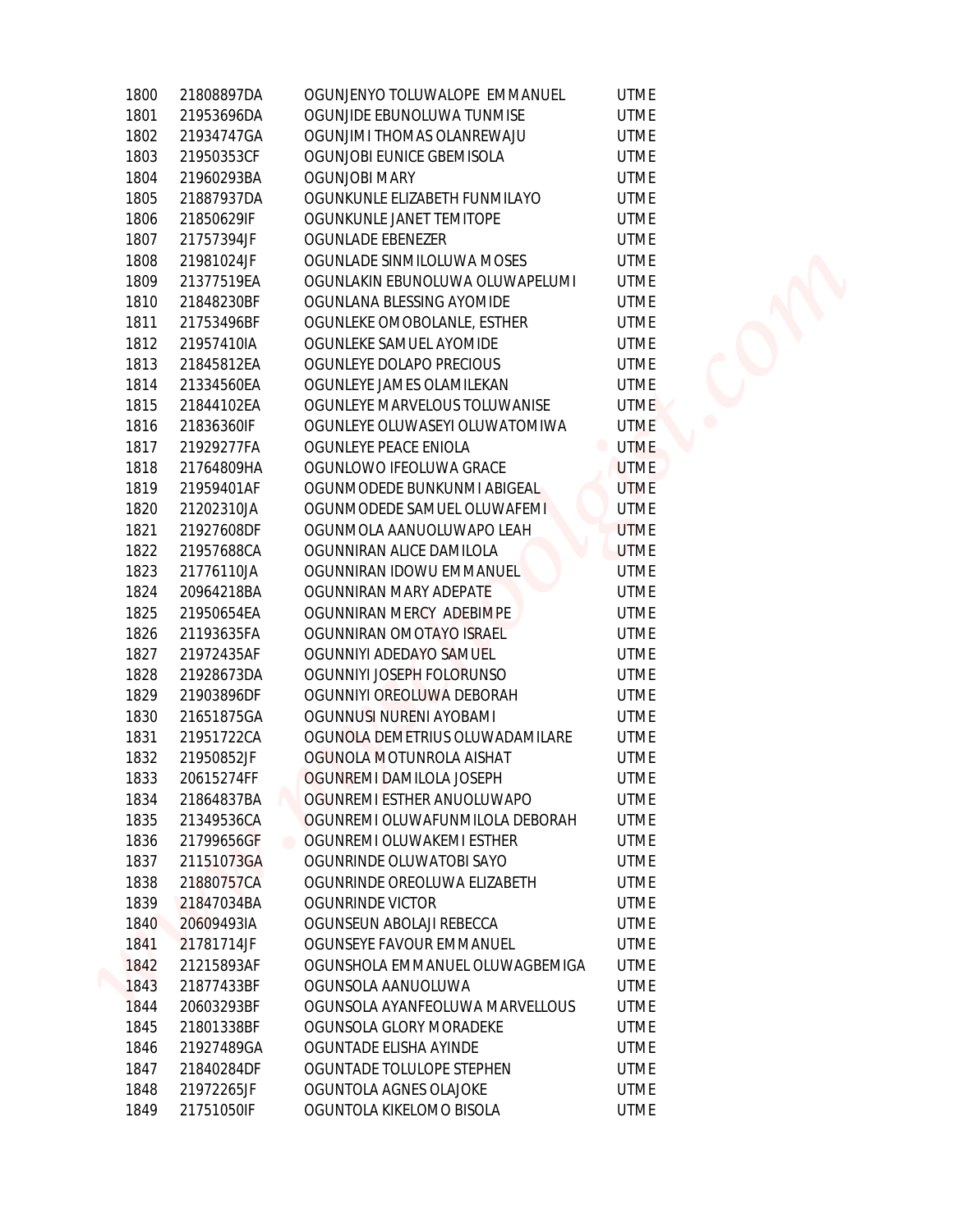| 1850         | 21797151FA               | OGUNTOLA OLUWATOSIN THEILA                    | <b>UTME</b>                |
|--------------|--------------------------|-----------------------------------------------|----------------------------|
| 1851         | 21844092JA               | OGUNTOWO OLAMIDE SAMUEL                       | <b>UTME</b>                |
| 1852         | 21454310HF               | OGUNTOWO ROSELINE OLUWATOYIN                  | <b>UTME</b>                |
| 1853         | 21762446BA               | OGUNTOYE OLUWATOSIN JOHN                      | <b>UTME</b>                |
| 1854         | 21752735CA               | OGUNTOYE TAIWO OLUWABAMISHE                   | <b>UTME</b>                |
| 1855         | 21230067AF               | OGUNTOYE TIMOTHY OLUWAFEMI                    | <b>UTME</b>                |
| 1856         | 21870295IA               | OGUNTUASE OLUWOLE ISHOLA                      | <b>UTME</b>                |
| 1857         |                          | OGUNTUNDE GLORY OLUWAFERANMI                  | <b>UTME</b>                |
|              | 21973478BF               |                                               |                            |
| 1858         | 21980994FF               | OGUNWALE AYOKANMI BENJAMEN                    | <b>UTME</b>                |
| 1859         | 21207824HA               | OGUNWALE DORCAS OLUWADARASIMI                 | <b>UTME</b>                |
| 1860         | 21890714BF               | OGUNWALE SEKINAT OMODASOLA                    | <b>UTME</b>                |
| 1861         | 21980996EF               | OGUNWANDE IQRAM ADEDOKUN                      | <b>UTME</b>                |
| 1862         | 21959188CF               | OGUNWUYI MARVELLOUS OLUWAGBOGO                | <b>UTME</b>                |
| 1863         | 21238264GA               | OGUNYEDE MOJISOLA PRECIOUS                    | <b>UTME</b>                |
| 1864         | 21956677EA               | OGUNYEMI ABDULQUDUS OLAYEMI                   | <b>UTME</b>                |
| 1865         | 21422639GF               | OGUNYOYE ISAIAH IBUKUNOLUWA                   | <b>UTME</b>                |
| 1866         | 21958776JA               | OJEBAMIGBE PRAISE                             | <b>UTME</b>                |
| 1867         | 21576238FA               | OJEBODE IFANIYI TORANLADUN                    | <b>UTME</b><br>۰           |
| 1868         | 21959890DA               | OJEDAPO ABDULMALIK ADEYEYE                    | <b>UTME</b>                |
| 1869         | 21958657CA               | OJEDIRAN DANIEL OLUWATOFUNMI.                 | <b>UTME</b>                |
| 1870         | 21950307GF               | OJEDIRAN OLUWABAMIRE OREOLUWA                 | <b>UTME</b>                |
| 1871         | 21849339HF               | OJEDOKUN EL-AMEEN OMOBOLAJI                   | <b>UTME</b>                |
| 1872         | 21812824GA               | OJEDOKUN HELEN OLUWAMAYOKUN                   | <b>UTME</b>                |
| 1873         | 21758454CA               | OJEDOKUN ISRAEL AYOMIDE                       | <b>UTME</b>                |
| 1874         | 21985213FA               | OJEKUNLE CHRISTIANA OLAYEMI                   | <b>UTME</b>                |
| 1875         | 21958853IF               | OJEKUNLE MERCY OLAITAN                        | <b>UTME</b>                |
| 1876         | 21884083BF               | OJELABI ABIGAEL ADEBIMPE                      | <b>UTME</b>                |
| 1877         | 21749304HF               | OJELABI ELIZABETH MOTUNRAYO                   | <b>UTME</b>                |
| 1878         | 21956544EA               | OJELABI TEMITOPE OJEBISI                      | <b>UTME</b>                |
| 1879         | 21608065EA               | OJELEKE ANUOLUWAPO OMOLADE                    | <b>UTME</b>                |
| 1880         | 21956938GF               | OJELEYE ELIZABETH OLAYINKA                    | <b>UTME</b>                |
| 1881         | 21844439GF               | OJETUNDE EUNICE OREOLUWA                      | <b>UTME</b>                |
| 1882         | 21922957BF               | OJEWALE TITILOPE REBECCA                      | <b>UTME</b>                |
| 1883         | 22229551GA               | OJEWUYI OLUWAFEMI AYODEJI                     | <b>UTME</b>                |
| 1884         | 21859975JF               | OJEYINKA MARY INIOLUWA                        | <b>UTME</b>                |
| 1885         | 21952346DF               | OJO ABDULSAMAD OLUWAPELUMI                    | <b>UTME</b>                |
| 1886         | 21809159FA               | OJO ALAMU OLADIPO                             | <b>UTME</b>                |
| 1887         | 21849924JF               | OJO ANTHONY AYOMIDE                           | <b>UTME</b>                |
| 1888         | 21926959FA               | OJO CHARITY MONIJESU                          | <b>UTME</b>                |
| 1889         | 21954531DF               | OJO CHRISTIANAH OLUWASEUN                     | <b>UTME</b>                |
| 1890         | 21853708IA               | OJO COMFORT OLAYEMI                           | <b>UTME</b>                |
| 1891         | 21657985AF               | OJO DANIEL OLUYEMI                            | <b>UTME</b>                |
| 1892         | 21495641EF               | OJO DEBORAH IFEOLUWA                          | <b>UTME</b>                |
| 1893         | 21965899AF               | OJO DELIGHT INIOLUWA                          | <b>UTME</b>                |
| 1894         | 21964122FF               | OJO DORCAS OLUWATOYIN                         | <b>UTME</b>                |
|              |                          |                                               |                            |
| 1895         | 21957483JF               | OJO ELIZABETH ANUOLUWAPO                      | <b>UTME</b>                |
| 1896         | 21950574GA               | OJO EMMANUEL OYENIRAN                         | <b>UTME</b>                |
| 1897         | 21963676AF               | OJO ESTHER OMOLARA                            | <b>UTME</b>                |
| 1898<br>1899 | 21965735GF<br>21877800IA | OJO EXCEL KIKIYANU<br>OJO FLORENCE OLUWATOSIN | <b>UTME</b><br><b>UTME</b> |
|              |                          |                                               |                            |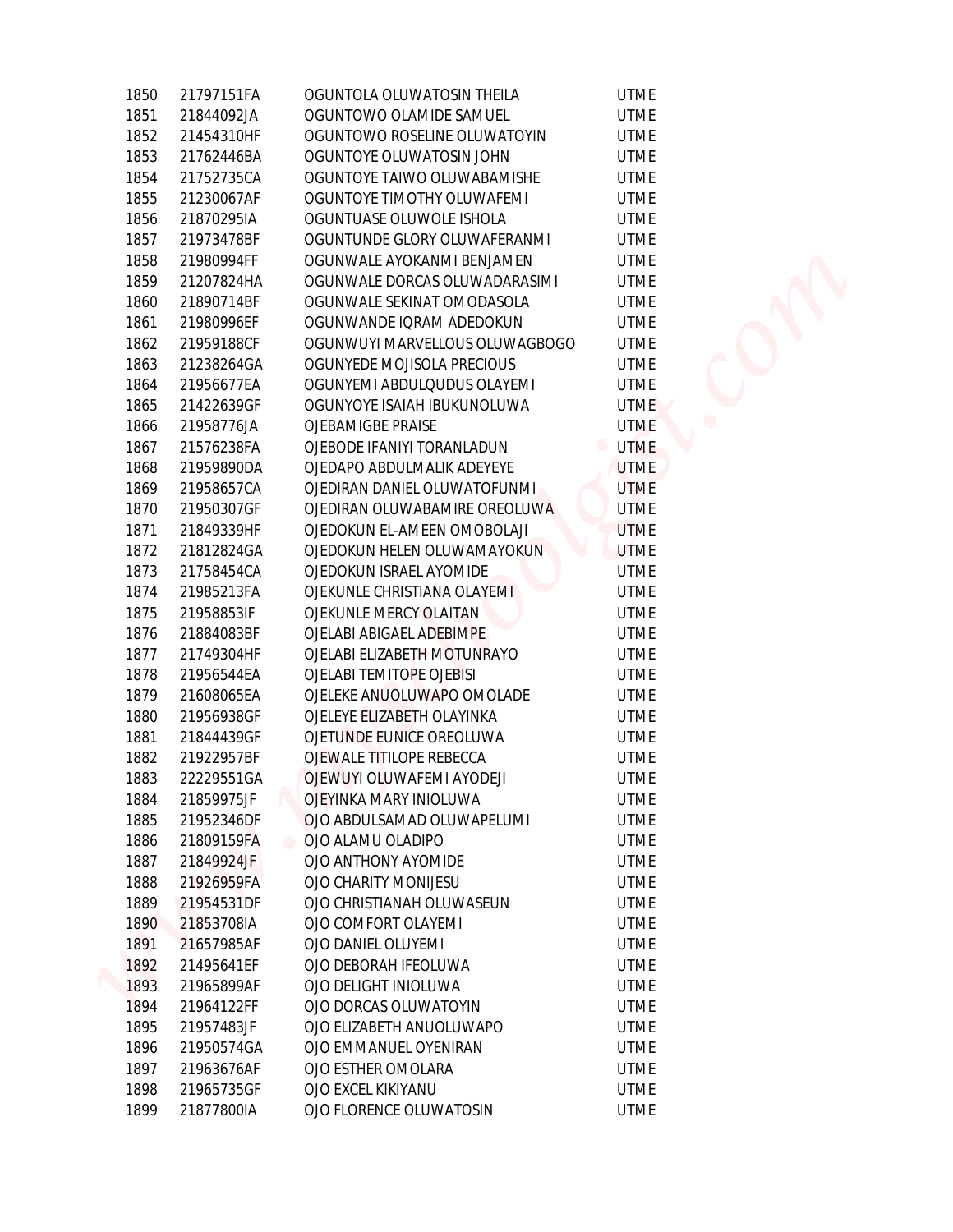| 1900 | 21954181HF | OJO GLADYS ABOSEDE                    | <b>UTME</b> |  |
|------|------------|---------------------------------------|-------------|--|
| 1901 | 21952398GA | OJO GOODNESS OLUWASEYI                | <b>UTME</b> |  |
| 1902 | 21872655GA | OJO JOHN AYOMIDE                      | <b>UTME</b> |  |
| 1903 | 21953822GF | OJO KAYODE TOLANI                     | <b>UTME</b> |  |
| 1904 | 21966154GA | OJO LYDIA OLUWASEUN                   | <b>UTME</b> |  |
| 1905 | 21634494EA | OJO MOJOLAOLUWA FORTUNATE             | <b>UTME</b> |  |
| 1906 | 21960821DA | OJO OKIKIOLA ABIDEMI                  | <b>UTME</b> |  |
| 1907 | 21380466DA | OJO OLUWASIKEMI JULIANA               | <b>UTME</b> |  |
| 1908 | 21855609HF | OJO OREOLUWA ELIZABETH                | <b>UTME</b> |  |
| 1909 | 21888114JF | OJO PRAISE OLUWATOMISIN               | <b>UTME</b> |  |
| 1910 | 21876477EF | OJO RACHAEL ADEDAMOLA                 | <b>UTME</b> |  |
| 1911 | 21901247HF | OJO SAMUEL OLUWATIMILEHIN             | <b>UTME</b> |  |
| 1912 | 21950395AF | OJO SAMUEL OYEDEJI                    | <b>UTME</b> |  |
| 1913 | 21963679IF | OJO SARAH OLUWATOMISIN                | <b>UTME</b> |  |
| 1914 | 21951393FA | OJO STELLA ADEOLA                     | <b>UTME</b> |  |
| 1915 | 21965793GA | OJO TOLUWASE ADESOLA                  | <b>UTME</b> |  |
| 1916 | 21760848CA | OJOAWO JULIUS ADEJARE                 | <b>UTME</b> |  |
| 1917 | 21958258CA | OJOBA MERCY AYOMIDE                   | <b>UTME</b> |  |
| 1918 | 21950529JF | OJOBABA JANET ADEYINKA                | <b>UTME</b> |  |
| 1919 | 20605174BF | OJOKO JUMOKE DEBORAH                  | <b>UTME</b> |  |
| 1920 | 21817180DF | OJO-OKEDERE MARYAM TITILOPE           | <b>UTME</b> |  |
| 1921 | 21802203GA | OJUADE RAYMOND OLAMIDE                | <b>UTME</b> |  |
| 1922 | 21959734FA | OJURONGBE TOYIN RHODA                 | <b>UTME</b> |  |
| 1923 | 21959938HF | OJUTALAYO MUTMAINAH TEMITOPE          | <b>UTME</b> |  |
| 1924 | 21850070DA | OJUWONI MOTUNRAYO MARYAM              | <b>UTME</b> |  |
| 1925 | 21955329DF | OKANLAWON BARAKAT GODSGIFT            | <b>UTME</b> |  |
| 1926 | 21956543EF | OKANLAWON OPEYEMI MARY                | <b>UTME</b> |  |
| 1927 | 21856449FF | OKANLAWON TOSIN AYOMIPO               | <b>UTME</b> |  |
| 1928 | 21337923EA | OKE AMINAT OYINDAMOLA                 | <b>UTME</b> |  |
| 1929 | 21873789JA | OKE BOLAJI TAOFEEK                    | <b>UTME</b> |  |
| 1930 | 21893539EF | OKE FEYIKEMI ESTHER                   | <b>UTME</b> |  |
| 1931 | 21871569HF | OKE MATTHEW SEGUN                     | <b>UTME</b> |  |
| 1932 | 21298800FA | OKE OLUWATOPE JOHN                    | <b>UTME</b> |  |
| 1933 | 21781829JA | OKE PATRICK DAMILOLA                  | <b>UTME</b> |  |
| 1934 | 21340000BA | OKE TAIWO ROFIAT                      | <b>UTME</b> |  |
| 1935 | 22228476CA | OKEDEJI SULTAN OLUWAJOMILOJU          | <b>UTME</b> |  |
| 1936 | 21648015HF | OKEDIJI KHADIJAT ABIODUN<br>$\bullet$ | <b>UTME</b> |  |
| 1937 | 21951793EF | OKEESAN OLAOLUWA EMMANUEL             | <b>UTME</b> |  |
| 1938 | 21960005CF | OKEGBADE EMMANUEL OLUWATOBI           | <b>UTME</b> |  |
| 1939 | 21959357DF | OKEKUNLE ESTHER ABISOLA               | <b>UTME</b> |  |
| 1940 | 21372894IA | OKELEYE ELIZABETH ADEBISI             | <b>UTME</b> |  |
| 1941 | 21972336CF | OKELEYE ESTHER VICTORIA               | <b>UTME</b> |  |
| 1942 | 21841581BA | OKELOLA OLUWASEYI FAVOUR              | <b>UTME</b> |  |
| 1943 | 21190621BF | OKEMAKINDE DOLAPO SOLOMON             | <b>UTME</b> |  |
| 1944 | 21875814DF | OKEOWO OLUWATOMIWA FAVOUR             | <b>UTME</b> |  |
| 1945 | 21871485CA | OKEOWO STELLA ABIOLA                  | <b>UTME</b> |  |
| 1946 | 21324064IA | OKESAFIA AYOMIDE GRACE                | <b>UTME</b> |  |
| 1947 | 21577848HF | OKESANYA DAMILARE OPEYEMI             | <b>UTME</b> |  |
| 1948 | 21237808GA | OKESESAN RUTH ADEOLA                  | <b>UTME</b> |  |
| 1949 | 21378171BA | OKESOLA RIHANAT ADENIKE               | <b>UTME</b> |  |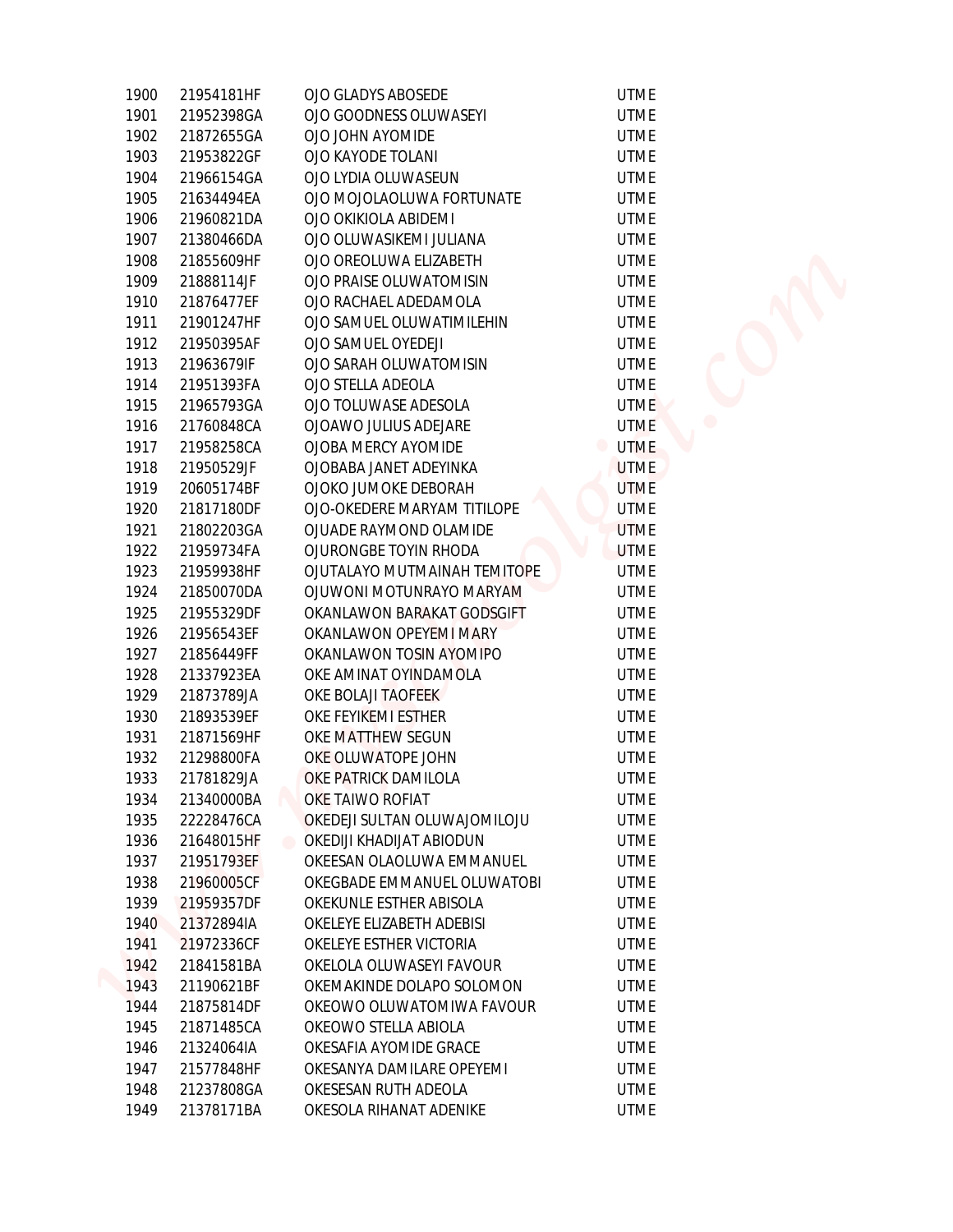| 1950 | 21874189IF | OKETADE FAVOUR ENOCH                | <b>UTME</b> |
|------|------------|-------------------------------------|-------------|
| 1951 | 21951531CF | OKETOLA JOSHUA OLAITAN              | <b>UTME</b> |
| 1952 | 21960542JF | OKETOOBO ADEBOLA MIRACLE            | <b>UTME</b> |
| 1953 | 21950607IF | OKEWALE BOLUWATIFE EMMANUEL         | <b>UTME</b> |
| 1954 | 21241740GF | OKEWANDE FELIX TOLUWANI             | <b>UTME</b> |
| 1955 | 21947088BA | OKEWOLE GRACE OLUWABUNMI            | <b>UTME</b> |
| 1956 | 21878227DF | OKEWUSI DAVID OLUWAJUWONLO          | <b>UTME</b> |
| 1957 | 21273967FA | OKEYINKA OYINKANSOLA ADEYINKA       | <b>UTME</b> |
| 1958 | 22103967DA | OKOCHA KELVIN CHIMEZURU             | <b>UTME</b> |
| 1959 | 21960787BA | OKUNADE ABDULRAHMON ADEDOTUN        | <b>UTME</b> |
| 1960 | 21878259GF | OKUNADE TOLUWANIMI DORCAS           | <b>UTME</b> |
| 1961 | 21837915AF | OKUNLOLA FIYINFOLUWA EMMANUELLA     | <b>UTME</b> |
| 1962 | 21927099BF | OKUNLOLA VICTORIA HERITAGE          | <b>UTME</b> |
| 1963 | 21856955JA | OKUNOLA AMINAT BOLANLE              | <b>UTME</b> |
| 1964 | 21893896GF | OKUNOLA GBOLAHAN TEMITAYO           | <b>UTME</b> |
| 1965 | 21765271EA | OKUNOLA STEPHEN ADEKOLA             | <b>UTME</b> |
| 1966 | 21882287GF | OKUNOYE ESTHER OPEYEMI              | <b>UTME</b> |
| 1967 | 21306562JF | OLA ANUOLUWAPO ABIGAIL              | <b>UTME</b> |
| 1968 | 21838762EF | OLABAMIJOKO TEMITOPE ROTIMI         | <b>UTME</b> |
| 1969 | 20713881HA | <b>OLABISI AMOS</b>                 | <b>UTME</b> |
| 1970 | 21593497BF | OLABISI BOLUWATIFE OLADOYIN         | <b>UTME</b> |
| 1971 | 21926905DF | OLABIWONNU FAVOUR OKIKI             | <b>UTME</b> |
| 1972 | 21453467BF | OLABIYI SULIAT ADENIKE              | <b>UTME</b> |
| 1973 | 21836854IF | OLABODE FATIMOT AYOMIKUN            | <b>UTME</b> |
| 1974 | 21858120GA | OLABODE JOHN OLAMIDE                | <b>UTME</b> |
| 1975 | 21839767FF | OLABODE OLUWATUNMISE JOSEPH         | <b>UTME</b> |
| 1976 | 21965704DA | OLABODE TOSIN PRISCILLA             | <b>UTME</b> |
| 1977 | 21864884GA | OLABODE-NICOL GRACE AYOMIDE         | <b>UTME</b> |
| 1978 | 21358791BA | OLADAPO ABDUL-MUIZZ OLANIYI         | <b>UTME</b> |
| 1979 | 21964472BF | OLADAPO ADURAGBEMI PETER            | <b>UTME</b> |
| 1980 | 21878215JF | OLADAPO AYOMIDE GOODNESS            | <b>UTME</b> |
| 1981 | 21922920BA | OLADAPO NAIMOT ARINOLA              | <b>UTME</b> |
| 1982 | 21956044HA | OLADAPO OLAMIDE ISAAC               | <b>UTME</b> |
| 1983 | 21866397JF | OLADAPO RAPHAEL OLATUNBOSUN         | <b>UTME</b> |
| 1984 | 21961895HF | OLADAYO IDOWU SEGUN                 | UTME        |
| 1985 | 21955433IF | OLADAYO IFEOLUWA OYEDOYIN           | <b>UTME</b> |
| 1986 | 21845958HA | OLADEJI FAITH ADEOLUWA<br>$\bullet$ | <b>UTME</b> |
| 1987 | 21843422CA | OLADEJI MUBEENAH OLABISI            | <b>UTME</b> |
| 1988 | 21759408JF | OLADEJI OLAKUNLE OLUWAFEMI          | <b>UTME</b> |
| 1989 | 21950766FA | OLADEJI OLUWAFEMI ENITAN            | <b>UTME</b> |
| 1990 | 21971010AF | OLADEJI PRECIOUS OLUWASEGUN         | <b>UTME</b> |
| 1991 | 21962321DF | OLADEJI RACHEAL ABISOLA             | DE          |
| 1992 | 21320861EA | OLADEJI VICTORIA ADEBUKOLA          | <b>UTME</b> |
| 1993 | 21951209CA | OLADEJO ABDULMALIK OLAMILEKAN       | <b>UTME</b> |
| 1994 | 21951160HF | OLADEJO DORCAS OLAWUMI              | <b>UTME</b> |
| 1995 | 21898354AF | OLADEJO ELIZABETH OYINDAMOLA        | <b>UTME</b> |
| 1996 | 21953295EA | OLADEJO GRACE INIOLUWA              | <b>UTME</b> |
| 1997 | 21956809EF | OLADEJO KEHINDE EUNICE              | <b>UTME</b> |
| 1998 | 21886837CA | OLADEJO OKIKIJESU DANIEL            | <b>UTME</b> |
| 1999 | 21837987CF | OLADEJO OLUWASEUN RACHEAL           | UTME        |
|      |            |                                     |             |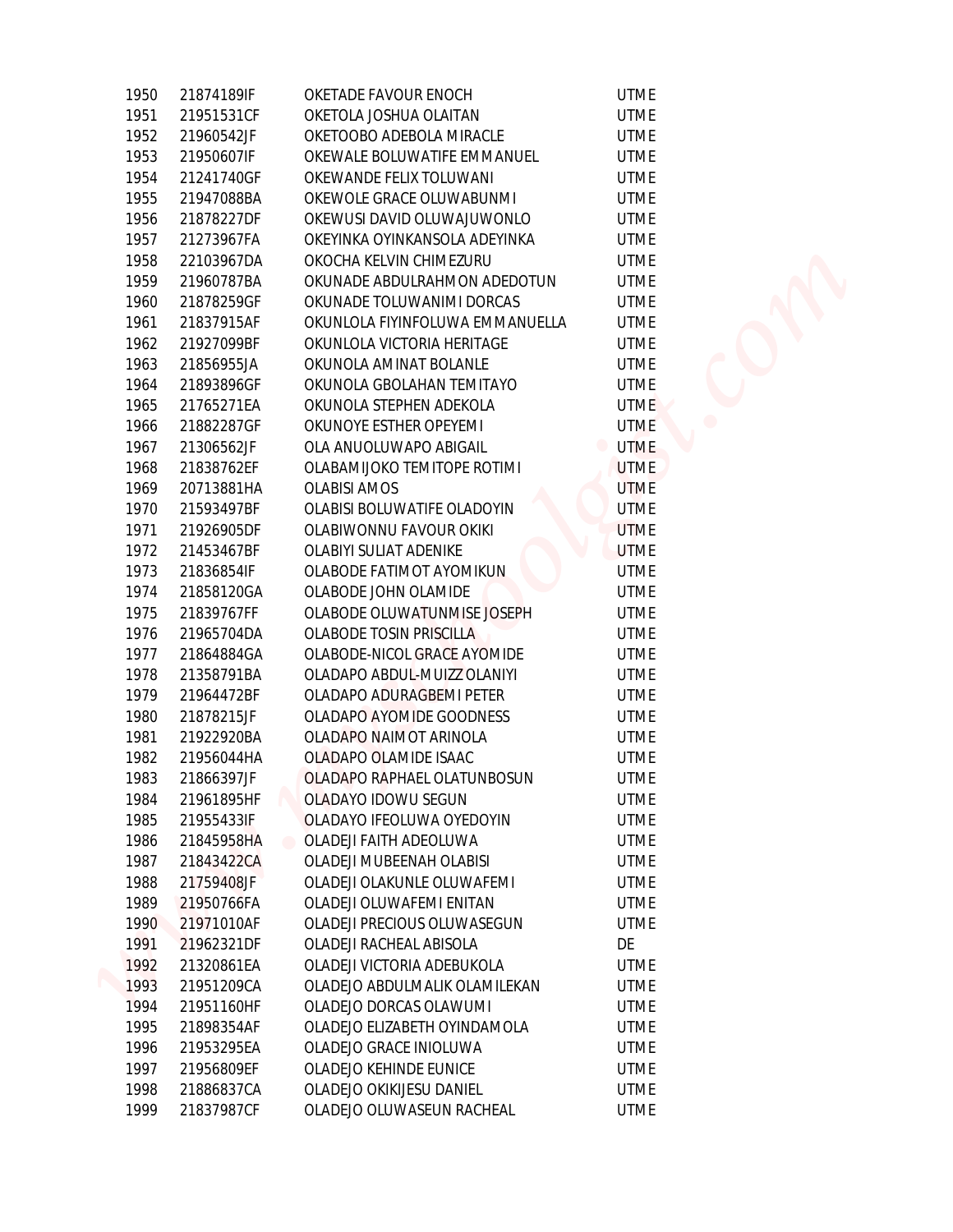| 2000 | 21844577EA | OLADEJO OLUWATOBI DANIEL                  | <b>UTME</b> |
|------|------------|-------------------------------------------|-------------|
| 2001 | 21844128AF | OLADEJO PRECIOUS OLAYINKA                 | <b>UTME</b> |
| 2002 | 21924124HA | OLADEJO RAHMAT OPEYEMI                    | <b>UTME</b> |
| 2003 | 21950741IA | OLADEJO SODIO OLAWALE                     | <b>UTME</b> |
| 2004 | 21688018DF | OLADEJO TITILAYO DORCAS                   | <b>UTME</b> |
| 2005 | 21838309DA | OLADEJO YETUNDE DEBORAH                   | <b>UTME</b> |
| 2006 | 21902761BA | OLADELE AYOMIKUN JAMES                    | <b>UTME</b> |
| 2007 | 21863356AF | OLADELE DEBORAH PRAISE                    | <b>UTME</b> |
| 2008 | 21810815DF | OLADELE FAVOUR OLUWADARASIMI              | <b>UTME</b> |
| 2009 | 21951932BF | OLADELE IFEOLUWA OLAMIDE                  | <b>UTME</b> |
| 2010 | 21108495FF | OLADELE MARTINS TEMITOPE                  | <b>UTME</b> |
| 2011 | 21337891BA | OLADELE OLUWASEUN YEMISI                  | <b>UTME</b> |
| 2012 | 21869018AF | OLADELE OLUWASOGO HERITAGE                | <b>UTME</b> |
| 2013 | 21981023AF | OLADELE OLUWATOSIN DANIEL                 | <b>UTME</b> |
| 2014 | 21841343GA | OLADELE PHILLIPS ENIOLA                   | <b>UTME</b> |
| 2015 | 21811009BF | OLADELE RUKAYAT AYOMIDE                   | <b>UTME</b> |
| 2016 | 21351321CF | OLADELE SAMUEL OLADAYO                    | <b>UTME</b> |
| 2017 | 21844343HA | OLADELE SHUKROH OLAITAN<br>$\blacksquare$ | <b>UTME</b> |
| 2018 | 21870492EF | OLADELE ZAINAB TOLULOPE                   | <b>UTME</b> |
| 2019 | 21838408BA | OLADEPO ISRAEL TAIWO                      | <b>UTME</b> |
| 2020 | 21956105FA | OLADIIPO MARVELLOUS AYOMIDE               | <b>UTME</b> |
| 2021 | 21840959IA | OLADIJI JOSHUA OLUWADAMILARE              | <b>UTME</b> |
| 2022 | 21858286IF | OLADIMEJI ABDULAZEEZ ADEMOLA              | <b>UTME</b> |
| 2023 | 21800163JF | OLADIMEJI AYOMIDE INAOLAJI                | <b>UTME</b> |
| 2024 | 21223213HF | OLADIMEJI AYUBA OLAWALE                   | <b>UTME</b> |
| 2025 | 21886036DF | OLADIMEJI OLUWAKEMI FELICIA               | <b>UTME</b> |
| 2026 | 21420649EA | OLADIPO DAVID IBUKUNOLU                   | <b>UTME</b> |
| 2027 | 21373475CF | OLADIPO ESTHER OLUWATOSIN                 | <b>UTME</b> |
| 2028 | 22253637JA | OLADIPO OLUWADAMILOLA OLUWABUKOLAMI UTME  |             |
| 2029 | 21864113CA | OLADIPO OYINKANSOLA MARVELOUS             | <b>UTME</b> |
| 2030 | 21885309GA | OLADIPO PRECIOUS OLUWAPELUMI              | <b>UTME</b> |
| 2031 | 21953781IA | OLADIPO ROQEEBAT OMOBOLANLE               | <b>UTME</b> |
| 2032 | 21219921AF | OLADIPUPO AYOMIDE TEMITOPE                | <b>UTME</b> |
| 2033 | 21927108GF | OLADIPUPO BLESSING ADEOLA                 | <b>UTME</b> |
| 2034 | 21955953FA | OLADIPUPO DORCAS TOLUWALOPE               | <b>UTME</b> |
| 2035 | 21215440IF | OLADIPUPO LEAH MODUPEOLA                  | <b>UTME</b> |
| 2036 | 21958962BF | OLADIPUPO MICHEAL TIMILEYIN               | <b>UTME</b> |
| 2037 | 21852750CF | OLADIPUPO OREOLUWA AGNES                  | <b>UTME</b> |
| 2038 | 21953066EF | OLADIPUPO PEACE INIOLUWA                  | <b>UTME</b> |
| 2039 | 21853980FA | OLADIPUPO ROHEEMOH DAMILOLA               | <b>UTME</b> |
| 2040 | 21956570AF | OLADIPUPO VICTOR OLADAYO                  | <b>UTME</b> |
| 2041 | 21625942FA | OLADOKE TEMITOPE SAMUEL                   | <b>UTME</b> |
| 2042 | 21928172GF | OLADOKUN TIMILEYIN MARVELOUS              | <b>UTME</b> |
| 2043 | 21901773BA | OLADOSU BASIT TUNDE                       | <b>UTME</b> |
| 2044 | 21868554EF | OLADOSU DORCAS OLUWASEMILORE              | <b>UTME</b> |
| 2045 | 21367143FA | OLADOSU MOSIDAT ADEOLA                    | <b>UTME</b> |
| 2046 | 21946957JF | OLADOSU SHALOM MOJOLAJESU                 | <b>UTME</b> |
| 2047 | 21950379IF | OLADOYE CAROLINE O                        | <b>UTME</b> |
| 2048 | 21950627IA | OLADOYE OLATAYO SAMUEL                    | <b>UTME</b> |
| 2049 | 21872049FA | OLADUNI ENIOLA DEBORAH                    | <b>UTME</b> |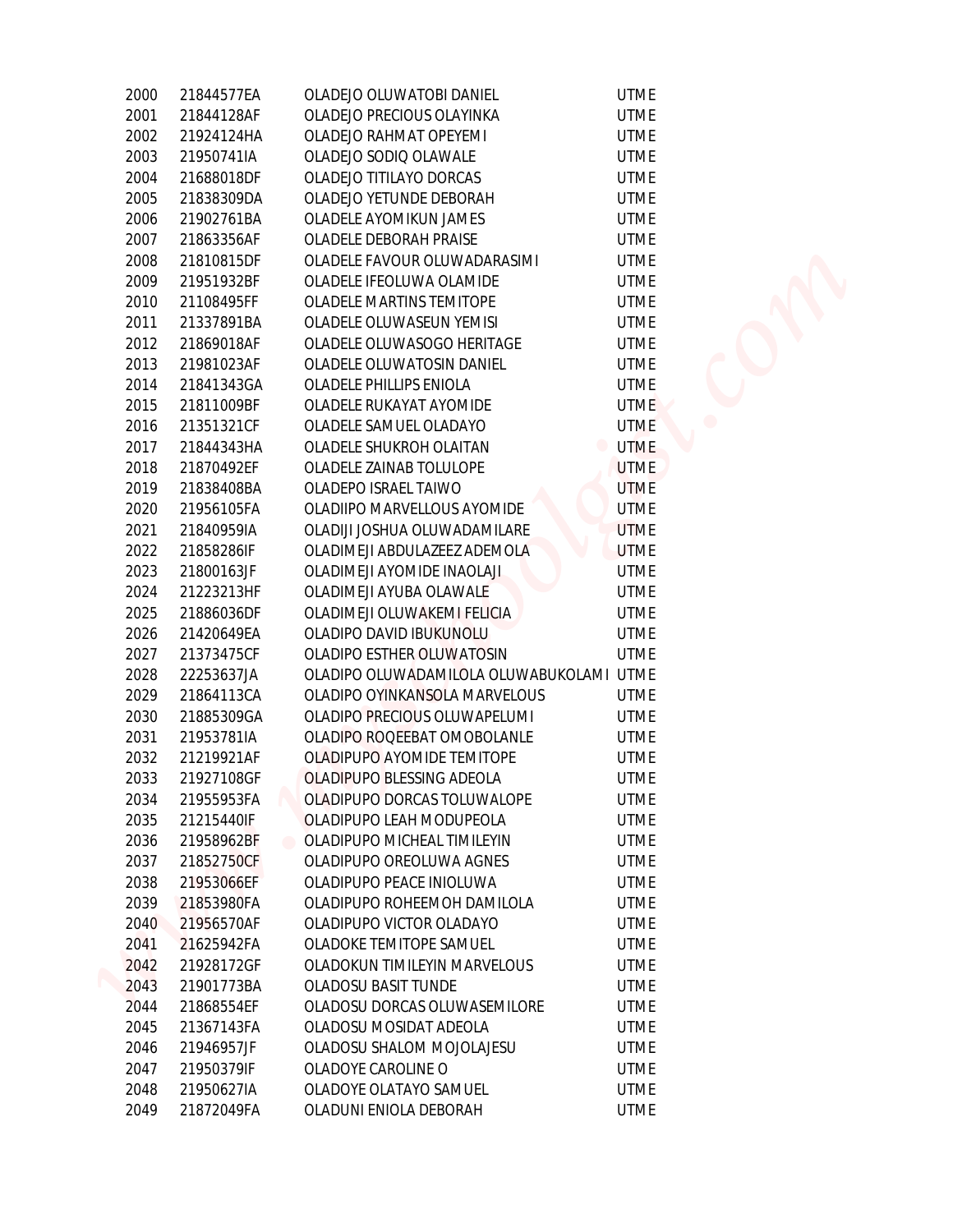| 2050 | 21648860DA | OLADUNJOYE OMOTOYOSI HAJARAT                       | <b>UTME</b> |
|------|------------|----------------------------------------------------|-------------|
| 2051 | 21588749AF | OLADUNNI TOLU DAVID                                | <b>UTME</b> |
| 2052 | 21347865BF | OLAEWE FATHIA OLAMIDE                              | <b>UTME</b> |
| 2053 | 21957153DF | OLAEWE HANNAH OMOLOLA                              | <b>UTME</b> |
| 2054 | 21249650DF | OLAGOKE DAVID OLUWADAMILARE                        | <b>UTME</b> |
| 2055 | 21838485AF | OLAGOKE OLAMIKUSI DAVID                            | <b>UTME</b> |
| 2056 | 21960129HA | OLAGUNJU GBEKELEOLUWA HENRY                        | <b>UTME</b> |
| 2057 | 21180809FF | OLAGUNJU IBUKUN ENOCH                              | <b>UTME</b> |
| 2058 | 21981074DF | OLAGUNJU SALAMAT OLAJUMOKE                         | <b>UTME</b> |
| 2059 | 21814457GF | OLAGUNJU SHERIFFDEEN ADEWALE                       | <b>UTME</b> |
| 2060 | 21952170GA | OLAIFA PEACE GBEMISOLA                             | <b>UTME</b> |
| 2061 | 21957003CF | OLAITAN GRACE OLANIKE                              | <b>UTME</b> |
| 2062 | 21972438IF | OLAITAN ROSELINE ADEBUKOLA                         | <b>UTME</b> |
| 2063 | 21904476IA | OLAIYA OLUWAFERANMI DEBORAH                        | <b>UTME</b> |
| 2064 | 21852934FF | OLAJIDE ABIMBOLA OLUWAJOMILOJU                     | <b>UTME</b> |
| 2065 | 21917966IA | OLAJIDE BOLUWATIFE, DORCAS                         | <b>UTME</b> |
| 2066 | 21959157IF | OLAJIDE ELIZABETH FUNMIKE                          | <b>UTME</b> |
| 2067 | 21895270DF | OLAJIDE HAMMED ABOLADE                             | <b>UTME</b> |
| 2068 | 21864701CF | OLAJIDE OLUWADAMILOLA MOYIN                        | <b>UTME</b> |
| 2069 | 21920375AF | OLAJIDE OLUWAFEYIKEMI DANIELLA                     | <b>UTME</b> |
| 2070 | 21951002BA | OLAJIDE OVERCOMER TITILOPE                         | <b>UTME</b> |
| 2071 | 21962122IA | OLAJIDE PRISCILLA TEMITOPE                         | <b>UTME</b> |
| 2072 | 20733997JF | OLAJIDE RUTH OLUWAREMILEKUN                        | <b>UTME</b> |
| 2073 | 21870207EF | OLAJIRE KAWTHAR ODUNOLA                            | <b>UTME</b> |
| 2074 | 21950942CF | OLAJIRE MATHIAS AYOMIKUN                           | <b>UTME</b> |
| 2075 | 21346355GA | OLAJUMOKE SHALOM TUNMISE                           | <b>UTME</b> |
| 2076 | 21725951IF | OLAKANMI CHRISTIANAH OLAJUMOKE                     | <b>UTME</b> |
| 2077 | 21928682IA | OLALEKAN MARY OLAWUMI                              | <b>UTME</b> |
| 2078 | 21947013AF | OLALEKAN OYINLOLA VICTORIA                         | <b>UTME</b> |
| 2079 | 21959311HF | OLALEKAN SADDAM AJIBOLA                            | <b>UTME</b> |
| 2080 | 21896173IA | OLALEKAN SHAKIRAH IFEOLUWA                         | <b>UTME</b> |
| 2081 | 21964655FA | OLALEKAN TITILOPE TAOFEEQAT                        | <b>UTME</b> |
| 2082 | 21950771CF | <b>OLALEKE FELIX ADEYEMI</b>                       | <b>UTME</b> |
| 2083 | 21964746HA | OLALERE DAMILOLA SOLOMON                           | <b>UTME</b> |
| 2084 | 21952132GA | OLALERE DEBORAH ISEOLUWA                           | <b>UTME</b> |
| 2085 | 21853941FF | OLALERE FAHEEDAT DAMILOLA                          | <b>UTME</b> |
| 2086 | 21852904BF | OLALERE GBOLAHAN ISMAIL<br>$\qquad \qquad \bullet$ | <b>UTME</b> |
| 2087 | 21748920JF | OLALERE HAMMED OLOYEDE                             | <b>UTME</b> |
| 2088 | 21842847EF | OLALERE HASSAN ADEKUNLE                            | <b>UTME</b> |
| 2089 | 21932978HA | OLALERE JEREMIAH TOLULOPE                          | <b>UTME</b> |
| 2090 | 21743646FF | OLALERE OLAKUNLE VICTOR                            | <b>UTME</b> |
| 2091 | 21855595FA | OLALERE OLUWATIMILEHIN MARY                        | <b>UTME</b> |
| 2092 | 21890659AF | OLALERE SODIO BAMIDELE                             | <b>UTME</b> |
| 2093 | 21313840JA | OLALERU FAVOUR OREOLUWA                            | <b>UTME</b> |
| 2094 | 21956817AF | OLALEYE ALICE IFEOLUWA                             | <b>UTME</b> |
| 2095 | 21958814JA | OLALEYE BEATRICE OLAMIDE                           | <b>UTME</b> |
| 2096 | 21908275IF | OLALEYE BOLANLE ROSEMARY                           | <b>UTME</b> |
| 2097 | 21908275IF | OLALEYE BOLANLE ROSEMARY                           | <b>UTME</b> |
| 2098 | 21105011JA | OLALEYE ELIZABETH PRECIOUS                         | <b>UTME</b> |
| 2099 | 21964816AF | OLALEYE EMMANUEL IMOLE                             | <b>UTME</b> |
|      |            |                                                    |             |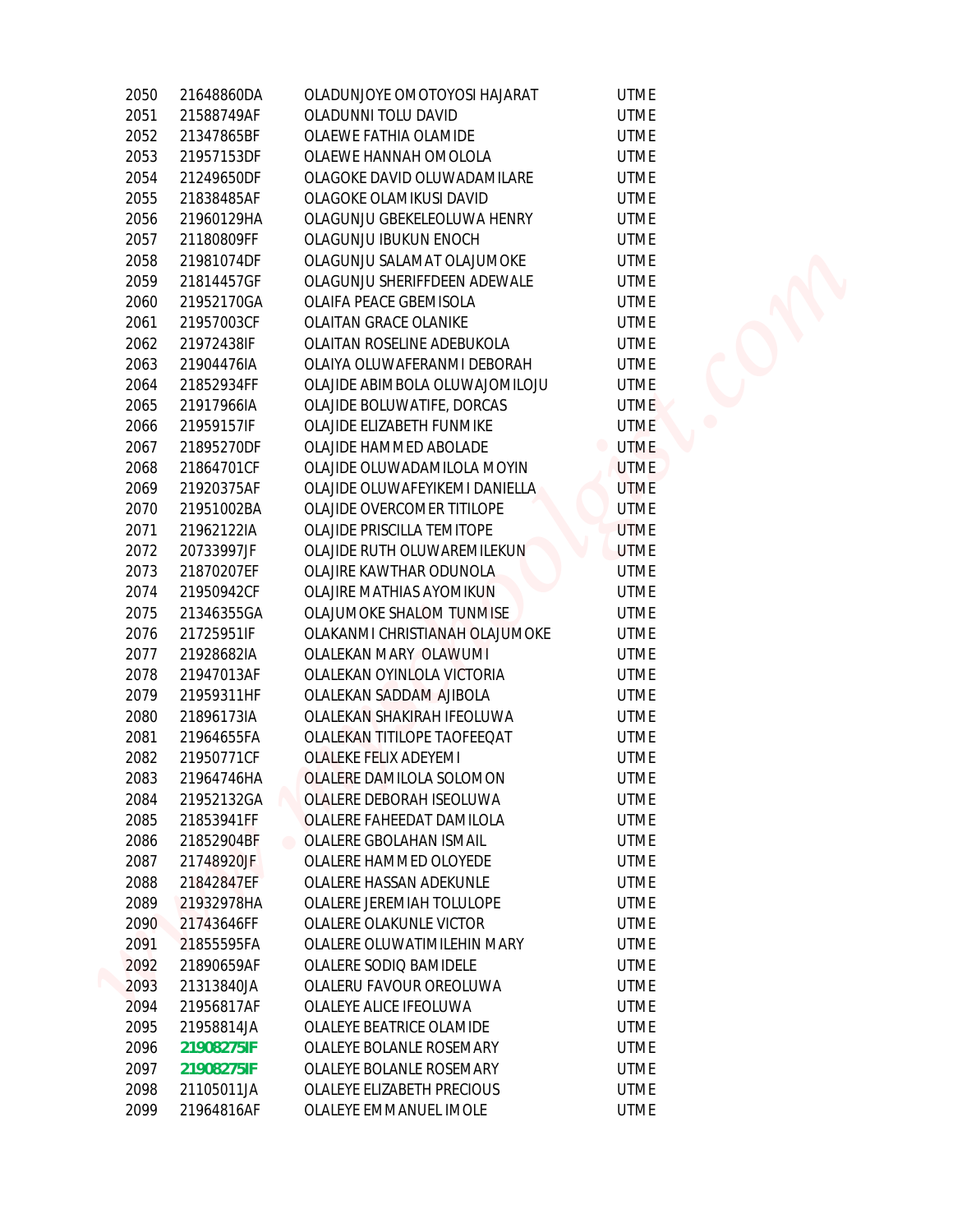| 2100 | 22098162IA | OLALEYE ESTHER MERCY              | <b>UTME</b> |
|------|------------|-----------------------------------|-------------|
| 2101 | 21207130CF | OLALEYE GOD'STREASURE VICTOR      | <b>UTME</b> |
| 2102 | 21800987GA | OLALOWO JEMIMA GIFT               | <b>UTME</b> |
| 2103 | 21646838HA | OLALOWO MOSES GBENGA              | <b>UTME</b> |
| 2104 | 21959404IF | OLAMERUN ABOSEDE OPEMIPO          | <b>UTME</b> |
| 2105 | 21573735CF | OLANASE BOLANLE CHRISTIANAH       | <b>UTME</b> |
| 2106 | 21641823GF | OLANIGAN KUNLE MALIK              | <b>UTME</b> |
| 2107 | 21339242JF | OLANIPEKUN OLATUNBOSUN AL-HAMIN   | <b>UTME</b> |
| 2108 | 21956010FA | OLANIPEKUN PETER OLUWADARA        | <b>UTME</b> |
| 2109 | 21816797FA | OLANIRAN DEBORAH INIOLUWA         | <b>UTME</b> |
| 2110 | 21596976AF | OLANIRAN ISAAC OLAWALE            | <b>UTME</b> |
| 2111 | 21805600IA | OLANIRAN JOSHUA SEYI              | <b>UTME</b> |
| 2112 | 21888403HF | OLANIRAN OMOTOLANI ESTHER         | <b>UTME</b> |
| 2113 | 21217939DF | OLANIRAN SAKEENAH ABIODUN         | <b>UTME</b> |
| 2114 | 21954551DA | OLANISEBE BOLUWATIFE JOHN         | <b>UTME</b> |
| 2115 | 21754096FF | OLANIYAN ADEDOYIN LOVETH          | <b>UTME</b> |
| 2116 | 21886104HF | OLANIYAN AISHAT OLANIKE           | <b>UTME</b> |
| 2117 | 20610103HA | OLANIYAN AYOMIDE ABEL             | <b>UTME</b> |
| 2118 | 29702239CF | OLANIYAN AYOOLA RUTH              | DE          |
| 2119 | 20762140HF | OLANIYAN DAVID FRANCIS            | <b>UTME</b> |
| 2120 | 21327221GF | OLANIYAN DEBORAH OLUWAFUNMILAYO   | <b>UTME</b> |
| 2121 | 21926876IF | OLANIYAN EMMANUEL AYOMIDE         | <b>UTME</b> |
| 2122 | 21813676HF | OLANIYAN GIDEON DAMILARE          | <b>UTME</b> |
| 2123 | 21750632IF | OLANIYAN HALIMAH MAYOWA           | <b>UTME</b> |
| 2124 | 21294751GA | OLANIYAN ISLAMIAT OYINDAMOLA      | <b>UTME</b> |
| 2125 | 21960861CA | OLANIYAN JOSEPHINE OLUWAMAYOWA    | <b>UTME</b> |
| 2126 | 21963803DF | OLANIYAN KOREDE SEGUN             | <b>UTME</b> |
| 2127 | 21965903IA | OLANIYAN SODIQ ALABI              | <b>UTME</b> |
| 2128 | 21952636BA | OLANIYAN TOLANI AYOBAMI           | <b>UTME</b> |
| 2129 | 21805324DF | <b>OLANIYI BARAKAT OMOWUMI</b>    | <b>UTME</b> |
| 2130 | 21927997IF | OLANIYI DEBORAH FISAYO            | <b>UTME</b> |
| 2131 | 21901279BA | OLANIYI DELIGHT MOYINOLUWA        | <b>UTME</b> |
| 2132 | 21952018GA | OLANIYI EUNICE ABIMBOLA           | <b>UTME</b> |
| 2133 | 21802271AF | <b>OLANIYI FAITH DAMILOLA</b>     | <b>UTME</b> |
| 2134 | 21963567HF | OLANIYI GLADYS IFEOLUWA           | <b>UTME</b> |
| 2135 | 21956176HF | OLANIYI GLORIA DAMILOLA           | <b>UTME</b> |
| 2136 | 21876923JF | OLANIYI JUNIA OLORUNSOGO          | <b>UTME</b> |
| 2137 | 21811700HF | OLANIYI OLAYEMI SUSANAH           | <b>UTME</b> |
| 2138 | 21806336BA | OLANIYI OLUWADAMILARE JOSHUA      | <b>UTME</b> |
| 2139 | 21799842IF | OLANIYI PRAISE AYOOLUWA           | <b>UTME</b> |
| 2140 | 21896581DF | OLANIYI TAIWO BEATRICE            | <b>UTME</b> |
| 2141 | 21873679HA | OLANLOKUN IFEOLUWA JOSEPH         | <b>UTME</b> |
| 2142 | 21970960GF | OLANLOKUN SODIQ AYOMIDE           | <b>UTME</b> |
| 2143 | 21802958IF | OLANREWAJU ABDULQUADRI AJIBOLA    | <b>UTME</b> |
| 2144 | 21852681IF | OLANREWAJU ADESEWA OLUWATIMILEYIN | <b>UTME</b> |
| 2145 | 21264218GA | OLANREWAJU ADEWUMI SIMEON         | <b>UTME</b> |
| 2146 | 21931192HA | OLANREWAJU AMINAT AWELE           | <b>UTME</b> |
| 2147 | 21953445FA | OLANREWAJU ANDREW AYOBAMI         | <b>UTME</b> |
| 2148 | 21324109EF | OLANREWAJU AYOBAMI OLUWASEUN      | <b>UTME</b> |
| 2149 | 21928687FF | OLANREWAJU ELIZABETH BOLA         | <b>UTME</b> |
|      |            |                                   |             |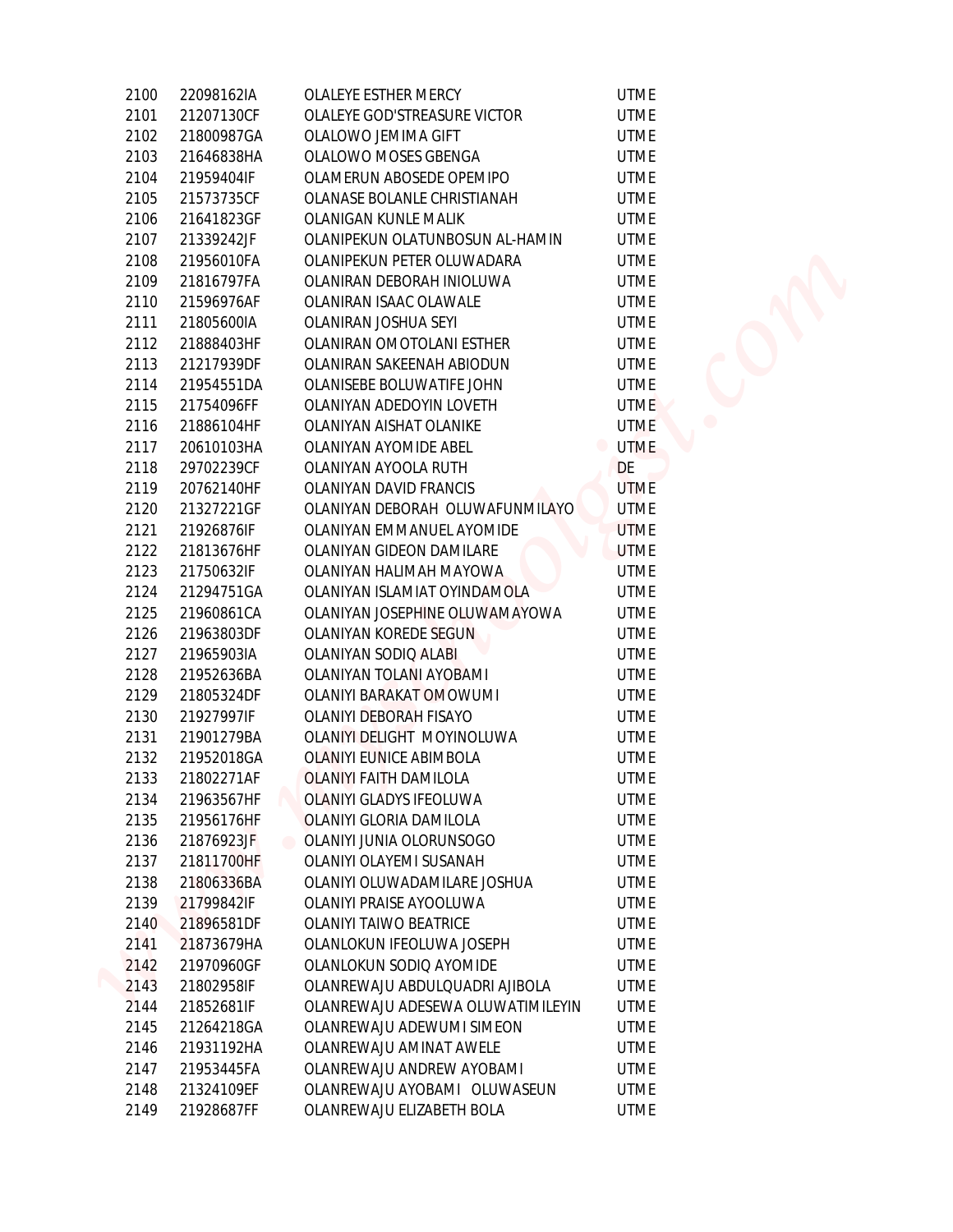| 2150 | 20734727FF | OLANREWAJU ESTHER IFEOLUWA                          | <b>UTME</b> |
|------|------------|-----------------------------------------------------|-------------|
| 2151 | 21765812JA | OLANREWAJU ESTHER OLUWAPELUMI                       | <b>UTME</b> |
| 2152 | 21853349HA | OLANREWAJU IDRIS ABIODUN                            | <b>UTME</b> |
| 2153 | 21919259HF | OLANREWAJU JANET MORISELOLA                         | <b>UTME</b> |
| 2154 | 21854780EA | OLANREWAJU LEKAN SODIO                              | <b>UTME</b> |
| 2155 | 21950860FF | OLANREWAJU NIFEMI PRISCILLA                         | <b>UTME</b> |
| 2156 | 21318943DF | OLANREWAJU OLASILE KUDIRAT                          | <b>UTME</b> |
| 2157 | 21841108JF | OLANREWAJU OLUWASEGUN BENJAMEN                      | <b>UTME</b> |
| 2158 | 21884622HF | OLANREWAJU PEACE EZEKIEL                            | <b>UTME</b> |
| 2159 | 21866685IA | OLANREWAJU ZAINAB OLABISI                           | <b>UTME</b> |
| 2160 | 21841381GA | OLAOGUN DEBORAH DAMILOLA                            | <b>UTME</b> |
| 2161 | 21281726BF | OLAOGUN MARIAM OLABISI                              | <b>UTME</b> |
| 2162 | 21571510DF | OLAOGUN SULIAT TITILOPE                             | <b>UTME</b> |
| 2163 | 21841535FA | OLAOGUN TIMILEYIN MOSES                             | <b>UTME</b> |
| 2164 | 21874564BF | OLAOLUWA SAMUEL OLAYINKA                            | <b>UTME</b> |
| 2165 | 21623731IF | OLAORE SAMUEL OLUWAPELUMI                           | <b>UTME</b> |
| 2166 | 21955133GF | OLAOSEBIKAN EDITH I.                                | <b>UTME</b> |
| 2167 | 21912839GF | OLAOSEBIKAN PRECIOUS ABIMBOLA                       | <b>UTME</b> |
| 2168 | 21574206EF | OLAOYE ABDULLAHI BOLARINWA                          | <b>UTME</b> |
| 2169 | 22256914EF | OLAOYE ADEDAMOLA SUNDAY                             | <b>UTME</b> |
| 2170 | 21582852EA | OLAOYE CHRISTANAH WEMIMO                            | <b>UTME</b> |
| 2171 | 21930596BA | OLAOYE ELISHA FOLUSO                                | <b>UTME</b> |
| 2172 | 21853630JA | OLAOYE HELEN AYOMIDE                                | <b>UTME</b> |
| 2173 | 21952717IA | OLAOYE MUHAMMED BABATUNDE                           | <b>UTME</b> |
| 2174 | 21842222DF | OLAOYE SOFIAT OMOSALEWA                             | <b>UTME</b> |
| 2175 | 20765753GA | OLAOYE SUSANNA OPEYEMI                              | <b>UTME</b> |
| 2176 | 21854205GF | OLAOYE TIMILEYIN INIOLUWA                           | <b>UTME</b> |
| 2177 | 21871708EF | OLAOYE TOLULOPE ZAINAB                              | <b>UTME</b> |
| 2178 | 21797122AF | OLAOYE TOLUWALASE DEBORAH                           | <b>UTME</b> |
| 2179 | 21951799BF | OLAOYO MERCY TEMITOPE                               | <b>UTME</b> |
| 2180 | 21867697FF | OLAPADE IBUKUNOLUWA ADUKE                           | <b>UTME</b> |
| 2181 | 21898314BF | OLAPADE SULIYAT ADEOLA                              | <b>UTME</b> |
| 2182 | 21801830CF | OLAPADE TOHEEB OLALEKAN                             | <b>UTME</b> |
| 2183 | 21887312CA | OLAPO-KAREEM ENOCH OLAMIDE                          | <b>UTME</b> |
| 2184 | 21659235CF | OLAREWAJU CHRISTIANAH                               | <b>UTME</b> |
| 2185 | 21970997HA | OLAREWAJU SAMUEL ADURAGBEMI                         | <b>UTME</b> |
| 2186 | 21799594JA | OLARINDE IBRAHIM AYOMIDE<br>$\qquad \qquad \bullet$ | <b>UTME</b> |
| 2187 | 21808627FA | OLARINRE MARIAM OLUWADAMILOLA                       | <b>UTME</b> |
| 2188 | 21869974HA | OLASEHINDE DAMILOLA OLUWATOYIN                      | <b>UTME</b> |
| 2189 | 21394859HF | OLASEHINDE OLAOLUWA ABIODUN                         | <b>UTME</b> |
| 2190 | 21805679GF | OLASUNKANMI AMINAT OLAJUMOKE                        | <b>UTME</b> |
| 2191 | 21860488JF | OLASUNKANMI MARY OLAIDE                             | <b>UTME</b> |
| 2192 | 21889557AF | OLASUNKANMI TAIWO BUSHIRAT                          | <b>UTME</b> |
| 2193 | 21844158EF | OLASUPO YETUNDE NAIMOT                              | <b>UTME</b> |
| 2194 | 21930136DA | OLATEDUN JOB IFEOLUWA                               | <b>UTME</b> |
| 2195 | 21851125HF | OLATINWO ABISOLA MARY                               | <b>UTME</b> |
| 2196 | 21854108HF | OLATINWO FATHIA BUSAYO                              | <b>UTME</b> |
| 2197 | 21961931IF | OLATOKE ABDULQOYYUM TEMITOPE                        | <b>UTME</b> |
| 2198 | 20783511JF | OLATOYE DEBORAH                                     | <b>UTME</b> |
| 2199 | 21797070HF | OLATOYE MOSHOOD OLAMIDIMEJI                         | <b>UTME</b> |
|      |            |                                                     |             |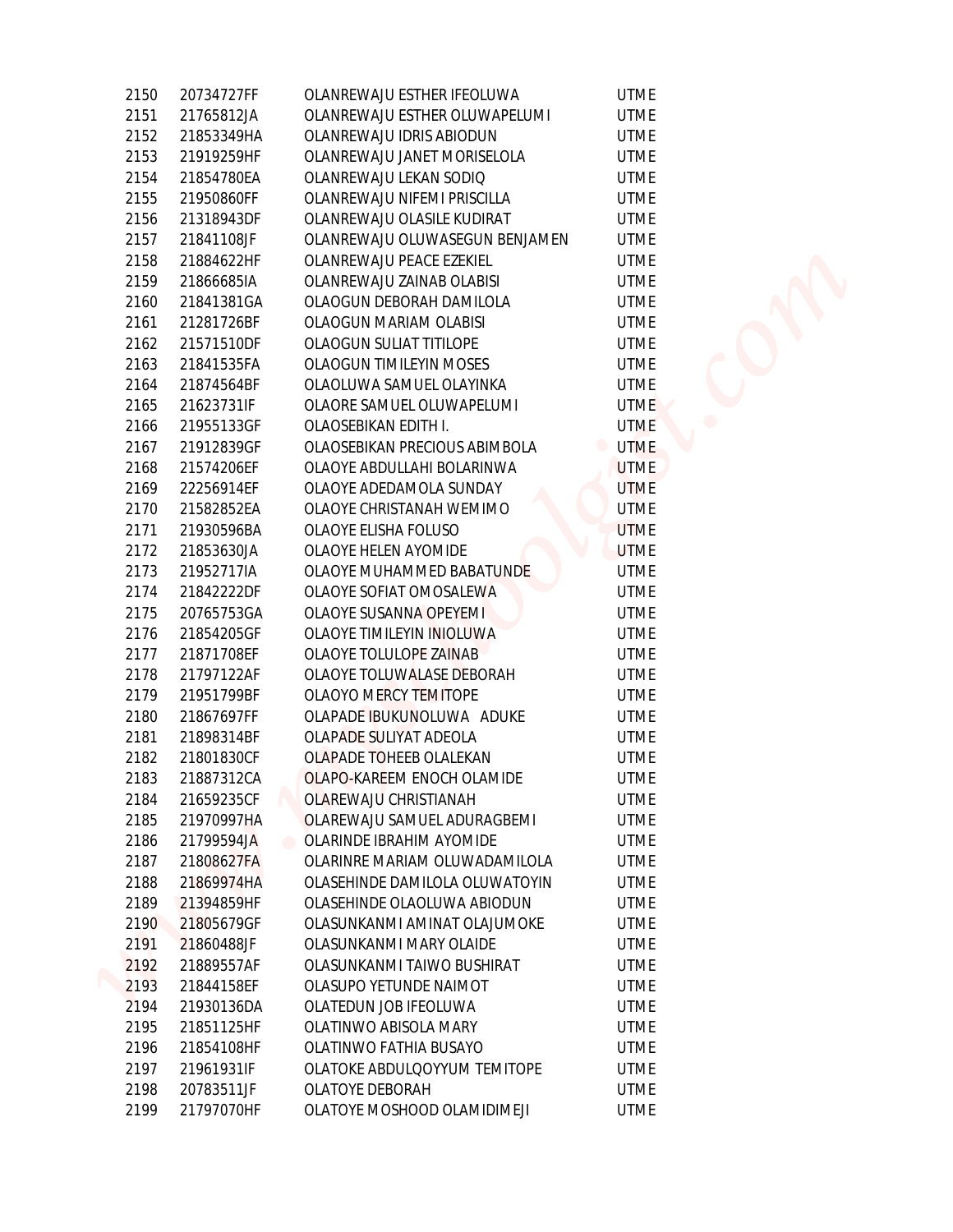| 2200 | 21846809JA                            | OLATUNBOSUN AYODEJI EMMANUEL       | <b>UTME</b> |
|------|---------------------------------------|------------------------------------|-------------|
| 2201 | 21734029HA                            | OLATUNBOSUN GLORY RHODA            | <b>UTME</b> |
| 2202 | 21838448JF                            | OLATUNBOSUN MARY BLESSING          | <b>UTME</b> |
| 2203 | 21856391GA                            | OLATUNBOSUN MODUPEOLA FOLUKE       | <b>UTME</b> |
| 2204 | 21370567DA                            | OLATUNBOSUN SIMILOLUWA SARAH       | <b>UTME</b> |
| 2205 | 21805246EF                            | OLATUNDE AISHAT OPEYEMI            | <b>UTME</b> |
| 2206 | 21215334EF                            | OLATUNDE ELIZABETH OLUWATOYOSI     | <b>UTME</b> |
| 2207 | 21846237AF                            | OLATUNDE OLAMIDE EUNICE            | <b>UTME</b> |
| 2208 | 21802108GA                            | OLATUNDE STEPHEN OLUWADAMILARE     | <b>UTME</b> |
| 2209 | 21802124HF                            | OLATUNDE TOLUWASE GABRIEL          | <b>UTME</b> |
| 2210 | 21687634FF                            | OLATUNDUN FAITH DAMILOLA           | <b>UTME</b> |
| 2211 | 21969614FA                            | OLATUNJI ABDULRASHEED OLATUNDE     | <b>UTME</b> |
| 2212 | 21837430FF                            | <b>OLATUNJI BOLANLE</b>            | <b>UTME</b> |
| 2213 | 21852960CA                            | OLATUNJI EDWARD OLAREWAJU          | <b>UTME</b> |
| 2214 | 21882905BF                            | OLATUNJI FOLAKE ADESIKE            | <b>UTME</b> |
| 2215 | 21951387IA                            | OLATUNJI GODSPROMISE OLUWADARASIMI | <b>UTME</b> |
| 2216 | 21953747GA                            | OLATUNJI HIKMAH OMOLOLA            | <b>UTME</b> |
| 2217 | 21254154DA                            | OLATUNJI IYIOLA OLAMIDE            | <b>UTME</b> |
| 2218 | 21865116EA                            | OLATUNJI OLABISI ISLAMIAH          | <b>UTME</b> |
| 2219 | 21749109AF                            | OLATUNJI OLUWATOBI EMMANUEL        | <b>UTME</b> |
| 2220 | 21799524GA                            | OLATUNJI OMODUNKE FLORENCE         | <b>UTME</b> |
| 2221 | 21749822FA                            | OLATUNJI OMOTOLA DEBORAH           | <b>UTME</b> |
| 2222 | 21749705GF                            | OLATUNJI TAWAKALITU OMOFOLAKE      | <b>UTME</b> |
| 2223 | 21954750IA                            | OLATUNJI THEOPHILUS OMOTOLASE      | <b>UTME</b> |
| 2224 | 20751753EF                            | OLATUNJI USWATHASSANAT OLUWAKEMI   | <b>UTME</b> |
| 2225 | 21853517IF                            | OLATUNJI WALIU OYINLOLA            | <b>UTME</b> |
| 2226 | 21271435HF                            | OLAWALE AJIBOLA YUSUF              | <b>UTME</b> |
| 2227 | 29797099GA                            | OLAWALE BOLUWATIFE                 | DE          |
| 2228 | 21964454BA                            | OLAWALE BUKOLA ESTHER              | <b>UTME</b> |
| 2229 | 21958395JF                            | OLAWALE FAITH OLUWATOYIN           | <b>UTME</b> |
| 2230 | 21267461JA                            | <b>OLAWALE PRECIOUS OPEYEMI</b>    | <b>UTME</b> |
| 2231 | 21886766JA                            | OLAWALE PROMISE HEPHZIBAH          | <b>UTME</b> |
| 2232 | 21956324JF                            | OLAWALE TOBILOBA MERCY             | <b>UTME</b> |
| 2233 | 21183373GA                            | OLAWOORE BENARD KEHINDE            | <b>UTME</b> |
| 2234 | 21897379DF                            | OLAWOORE TAOFEEK ABIODUN           | <b>UTME</b> |
| 2235 | 21877895IA                            | OLAWORE DEBORAH WURAOLA            | <b>UTME</b> |
| 2236 | 21207027GF<br>$\qquad \qquad \bullet$ | OLAWORE JESSICA ADEFISOLA          | <b>UTME</b> |
| 2237 | 21854774HA                            | OLAWOYIN ISRAEL AYOMIDE            | <b>UTME</b> |
| 2238 | 21965935BF                            | OLAWUWO BLESSING OLUWATOBI         | <b>UTME</b> |
| 2239 | 21890905BA                            | OLAWUWO MARIAM DAMILOLA            | <b>UTME</b> |
| 2240 | 21954811GA                            | OLAWUYI DORCAS ADEOLA              | <b>UTME</b> |
| 2241 | 20786892AF                            | OLAWUYI DORCAS TEMITOPE            | <b>UTME</b> |
| 2242 | 22207470HF                            | OLAWUYI ESTHER OLUWATIMILEYIN      | <b>UTME</b> |
| 2243 | 21352832HA                            | OLAWUYI JULIUS OLAYINKA            | <b>UTME</b> |
| 2244 | 21319844JA                            | OLAWUYI MICHEAL OLAYEMI            | <b>UTME</b> |
| 2245 | 21875971BA                            | OLAWUYI OLUWAGBOLAHAN OLUWAFEMILO  | <b>UTME</b> |
| 2246 | 21858927BF                            | OLAYANJU TOMIWA EMMANUEL           | <b>UTME</b> |
| 2247 | 21960904JA                            | OLAYEMI JESULOLAMI OLAMIDE         | <b>UTME</b> |
| 2248 | 21964986BA                            | OLAYIMIKA RODAH OLUWAFERANMI       | <b>UTME</b> |
| 2249 | 21891129DA                            | OLAYINKA ESTHER TITILAYO           | <b>UTME</b> |
|      |                                       |                                    |             |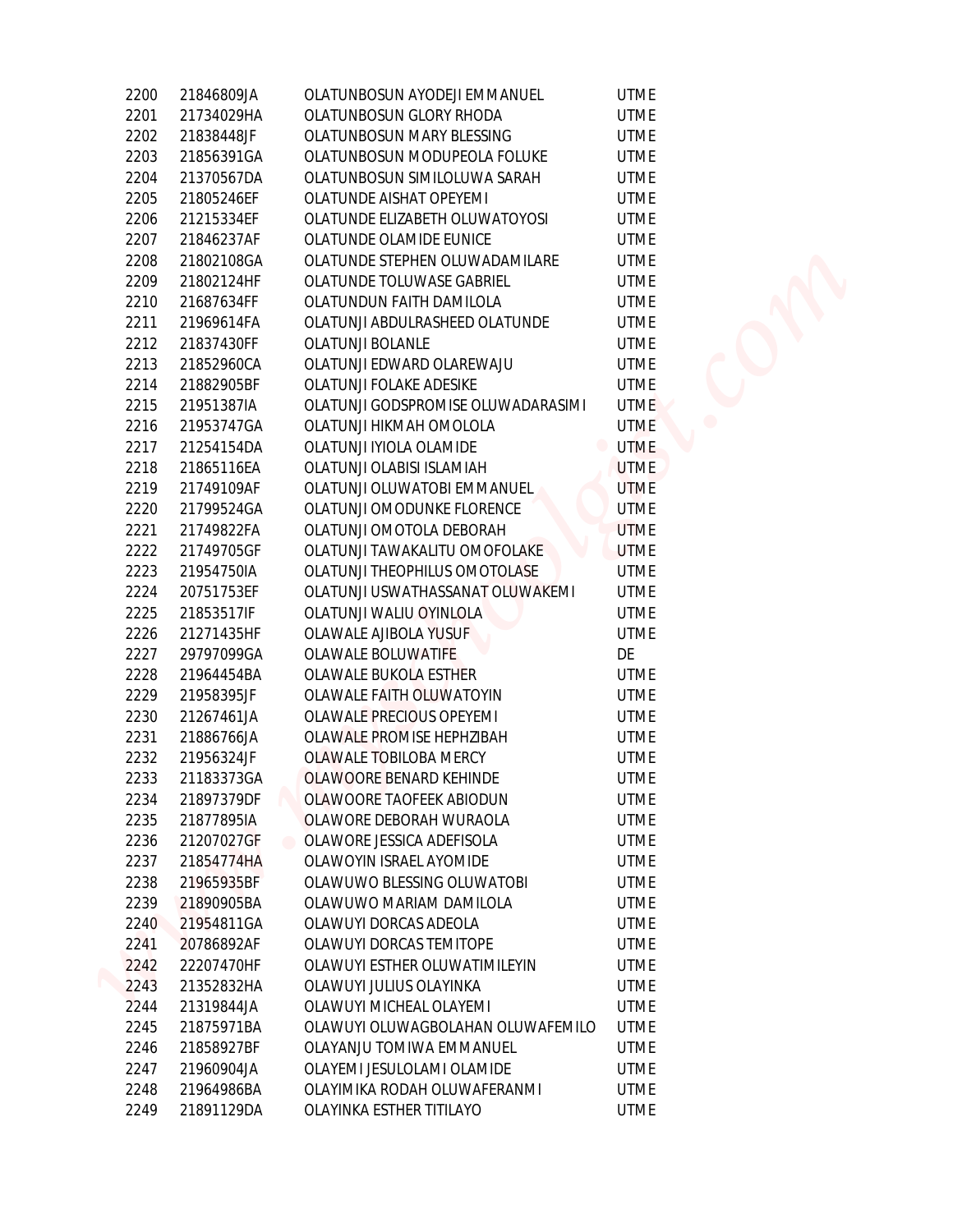| 2250 | 21970915AF | OLAYINKA EUNICE ADEBUKOLA                | UTM |
|------|------------|------------------------------------------|-----|
| 2251 | 21841516FA | OLAYIWOLA AMIRAH OLANREWAJU              | UTM |
| 2252 | 21844582BF | OLAYIWOLA BASHIRAT ADEOLA                | UTM |
| 2253 | 21883863HA | OLAYIWOLA BLESSING GRACE                 | UTM |
| 2254 | 21200634BF | OLAYIWOLA KUBURAT                        | UTM |
| 2255 | 21836115HF | OLAYIWOLA MARIAM OLAITAN                 | UTM |
| 2256 | 21850398AF | OLAYIWOLA MARVELLOUS TIMILEYIN           | UTM |
| 2257 | 21808612DA | OLAYIWOLA NAFISAT ADERONKE               | UTM |
| 2258 | 21852252EF | OLAYIWOLA QUDUS BAYONLE                  | UTM |
| 2259 | 21207061IF | OLAYIWOLA SOLA ISREAL                    | UTM |
| 2260 | 21904567AF | OLAYIWOLA TOFUNMI ANUOLUWAPO             | UTM |
| 2261 | 21954401CA | OLAYODE ERNESTINA OLUWAPELUMI            | UTM |
| 2262 | 21954707BA | OLAYODE MARY OLUWAPONMILE                | UTM |
| 2263 | 21351963EF | OLAYODE TENIOLA SHARON                   | UTM |
| 2264 | 21858363IA | OLOFE STEPHEN OLUWAFERANMI               | UTM |
| 2265 | 21722170IF | OLOGUN PRECIOUS ELIZABETH                | UTM |
| 2266 | 21954628CF | OLOGUNDE PHILIP AYOOLUWA                 | UTM |
| 2267 | 21852177EA | OLOGUNDUDU OLAOLUWA COVENANT             | UTM |
| 2268 | 21896998EA | OLOGUNEBI ZAINAB OLAWEMIMO               | UTM |
| 2269 | 21871063EA | OLOGUNLADO FAUSAT ABISOYE                | UTM |
| 2270 | 21964241DA | OLOJEDE BLESSING DAMILOLA                | UTN |
| 2271 | 21888612HF | OLOJEDE FIYIN LYDIA                      | UTM |
| 2272 | 21960266FA | OLOJEDE PROMISE IYANUOLUWA               | UTM |
| 2273 | 21867342CF | OLOKO FOLASADE OLUWATIMILEYIN            | UTM |
| 2274 | 20603268EF | OLOMOLA TOBI DEJI                        | UTM |
| 2275 | 21814269FF | OLONADE OLUWAPELUMI RUTH                 | UTM |
| 2276 | 21958413AF | OLORODE FLORENCE OLANIKE                 | UTM |
| 2277 | 21835741EF | OLORODE OLUWAFAYOKUNMI ELIZABETH         | UTM |
| 2278 | 21874687GF | OLORUNFEMI JOSHUA SEYI                   | UTM |
| 2279 | 22136181IA | OLORUNKEMI ZULIYAT MOROMOKE              | UTM |
| 2280 | 21432270HF | OLORUNLEKE FELIX LESAN                   | UTM |
| 2281 | 21828289GF | OLORUNLOWO REBECCA BLESSING              | UTM |
| 2282 | 20610993IF | OLORUNMEYE FERANMI NELSON                | UTM |
| 2283 | 21955689EA | OLORUNRANTI THOMAS DAMILARE              | UTM |
| 2284 | 21733474JA | OLORUNSOLA PEACE IBRAHIM                 | UTM |
| 2285 | 21715587DF | OLORUNSOMO MARVELOUS ADELEGAN            | UTM |
| 2286 | 21809467DA | OLORUNTOBA DAMILOLA VICTOR<br>$\bigcirc$ | UTM |
| 2287 | 22253806AF | OLORUNTOBI ELIZABETH GBEMISOLA           | UTM |
| 2288 | 21797640HF | OLOWE BUKOLA TEMITOPE                    | UTM |
| 2289 | 21838633CF | OLOWOMEYE OPEOLUWA PRISCILLA             | UTM |
| 2290 | 21776522CF | OLOWOOKERE IMAN BOLUWATIFE               | UTM |
| 2291 | 21435365IF | OLOWOYEYE EMMANUEL BOLUWATIFE            | UTM |
| 2292 | 21954428HF | OLOYEDE EMMANUEL OLABODE                 | UTM |
| 2293 | 21745133DA | OLOYEDE JOSHUA IYANUOLUWA                | UTM |
| 2294 | 21572494FF | OLOYEDE OLAOLUWA MONDAY                  | UTM |
| 2295 | 21963984IA | OLOYEDE RACHEAL OMOLOLA                  | UTM |
| 2296 | 21960157CF | OLOYEDE SEGUN HEZEKIAH                   | UTM |
| 2297 | 21779185BA | <b>OLOYEDE YUSUF ANEES</b>               | UTM |
| 2298 | 21815142GA | OLUBAYO GRACE IYANUOLUWA                 | UTM |
| 2299 | 21849261IF | OLUBIYI TAYE ABIMBOLA                    | UTM |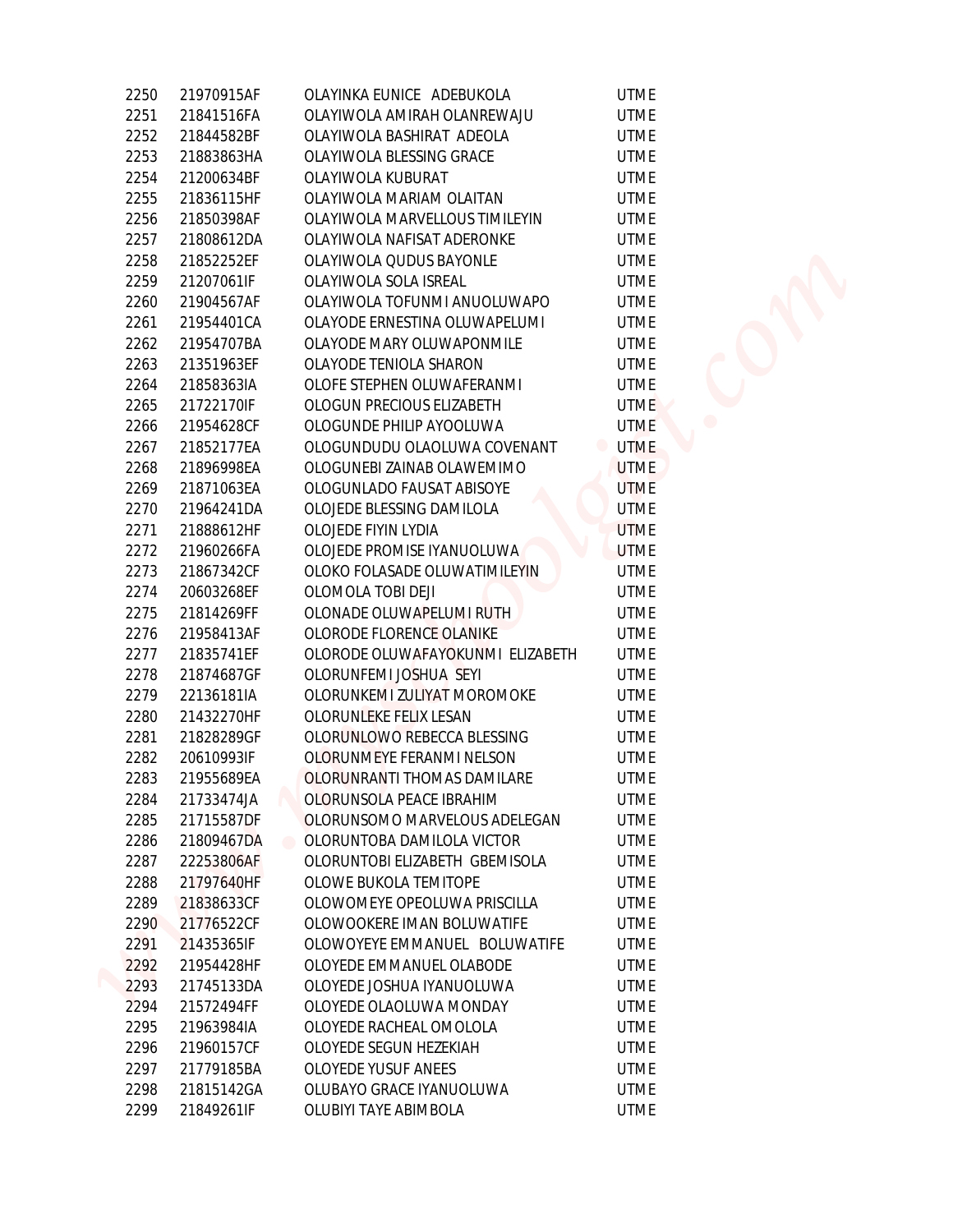| 2300 | 21903183IF |                   | OLUBODUN FIKAYOMI SOLOMON           | <b>UTME</b>                   |  |
|------|------------|-------------------|-------------------------------------|-------------------------------|--|
| 2301 | 21705524JF |                   | OLUBUNMI FAITH EYITAYO              | <b>UTME</b>                   |  |
| 2302 | 21875128EF |                   | OLUDARE BUKOLA DEBORAH              | <b>UTME</b>                   |  |
| 2303 | 21964715DF |                   | OLUFEMI PAUL BOLUWATIFE             | <b>UTME</b>                   |  |
| 2304 | 21864383JF |                   | OLUFEMI-ADEJARE PAMELA PAMILERIN    | <b>UTME</b>                   |  |
| 2305 | 21214876FF |                   | OLUFOTEBI IFEOLUWA SEGUN            | <b>UTME</b>                   |  |
| 2306 | 21953206BA |                   | OLUGBEMI DEBORAH ADEDARA            | <b>UTME</b>                   |  |
| 2307 | 21363822DA |                   | OLUGBODE IFASEUN BOLUWATIFE         | <b>UTME</b>                   |  |
| 2308 | 21973418DA |                   | OLUGBODI MATTHEW ADEOLA             | <b>UTME</b>                   |  |
| 2309 | 21856815DA |                   | OLUGBODI OLUWAPAMILERIN AYOMIKUN    | <b>UTME</b>                   |  |
| 2310 | 21836681JF |                   | OLUJIDE OLAADURA VICTOR             | <b>UTME</b>                   |  |
| 2311 | 21587056BF |                   | OLUJIMI AISHA AJOKE                 | <b>UTME</b>                   |  |
| 2312 | 21799066HA |                   | OLUKUNLE ESTHER TOFUNMI             | <b>UTME</b>                   |  |
| 2313 | 21865136DF |                   | OLUKUNLE KAYODE JULIUS              | <b>UTME</b>                   |  |
| 2314 | 21799423JA |                   | OLUMAKIN DORCAS OLUMAYOWA           | <b>UTME</b>                   |  |
| 2315 | 21168069BA |                   | OLUMEYAN BOLUWATIFE HANNAH          | <b>UTME</b>                   |  |
| 2316 | 21286567DF |                   | OLUMUYIWA SUCCESS ANUOLUWAPO        | <b>UTME</b>                   |  |
| 2317 | 21414790HF |                   | OLUNIYI VICTOR IBUKUNOLUWA          | <b>UTME</b><br>$\blacksquare$ |  |
| 2318 | 21950914HA |                   | OLUOKUN AISHAT ADEWUMI              | <b>UTME</b>                   |  |
| 2319 |            |                   | OLUOKUN JULIUS OLALEKAN             | <b>UTME</b>                   |  |
|      | 21952066BA |                   |                                     |                               |  |
| 2320 | 21932290JA |                   | OLUOKUN MUIZ OLALEKAN               | <b>UTME</b>                   |  |
| 2321 | 21961396AF |                   | OLURANTI BLESSING ELIZABETH         | <b>UTME</b>                   |  |
| 2322 | 20996056EA |                   | OLUREMI FAVOUR ENIOLA               | <b>UTME</b>                   |  |
| 2323 | 29787489EA |                   | OLUREMI IFEOLUWA GBEMISOLA          | DE                            |  |
| 2324 | 21781203IF |                   | OLURIN MICHAEL ANUOLUWAPO           | <b>UTME</b>                   |  |
| 2325 | 21961872JF |                   | OLURINDE HANNAH BUKUNMI             | <b>UTME</b>                   |  |
| 2326 | 21840230CA |                   | OLUSANYA PHEBE OLUWASIKEMI          | <b>UTME</b>                   |  |
| 2327 | 21926754DA |                   | OLUSEGUN PRECIOUS                   | <b>UTME</b>                   |  |
| 2328 | 21954422BA |                   | OLUSEGUN SUNDAY OLUWABUNMI          | <b>UTME</b>                   |  |
| 2329 | 22245120CA |                   | OLUSEUN JUMOKE MARY                 | <b>UTME</b>                   |  |
| 2330 | 21169253HF |                   | OLUSHOLA ENIOLA RACHAEL             | <b>UTME</b>                   |  |
| 2331 | 21961778JA |                   | OLUSOLA STEPHEN OLAMIDE             | <b>UTME</b>                   |  |
| 2332 | 21855491JF |                   | OLUSOLA TIMILEHIN JOHN              | <b>UTME</b>                   |  |
| 2333 | 21845406HF |                   | OLUTADE OLUWATIMILEYIN ROSEMARY     | <b>UTME</b>                   |  |
| 2334 | 21471452FF |                   | OLUTUNDE OLAJUMOKE AYOTOPE          | <b>UTME</b>                   |  |
| 2335 | 21955318JA |                   | OLUWABIYI ADEDOLAPO FAVOUR          | <b>UTME</b>                   |  |
| 2336 | 21307543DF |                   | OLUWADIPE OLUWAFEYIKEMI DEBORAH     | <b>UTME</b>                   |  |
| 2337 | 21876092HA |                   | OLUWADUMILA FLOURISH OLUWAFUNMINIYE | <b>UTME</b>                   |  |
| 2338 | 21965358FA |                   | OLUWAGBEMIGA LOIS FOLUTO            | <b>UTME</b>                   |  |
| 2339 | 21866934HA |                   | OLUWAGBEMIRO VICTOR MARVELLOUS      | <b>UTME</b>                   |  |
| 2340 | 21927975AF |                   | OLUWALERE EUNICE JESUDARA           | <b>UTME</b>                   |  |
| 2341 | 21849509IA |                   | OLUWANIRAN ESTHER MERCY             | <b>UTME</b>                   |  |
| 2342 | 21216292AF |                   | OLUWASEGUN SEMILORE VICTOR          | <b>UTME</b>                   |  |
| 2343 | 21751265FF |                   | OLUWASEYI STELLA JANET              | <b>UTME</b>                   |  |
| 2344 | 21749305HA |                   | OLUWASEYI THEOPHILUS ADEKUNLE       | <b>UTME</b>                   |  |
| 2345 | 21955701HF |                   | OLUWATOYIN JANET FUNMILOLA          | UTME                          |  |
| 2346 | 21758398BF |                   | OLUYEMI BUKUNMI INIOLUWA            | <b>UTME</b>                   |  |
| 2347 | 21950851AF |                   | OLUYOLE FATIMAH AYOMIDE             | UTME                          |  |
| 2348 | 21891316EF |                   | OLUYORI SHALOM TIJESUNI             | <b>UTME</b>                   |  |
| 2349 |            | OMEIKE PRISCA UJU |                                     | <b>UTME</b>                   |  |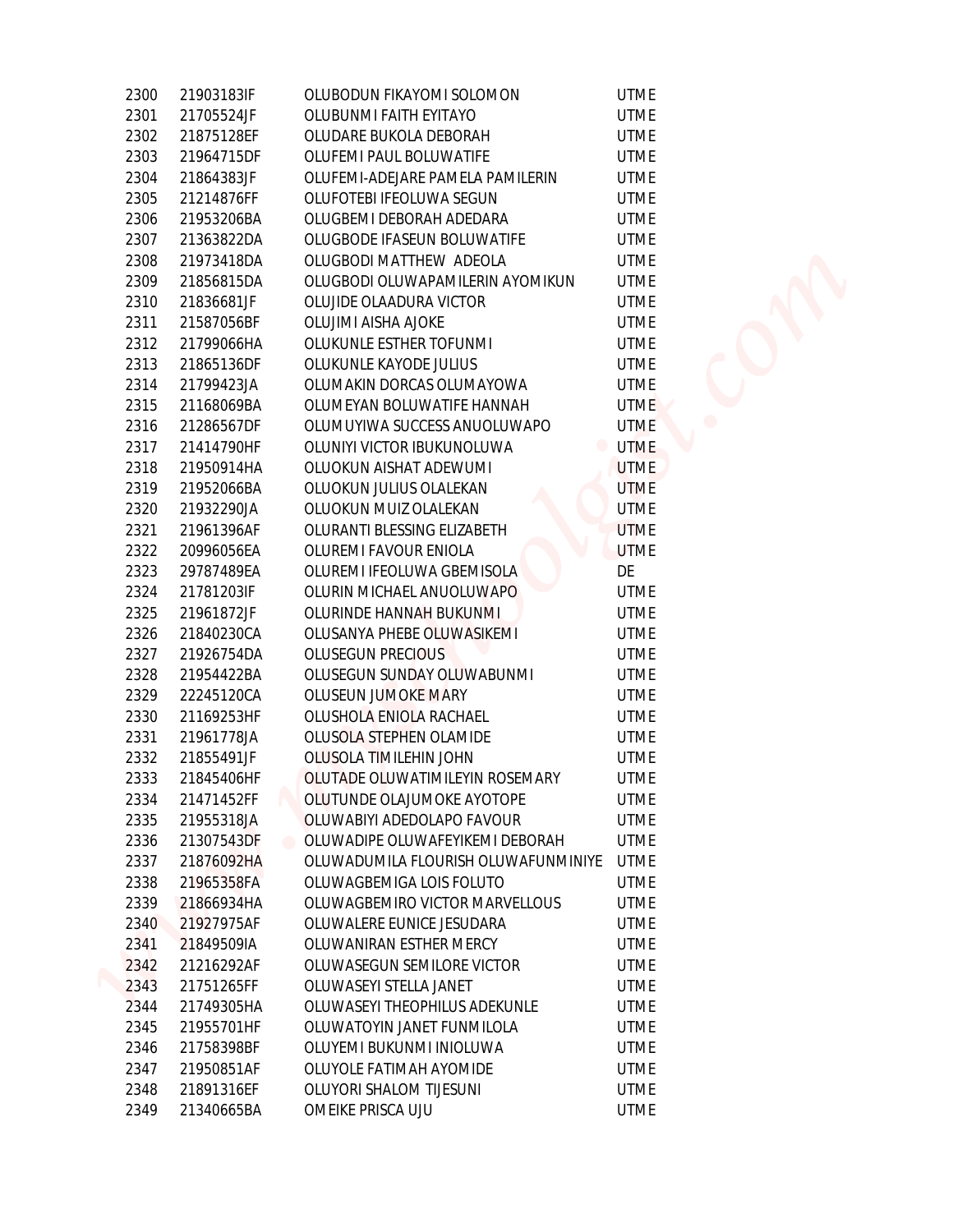| 2350 | 21836753CA | OMIDIJI RACHEAL OLUWADARA         | <b>UTME</b>                   |
|------|------------|-----------------------------------|-------------------------------|
| 2351 | 21951532CA | OMIRINDE MUKRIMAT OLUWASEYI       | <b>UTME</b>                   |
| 2352 | 21837958HF | OMITOGUN ABDULMOSHOOD MOBOLAJI    | <b>UTME</b>                   |
| 2353 | 21893304IA | OMOBOLANLE ANJOLAOLUWA SIMILOLUWA | <b>UTME</b>                   |
| 2354 | 21954592BF | OMOBORIOWO DAVID OREOLUWA         | <b>UTME</b>                   |
| 2355 | 21751970EF | OMOBOYE JUSTINA OYENIKE           | <b>UTME</b>                   |
| 2356 | 21280026GA | OMO-HENRY KELVIN OCHUKO           | <b>UTME</b>                   |
| 2357 | 21220388EF | OMOKAN BUKOLA OYINDAMOLA          | <b>UTME</b>                   |
| 2358 | 21754126JF | OMOLADUN HABEEBAH OMOLAYO         | <b>UTME</b>                   |
| 2359 | 21890609GF | OMOLAYAJO MUALIU ISHOLA           | <b>UTME</b>                   |
| 2360 | 21776111IF | OMOLE AANUOLUWAPO FUNKE           | <b>UTME</b>                   |
| 2361 | 21299450DA | OMOLE JOHN OLADIMEJI              | <b>UTME</b>                   |
| 2362 | 21210149DF | OMOLE REHOBOTH TEMILOLUWA         | <b>UTME</b>                   |
| 2363 | 21755514JA | OMOLE TEMILOLUWA DEBORAH          | <b>UTME</b>                   |
| 2364 | 21714615FA | OMOLEYE JOCELYN ADENIYI           | <b>UTME</b>                   |
| 2365 | 21357671AF | OMOLOLU ABIMBOLA BOLUWATIFE       | <b>UTME</b>                   |
| 2366 | 21815796CA | OMONIYI ABDULWARITH OLOLADE       | <b>UTME</b>                   |
| 2367 | 21855905CA | OMONIYI GABRIEL OLUWASEGUN        | <b>UTME</b><br>$\blacksquare$ |
| 2368 | 20602048GF | OMONIYI MARVELLOUS PRAYER         | <b>UTME</b>                   |
| 2369 | 21858426FA | OMONIYI RACHEAL GLORIA            | <b>UTME</b>                   |
| 2370 | 21862177BA | OMOPARIOLA MARY OLUWAFUNKE        | <b>UTME</b>                   |
| 2371 | 21322416FF | OMOSEHIN OLUWATUNMISE DORCAS      | <b>UTME</b>                   |
| 2372 | 21729138BF | OMOTAYO HENRY OLUSEYI             | <b>UTME</b>                   |
| 2373 | 21762978BA | OMOTAYO OMOWUMI GOLD              | <b>UTME</b>                   |
| 2374 | 21840380DA | OMOTOSHO AFUSAT BOLUWATIFE        | <b>UTME</b>                   |
| 2375 | 21844412BA | OMOTOSHO OLUWAGBEMILEKE OPEOLUWA  | <b>UTME</b>                   |
| 2376 | 21806392BF | OMOTOSO ABOSEDE RACHAEL           | <b>UTME</b>                   |
| 2377 | 21867561HA | OMOTOSO PETER OLUWASOGO           | <b>UTME</b>                   |
| 2378 | 21312429CA | OMOTOSO PRAISE FLOURISH           | <b>UTME</b>                   |
| 2379 | 21961183CF | OMOTOYE FUNMILAYO DORCAS          | <b>UTME</b>                   |
| 2380 | 20738529EF | OMOTOYE MOTUNRAYO SARAH           | <b>UTME</b>                   |
| 2381 | 21851422BF | OMOTOYE OLUWADUNSIN JUSTINA       | <b>UTME</b>                   |
| 2382 | 21880057AF | OMOWUMI MICHEAL OLUWASEGUN        | <b>UTME</b>                   |
| 2383 | 21814365FA | OMOWUMI SAHEED AYOBAMI            | <b>UTME</b>                   |
| 2384 | 21806617DA | OMOYAJOWO TAIWO FAISHAT           | <b>UTME</b>                   |
| 2385 | 29708485FA | OMOYENI KEHINDE GOSPEL            | DE                            |
| 2386 | 29708497IF | OMOYENI TAIWO ANOINTING           | DE                            |
| 2387 | 21201216FA | ONAH MICHAEL CHINONSO             | <b>UTME</b>                   |
| 2388 | 21656825BA | ONANUGA MOYOSOLA PEJUOLA          | <b>UTME</b>                   |
| 2389 | 21840150EA | ONAOLAPO MARVELLOUS STEPHEN       | <b>UTME</b>                   |
|      | 21782402HF | ONI COMFORT AYOMIDE               |                               |
| 2390 | 20603699HF | ONI ELIZABETH FOLASHADE           | <b>UTME</b>                   |
| 2391 | 21812392DF |                                   | <b>UTME</b>                   |
| 2392 |            | ONI FATHIAT OMOLOLA               | <b>UTME</b>                   |
| 2393 | 21857919CA | ONI GRACE AYOMIDE                 | <b>UTME</b>                   |
| 2394 | 21953677DA | ONI JOEL OLAOLUWA                 | <b>UTME</b>                   |
| 2395 | 21964784HA | ONI OLUWASEYI VICTORIA            | <b>UTME</b>                   |
| 2396 | 21926521FF | ONI SUSAN OMOTOLA                 | <b>UTME</b>                   |
| 2397 | 21865786BF | ONIBALUSI OLUWABUSOLA MARVELLOUS  | <b>UTME</b>                   |
| 2398 | 21849053IA | ONIFADE BEATRICE OLUWAFEYIKEMI    | <b>UTME</b>                   |
| 2399 | 21932527EF | ONIFADE CECILIA KEHINDE           | <b>UTME</b>                   |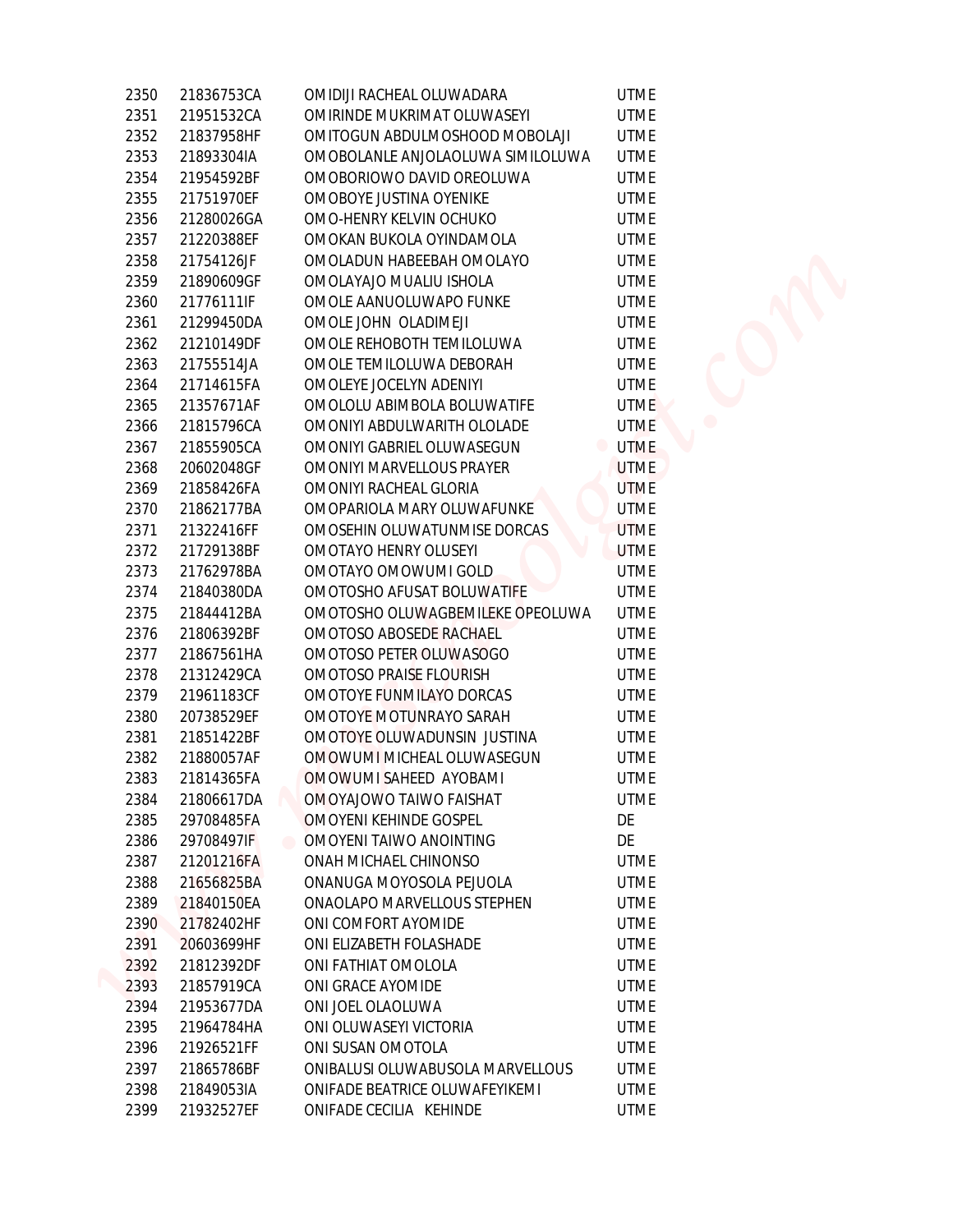| 2400 | 22228576JA | ONIFADE OMOTADE ROSEMARY                | <b>UTME</b> |
|------|------------|-----------------------------------------|-------------|
| 2401 | 21951074DA | ONIFADE PEACE MOJISOLA                  | <b>UTME</b> |
| 2402 | 21802213BA | ONIGBINDE ABIGAIL BOLUWATIFE            | <b>UTME</b> |
| 2403 | 21757443EA | ONIGBINDE JOY OREOLUWA                  | <b>UTME</b> |
| 2404 | 21842647JF | ONIKEDE AMINAT OLADOLAPO                | <b>UTME</b> |
| 2405 | 21900823BA | ONI-KILEBI SINLA PRAISE                 | <b>UTME</b> |
| 2406 | 21274634EA | ONILEDE FISAYO VICTORIA                 | <b>UTME</b> |
| 2407 | 21340064HA | ONILUDE RAMADAN AKINYINKA               | <b>UTME</b> |
| 2408 | 21843452GA | ONIPEDE VICTOR TOLULOPE                 | <b>UTME</b> |
| 2409 | 21858630HF | ONIVEFU OPEYEMI CECILIA                 | <b>UTME</b> |
| 2410 | 21854662GA | ONIWINDE RICHARD AYOMIDE                | <b>UTME</b> |
| 2411 | 21416197HA | ONOJA THEOPHILUS ITODO                  | <b>UTME</b> |
| 2412 | 21860312CF | ONYEBUCHI PRINCESS MMERICHUKWU          | <b>UTME</b> |
| 2413 | 21240016EA | OPABODE ABDMUKIT OLALEKAN               | <b>UTME</b> |
| 2414 | 21810890EA | OPADOYIN OLUWAKOREDE JOSHUA             | <b>UTME</b> |
| 2415 | 21415125BF | OPANIKE FAITH OLUWAPELUMI               | <b>UTME</b> |
| 2416 | 21952514FA | OPASOLA SAMUEL IYANUOLUWA               | <b>UTME</b> |
| 2417 | 21839002IA | OPELUSI PEACE DEBORAH                   | <b>UTME</b> |
| 2418 | 21780477BA | OPEYEMI ADETOMIWA LOVETH                | <b>UTME</b> |
| 2419 | 21855662JF | ORILOYE ELIJAH OLALEKE                  | <b>UTME</b> |
| 2420 | 21672561IF | ORINAMI SHALOM DANIMI                   | <b>UTME</b> |
| 2421 | 21838078EF | ORIOYE PRECIOUS DAMILOLA                | <b>UTME</b> |
| 2422 | 21877257EA | ORISHADARE AISHAT OLAJUMOKE             | <b>UTME</b> |
| 2423 | 21717256FA | OROBIYI TOBILOBA JEREMIAH               | <b>UTME</b> |
| 2424 | 21930198AF | ORONLA SULAIMAN                         | <b>UTME</b> |
| 2425 | 21972376BF | OSANYINLUSI KUNMI DAVID                 | <b>UTME</b> |
| 2426 | 21288902EF | <b>OSENI RAYMOND</b>                    | <b>UTME</b> |
| 2427 | 21580368BF | OSENI RISIWAT ADEBOLA                   | <b>UTME</b> |
| 2428 | 21932767IA | OSENI SAMSON OLALEKAN                   | <b>UTME</b> |
| 2429 | 21839325IA | OSHINOWO OLUWADAMILOLA JOAN             | <b>UTME</b> |
| 2430 | 20601042GA | OSHO OLUWATOSIN ELIZABETH               | <b>UTME</b> |
| 2431 | 21339962BA | OSHO QUDUS OLANREWAJU                   | <b>UTME</b> |
| 2432 | 21962973AF | OSHODI AYOBAMI IFEOLUWA                 | <b>UTME</b> |
| 2433 | 20760941IF | OSUNBADE SAMUEL ADELEKE                 | <b>UTME</b> |
| 2434 | 21807739CF | OSUNGBADE OLAITAN CECILIA               | <b>UTME</b> |
| 2435 | 21344624HA | OSUNKEYE SAMUEL OLAYINKA                | <b>UTME</b> |
| 2436 | 21965088HA | OSUNLAJA DUPE OLABISI<br>$\blacksquare$ | <b>UTME</b> |
| 2437 | 21893411CA | OSUNLOLA OPEOLUWA IRETOMIWA             | <b>UTME</b> |
| 2438 | 21765065CF | OSUNWOYE FUNMILOLA JANET                | <b>UTME</b> |
| 2439 | 21857623HF | OSUOLALE ISRAEL OLUWATIMILEHIN          | <b>UTME</b> |
| 2440 | 21854268DF | OSUOLALE QUYUM OLALEKAN                 | <b>UTME</b> |
| 2441 | 21753438CA | OSUOLALE TOHEEB OLAMIPOSI               | <b>UTME</b> |
| 2442 | 21954668BF | OTEGBEYE SAMUEL OLUWAREMILEKUN          | <b>UTME</b> |
| 2443 | 21890271EF | OTEGBOLA FERANMI OLUWASEUN              | <b>UTME</b> |
| 2444 | 21622514JA | OTUBU OMOTAYO ABDULYEKIN                | <b>UTME</b> |
| 2445 | 21883658FA | OTUYEMI TEMITOPE ABDULRASHEED           | <b>UTME</b> |
| 2446 | 21395357FF | OUNBIYI PEACE TENIOLA                   | <b>UTME</b> |
| 2447 | 21854432HA | OWOADE OLUWASEGUN ADEOYE                | <b>UTME</b> |
| 2448 | 21951646CA | OWOADE PEACE ADEOLA                     | <b>UTME</b> |
| 2449 | 21961491AF | OWOADE TAOFEEK OLARINDE                 | <b>UTME</b> |
|      |            |                                         |             |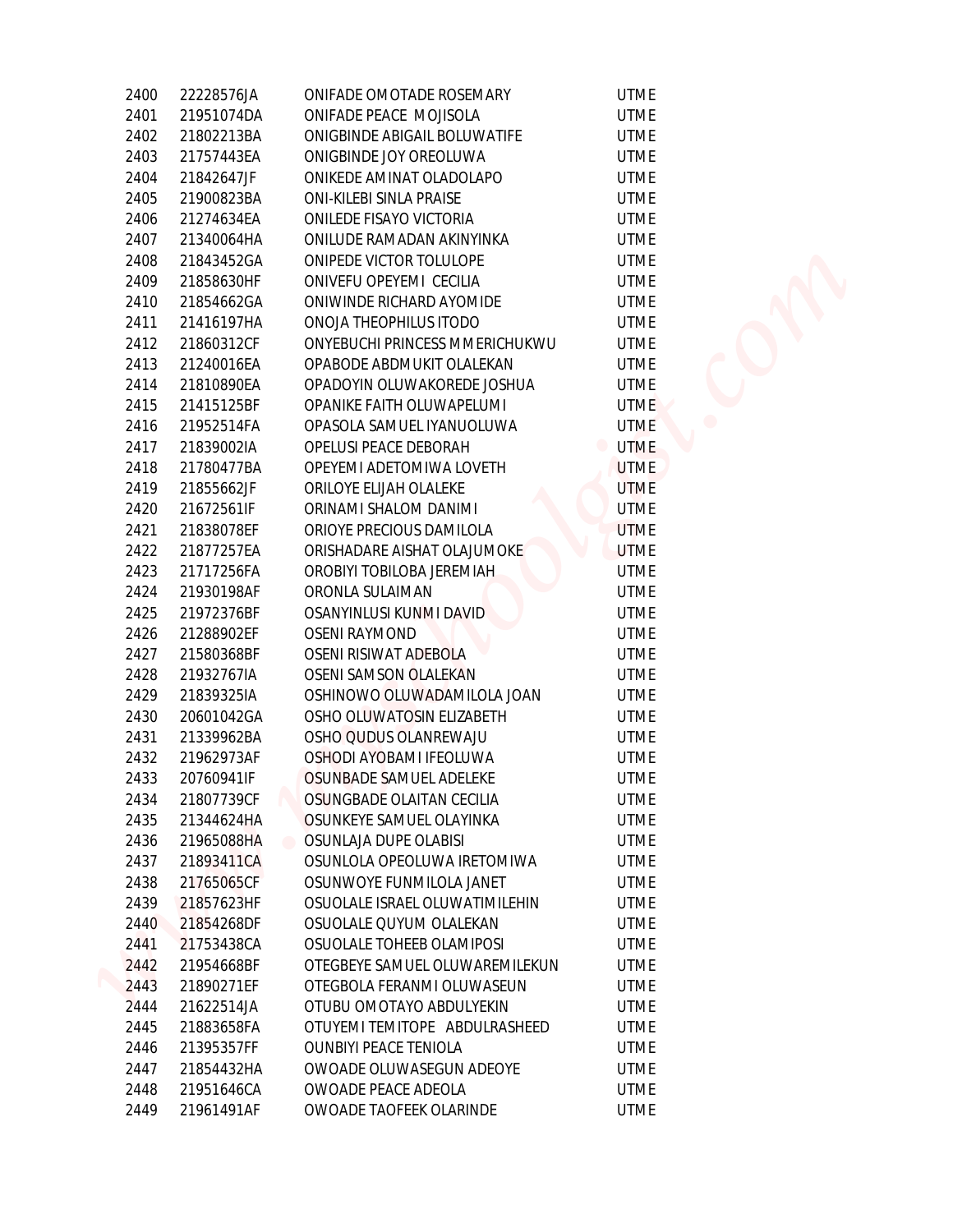| 2450 | 21841532GF | OWOLABI EMMANUEL AYOBAMI                              | <b>UTME</b> |
|------|------------|-------------------------------------------------------|-------------|
| 2451 | 21867164GA | OWOLABI IFEOLUWA OLADELE                              | <b>UTME</b> |
| 2452 | 21815488EA | OWOLABI MARY BUKOLA                                   | <b>UTME</b> |
| 2453 | 21768731DA | OWOLABI PHEBE OYEBOLA                                 | <b>UTME</b> |
| 2454 | 21638066EA | OWOLABI SAMUEL OLUWASEYI                              | <b>UTME</b> |
| 2455 | 21961642BA | OWOLABI TOLUWALOPE MORENIKEJI                         | <b>UTME</b> |
| 2456 | 21708077GA | OWOLABI VICTOR OYINKANSOLA                            | <b>UTME</b> |
| 2457 | 21329098IF | OWONIBI OLUWATOMILAYO RACHAEL                         | <b>UTME</b> |
| 2458 | 21914008BF | OWONIKOKO ABDULQAYYUM ENIOLA                          | <b>UTME</b> |
| 2459 | 21750582FA | OWONIKOKO AMINAT AYOMIDE                              | <b>UTME</b> |
| 2460 | 21843545HA | OWOPETU JESUFERANMI AYOMIPOSI                         | <b>UTME</b> |
| 2461 | 21961798IF | OWOYEMI MUHAMMED BOLARINWA                            | <b>UTME</b> |
| 2462 | 21633465FF | OWOYEYE IBUKUNOLUWA MARY                              | <b>UTME</b> |
| 2463 | 21313612JA | OYADIPE KABIRAT YEWANDE                               | <b>UTME</b> |
| 2464 | 21931873IF | OYADIRAN IYANU-OLUWA ELIZABETH                        | <b>UTME</b> |
| 2465 | 21191297FF | OYANIYI OLAWUMI ELIZABETH                             | <b>UTME</b> |
| 2466 | 21957491FF | OYATOBO FAVOUR NAOMI                                  | <b>UTME</b> |
| 2467 | 21194486HA | OYAWALE RUTH OLUWADAMILOLA                            | <b>UTME</b> |
| 2468 | 21836225JF | OYEBAMIJI AISHAT OLAIDE                               | <b>UTME</b> |
| 2469 | 21884842CA | OYEBAMIJI KARIMOT AYOMIDE                             | <b>UTME</b> |
| 2470 | 21958898FA | OYEBAMIJI OMOBOLA DORCAS                              | <b>UTME</b> |
| 2471 | 21723766IF | OYEBAMIJI ZAINAB OPEYEMI                              | <b>UTME</b> |
| 2472 | 21842109DA | OYEBANJI BUSOLA COMFORT                               | <b>UTME</b> |
| 2473 | 21345120GA | OYEBANJI JOHN OLUWATOSIN                              | <b>UTME</b> |
| 2474 | 21870876CF | OYEBANJI OLABISI LYDIA                                | <b>UTME</b> |
| 2475 | 21839118HA | OYEBANJI OLUWATOBI FATHIAT                            | <b>UTME</b> |
| 2476 | 21733969IF | OYEBANJI ZAINAB OMOWUMI                               | <b>UTME</b> |
| 2477 | 21934978EF | OYEBIMPE MARIAM OLABISI                               | <b>UTME</b> |
| 2478 | 21927770IA | OYEBISI MATHEW ADEOLA                                 | <b>UTME</b> |
| 2479 | 21996817HF | OYEBISI PRAISE OLUWATOSIN                             | <b>UTME</b> |
| 2480 | 21951857BA | OYEBODE JOSHUA OLUWATOBI                              | <b>UTME</b> |
| 2481 | 21862273AF | OYEBODE PRAISE OLAJUMOKE                              | <b>UTME</b> |
| 2482 | 21954447HF | OYEBOWALE SAMSON OPEYEMI                              | <b>UTME</b> |
| 2483 | 21743364EA | OYEDEJI AYOBAMI RUTH                                  | <b>UTME</b> |
| 2484 | 21806503DA | OYEDEJI DEMILADE OYEJIDE                              | <b>UTME</b> |
| 2485 | 21960988FA | OYEDEJI NATHANIEL ADEGBOLA                            | <b>UTME</b> |
| 2486 | 21438803JA | OYEDEJI OYINKANSOLA DORCAS<br>$\qquad \qquad \bullet$ | <b>UTME</b> |
| 2487 | 21960068JA | OYEDEJI SIMEON OLUWASEUN                              | <b>UTME</b> |
| 2488 | 21808348CA | OYEDELE AISHAT OMOLARA                                | <b>UTME</b> |
| 2489 | 21761925FA | OYEDELE ANN OLAOLUWA                                  | <b>UTME</b> |
| 2490 | 21194298GA | OYEDELE BASHIT AYOMIDE                                | <b>UTME</b> |
| 2491 | 21232445IF | OYEDELE CHRISTIANAH RASIDAT                           | <b>UTME</b> |
| 2492 | 21879270EF | OYEDELE ISAAC OLUWADARASIMI                           | <b>UTME</b> |
| 2493 | 21801012DA | OYEDELE MOSES ADURA                                   | <b>UTME</b> |
| 2494 | 21810871EA | OYEDELE SHAKIRAH                                      | <b>UTME</b> |
| 2495 | 21845298EF | OYEDEMI ERIIFEOLUWA GLORY                             | <b>UTME</b> |
| 2496 | 21845619FF | OYEDIJI AYOMIDE OYENIYI                               | <b>UTME</b> |
| 2497 | 29710339JA | OYEDIJI DORCAS OLUWATUNMISE                           | DE          |
| 2498 | 21952616BF | OYEDIJI OLUMIDE ISAAC                                 | <b>UTME</b> |
| 2499 | 21845567DA | OYEDIRAN MAYOWA MARVELLOUS                            | <b>UTME</b> |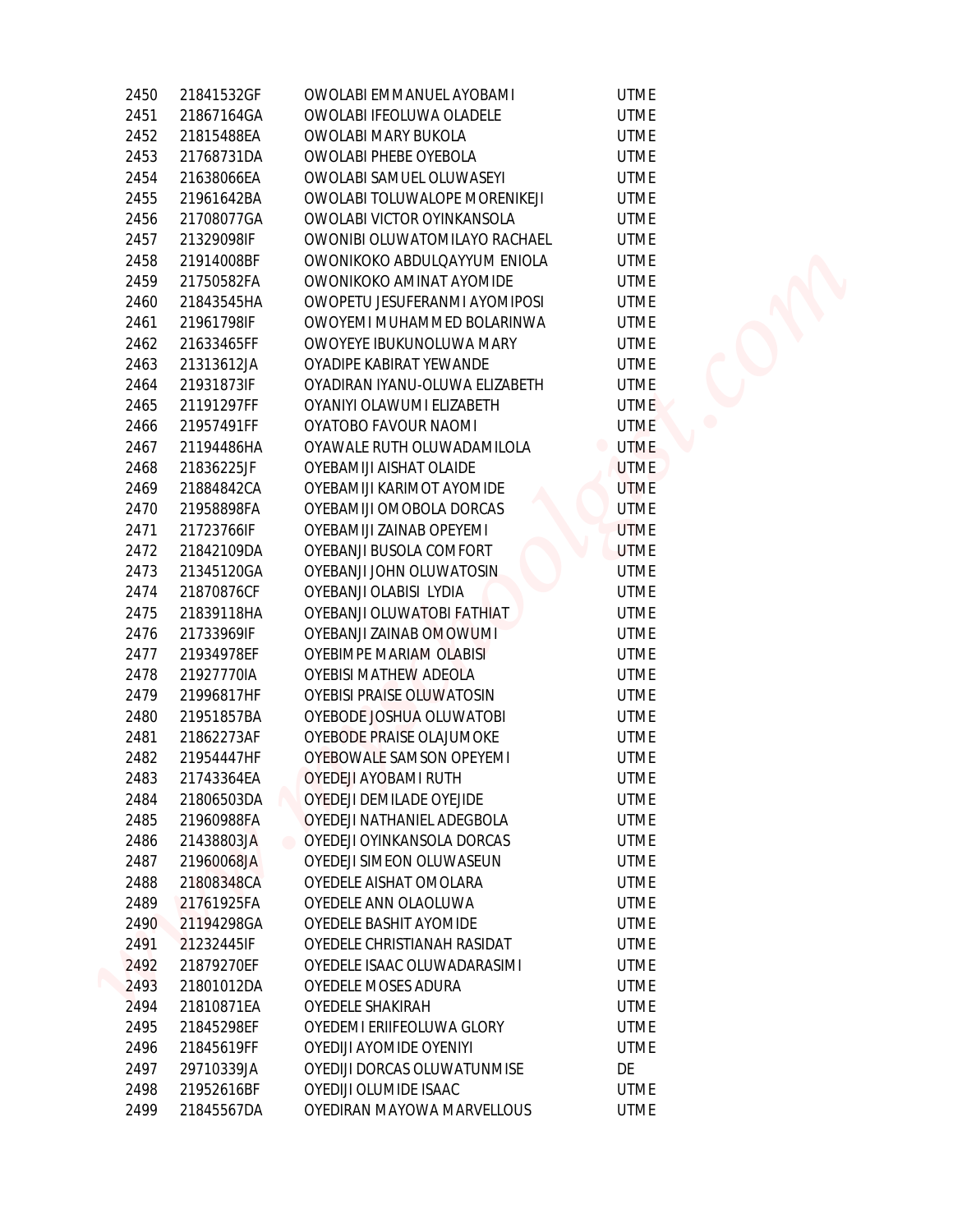| 2500         | 21849211FA               | OYEDIRAN OLAJUMOBI FADEKEMI                                 | <b>UTME</b>                   |
|--------------|--------------------------|-------------------------------------------------------------|-------------------------------|
| 2501         | 21958712DA               | OYEDIRAN OYINKANSOLA ROSELINE                               | <b>UTME</b>                   |
| 2502         | 21851706CA               | OYEDOKUN AYOMIDE CHRISTIANAH                                | <b>UTME</b>                   |
| 2503         | 21674220FF               | OYEDOKUN ELIJAH OLUWATOBILOBA                               | <b>UTME</b>                   |
| 2504         | 21930695IF               | OYEDOKUN IFEOLUWA DANIEL                                    | <b>UTME</b>                   |
| 2505         | 20600744DA               | OYEDOKUN OLUWADAMILOLA PRAISE                               | <b>UTME</b>                   |
| 2506         | 21959752FF               | OYEDOKUN PHILIP OLAGBENDE                                   | <b>UTME</b>                   |
| 2507         | 21951734FF               | OYEDOKUN SAMUEL OPEYEMI                                     | <b>UTME</b>                   |
| 2508         | 21890395JA               | OYEDOTUN ABDULQUAYYUM OYEKUNLE                              | <b>UTME</b>                   |
| 2509         | 21807868EF               | OYEGBAMI GEORGE, OYINLOLA                                   | <b>UTME</b>                   |
| 2510         | 21840554BF               | OYEGBEMILE LATIFAT WURAOLA                                  | <b>UTME</b>                   |
| 2511         | 21576310HA               | OYEGOKE FATIAT JUMOKE                                       | <b>UTME</b>                   |
| 2512         | 21200725DF               | OYEGOKE OLUWASHEYI OLUWABUNMI                               | <b>UTME</b>                   |
|              | 21950525CA               |                                                             |                               |
| 2513<br>2514 |                          | OYEGOKE TRIUMPHANT IREBAMI<br>OYEGUNJU VICTOR OLUWADAMILARE | <b>UTME</b><br><b>UTME</b>    |
| 2515         | 21280519GF<br>21713173EA | OYEKANMI BILQEES ADEBUSAYO                                  | <b>UTME</b>                   |
|              |                          | OYEKANMI ISAAC KAYODE                                       |                               |
| 2516         | 21889929EF               |                                                             | <b>UTME</b>                   |
| 2517         | 21956388GA               | OYEKOLA MARY OPEYEMI                                        | <b>UTME</b><br>$\blacksquare$ |
| 2518         | 21290514GA               | OYEKOLA MAZIDAT OKIKIOLA<br>OYEKUNLE ISRAEL IFEOLUWA        | <b>UTME</b>                   |
| 2519         | 21837468FF               |                                                             | <b>UTME</b>                   |
| 2520         | 21221610BF               | OYEKUNLE SAMSON OLAMIDE                                     | <b>UTME</b>                   |
| 2521         | 21829450FF               | OYELADE OYEYINKA SAMSON                                     | <b>UTME</b>                   |
| 2522         | 21643898EF               | OYELADE RACHAEL PRECIOUS                                    | <b>UTME</b>                   |
| 2523         | 21950424FA               | OYELAMI DAMILARE OLUFEMI                                    | <b>UTME</b>                   |
| 2524         | 21958967IF               | OYELAMI MARIAM OLATUNDUN                                    | <b>UTME</b>                   |
| 2525         | 21195820FA               | OYELAMI PRAISE FOLAKE                                       | <b>UTME</b>                   |
| 2526         | 29760354FF               | OYELAMI TOMIWA FEMI                                         | DE                            |
| 2527         | 21900695IA               | OYELARAN DEBORAH OLUWAFUNMILAYO                             | <b>UTME</b>                   |
| 2528         | 21748573CF               | OYELARAN MARY INIOLUWA                                      | <b>UTME</b>                   |
| 2529         | 21965430HA               | OYELEKAN IFEOLUWA AMOS                                      | <b>UTME</b>                   |
| 2530         | 21644270IF               | OYELEKAN MARIAM IFEOLUWA                                    | <b>UTME</b>                   |
| 2531         | 21864128EA               | OYELEKAN ZAINAB TEMITOPE                                    | <b>UTME</b>                   |
| 2532         | 21950426EA               | OYELEKE BOBOLA TIMOTHY                                      | <b>UTME</b>                   |
| 2533         | 21797208FA               | <b>OYELEKE JOSEPH ADELANI</b>                               | <b>UTME</b>                   |
| 2534         | 21860284HA               | OYELEKE OLUWASEUN ABIGEAL                                   | <b>UTME</b>                   |
| 2535         | 21960616BA               | OYELEKE PEACE TAIWO                                         | <b>UTME</b>                   |
| 2536         | 21959634HF               | OYELEKE PRECIOUS TOLULOPE                                   | <b>UTME</b>                   |
| 2537         | 21950533HF               | OYELERE FATIAT OLUWAFIKAYOMI                                | <b>UTME</b>                   |
| 2538         | 21959142GF               | OYELEYE TAIWO OREOLUWA                                      | <b>UTME</b>                   |
| 2539         | 21807235HF               | OYELOLA FEYIKEMI LYDIA                                      | <b>UTME</b>                   |
| 2540         | 21956833CA               | OYELOLA RHODA PELUMI                                        | <b>UTME</b>                   |
| 2541         | 21950397JA               | OYELOWO DAMILOLA DOLAPO                                     | <b>UTME</b>                   |
| 2542         | 21956443HA               | OYELOWO WARIS OPEYEMI                                       | <b>UTME</b>                   |
| 2543         | 20601585AF               | OYEMOMILARA PRECIOUS EBUNOLUWA                              | <b>UTME</b>                   |
| 2544         | 21919172DF               | OYENIRAN ALBERT ENIOLA                                      | <b>UTME</b>                   |
| 2545         | 21950646IA               | OYENIRAN AYOMIDE ISAAC                                      | UTME                          |
| 2546         | 21744432CA               | OYENIRAN ISAAC OLUWAFEMI                                    | <b>UTME</b>                   |
| 2547         | 21957118CA               | OYENIRAN OREOLUWA JUSTINAH                                  | UTME                          |
| 2548         | 21901079GA               | OYENIYI BLESSING AYOMIDE                                    | <b>UTME</b>                   |
| 2549         | 21856597HF               | OYENIYI DORCAS TEMITOPE                                     | <b>UTME</b>                   |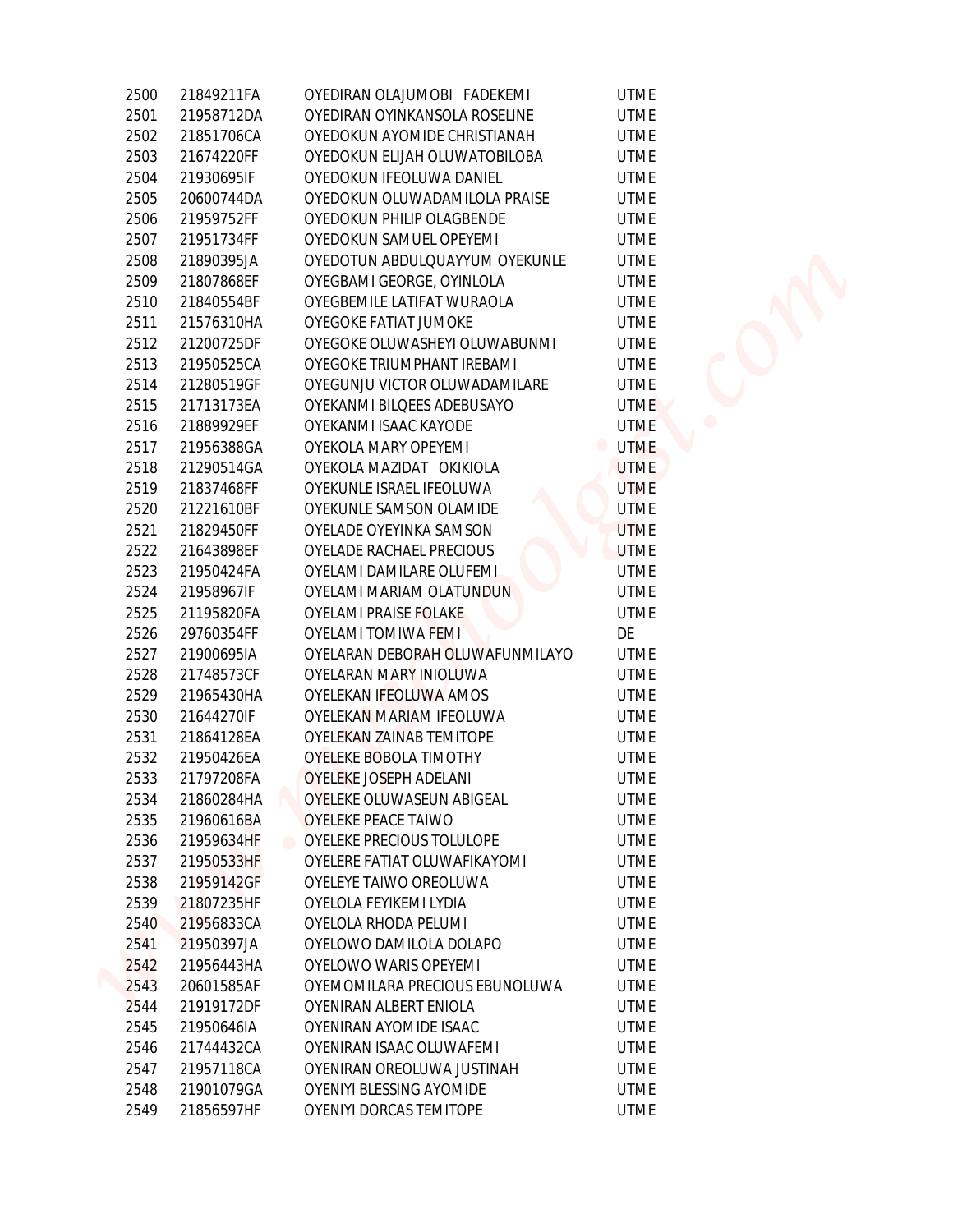| 2550         | 21438802JF               | OYENIYI GLORY DAMILOLA                                 | <b>UTME</b>                |
|--------------|--------------------------|--------------------------------------------------------|----------------------------|
| 2551         | 21954928EF               | OYENIYI OLUWASEYI STEPHEN                              | <b>UTME</b>                |
| 2552         | 21220540EF               | OYENIYI OYESEWA SERAH                                  | <b>UTME</b>                |
| 2553         | 21951091EA               | OYENIYI RODAH TOLUWALOPE                               | <b>UTME</b>                |
| 2554         | 21214004EF               | OYENUGA ADETOLANI ADEOLA                               | <b>UTME</b>                |
| 2555         | 21631223FF               | OYENUGA MARIAM OLUFADEKEMI                             | <b>UTME</b>                |
| 2556         | 21352892FF               | OYERINDE ADEOLA OLUWALONIMI                            | <b>UTME</b>                |
| 2557         | 21579452DF               | OYERINDE FATHIAT ADEBISI                               | <b>UTME</b>                |
| 2558         | 21896121FF               | OYERINDE JOSHUA ABIODUN                                | <b>UTME</b>                |
| 2559         | 21960813HA               | OYERINDE KOLADE DANIEL                                 | <b>UTME</b>                |
| 2560         | 21765781FF               | OYERINDE MOSOPEFOLUWA OLADUNMOYE                       | <b>UTME</b>                |
| 2561         | 21953076JA               | OYERINDE PROGRESS OLADAYO                              | <b>UTME</b>                |
| 2562         | 21956346IA               | OYERO VICTORIA OLABISI                                 | <b>UTME</b>                |
| 2563         | 22230914IF               | OYESANMI LATEEF                                        | <b>UTME</b>                |
| 2564         | 20601538FA               | OYESODE STELLA OLAMIDE                                 | <b>UTME</b>                |
| 2565         | 21869123FA               | OYESOLA KEHINDE EMMANUEL                               | <b>UTME</b>                |
| 2566         | 21869024HA               | OYESOLA TAIWO SADRAC                                   | <b>UTME</b>                |
| 2567         | 21758622DF               | OYETADE OLUWAGBEMISOLA SEYIFUNMI                       | <b>UTME</b><br>$\bullet$   |
| 2568         | 21642972CA               | OYETUNDE FAVOUR ENIOLA                                 | <b>UTME</b>                |
| 2569         | 21759444BA               | OYETUNDE PELUMI PEACE                                  | <b>UTME</b>                |
| 2570         | 21955075HA               | OYETUNDE VICTOR IDOWU                                  | <b>UTME</b>                |
| 2571         | 21380946AF               | OYETUNDE VICTORIA OMODOLAPO                            | <b>UTME</b>                |
| 2572         | 20724481IA               | OYETUNJI ELIJAH AYODELE                                | <b>UTME</b>                |
| 2573         | 21858061HA               | OYETUNJI MOTUNRAYO FATIMAT                             | <b>UTME</b>                |
| 2574         | 21849742FF               | OYETUNJI OLUWADAMILOLA MARY                            | <b>UTME</b>                |
| 2575         | 21577087IA               | OYETUNJI OLUWATOBILOBA ANUOLUWAPO                      | <b>UTME</b>                |
| 2576         | 21353807EA               | OYEWALE GODWIN OLUWATOMIWA                             | <b>UTME</b>                |
| 2577         | 21807821JA               | OYEWALE SAMUEL OLAMIDE                                 | <b>UTME</b>                |
| 2578         | 21953662BA               | OYEWO TOMILOLA GLADYS                                  | <b>UTME</b>                |
| 2579         | 21872991JA               | OYEWO TOSIN JOY                                        | <b>UTME</b>                |
| 2580         | 21951896AF               | OYEWOBI OLADELE JOHN                                   | <b>UTME</b>                |
| 2581         | 21920335BF               | OYEWOLA UTHMAN OYESHINA                                | <b>UTME</b>                |
| 2582         | 21768902DA               | OYEWOLA WASIU SEGUN                                    | <b>UTME</b>                |
| 2583         | 21947038HA               | OYEWOLE BETHEL OYEWALE                                 | <b>UTME</b>                |
| 2584         | 21815761AF               | OYEWOLE MARIAM OPEYEMI                                 | <b>UTME</b>                |
| 2585         | 21865909GF               | OYEWOLE PATIENCE KEHINDE                               | <b>UTME</b>                |
| 2586         | 21358677BA               | OYEWOLE TUNMISE MICHELINE                              | <b>UTME</b>                |
| 2587         | 21849061EA               | OYEWOLE USMAN OLAMILEKAN                               | <b>UTME</b>                |
| 2588         | 21896097IA               | OYEWUMI MARIAM OYENIKE                                 | <b>UTME</b>                |
| 2589         | 21583336JA               | OYEYEMI FORTUNATE SAMUEL                               | <b>UTME</b>                |
| 2590         | 21800720GF               | OYEYEMI MUTIAT NIFEMI                                  | <b>UTME</b>                |
| 2591         |                          | OYEYIOLA OLAYEMI OLUWABUNMI                            | <b>UTME</b>                |
| 2592         | 21950781HA               |                                                        | <b>UTME</b>                |
|              | 21601821AF               | OYINLOLA EMMANUEL OMOTOLA<br>OYINLOLA FLOURISH AFOLABI | <b>UTME</b>                |
| 2593<br>2594 | 21951856BF               | PATRICK ISAAC CHIBUEZE                                 | <b>UTME</b>                |
|              | 21930814GA               |                                                        |                            |
| 2595<br>2596 | 21954543HA               | PETER JOSEPH<br>PETER OPEYEMI AYOMIDE                  | <b>UTME</b><br><b>UTME</b> |
|              | 21841961BA               |                                                        |                            |
| 2597         | 21954889FA               | PHILEMON ROSELINE OMOTOLANI                            | <b>UTME</b>                |
| 2598<br>2599 | 21953765GF<br>21861264BF | PHILIP VICTORIA OYENIKE<br>PHILLIP TEMITOPE SANDRA     | <b>UTME</b><br><b>UTME</b> |
|              |                          |                                                        |                            |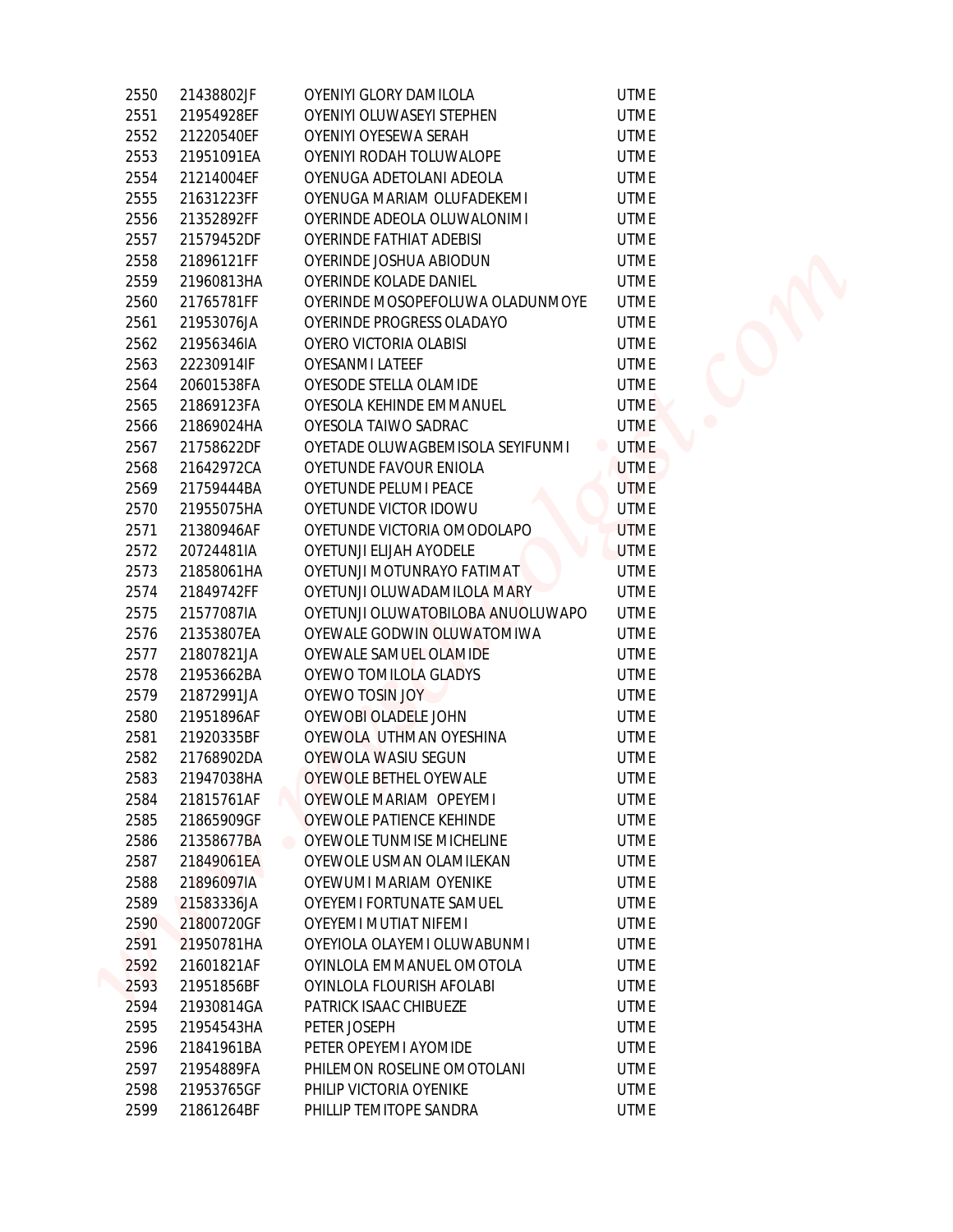| 2600 | 21878848GF | PHILLIPS GLORIA LOIS                | <b>UTME</b> |
|------|------------|-------------------------------------|-------------|
| 2601 | 21759110GF | PONNLE PRAISE AYOMIDE               | <b>UTME</b> |
| 2602 | 21928473IA | POPOOLA COVENANT INIOLUWA           | <b>UTME</b> |
| 2603 | 29816369EA | POPOOLA EMMANUEL IMOLEAYO           | DE          |
| 2604 | 21803108JF | POPOOLA ENOCH ENIOLA                | <b>UTME</b> |
| 2605 | 21850773DA | POPOOLA ESTHER OLUWAFERANMI         | <b>UTME</b> |
| 2606 | 29758681GA | POPOOLA IBUKUNOLUWA MARY            | DE          |
| 2607 | 21957408JA | POPOOLA IRETOMIWA DIVINE-GLORY      | <b>UTME</b> |
| 2608 | 21837768HF | POPOOLA JESUTOFUNMI MARY            | <b>UTME</b> |
| 2609 | 21963174EF | POPOOLA POSSIBLE OKIKIOLA           | <b>UTME</b> |
| 2610 | 21840910EA | POPOOLA PRECIOUS LYDIA              | <b>UTME</b> |
| 2611 | 21652431DF | QOZEEM AISHAT OLAMIDE               | <b>UTME</b> |
| 2612 | 21894422JF | QUADRI ABDULLAHI OLANREWAJU         | <b>UTME</b> |
| 2613 | 21369952GF | RAFIU YAKUBU OLAYINKA               | <b>UTME</b> |
| 2614 | 21931356BA | RAHEEEM PRAISE OLUWASEGUN           | <b>UTME</b> |
| 2615 | 21653803BF | RAHEEM ABDULLAHI AYOMIDE            | <b>UTME</b> |
| 2616 | 21843918BA | RAHEEM AISHAT AYOMIDE               | <b>UTME</b> |
| 2617 | 21904788EA | RAHEEM AISHAT OLAJUMOKE             | <b>UTME</b> |
| 2618 | 21844171HF | RAHEEM ISLAMIAT ODUNAYO             | <b>UTME</b> |
| 2619 | 21972290GF | RAHEEM MARVELLOUS OLUWATOBI         | <b>UTME</b> |
| 2620 | 21928657BF | RAHEEM SAMOD ADEDOLAPO              | <b>UTME</b> |
| 2621 | 21797300GF | RAJI ABDULBASIT ADEYEMI             | <b>UTME</b> |
| 2622 | 21805732IF | RAJI AZEEZ ABIODUN                  | <b>UTME</b> |
| 2623 | 21961602CA | RAJI BOLUWATIFE ABDULBAAKI          | <b>UTME</b> |
| 2624 | 21837999GA | RAJI IBRAHIM ABIODUN                | <b>UTME</b> |
| 2625 | 21958155GA | RAJI IDRIS OKIKIOLA                 | <b>UTME</b> |
| 2626 | 21929825GF | RAJI JAMAL OLAMIDE                  | <b>UTME</b> |
| 2627 | 21931271FF | RAJI KAMALIDEEN ALADE               | <b>UTME</b> |
| 2628 | 21809450CA | RAJI MOJEED KOLAWOLE                | <b>UTME</b> |
| 2629 | 21221567EA | RAJI MUNTHIR                        | <b>UTME</b> |
| 2630 | 21879183AF | RAJI QUDUS OPEYEMI                  | <b>UTME</b> |
| 2631 | 21295728CA | RAJI RIDOLAHI OLAMIDE               | <b>UTME</b> |
| 2632 | 21799967DA | RAJI SAMMAD ADEDAYO                 | <b>UTME</b> |
| 2633 | 21952522BA | RAJI STEPHEN OLUWOLE                | UTME        |
| 2634 | 21577642GA | RAMONI AFEEZ OLANREWAJU             | <b>UTME</b> |
| 2635 | 21864618GA | RASAK AYUBA LEKAN                   | <b>UTME</b> |
| 2636 | 21322245FF | RASAQ KAUSARA OMOWUNMI<br>$\bullet$ | <b>UTME</b> |
| 2637 | 21850591IF | RASAQ SODIQ OLALEKAN                | <b>UTME</b> |
| 2638 | 21887963JA | RASAQ YETUNDE ADEDOLAPO             | <b>UTME</b> |
| 2639 | 20974077CA | REMI FELIX                          | <b>UTME</b> |
| 2640 | 21951313HA | ROCKSON OLYVIA OYEFUNKE             | <b>UTME</b> |
| 2641 | 21883049FF | ROTIMI VICTORIA IDOWU               | <b>UTME</b> |
| 2642 | 21960800EA | RUFAI AYOMIDE OLUWAROTIMI           | <b>UTME</b> |
| 2643 | 21910332GA | RUFAI BARAKAT LOLADE                | <b>UTME</b> |
| 2644 | 21753969CF | RUFAI RUKAYAT OMOLAYO               | <b>UTME</b> |
| 2645 | 21807584EA | RUFAI SOFIYAT TEMITOPE              | <b>UTME</b> |
| 2646 | 20725724EA | SADIO SAKINAH OLOHUNTOSIN           | <b>UTME</b> |
| 2647 | 21290706FA | SAKA BARAKAT BOLANLE                | <b>UTME</b> |
| 2648 | 21814792AF | SAKARIYAU RASHEEDAT OMOSHALEWA      | <b>UTME</b> |
| 2649 | 21858628IF | SAKIRU BALIKIS                      | UTME        |
|      |            |                                     |             |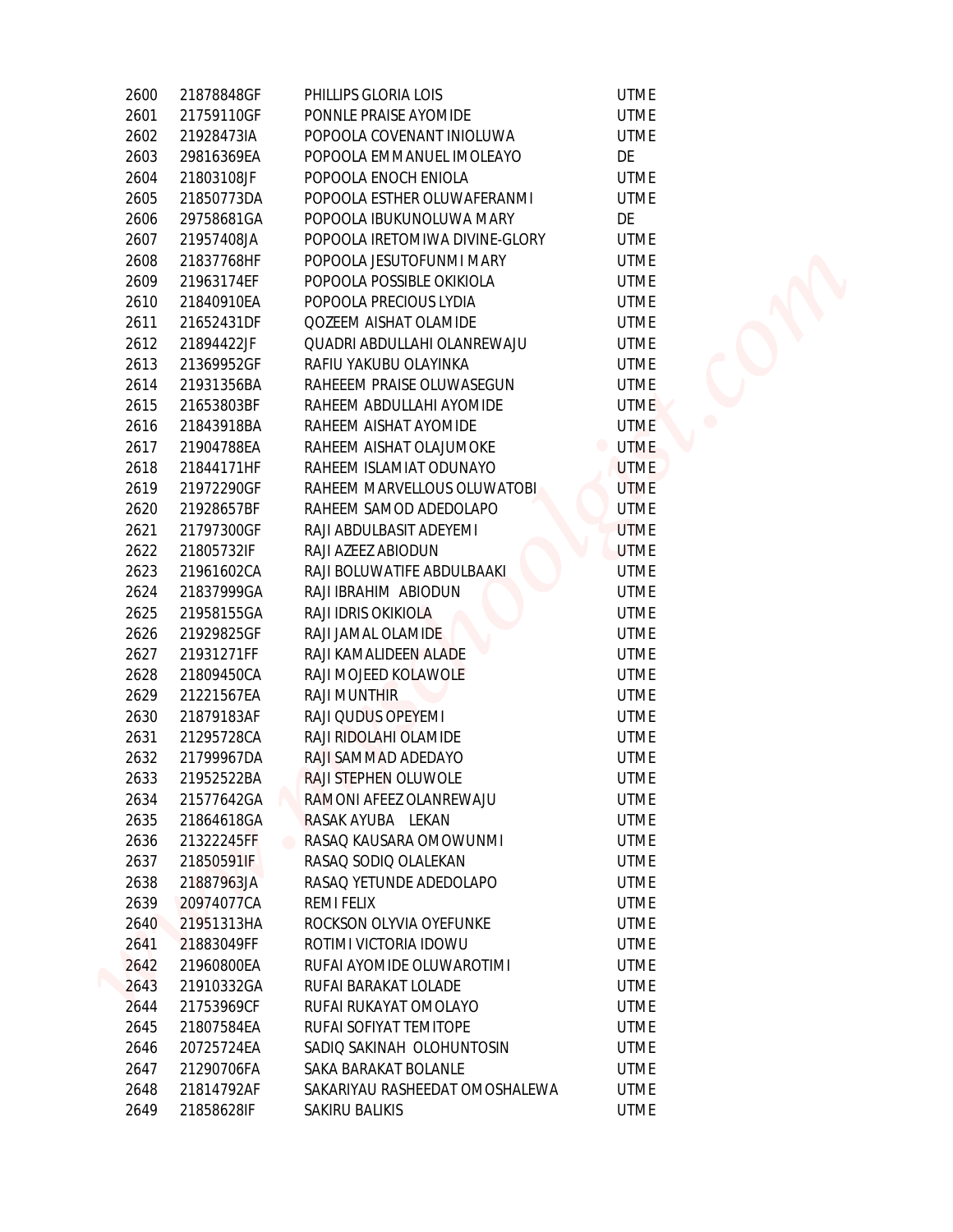| 2650 | 21802370IA | SALAKO ABEEBLAHI OPEYEMI        | <b>UTME</b>                   |
|------|------------|---------------------------------|-------------------------------|
| 2651 | 21950947JF | SALAKO DANIEL OLUWAFEMI         | <b>UTME</b>                   |
| 2652 | 21862825JF | SALAKO PRECIOUS OBALOLUWA       | <b>UTME</b>                   |
| 2653 | 21849871HF | SALAM NAIMOT OLABISI            | <b>UTME</b>                   |
| 2654 | 21907793CF | SALAM NIFEMI FAWAZ              | <b>UTME</b>                   |
| 2655 | 21798879FF | SALAMI YUSUF ADEKUNLE           | DE                            |
| 2656 | 21856055DA | SALAU BARAKAT ADESAYO           | <b>UTME</b>                   |
| 2657 | 21895975CF | SALAU OLUWARANTI OLUWANBEPELUMI | <b>UTME</b>                   |
| 2658 | 21951216IA | SALAUDEEN ALLIY ADENIRAN        | <b>UTME</b>                   |
| 2659 | 21240282EA | SALAUDEEN AMINAT TOPE           | <b>UTME</b>                   |
| 2660 | 21953751EA | SALAUDEEN BARAKAT TOYIN         | <b>UTME</b>                   |
| 2661 | 21965672JF | SALAUDEEN HABEEBAT OMOBOLANLE   | <b>UTME</b>                   |
| 2662 | 21429501FA | SALAUDEEN HAMDALAT BOLUWATIFE   | <b>UTME</b>                   |
| 2663 | 21927794FF | SALAUDEEN LATIFAT BUKOLA        | <b>UTME</b>                   |
| 2664 | 22231277HF | SALAUDEEN NIMOT ARIKE           | <b>UTME</b>                   |
| 2665 | 21886792FF | SALAUDEEN OLAYEMI ADEDOYIN      | <b>UTME</b>                   |
| 2666 | 21908016FA | SALAUDEEN QOWIYY AKINPELUMI     | <b>UTME</b>                   |
| 2667 | 21955792JF | SALAUDEEN ROKEEB OYETUNJI       | <b>UTME</b><br>$\blacksquare$ |
| 2668 | 21953772DA | SALAWU TAOFIQAH KEHINDE         | <b>UTME</b>                   |
| 2669 | 21853482HA | SALIMON MARIAM ODUNOLA          | <b>UTME</b>                   |
| 2670 | 21595419JF | SALIU NOAH AYOMIDE              | <b>UTME</b>                   |
| 2671 | 21844957EA | SALIU TOFUNMI DEBORAH           | <b>UTME</b>                   |
| 2672 | 21802712IA | SALMAN AISHA OLUWATOSIN         | <b>UTME</b>                   |
| 2673 | 21843357GA | SAMUEL ADENIKE AANUOLUWAPO      | <b>UTME</b>                   |
| 2674 | 21845209BF | SANDA PETER IFEOLUWA            | <b>UTME</b>                   |
| 2675 | 21919095EA | SANGODAPO JOHN IFEOLUWA         | <b>UTME</b>                   |
| 2676 | 21929377CF | SANGODARE AUGUSTINE LEKAN       | <b>UTME</b>                   |
| 2677 | 21896550JF | SANNI FUAD OLANREWAJU           | <b>UTME</b>                   |
| 2678 | 21885715CF | SANNI JOY ABOSEDE               | <b>UTME</b>                   |
| 2679 | 21197498CA | SANNI KHADIJAT ADEBOWALE        | <b>UTME</b>                   |
| 2680 | 21884634BF | SANNI SULIYAT MORENIKEJI        | <b>UTME</b>                   |
| 2681 | 21288040IA | SANNI TOLUWALASE KEHINDE        | <b>UTME</b>                   |
| 2682 | 21865468IF | SANUSI SEMIAT ADEJOKE           | <b>UTME</b>                   |
| 2683 | 21845436CA | SANUSI WALIYAT BOLUWATIFE       | <b>UTME</b>                   |
| 2684 | 21897178JA | SARAFADEEN AZEEZAT OPEYEMI      | <b>UTME</b>                   |
| 2685 | 21761206DF | SARAFADEEN OLUWAKEMI SULIYAT    | <b>UTME</b>                   |
| 2686 | 21927019DF | SEKONI VICTORIA TESTIMONY       | UTME                          |
| 2687 | 21797459DA | SHEHU FATHIAT FADEKE            | <b>UTME</b>                   |
| 2688 | 21965831GA | SHITTU ABDULMALIK SOLA          | <b>UTME</b>                   |
| 2689 | 21962040BF | SHITTU AISHAT OLUWAPELUMI       | <b>UTME</b>                   |
| 2690 | 21611599EA | SHITTU AMINAT                   | <b>UTME</b>                   |
| 2691 | 21848495CA | SHITTU DAMILOLA OMOLARA         | <b>UTME</b>                   |
| 2692 | 21840288BF | SHITTU MARIAM ADENIKE           | <b>UTME</b>                   |
| 2693 | 21957865IF | SHITTU MONSURAT TAIWO           | <b>UTME</b>                   |
| 2694 | 21798545BF | SHIYANBADE YETUNDE BINTA        | <b>UTME</b>                   |
| 2695 | 21960421DF | SHODIMU OLAMIDE ADEDIRAN        | UTME                          |
| 2696 | 21340523FF | SHOPADE MARIAM ALABA            | <b>UTME</b>                   |
| 2697 | 21278173BF | SHOTAYO BLESSING OPEMIPO        | <b>UTME</b>                   |
| 2698 | 22247699EF | SHOWUNMI OLUWAFOLAKEMI ABIGAIL  | <b>UTME</b>                   |
| 2699 | 21958390CF | SIJUADE DAVID OYEDOLAPO         | <b>UTME</b>                   |
|      |            |                                 |                               |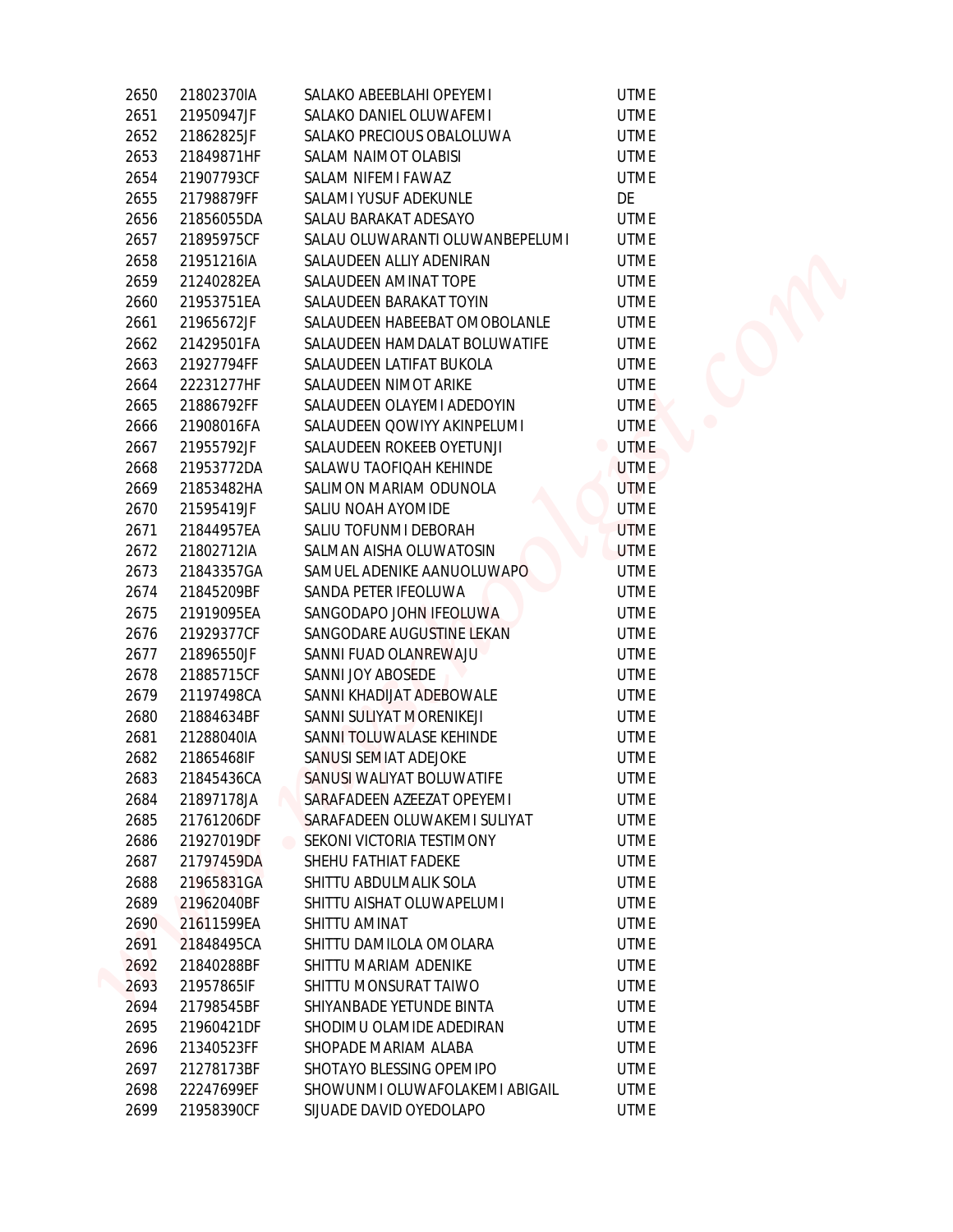| 2700 | 21861575HF  | SIMON BRIGHT TOBI                                     | <b>UTME</b> |  |
|------|-------------|-------------------------------------------------------|-------------|--|
| 2701 | 20723739IF  | SIMON CHRISTABEL ALADE                                | <b>UTME</b> |  |
| 2702 | 21180056CA  | SIYANBOLA GLORY OPEYEMI                               | <b>UTME</b> |  |
| 2703 | 21843806JF  | SIYANBOLA PECULIAR ANUOLUWA                           | <b>UTME</b> |  |
| 2704 | 21859418DA  | SODIQ MORUFAT TEMIDAYO                                | <b>UTME</b> |  |
| 2705 | 21342351DF  | SOFOLUWE PRAISE OWODE                                 | <b>UTME</b> |  |
| 2706 | 21212079HF  | SOFOLUWE SAMUEL OLUWAPELUMI                           | <b>UTME</b> |  |
| 2707 | 21191807HA  | SOLIU AMINAH OLAMIDE                                  | <b>UTME</b> |  |
| 2708 | 21931068CF  | SOLIUDEEN MARIAM BOLA                                 | <b>UTME</b> |  |
| 2709 | 21296412CA  | SOLOLA AYOMIDE                                        | <b>UTME</b> |  |
| 2710 | 21304065EA  | SOWEMIMO BOLUWATITO OLUWATOBI                         | <b>UTME</b> |  |
| 2711 | 21222721GFU | SOYELE QUAREEBAT ADETOBI                              | DE          |  |
| 2712 | 21892067JA  | SUARA ZAINAB OMOWUMI                                  | <b>UTME</b> |  |
| 2713 | 21810948DF  | SULAIMAN ABDULSAMAD ABIDEMI                           | <b>UTME</b> |  |
| 2714 | 21956319CF  | SULAIMAN AISHAT                                       | <b>UTME</b> |  |
| 2715 | 21952237BA  | SULAIMAN BASIRAT ABOSEDE                              | <b>UTME</b> |  |
| 2716 | 21928615DF  | SULAIMAN SOFIAT OLAWUMI                               | <b>UTME</b> |  |
| 2717 | 21850345IA  | <b>SULAIMON ADAM ADETOLA</b>                          | <b>UTME</b> |  |
| 2718 | 21857509HF  | SULAIMON FARUK ADEWALE                                | <b>UTME</b> |  |
| 2719 | 21636821JA  | SULAIMON OLAMIDE AYOMIKUN                             | <b>UTME</b> |  |
| 2720 | 21805621HA  | SULAIMON RAHMON ADEWOLE                               | <b>UTME</b> |  |
|      |             |                                                       | <b>UTME</b> |  |
| 2721 | 21826879IF  | SULEIMAN HAZANAH ADEBOLA                              |             |  |
| 2722 | 21313126FA  | SUNDAY BOLUWATIFE DAMILOLA                            | <b>UTME</b> |  |
| 2723 | 21446220FF  | SUNDAY CYNTHIA JOY                                    | <b>UTME</b> |  |
| 2724 | 21904676DA  | SUNMOLA MERCY RACHEAL                                 | <b>UTME</b> |  |
| 2725 | 21954645DF  | SUULOLA DORCAS ADEOLA<br>SUYI-AJAYI BOLUWATIFE JOSHUA | <b>UTME</b> |  |
| 2726 | 21322540AF  |                                                       | <b>UTME</b> |  |
| 2727 | 21799071EF  | TADE FAITH EUNICE                                     | <b>UTME</b> |  |
| 2728 | 21928622JF  | TAHIR AISHAT ADEBUKOLA                                | <b>UTME</b> |  |
| 2729 | 21783307BF  | <b>TAIWO AYOMIDE KUNLE</b>                            | <b>UTME</b> |  |
| 2730 | 21879236CF  | TAIWO DAMILARE SAMUEL                                 | <b>UTME</b> |  |
| 2731 | 21593719EF  | TAIWO EMMANUEL MAYOWA                                 | <b>UTME</b> |  |
| 2732 | 21957035FF  | TAIWO FESTUS OLUWADAMILOLA                            | <b>UTME</b> |  |
| 2733 | 21966010CA  | TAIWO FIKAYO BLESSING                                 | <b>UTME</b> |  |
| 2734 | 21932135BA  | TAIWO ISLAMIYAT ADENIKE                               | <b>UTME</b> |  |
| 2735 | 21930791IA  | TAIWO ISRAEL OSUOLALE                                 | <b>UTME</b> |  |
| 2736 | 21865088IF  | TAIWO MARY IFEOLUWAPO                                 | <b>UTME</b> |  |
| 2737 | 21751908HA  | TAIWO NAFISAT WURAOLA                                 | <b>UTME</b> |  |
| 2738 | 21759336HF  | TAIWO NIFEMI ESTHER                                   | <b>UTME</b> |  |
| 2739 | 21868140CF  | TAIWO OLUWADAMILARE SOLOMON                           | <b>UTME</b> |  |
| 2740 | 21901366FA  | TAIWO OLUWASEUN EBENEZER                              | <b>UTME</b> |  |
| 2741 | 21951525FF  | TAIWO PRAISE OLUWAFERANMI                             | <b>UTME</b> |  |
| 2742 | 21962012GA  | TAJUDEEN ABDULBASIT OLAWALE                           | <b>UTME</b> |  |
| 2743 | 21951485GF  | TAJUDEEN IBRAHIM AMAO                                 | <b>UTME</b> |  |
| 2744 | 21802894CF  | TAJUDEEN NAFIU OLAWALE                                | <b>UTME</b> |  |
| 2745 | 21467753CF  | <b>TAJUDEEN SILIFAT TOLULOPE</b>                      | UTME        |  |
| 2746 | 21306806BF  | TALIATU MUTIU AKANDE                                  | <b>UTME</b> |  |
| 2747 | 21201565BF  | TANIMOLA FAVOUR ABIOLA                                | <b>UTME</b> |  |
| 2748 | 21951353GA  | TANIMOWO SAHEEDAT MOTUNROLA                           | <b>UTME</b> |  |
| 2749 | 21335292IF  | TAOFEEK AZEEZAT ANIKE                                 | <b>UTME</b> |  |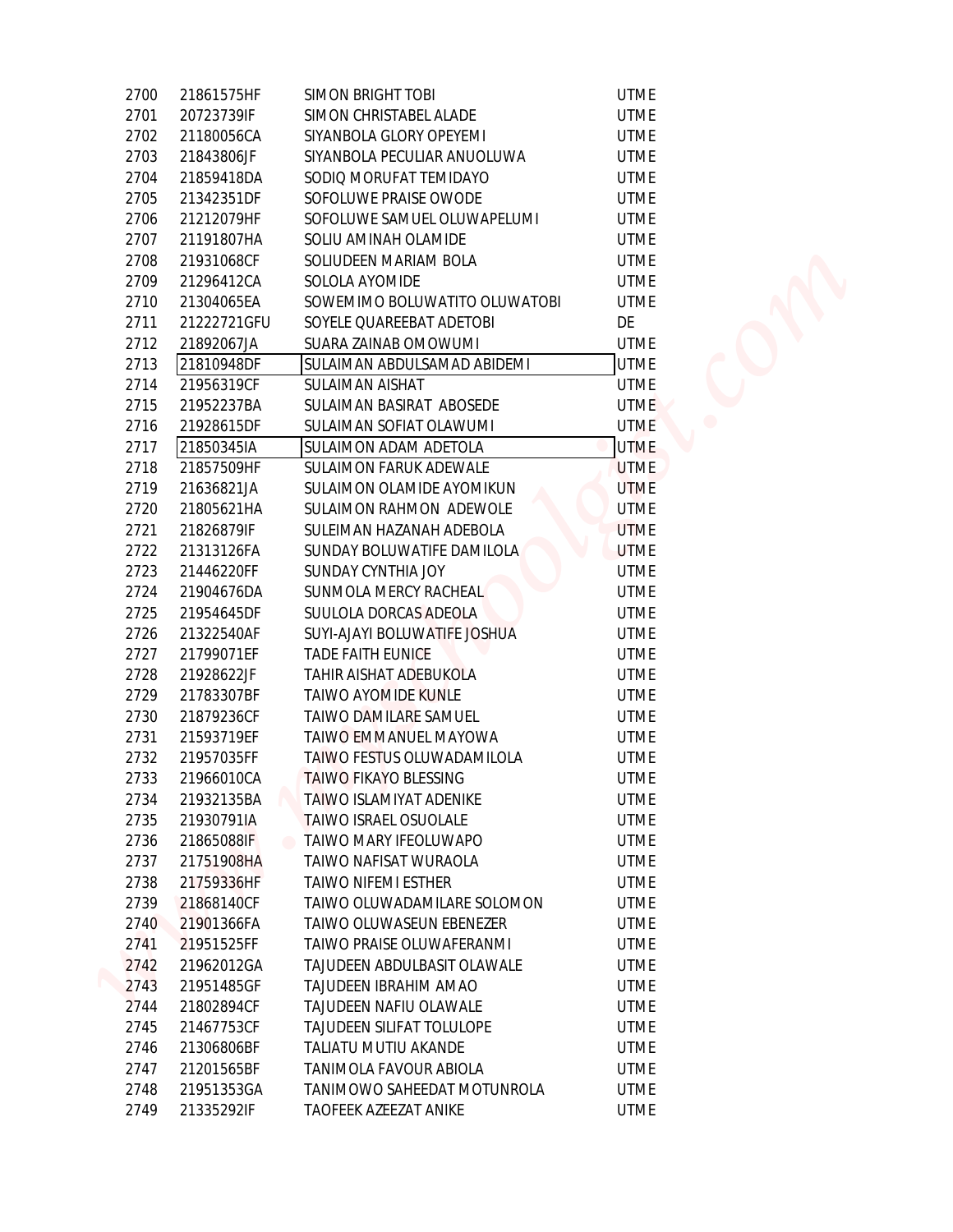| 2750 | 21699178JF | TAOFEEK ZAINAB OLUWAPELUMI           | <b>UTME</b>      |
|------|------------|--------------------------------------|------------------|
| 2751 | 21931094IF | TAOFEEQ BALQEESTAIWO                 | <b>UTME</b>      |
| 2752 | 21855785FA | <b>TAOHEED HIKMAT TITILAYO</b>       | <b>UTME</b>      |
| 2753 | 21836526BF | TEIBO SHARON CHIAMAKA                | <b>UTME</b>      |
| 2754 | 21952026CA | TELLA AISHA ADEJOKE                  | <b>UTME</b>      |
| 2755 | 21374145JF | TELLA AYINKE ROFIAT                  | <b>UTME</b>      |
| 2756 | 21860721HA | TELLA MORENIKEJI ELIZABETH           | <b>UTME</b>      |
| 2757 | 21196671HA | TERZUNGWE DANIEL SAMUEL              | <b>UTME</b>      |
| 2758 | 21954175BA | TEWOGBOYE GRACE EBUNOLUWA            | <b>UTME</b>      |
| 2759 | 21921774EA | THOMAS KEHINDE OLUFIKUNMI            | <b>UTME</b>      |
| 2760 | 21957981HF | THOMAS VINCENT                       | <b>UTME</b>      |
| 2761 | 21857188GF | TIAMIYU IBRAHIM TUNDE                | <b>UTME</b>      |
| 2762 | 21952263HA | TIAMIYU KALIAT MOJOYINOLA            | <b>UTME</b>      |
| 2763 | 21953795BA | TIAMIYU MARIAM OPEYEMI               | <b>UTME</b>      |
| 2764 | 21863805EA | TIAMIYU MUJEEB GBOLAHAN              | <b>UTME</b>      |
| 2765 | 21802244EF | TIAMIYU UMAR AKINKUNMI               | <b>UTME</b>      |
| 2766 | 21843024BF | TIJANI ADEDOLAPO CHRISTIANAH         | <b>UTME</b>      |
| 2767 | 21958100FA | TIJANI BARAKAT JADESOLA              | <b>UTME</b><br>۰ |
| 2768 | 21958386EF | TIJANI RAMOTALLAHI ADEOLA            | <b>UTME</b>      |
| 2769 | 21204115JA | TIJANI ROFIYAT OLAWUMI               | <b>UTME</b>      |
| 2770 | 29705899GA | TIJANI SUKURAH OLUWABUKOLA           | DE               |
| 2771 | 21863589HF | TIJANI TEMITOPE AYOKA                | <b>UTME</b>      |
| 2772 | 21889448HF | TIJANI WAREEZ GBOLAHAN               | <b>UTME</b>      |
| 2773 | 21961278CF | TIJANI ZAINAB OLAITAN                | <b>UTME</b>      |
| 2774 | 21536262FA | TIJJANI RUKAYAT SHERIFFDEEN          | <b>UTME</b>      |
| 2775 | 21850241DA | TIJUIKU TOREEQ OLATEJU               | <b>UTME</b>      |
| 2776 | 21863464DF | TINUOYE JOSEPHINE KIKELOMO           | <b>UTME</b>      |
| 2777 | 21837126FF | <b>TOHEEB ABDULROFIU SHOLA</b>       | <b>UTME</b>      |
| 2778 | 21753920IA | TOLORUNJUBE ESTHER AANUOLUWAKINTAN   | <b>UTME</b>      |
| 2779 | 29816716BF | TOLUWANI ESTHER OLAYEMI              | DE               |
| 2780 | 21880025HA | TOMORI ZAINAB ONIKEPO                | <b>UTME</b>      |
| 2781 | 21688010HF | TONADE ABIGAIL OLUWADAMILOLA         | <b>UTME</b>      |
| 2782 | 21891742AF | TONADE OLAYEMI OLUWAPELUMI           | <b>UTME</b>      |
| 2783 | 21951861IF | <b>TOOGUN ZAINAB OYEWUMI</b>         | <b>UTME</b>      |
| 2784 | 21897248CF | TORIOLA CHRISTIANA ENIOLA            | <b>UTME</b>      |
| 2785 | 21953407FA | <b>UBAM JOHN OGBA</b>                | <b>UTME</b>      |
| 2786 | 21874162DA | UJAKPOR EMMANUEL IFE                 | <b>UTME</b>      |
| 2787 | 21857776HA | UMEH JOY CHISOM                      | <b>UTME</b>      |
| 2788 | 21875323CA | UMEOBI CHARLES IFEANYI               | <b>UTME</b>      |
| 2789 | 20618632IA | UMORU AWAWU IRETIOLA                 | <b>UTME</b>      |
| 2790 | 21849675BA | UMUNNAKWE CHIAMAKA BEAUTY            | <b>UTME</b>      |
| 2791 | 21595502GA | UNUKOPIA OGHENEFUJIRO ENIOLA         | <b>UTME</b>      |
| 2792 | 21892936CA | USMAN INIOLUWA TIMILEHIN             | <b>UTME</b>      |
| 2793 | 21802074EA | WAHAB ABDULSAMAD OREOLUWA            | <b>UTME</b>      |
| 2794 | 21840697GA | WAHAB AROFAH OMOTOLANI               | <b>UTME</b>      |
| 2795 | 21327586EF | WAHAB HABEEB KAYODE                  | UTME             |
| 2796 | 21899219FA | WAHAB KAOSARAT RONKE                 | <b>UTME</b>      |
| 2797 | 21197188FA | WAHEED HAMAMAT BOLANLE               | <b>UTME</b>      |
| 2798 | 20727666CA | WASIU LAWAL<br>WILSON ESTHER AYOMIDE | <b>UTME</b>      |
|      |            |                                      |                  |